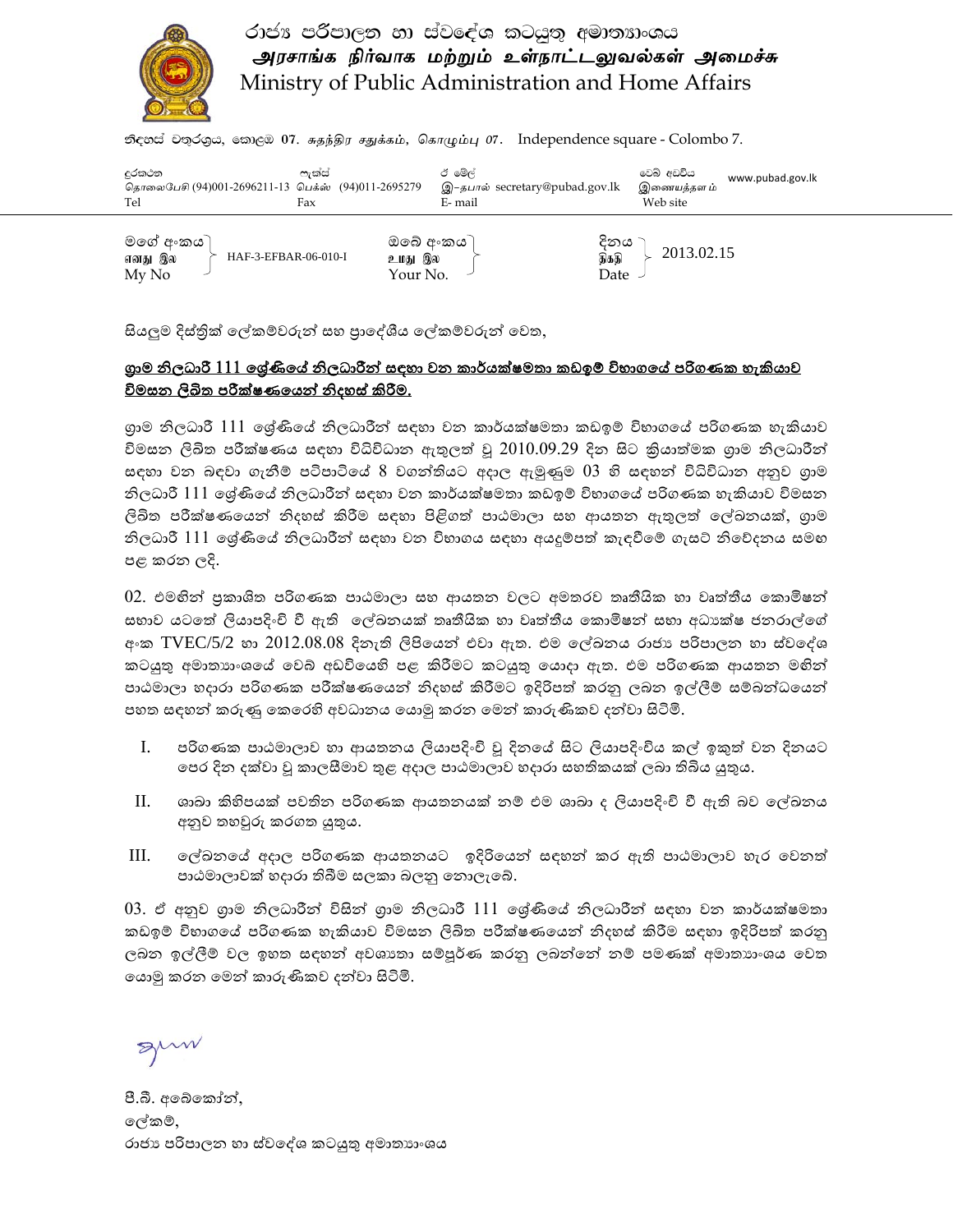

## රාජා පරිපාලන හා ස්වදේශ කටයුතු අමාතහංශය அரசாங்க நிர்வாக மற்றும் உள்நாட்டலுவல்கள் அமைச்சு Ministry of Public Administration and Home Affairs

தி ஜூக் சில்லை, கலை லி. சுதந்திர சதுக்கம், கொழும்பு 07. Independence square - Colombo 7.

| දුරකථන<br>தொலைபேசி (94)001-2696211-13 பெக்ஸ் (94)011-2695279<br>Tel | ෆැක්ස්<br>Fax | ඊ මේල්<br>E- mail                 | இ–தபால் secretary@pubad.gov.lk | වෙබ් අඩවිය<br>www.pubad.gov.lk<br>இணையத்தள ம்<br>Web site |
|---------------------------------------------------------------------|---------------|-----------------------------------|--------------------------------|-----------------------------------------------------------|
| මගේ අ∘කය ි<br>HAF-3-EFBAR-06-010-I<br>எனது இல<br>My No              |               | ඔබේ අංකය `<br>உமது இல<br>Your No. | දිනය<br>திக்கி<br>Date         | 15.02.2013                                                |

To all Divisional and District Secretaries,

#### **Exemption from the written test held to test the computer literacy of the Efficiency Bar Examination held for officers in Grade III of Grama Niladari Service.**

A list, which contains institutions and courses recognized for exempting officers in Grade III of Grama Niladari Service from the written test held to test the computer literacy of the Efficiency Bar Examination for Grama Niladries in Grade III as per provisions in Annex 3 relevant to Section 8 of the procedure for recruitment of Grama Niladaries effective from 29.09.2010 in which the provisions for conducting the written test for computer literacy at the Efficiency Bar Examination is included, has been published along with the Gazette notification for calling applications for the above post.

02. By the letter of the Director General of Tertiary and Vocational Commission No TVEC/ 5/2 dated 08.08.2012, a list of courses and institutions registered under the above commission has been sent in addition to the computer courses and institutions recognized by the above notification. Action has been taken to publish that list in the web site of the Ministry of Public Administration and Home Affairs. You are kindly requested to pay your attention on the following matters when requests are made for exemption from the computer test after following courses from such computer institutions.

- I. The course should have been followed and the certificates should have been obtained within the period from which the course and the institution have been registered up to the day prior to the expiry of such registration.
- II. Only the course mentioned against the relevant computer institution in this list should have been followed.
- III. Instances where a course, other than the course stated against the relevant computer institutes in the document has been followed will not be considered.

03. You are kindly informed to forward the requests made by Grama Niladharies for exemption from written test of computer Literacy at the Efficiency Bar Examination for Grade III Grama Niladharies, to this ministry only if aforesaid requirement have been fulfilled.

gum

P. B. Abeykoon, Secretary, Ministry of Public Administration and Home Affairs.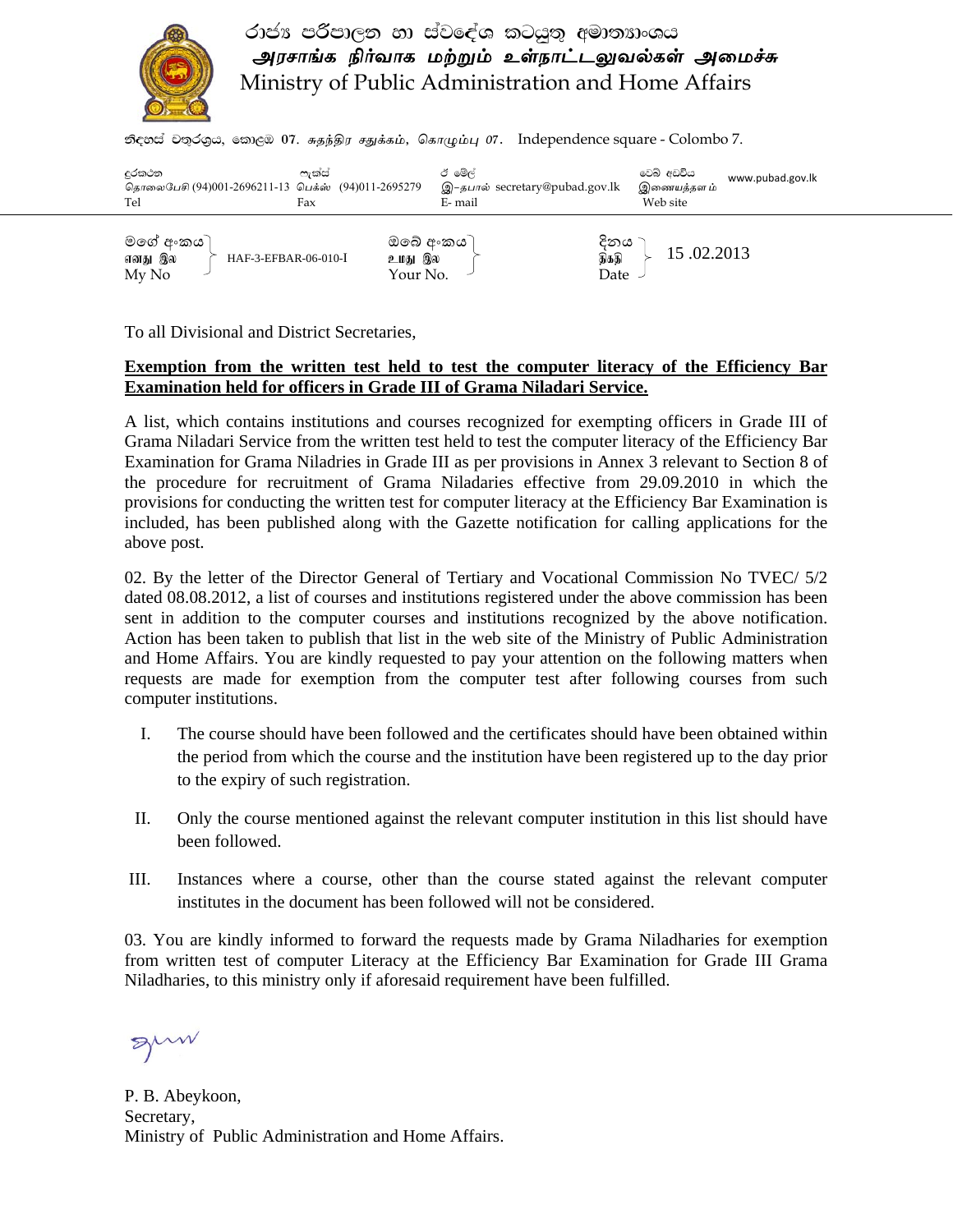

# රාජා පරිපාලන හා ස්වදේශ කටයුතු අමාතහංශය அரசாங்க நிர்வாக மற்றும் உள்நாட்டலுவல்கள் அமைச்சு Ministry of Public Administration and Home Affairs

தி ஜூக் சில்லை, கலை லி. சுதந்திர சதுக்கம், கொழும்பு 07. Independence square - Colombo 7.

| දුරකථන<br>தொலைபேசி (94)001-2696211-13 பெக்ஸ் (94)011-2695279<br>Tel | ලැක්ස්<br>Fax |                                   | ඊ මේල්<br>E- mail | இ–தபால் secretary@pubad.gov.lk | වෙබ් අඩවිය<br>இணையத்தள ம்<br>Web site | www.pubad.gov.lk |
|---------------------------------------------------------------------|---------------|-----------------------------------|-------------------|--------------------------------|---------------------------------------|------------------|
| මගේ අංකය )<br>HAF-3-EFBAR-06-010-I<br>எனது இல<br>My No              |               | ඔබේ අංකය `<br>உமது இல<br>Your No. |                   | දිනය<br>திக்கி<br>Date         | 15.02.2013                            |                  |

எல்லா மாவட்டச் செயலாளர்களுக்கும் பிரதேசச் செயலாளர்களுக்கும்,

#### <u>கிராம அலுவலர் III-ம் தரத்தின் அலுவலர்களுக்கான வினைத்திறமை காண் தடைப் பரீட்சையில் கணனி</u> <u>ஆற்றலை பரிசீலிக்கும் எழுத்துப் பரீட்சையிலிருந்து விடுவித்தல்.</u>

கிராம அலுவலர் III-ம் தரத்தின் அலுவலர்களுக்கான வினைத்திறமை காண் தடைப் பரீட்சையில் கணனி ஆற்றலை பரிசீலிக்கும் எழுத்துப் பரீட்சைக்கான ஏற்பாடுகள் உள்ளடக்கப்பட்ட, 29.09.2010 தொடக்கம் அமுலில் உள்ள, கிராம அலுவலர்களுக்கான ஆட்சேர்ப்பு நடைமுறையில் 8-ம் பிரிவுடன் தொடர்பான 03-ம் இணைப்பில் குறிப்பிடப்பட்டுள்ள ஏற்பாடுகளின் பிரகாரம் கிராம அலுவலர் III-ம் வகுப்பின் அலுவலர்களுக்கான வினைத்திறமைகாண் தடைப்பரீட்சையில் கணணி ஆற்றலை பரிசீலிக்கும் எழுத்துப் பரீட்சையிலிருந்து விடுவிப்பதற்காக அங்கீகரிக்கப்பட்ட பாடநெறிகள் மற்றும் நிறுவனங்களை உள்ளடக்கிய அட்டவணையொன்று, III ந் தரக் கிராம அலுவலர்களுக்கான பரீட்சைக்குரிய விண்ணப்பங்களைக் கோரும் வர்த்தமானி அறிவித்தலுடன் வெளியிடப்பட்டது.

02. அதன் மூலம் குறிப்பிடப்பட்ட கணணிப் பயிற்சி நெறிகள் மற்றும் நிறுவனங்கள் என்பவற்றுக்கு மேலதிகமாக மூன்றாம் நிலைக் கல்வி மற்றும் தொழிற்துறை ஆணைக்குழுவின் கீழ் பதிவு செய்யப்பட்டுள்ள அட்டவணையொன்று மூன்றாம் நிலைக்கல்வி மற்றும் தொழிற்துறை ஆணைக்குழுப் பணிப்பாளர் நாயகத்தின் இலக்கம் TVE/5/2 மற்றும் 08.08.2012 ந் திகதிய கடிதத்தின் மூலம் அனுப்பப்பட்டுள்ளது. அவ்வட்டவணை அரசாங்க நிர்வாக மற்றும் உள்நாட்டலுவல்கள் அமைச்சின் இணையத்தளத்தில் வெளியிடப்படவுள்ளது. அந்தக் கணனி நிறுவனங்கள் மூலம் பாட நெறிகளைப் பயின்று கணனிப் பரீட்சையில் இருந்து விடுவிப்பதற்காகச் சமர்ப்பிக்கப்படும் கோரிக்கைகள் தொடர்பாகக் கீழ் குறிப்பிடப்பட்டுள்ள விடயங்கள் மீது கவனஞ் செலுத்துமாறு தயவுடன் அறிவிக்கின்றேன்.

- I. கணணிப் பயிற்சி நெறி மற்றும் நிறுவனம் பதிவு செய்யப்பட்ட நாள் தொடக்கம் பதிவு இரத்தாகும் நாளுக்கு முதல் நாள் வரையிலான காலப் பகுதிகளில் உரிய பாடநெறியைப் பயின்று சான்றிதழ் ஒன்றினைப் பெற்றிருத்தல் வேண்டும்.
- II. பல்வேறு கிளைகள் காணப்படுகின்ற கணணி நிறுவனமெனின் அக்கிளைகளும் பதிவு செய்யப்பட்டுள்ளன என அட்டவணையின் படி உறுதிப்படுத்தப்படல் வேண்டும்.
- III. இவ்வட்டவைணயில் உாிய கணணி நிᾠவனத்ᾐக்கு ᾙன்னால் குறிப்பிடப்பட்ᾌள்ள பாட ெநறிைய தவிர்ந்த வேறு பாடநெறிகளை பயின்றிருப்பின் அவை கவனத்திற் கொள்ளப்பட மாட்டாது.

03. அதன்படி கிராம அலுவலர்களினால் கிராம அலுவலர் III ந் தர அலுவலர்களுக்கான வினைத்திறமைகாண் தடைப்பரீட்சையில் கணணித்திறமையை பரிசீலிக்கும் எழுத்துப்பரீட்சையில் விடுவிப்பு செய்வதற்காகச் சமர்ப்பிக்கப்படும் கோரிக்கைகளில்,மேற்குறிப்பிட்ட தேவைகள் பூர்த்தி செய்யப்பட்டிருந்தால் மட்டும் அைமச்சுக்குச் சமர்ப்பிக்குமாᾠ தயவாய் அறிவிக்கிேறன்.

ஒப்பம்./ பீ.பீ. அேபேகான் செயலாளர் அரசாங்க நிர்வாக மற்றும் உள்நாட்டலுவல்கள் அமைச்சு.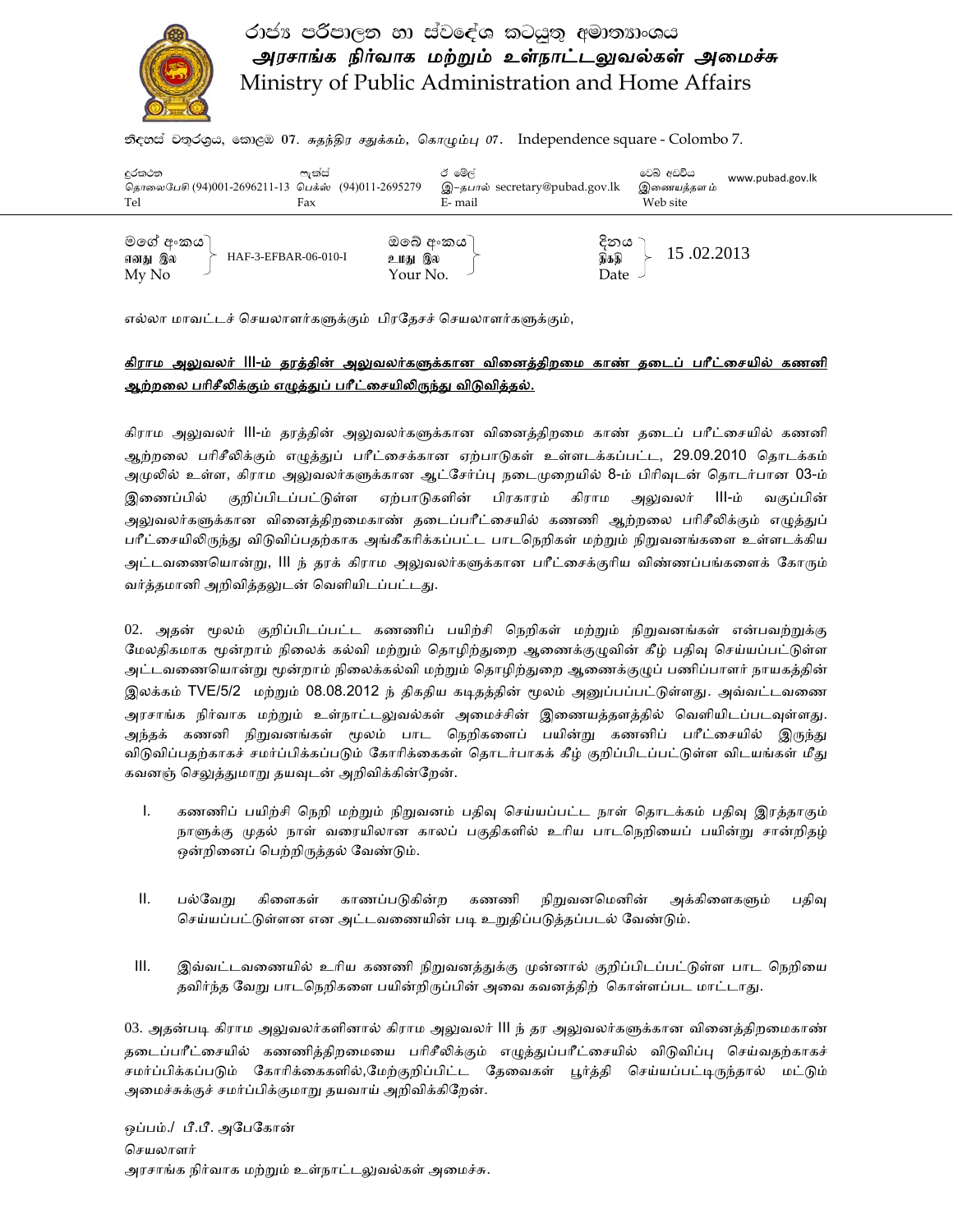|                | <b>Institute Name</b>                               | <b>Institute Address1</b>                                    | <b>Institute Address 2</b>                                | <b>Institute</b><br><b>Address 3</b> | <b>Reg No</b>      | <b>Reg Date</b>    | <b>Next</b><br>Renewal<br>Date       | <b>Title</b>                                                            |
|----------------|-----------------------------------------------------|--------------------------------------------------------------|-----------------------------------------------------------|--------------------------------------|--------------------|--------------------|--------------------------------------|-------------------------------------------------------------------------|
| $\mathbf{1}$   | Automobile Engineering<br><b>Training Institute</b> | National Apprentice<br>and Industrial Training<br>Authority, | No 07, Dr. Danister De<br>Silva Mawatha,<br>Orugodawatta, | Wellampitiya.                        | P01/0006 02-Jul-98 |                    | 25-May-14                            | National Certificate in Information<br>and Communication Technology     |
| $\overline{2}$ | Sri Lanka College of<br>Technology                  | P.O. Box 542                                                 | Olcott Mawatha                                            | Colombo 10                           |                    | P01/0008 02-Jul-98 | 23-Feb-13                            | <b>Certificate Course for Computer</b><br><b>Applications Assistant</b> |
| $\overline{3}$ | Sri Lanka College of<br>Technology                  | P.O. Box 542                                                 | Olcott Mawatha                                            | Colombo 10                           |                    | P01/0008 02-Jul-98 | 23-Feb-13                            | Diploma Course in Information and<br><b>Communication Technology</b>    |
| $\overline{4}$ | National Institute of<br><b>Business Management</b> | 120/5,                                                       | Wijerama Mawatha                                          | Colombo 07                           |                    | P01/0011 02-Jul-98 | 30-Oct-10                            | Certificate in Computer Applications                                    |
| $\overline{5}$ | National Institute of<br><b>Business Management</b> | 120/5,                                                       | Wijerama Mawatha                                          | Colombo 07                           |                    | P01/0011 02-Jul-98 | 30-Oct-10                            | Certificate in Professional<br>Development on Project<br>Management     |
| 6              | <b>Apprenticeship Training</b><br>Institute         | National Apprentice<br>and Industrial Training<br>Authority, | 581, Galle Road,<br>Katubedda,                            | Moratuwa.                            |                    | P01/0017 07-Feb-98 | 28-Jun-14                            | <b>Certificate Course for Computer</b><br><b>Applications Assistant</b> |
| $\overline{7}$ | <b>Apprenticeship Training</b><br>Institute         | National Apprentice<br>and Industrial Training<br>Authority, | 581, Galle Road,<br>Katubedda,                            | Moratuwa.                            |                    | P01/0017 07-Feb-98 | 28-Jun-14                            | National Diploma in Information and<br><b>Communication Technology</b>  |
| 8              | Aquinas College of Higher<br><b>Studies</b>         | Colombo 08                                                   | Colombo 08                                                |                                      |                    | P01/0023 02-Jul-98 | $\overline{30\text{-}Oct\text{-}10}$ | Diploma in Information and<br><b>Communication Technology</b>           |
| 9              | <b>National Youth Services</b><br>Council           | 65, High Level Road,                                         | Maharagama.                                               |                                      |                    | P01/0028 02-Jul-98 | 16-Aug-13                            | Certificate Course for Computer<br><b>Applications Assistant</b>        |
| 10             | <b>National Youth Services</b><br>Council           | 65, High Level Road,                                         | Maharagama.                                               |                                      |                    | P01/0028 02-Jul-98 | $16$ -Aug- $13$                      | Diploma Course in Information and<br><b>Communication Technology</b>    |
| 11             | <b>National Youth Services</b><br>Council           | 65, High Level Road,                                         | Maharagama.                                               |                                      |                    | P01/0028 02-Jul-98 | 16-Aug-13                            | National Certificate in Information<br>and Communication Technology     |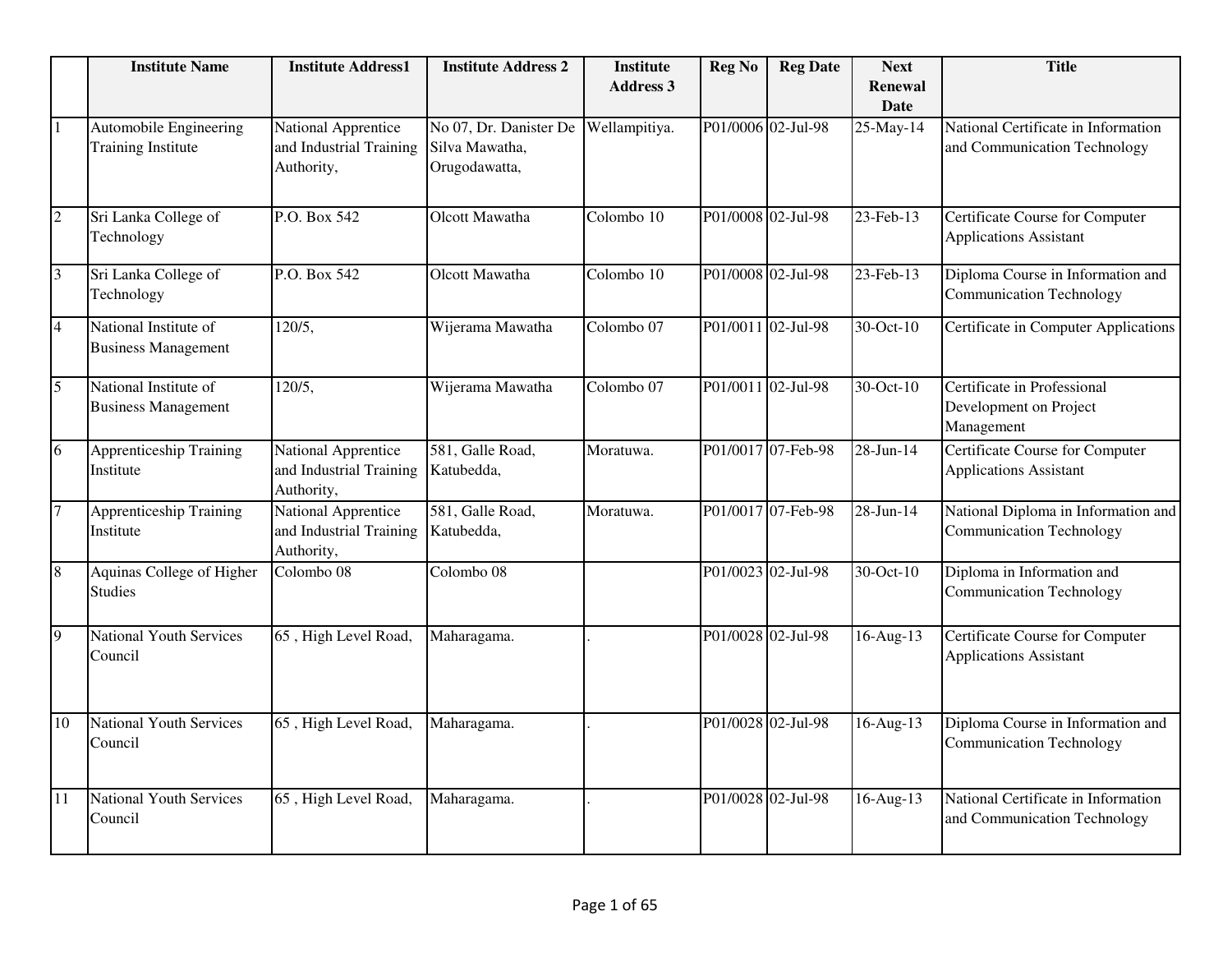|    | <b>Institute Name</b>                                   | <b>Institute Address1</b>                             | <b>Institute Address 2</b>             | <b>Institute</b><br><b>Address 3</b> | <b>Reg No</b>      | <b>Reg Date</b>    | <b>Next</b><br>Renewal | <b>Title</b>                                                           |
|----|---------------------------------------------------------|-------------------------------------------------------|----------------------------------------|--------------------------------------|--------------------|--------------------|------------------------|------------------------------------------------------------------------|
|    |                                                         |                                                       |                                        |                                      |                    |                    | <b>Date</b>            |                                                                        |
| 12 | <b>IDM</b> Computer Studies<br>(Pvt) Ltd                | 23                                                    | Daisy Villa                            | Colombo 04                           |                    | P01/0029 02-Jul-98 | 24-Apr-10              | Diploma in Information and<br><b>Commiunication Technology</b>         |
| 13 | Mahapola Training Institute                             | Sri Lanka Ports<br>Authority,                         | 507, De La Salle Street, Colombo - 15. |                                      | P01/0031 02-Jul-98 |                    | 03-Oct-13              | Certificate Course for Computer<br><b>Applications Assistant</b>       |
| 14 | <b>National Vocational</b><br><b>Training Institute</b> | <b>Vocational Training</b><br>Authority of Sri Lanka, | No. 354, Elvitigala<br>Mawatha,        | Narahenpita.                         | P01/0041 02-Jul-01 |                    | 23-Nov-13              | Certificate Course for Computer<br><b>Applications Assistant</b>       |
| 15 | National Vocational<br><b>Training Institute</b>        | <b>Vocational Training</b><br>Authority of Sri Lanka, | No. 354, Elvitigala<br>Mawatha,        | Narahenpita.                         | P01/0041 02-Jul-01 |                    | 23-Nov-13              | National Diploma in Information and<br><b>Communication Technology</b> |
| 16 | E M D International<br>Computer Training (Pvt)<br>Ltd   | 433 - 1/1, Galle Road,                                | Rathmalana.                            |                                      | P01/0042 02-Jul-01 |                    | 12-May-11              | Certificate Course for Computer<br><b>Applications Assistant</b>       |
| 17 | E M D International<br>Computer Training (Pvt)          | 433 - 1/1, Galle Road,                                | Rathmalana.                            |                                      | P01/0042 02-Jul-01 |                    | 12-May-11              | Certificate Course in Computer<br>Technology                           |
| 18 | Asian Computer Education<br>(Pvt) Ltd                   | 250 1/1, George R De<br>Silva Mawatha                 | Colombo 13                             |                                      |                    | P01/0058 18-Sep-98 | 29-Jan-11              | Certificate in Information<br>Technology                               |
| 19 | Dev Piya Sevana                                         | No 06,                                                | Baptist Chapel Road,                   | Colombo 07                           |                    | P01/0060 18-Sep-98 | 23-May-09              | Certificate in Computer Applications<br>Assistant                      |
| 20 | Moors Islamic Cultural<br>Home                          | <b>Technical Training</b><br>Institute,               | No 115, Dematagoda<br>Road,            | Colombo 09.                          |                    | P01/0090 18-Feb-99 | 25-May-13              | Certificate Course for Computer<br><b>Applications Assistant</b>       |
| 21 | <b>Raytronics Computer</b><br>Systems (Pvt) Ltd         | 136/05                                                | S. De S. Jayasinghe<br>Mawatha         | Nugegoda                             |                    | P01/0092 18-Feb-99 | 15-Sep-11              | Certificate Course for Computer<br><b>Applications Assistant</b>       |
| 22 | Londontec City Campus<br>(Pvt) Ltd                      | No 6/1A, Pepiliyana<br>Road                           | Gamsaba Junction                       | Nugegoda                             |                    | P01/0100 16-Jun-99 | 25-Nov-11              | Certificate Course for Computer<br><b>Applications Assistant</b>       |
| 23 | Londontec City Campus<br>(Pvt) Ltd                      | No 6/1A, Pepiliyana<br>Road                           | Gamsaba Junction                       | Nugegoda                             |                    | P01/0100 16-Jun-99 | 25-Nov-11              | Diploma Course in Computer Studies                                     |
| 24 | Londontec City Campus<br>(Pvt) Ltd                      | No 6/1A, Pepiliyana<br>Road                           | Gamsaba Junction                       | Nugegoda                             |                    | P01/0100 16-Jun-99 | 25-Nov-11              | Diploma Course in Computer<br><b>Systems Engineering</b>               |
| 25 | Kolonnawa Vocational<br><b>Training Centre</b>          | Pirivena Road                                         | Kolonnawa                              |                                      |                    | P01/0103 08-May-99 | 22-Nov-08              | Certificate in Computer Applications<br>Assistant                      |
| 26 | <b>DMS Training Centre</b>                              | 165,                                                  | Darmapala Mawatha,                     | Colombo - 07.                        |                    | P01/0108 05-Aug-99 | 18-Oct-08              | Certificate in Computer Applications<br>Assistant                      |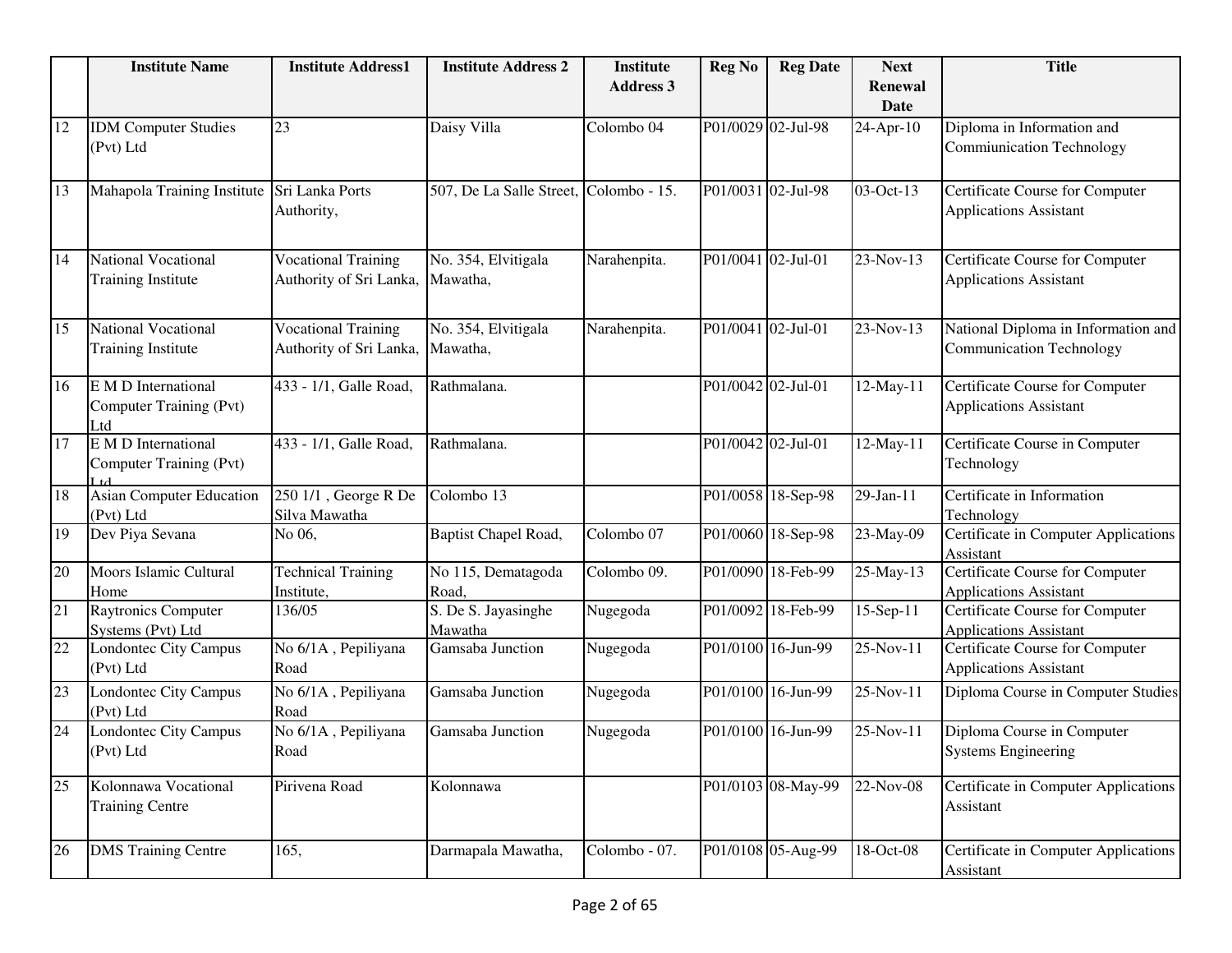|                 | <b>Institute Name</b>                                               | <b>Institute Address1</b>          | <b>Institute Address 2</b>    | <b>Institute</b>            | <b>Reg No</b> | <b>Reg Date</b>    | <b>Next</b>            | <b>Title</b>                                                                  |
|-----------------|---------------------------------------------------------------------|------------------------------------|-------------------------------|-----------------------------|---------------|--------------------|------------------------|-------------------------------------------------------------------------------|
|                 |                                                                     |                                    |                               | <b>Address 3</b>            |               |                    | <b>Renewal</b><br>Date |                                                                               |
| 27              | <b>Technical Educational</b><br>Institute                           | No.04,                             | Siri Dhamma Mawatha,          | Colombo 10.                 |               | P01/0114 05-Aug-99 | 22-Nov-13              | Certificate Course for Computer<br><b>Applications Assistant</b>              |
| 28              | J.M.C. Jayasekara<br>Management Centre (Pvt)<br>Ltd                 | No.324,                            | Galle Road,                   | Colombo 03.                 |               | P01/0122 23-Sep-99 | 18-Oct-13              | Certificate Course in Ms Office                                               |
| 29              | Open Arc School of<br><b>Business and Technology</b><br>Ltd         | 377 B                              | <b>High Level Road</b>        | Nugegoda                    |               | P01/0124 23-Sep-99 | 22-Nov-09              | Advance Diploma in Computer<br>Science                                        |
| $\overline{30}$ | Open Arc School of<br><b>Business and Technology</b><br>Ltd         | 377 B                              | High Level Road               | Nugegoda                    |               | P01/0124 23-Sep-99 | 22-Nov-09              | Certificate in Business Computing                                             |
| 31              | Open Arc School of<br><b>Business and Technology</b><br>Ltd         | 377 B                              | <b>High Level Road</b>        | Nugegoda                    |               | P01/0124 23-Sep-99 | 22-Nov-09              | Diploma in Computer Science                                                   |
| 32              | The Employers Federation<br>of Ceylon                               | 385, J 3,                          | Kotte Road,                   | Rajagiriya.                 |               | P01/0142 01-Mar-00 | 25-May-14              | Certificate Course in Information and<br><b>Communication Technology</b>      |
| 33              | <b>PACK Computer Soft Ware</b><br>Point (pvt) Ltd.                  | No.5, St. Lucias Street,           | Colombo 13.                   |                             |               | P01/0157 14-Jun-00 | $13$ -Jun-05           | Certificate in Computer Studies                                               |
| $\overline{34}$ | Science Land Information<br>Technology (Pvt) Ltd                    | No. 56/1                           | Vajira Road                   | Colombo <sub>04</sub>       |               | P01/0163 27-Oct-00 | 23-Feb-12              | Certificate Course in Advanced<br><b>Computer Studies</b>                     |
| 35              | Easl. J. Lanka Computer<br><b>Training Institute</b>                | No.16, Second Floor,               | Super Market Complex,         | Colombo 08                  |               | P01/0170 24-May-01 | $03-Oct-12$            | <b>Certificate Course for Computer</b><br><b>Applications Assistant</b>       |
| 36              | The Association of<br>Accounting Technicians of<br>Sri Lanka        | <b>AAT</b> Centre,                 | 540, Thimbirigasyaya<br>Road, | Narahenpita,<br>Colombo 05. |               | P01/0172 24-May-01 | 23-Nov-13              | Certificate Course for Computer<br><b>Applications Assistant</b>              |
| 37              | <b>Infonet Computer Systems</b><br>(Pvt) Ltd                        | Y.M.B.A. Building                  | Moraketiya                    | Pannipitiya                 |               | P01/0173 24-May-01 | $12$ -May-11           | <b>Certificate Course for Computer</b><br><b>Applications Assistant</b>       |
| $\overline{38}$ | Logiteck Institute of<br><b>Information Technology</b><br>(Pvt) Ltd | No. 01                             | Ingiriya Road                 | Padukka                     |               | P01/0185 30-Aug-01 | $23$ -Feb-12           | Certificate Course for Computer<br><b>Applications Assistant</b>              |
| $\overline{39}$ | Lalith Athulathmudali<br><b>Vocational Training Centre</b>          | National Youth<br>Services Council | <b>Station Road</b>           | Ratmalana                   |               | P01/0203 28-Aug-02 | $21-Jul-12$            | Certificate Course in Data Base<br><b>Management System Development</b>       |
| 40              | Lalith Athulathmudali<br><b>Vocational Training Centre</b>          | National Youth<br>Services Council | <b>Station Road</b>           | Ratmalana                   |               | P01/0203 28-Aug-02 | $21-Jul-12$            | Diploma Course in Computer<br>Applications and Programming                    |
| 41              | Lalith Athulathmudali<br><b>Vocational Training Centre</b>          | National Youth<br>Services Council | <b>Station Road</b>           | Ratmalana                   |               | P01/0203 28-Aug-02 | $21-Jul-12$            | National Certificate Course in<br>Information and Communication<br>Technology |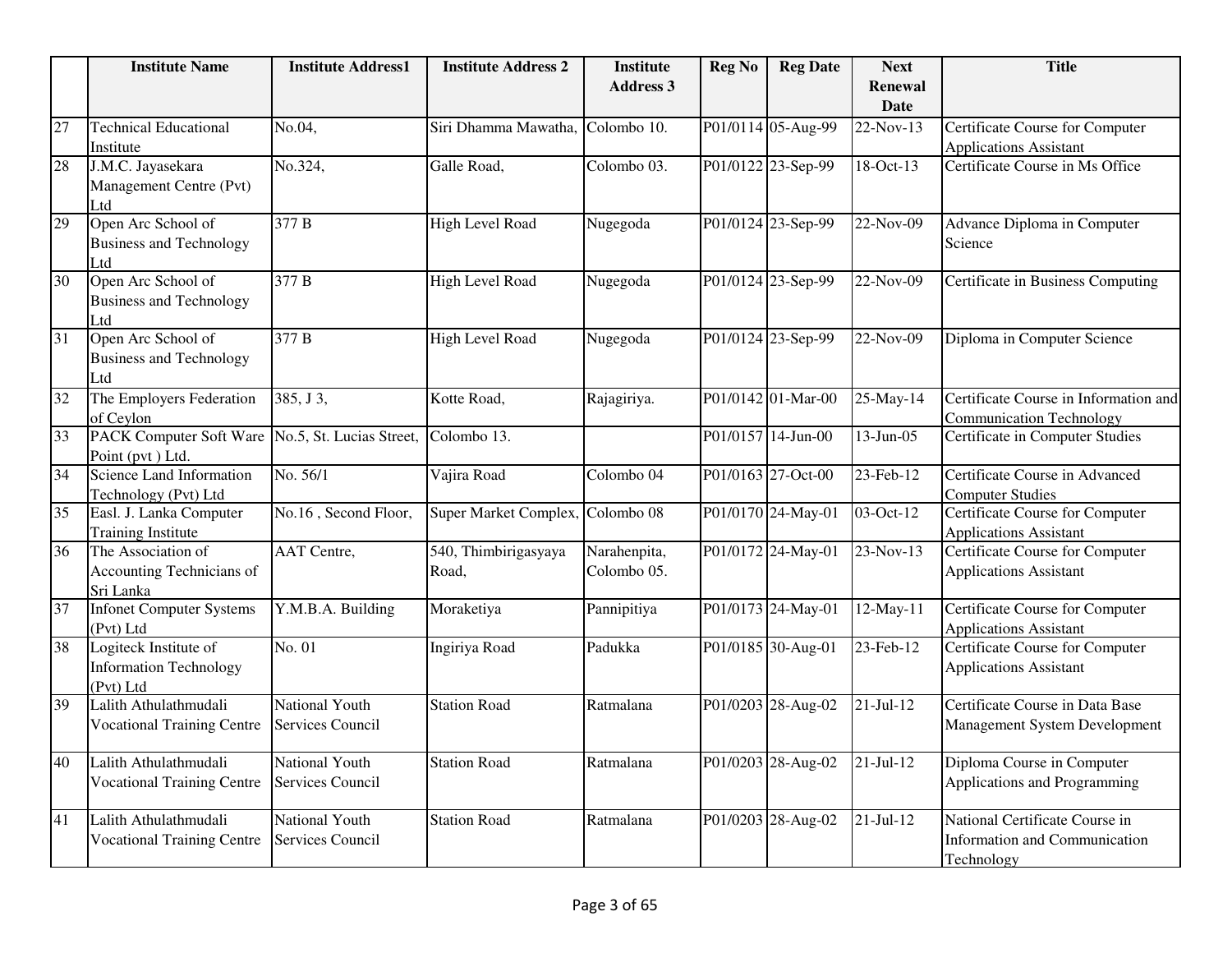|                 | <b>Institute Name</b>                                                       | <b>Institute Address1</b>                             | <b>Institute Address 2</b>         | <b>Institute</b> | <b>Reg No</b> | <b>Reg Date</b>    | <b>Next</b>             | <b>Title</b>                                                            |
|-----------------|-----------------------------------------------------------------------------|-------------------------------------------------------|------------------------------------|------------------|---------------|--------------------|-------------------------|-------------------------------------------------------------------------|
|                 |                                                                             |                                                       |                                    | <b>Address 3</b> |               |                    | <b>Renewal</b><br>Date  |                                                                         |
| 42              | Institute of Bankers of Sri                                                 | College of Banking and                                | No. 1081, Maradana                 | Colombo 08       |               | P01/0212 14-Aug-03 | 23-Feb-13               | Certificate Course in Information                                       |
| $\overline{43}$ | Lanka<br>Lanka Institute of Business                                        | Finance<br>504, Nawala Road                           | Road<br>Rajagiriya                 |                  |               | P01/0216 14-Aug-03 | 14-Aug-06               | Technology<br><b>Certificate in Business</b>                            |
|                 | Management                                                                  |                                                       |                                    |                  |               |                    |                         | Communication & Information<br>Technology                               |
| 44              | Langway Institute                                                           | No 250, Second Floor,                                 | Galle Road,<br>Bambalapitiya,      | Colombo 04.      |               | P01/0217 14-Aug-03 | 15-Mar-13               | Certificate Course for Computer<br><b>Applications Assistant</b>        |
| 45              | Langway Institute                                                           | No 250, Second Floor,                                 | Galle Road,<br>Bambalapitiya,      | Colombo 04.      |               | P01/0217 14-Aug-03 | 15-Mar-13               | Certificate Course in Computer Data<br><b>Entry Skills</b>              |
| 46              | <b>National Vocational</b><br><b>Training Institute</b>                     | <b>Vocational Training</b><br>Authority of Sri Lanka, | Orugodawatta,                      | Wellampitiya.    |               | P01/0224 11-Sep-03 | $\overline{16}$ -Aug-14 | <b>Certificate Course for Computer</b><br><b>Applications Assistant</b> |
| 47              | <b>International College of</b><br><b>Business and Technology</b><br>Ltd    | No. 31 and 33,                                        | Hotel Road,                        | Mount Lavinia.   |               | P01/0230 10-Oct-03 | 26-Apr-14               | <b>BTEC Higher National Diploma in</b><br>Computing (edexcel)           |
| 48              | P & E Institute Of Computer No. 506, "Oven Fresh"<br><b>Studies</b>         | ,Galle Road,                                          | Rawathawatta,                      | Moratuwa.        |               | P01/0232 11-Nov-03 | 10-Nov-06               | <b>Computer Studies</b>                                                 |
| 49              | <b>Information Technology</b><br><b>Resource Development</b><br>Institution | Sri Sangaraja Mawatha, Colombo 10.                    |                                    |                  |               | P01/0233 12-Dec-03 | 23-Nov-12               | Certificate Course for Computer<br><b>Applications Assistant</b>        |
| 50              | Westfield Institute of<br><b>Business and Technology</b>                    | 9/2, Stanly Thilakaratna Nugegoda.<br>Mawatha,        |                                    |                  |               | P01/0245 03-Oct-04 | 23-Nov-12               | Certificate Course in Computer<br>Applications                          |
| 51              | Acal Training School (pvt)<br>Ltd.                                          | 516 Pannipitiya, Road,                                | Palawatta,                         | Batharamulla.    |               | P01/0250 10-Mar-05 | 10-Mar-07               | Certificate in Information<br>Technology                                |
| $\overline{52}$ | Acal Training School (pvt)<br>Ltd,                                          | 516 Pannipitiya, Road,                                | Palawatta,                         | Batharamulla.    |               | P01/0250 10-Mar-05 | 10-Mar-07               | Diploma in Information Technology                                       |
| 53              | Mahaweli Center                                                             | No. 96, Ananda<br>Coomaraswamy<br>Mawatha,            | Colombo <sub>7</sub>               | Colombo 7.       |               | P01/0258 10-Mar-05 | 10-Mar-07               | Certificate Course in Computer<br>Science                               |
| 54              | Lakviru Sevena Vocational<br><b>Training Center</b>                         | <b>Vocational Training</b><br>Authority of Sri Lanka  | No.48,<br>Bodhirukkaramaya<br>Road | Wellawatta       |               | P01/0260 10-Mar-05 | $17-Nov-11$             | Certificate Course for Computer<br><b>Applications Assistant</b>        |
| $\overline{55}$ | <b>National Vocational</b><br><b>Training Institute</b>                     | <b>Vocational Training</b><br>Authority of Sri Lanka  | No. 100, Kandawala<br>Road,        | Rathmalana.      |               | P01/0261 10-Mar-05 | $16$ -Jun- $12$         | Certificate Course for Computer<br><b>Applications Assistant</b>        |
| 56              | <b>Vocational Training Centre</b>                                           | <b>Vocational Training</b><br>Authority of Sri Lanka  | <b>YMBA Building</b>               | Pannipitiya      |               | P01/0262 10-Mar-05 | 23-Feb-12               | Certificate Course for Computer<br><b>Applications Assistant</b>        |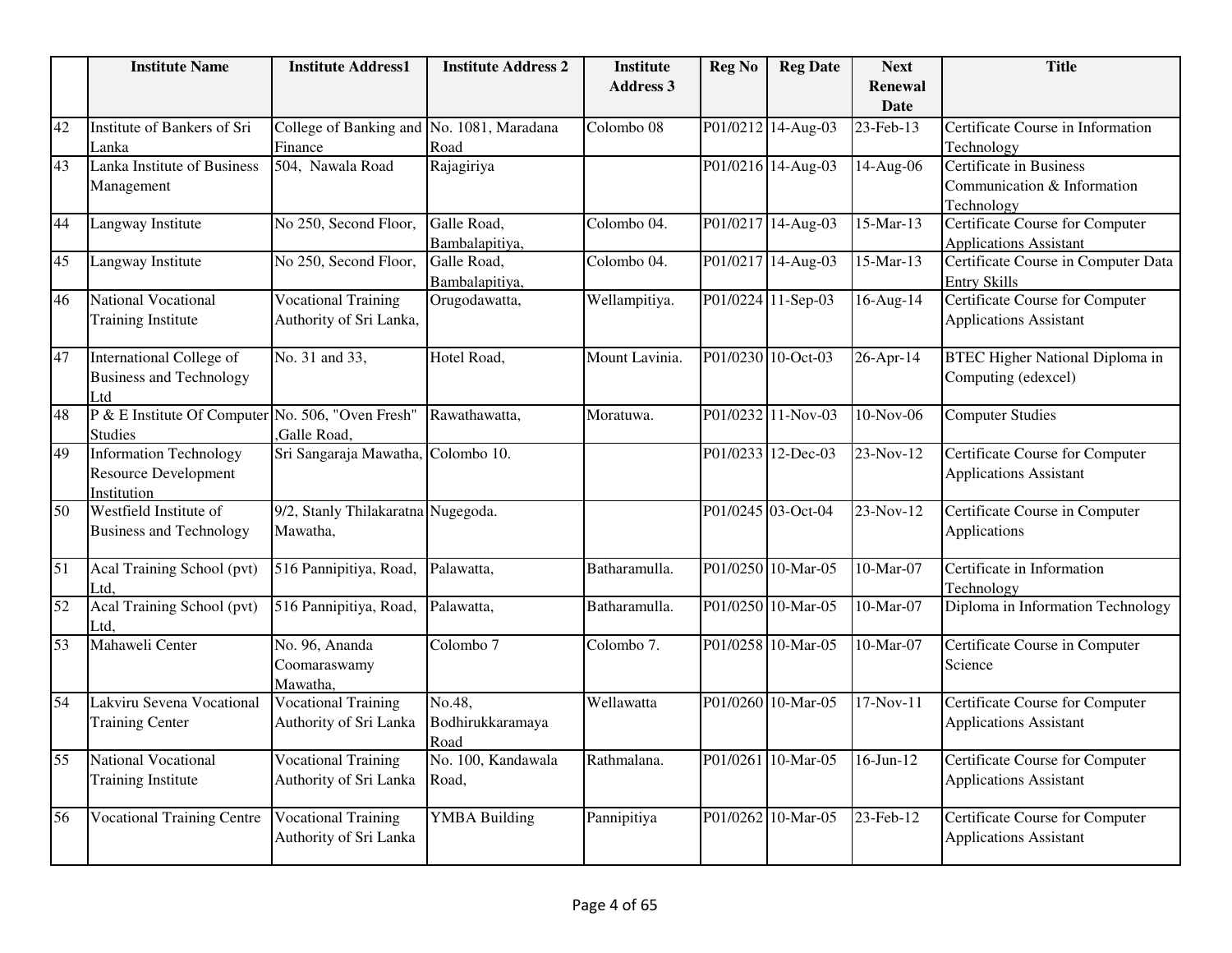|        | <b>Institute Name</b>           | <b>Institute Address1</b>  | <b>Institute Address 2</b> | <b>Institute</b> | <b>Reg No</b>      | <b>Reg Date</b>    | <b>Next</b> | <b>Title</b>                         |
|--------|---------------------------------|----------------------------|----------------------------|------------------|--------------------|--------------------|-------------|--------------------------------------|
|        |                                 |                            |                            | <b>Address 3</b> |                    |                    | Renewal     |                                      |
|        |                                 |                            |                            |                  |                    |                    | <b>Date</b> |                                      |
| 57     | Sri Lanka Nippon                | <b>Vocational Training</b> | Mahindaramaya,             | Etul Kotte       |                    | P01/0263 10-Mar-05 | 17-Nov-12   | Certificate Course for Computer      |
|        | <b>Educational and Cultural</b> | Authority of Sri Lanka     | Mahindarama Road           |                  |                    |                    |             | <b>Applications Assistant</b>        |
|        | Center                          |                            |                            |                  |                    |                    |             |                                      |
| 58     | Navoda Computer                 | No.72, Sri Dewananda       | Nawinna                    | Maharagama       |                    | P01/0266 10-Mar-05 | 15-Sep-12   | Certificate Course for Computer      |
|        | <b>Education Institute</b>      | Road                       |                            |                  |                    |                    |             | <b>Applications Assistant</b>        |
| 59     | <b>Institute of Siksil</b>      | Second floor, Sakya        | Kohuwala                   | Nugegoda.        |                    | P01/0268 05-Oct-05 | $21-Jul-11$ | Certificate Course for Computer      |
|        | <b>Information Technology</b>   | Building, No.08,           |                            |                  |                    |                    |             | <b>Applications Assistant</b>        |
|        | (Pvt) Ltd                       | Pieterz Place              |                            |                  |                    |                    |             |                                      |
| 60     | <b>Institute of Siksil</b>      | Second floor, Sakya        | Kohuwala                   | Nugegoda.        |                    | P01/0268 05-Oct-05 | 21-Jul-11   | Certificate Course in Business IT    |
|        | <b>Information Technology</b>   | Building, No.08,           |                            |                  |                    |                    |             |                                      |
|        | (Pvt) Ltd                       | Pieterz Place              |                            |                  |                    |                    |             |                                      |
| 61     | <b>Institute of Siksil</b>      | Second floor, Sakya        | Kohuwala                   | Nugegoda.        |                    | P01/0268 05-Oct-05 | $21-Jul-11$ | Certificate Course in Computer       |
|        | <b>Information Technology</b>   | Building, No.08,           |                            |                  |                    |                    |             | <b>Studies</b>                       |
|        | (Pvt) Ltd                       | Pieterz Place              |                            |                  |                    |                    |             |                                      |
| 62     | <b>Institute of Siksil</b>      | Second floor, Sakya        | Kohuwala                   | Nugegoda.        |                    | P01/0268 05-Oct-05 | $21-Jul-11$ | Diploma Course in Information        |
|        | <b>Information Technology</b>   | Building, No.08,           |                            |                  |                    |                    |             | Technology                           |
|        | (Pvt) Ltd                       | Pieterz Place              |                            |                  |                    |                    |             |                                      |
| 63     | <b>Infonet Asia Computer</b>    | Samathi Buddist            | Kothalawala Pura,          | Ragama.          |                    | P01/0269 10-May-05 | 10-May-07   | Certificate in Computer Studies      |
|        | School - Ragama.                | Center,                    |                            |                  |                    |                    |             |                                      |
| 64     | <b>Infonet Asia Computer</b>    | Samathi Buddist            | Kothalawala Pura,          | Ragama.          |                    | P01/0269 10-May-05 | 10-May-07   | Diploma in Computer Studies          |
|        | School - Ragama.                | Center,                    |                            |                  |                    |                    |             |                                      |
| 65     | Technology and Computer         | No 15, 1/1, Piyadasa       | Colombo 10.                |                  |                    | P01/0274 14-Aug-92 | 25-Jan-13   | Certificate Course for Computer      |
|        | <b>Training Institute</b>       | Sirisena Mawatha,          |                            |                  |                    |                    |             | <b>Applications Assistant</b>        |
| 66     |                                 | 28                         |                            |                  | P01/0276 25-Jul-05 |                    | 25-Jul-07   |                                      |
|        | Ceylinco Sussex Computer        |                            | Jambugasmulla Road         | Nugegoda         |                    |                    |             | Diploma in Information &             |
|        | <b>Academy Limited</b>          |                            |                            |                  |                    |                    |             | <b>Communication Technology</b>      |
| 67     | <b>IDM</b> Computer Studies     | Sri Jani Building          | 145/2/1, High Level        | Maharagama       |                    | P01/0277 10-Feb-04 | 22-Aug-08   | Certificate in Computer Applications |
|        | Maharagama (Pvt) Ltd.           |                            | Road                       |                  |                    |                    |             | Assistant                            |
| 68     | <b>IDM Computer Studies</b>     | Sri Jani Building          | 145/2/1, High Level        | Maharagama       |                    | P01/0277 10-Feb-04 | 22-Aug-08   | Diploma in Information and           |
|        | Maharagama (Pvt) Ltd.           |                            | Road                       |                  |                    |                    |             | <b>Communication Technology</b>      |
| 69     | Kolsys Institute of             | No.15, Railway             | Nugegoda.                  |                  |                    | P01/0280 31-Oct-05 | 31-Oct-07   | Diploma in Information &             |
|        | <b>Information Technology</b>   | Avenue,                    |                            |                  |                    |                    |             | <b>Communication Technology</b>      |
| 70     | <b>Management Solutions</b>     | 4B                         | Samaranayaka Road          | Kolonnawa        |                    | P01/0281 31-Oct-05 | 31-Oct-07   | Certificate in Computer Applications |
|        | International (Pvt) Ltd.        |                            |                            |                  |                    |                    |             | Assistant                            |
| 71     | <b>Management Solutions</b>     | $4\mathrm{B}$              | Samaranayaka Road          | Kolonnawa        |                    | P01/0281 31-Oct-05 | 31-Oct-07   | Certificate in Copmuter Studies      |
|        | International (Pvt) Ltd.        |                            |                            |                  |                    |                    |             |                                      |
|        |                                 |                            |                            |                  |                    |                    |             |                                      |
| $72\,$ | <b>Management Solutions</b>     | 4B                         | Samaranayaka Road          | Kolonnawa        |                    | P01/0281 31-Oct-05 | 31-Oct-07   | Diploma in Business Management &     |
|        | International (Pvt) Ltd.        |                            |                            |                  |                    |                    |             | <b>Computer Applications</b>         |
|        |                                 |                            |                            |                  |                    |                    |             |                                      |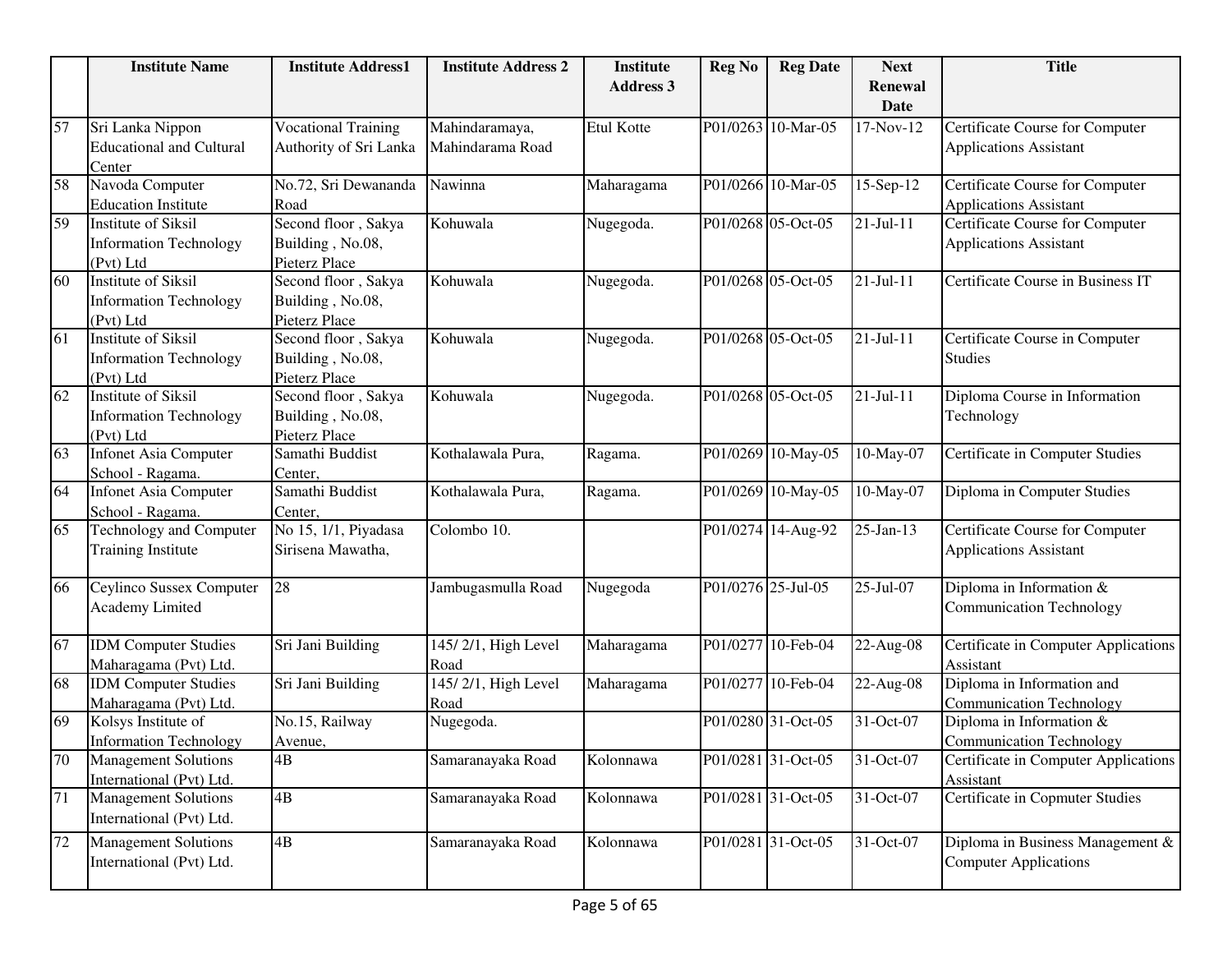|    | <b>Institute Name</b>             | <b>Institute Address1</b>     | <b>Institute Address 2</b> | <b>Institute</b> | <b>Reg No</b> | <b>Reg Date</b>    | <b>Next</b>  | <b>Title</b>                          |
|----|-----------------------------------|-------------------------------|----------------------------|------------------|---------------|--------------------|--------------|---------------------------------------|
|    |                                   |                               |                            | <b>Address 3</b> |               |                    | Renewal      |                                       |
|    |                                   |                               |                            |                  |               |                    | <b>Date</b>  |                                       |
| 73 | City High School (Pvt) Ltd.       | No.24, Kreeda                 | Kalubowila, Dehiwala.      |                  |               | P01/0284 18-May-06 | 18-May-08    | Diploma in Computer Technology        |
|    |                                   | Mawatha, Sri                  |                            |                  |               |                    |              |                                       |
|    |                                   | Saranankara Mawatha,          |                            |                  |               |                    |              |                                       |
| 74 | <b>LBC</b> - Center For Graduate  | No. 05, Subodharama           | Dehiwala.                  |                  |               | P01/0287 18-May-06 | 18-May-08    | Certificate in Computer Applications  |
|    | Studies                           | Road                          |                            |                  |               |                    |              | Assistant                             |
| 75 | Computer Training Center          | National Apprentice           | No.09, Dharmarama          | Colombo 06.      |               | P01/0293 17-May-06 | 16-May-09    | Certificate in Computer Applications  |
|    |                                   | and Industrial Training       | Mawatha,                   |                  |               |                    |              | Assistant                             |
|    |                                   | Authority                     | Wellawaththa,              |                  |               |                    |              |                                       |
| 76 | Centre for Strategic              | 126,04th Floor, Maya          | Maya Avenue                | Colombo - 06     |               | P01/0294 21-Jun-06 | $21-Jun-08$  | Certificate in Industry Focused.Net   |
|    | Management (Pvt) Ltd.             | Tower                         |                            |                  |               |                    |              |                                       |
| 77 | Centre for Strategic              | 126,04th Floor, Maya          | Maya Avenue                | Colombo - 06     |               | P01/0294 21-Jun-06 | $21-Jun-08$  | Certificate in Java                   |
|    | Management (Pvt) Ltd.             | Tower                         |                            |                  |               |                    |              |                                       |
| 78 | Singapore Informatics             | No. 519,                      | T.B. Jaya Mawatha,         | Colombo 10.      |               | P01/0296 21-Jun-06 | 26-Jul-13    | International Advanced Diploma in     |
|    | Computer Institute (Pvt) Ltd      |                               |                            |                  |               |                    |              | Computing                             |
| 79 | <b>Singapore Informatics</b>      | No. 519,                      | T.B. Jaya Mawatha,         | Colombo 10.      |               | P01/0296 21-Jun-06 | 26-Jul-13    | International Diploma in Information  |
|    | Computer Institute (Pvt) Ltd      |                               |                            |                  |               |                    |              | Technology and Communication          |
|    |                                   |                               |                            |                  |               |                    |              |                                       |
| 80 | Beyond Basics College of          | 290 1/1, Malabe Road Koswatta |                            | Thalangama       |               | P01/0300 23-Aug-06 | 25-Nov-10    | Certificate Course for Computer       |
|    | Information and                   |                               |                            |                  |               |                    |              | <b>Applications Assistant</b>         |
|    | <b>Communication Technology</b>   |                               |                            |                  |               |                    |              |                                       |
|    | (Pvt) Ltd                         |                               |                            |                  |               |                    |              |                                       |
| 81 | The Golden Key Institute of No.12 |                               | Nawala Road                | Nugegoda         |               | P01/0301 23-Aug-06 | 23-Aug-08    | Certificate in Computer Science       |
|    | Computer Technology Ltd.          |                               |                            |                  |               |                    |              |                                       |
| 82 | <b>Esoft Computer Studies</b>     | 158F 1/1,                     | Galle Road,                | Colombo - 04.    |               | P01/0303 27-Sep-06 | 27-Sep-08    | Certificate in Information            |
|    |                                   |                               |                            |                  |               |                    |              | Technology                            |
| 83 | <b>Esoft Computer Studies</b>     | 158F 1/1,                     | Galle Road,                | Colombo - 04.    |               | P01/0303 27-Sep-06 | 27-Sep-08    | Diploma in Information Technology     |
|    |                                   |                               |                            |                  |               |                    |              | & E-Commerce                          |
| 84 | <b>FRS</b> Information            | 140/1                         | Kandalanda                 | Homagama         |               | P01/0304 27-Sep-06 | 27-Sep-08    | Diploma in Information &              |
|    | Technology (Pvt) Ltd.             |                               |                            |                  |               |                    |              | <b>Communication Technology</b>       |
| 85 | Lanka Tec Computers               | 2/52, Horana Road,            | Piliyandala.               |                  |               | P01/0314 22-Nov-06 | 26-Apr-13    | Certificate Course for Computer       |
|    |                                   |                               |                            |                  |               |                    |              | <b>Applications Assistant</b>         |
| 86 | London Institute of Further       | No.25A                        | <b>Hospital Road</b>       | Dehiwala         |               | P01/0316 13-Dec-06 | $08$ -Oct-11 | Certificate Course in Information and |
|    | Education                         |                               |                            |                  |               |                    |              | <b>Communication Technology</b>       |
| 87 | <b>Infonet Computer Systems</b>   | 143/1-A, Ananda               | Katuwana Road,             | Homagama.        |               | P01/0322 14-Mar-07 | 28-Jun-13    | Certificate Course for Computer       |
|    | (Pvt) Ltd                         | Senanayake Complex,           |                            |                  |               | P01/0329 20-Jun-07 |              | <b>Applications Assistant</b>         |
| 88 | Sisora                            | No. 102/1/2,                  | Moratuwa Road,             | Piliyandala.     |               |                    | 27-Sep-13    | Certificate Course for Computer       |
|    |                                   |                               |                            |                  |               |                    |              | Applications Assistant                |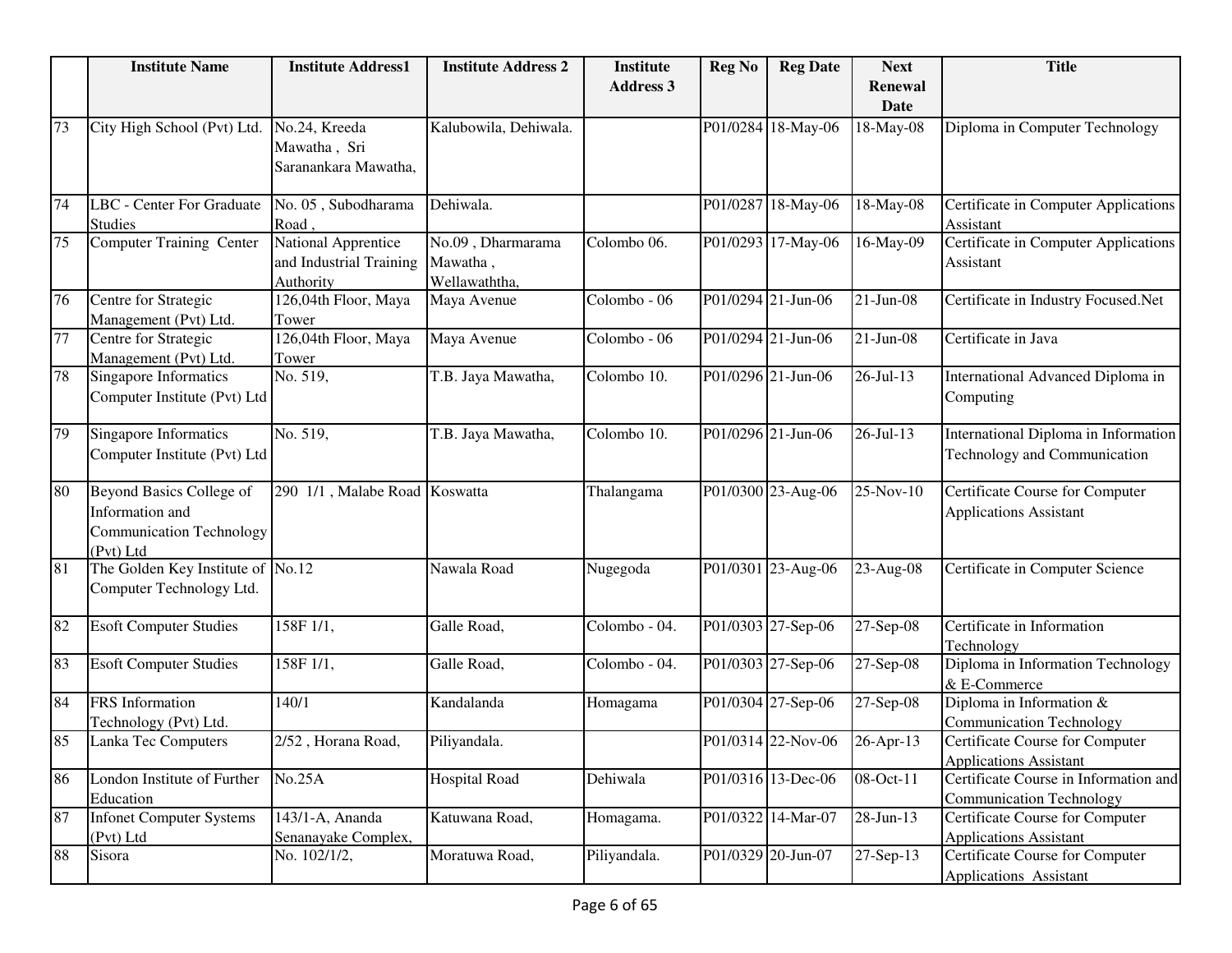|                 | <b>Institute Name</b>                                                 | <b>Institute Address1</b> | <b>Institute Address 2</b>                  | <b>Institute</b>      | <b>Reg No</b> | <b>Reg Date</b>    | <b>Next</b>                   | <b>Title</b>                                                             |
|-----------------|-----------------------------------------------------------------------|---------------------------|---------------------------------------------|-----------------------|---------------|--------------------|-------------------------------|--------------------------------------------------------------------------|
|                 |                                                                       |                           |                                             | <b>Address 3</b>      |               |                    | <b>Renewal</b><br><b>Date</b> |                                                                          |
| 89              | <b>Raytronics Computer</b>                                            | No. 250, Galle Road,      | Milagiriya Junction,                        | Colombo 04.           |               | P01/0331 20-Jun-07 | 19-Jun-09                     | Certificate in Information                                               |
|                 | Systems (Pvt) Ltd                                                     |                           |                                             |                       |               |                    |                               | Technology                                                               |
| 90              | Muslim Ladies Study Circle                                            | No. 201,                  | D.R. Wijewardana<br>Mawatha,                | Colombo 10.           |               | P01/0338 27-Sep-07 | 03-Oct-12                     | Certificate Course in Ms Office                                          |
| 91              | Silverbird International<br>(Pvt) Ltd                                 | $174/1C$ ,                | Alwis Avenue, Castle<br><b>Street</b>       | Colombo 08            |               | P01/0343 31-Oct-07 | 30-Oct-09                     | Certificate in Computer Applications<br>Assistant                        |
| 92              | <b>IDM</b> Computer Studies<br>(Pvt) Ltd                              | $130/1A$ ,                | S.De.S. Jayasinghe<br>Mawatha,              | Nugegoda.             |               | P01/0347 25-Feb-08 | 23-Nov-12                     | Certificate Course in Information and<br><b>Communication Technology</b> |
| 93              | <b>Vocational Training Centre,</b>                                    | VTASL,                    | Sri<br>Wijayanandanaramaya,<br>Honnanthara, | Piliyandala.          |               | P01/0349 25-Feb-08 | 03-Oct-12                     | Certificate Course for Computer<br><b>Applications Assistant</b>         |
| 94              | Elizabeth Institute of Higher 89 A 1/1, Hospital<br>Studies (Pvt) Ltd | Road                      | Kalubowila                                  | Dehiwela              |               | P01/0350 26-Mar-08 | 25-Mar-10                     | Certificate in Computer Applications<br>Assistant                        |
| $\overline{95}$ | MMBL Cyberskills (Pvt)<br>Ltd                                         | 82 1/2                    | Galle Road                                  | Colombo 04            |               | P01/0353 26-Mar-08 | 25-Mar-10                     | Certificate in Information<br>Technology                                 |
| 96              | <b>MMBL Cyberskills (Pvt)</b><br>Ltd                                  | 82 1/2                    | Galle Road                                  | Colombo 04            |               | P01/0353 26-Mar-08 | 25-Mar-10                     | Honours Diploma in Information<br>Technology                             |
| 97              | <b>MMBL Cyberskills (Pvt)</b><br>Ltd                                  | 821/2                     | Galle Road                                  | Colombo 04            |               | P01/0353 26-Mar-08 | $25-Mar-10$                   | Professional Diploma in Information<br>Technology                        |
| 98              | <b>Infonet Computer Systems</b><br>(Pvt) Ltd                          | Sri Sudarshanaramaya      | Hedigama                                    | Piliyandala           |               | P01/0356 12-May-08 | 11-May-10                     | Certificate in Computer Applications<br>Assistant                        |
| 99              | <b>Infonet Computer Systems</b><br>(Pvt) Ltd                          | Sri Sudarshanaramaya      | Hedigama                                    | Piliyandala           |               | P01/0356 12-May-08 | $11-May-10$                   | Certificate in Information<br>Technology (Basic)                         |
| 100             | <b>Infonet Computer Systems</b><br>(Pvt) Ltd                          | Sri Sudarshanaramaya      | Hedigama                                    | Piliyandala           |               | P01/0356 12-May-08 | 11-May-10                     | Certificate in Information<br>Technology (Intermediate)                  |
| 101             | MMBL Cyberskills (Pvt)<br>Ltd                                         | 467                       | <b>Union Place</b>                          | Colombo <sub>02</sub> |               | P01/0357 12-May-08 | 11-May-10                     | Certificate in Information<br>Technology                                 |
| 102             | MMBL Cyberskills (Pvt)<br>Ltd                                         | 467                       | <b>Union Place</b>                          | Colombo <sub>02</sub> |               | P01/0357 12-May-08 | 11-May-10                     | Honors Diploma in Information<br>Technology                              |
| 103             | MMBL Cyberskills (Pvt)<br>Ltd                                         | 467                       | <b>Union Place</b>                          | Colombo <sub>02</sub> |               | P01/0357 12-May-08 | 11-May-10                     | Professional Diploma in Information<br>Technology                        |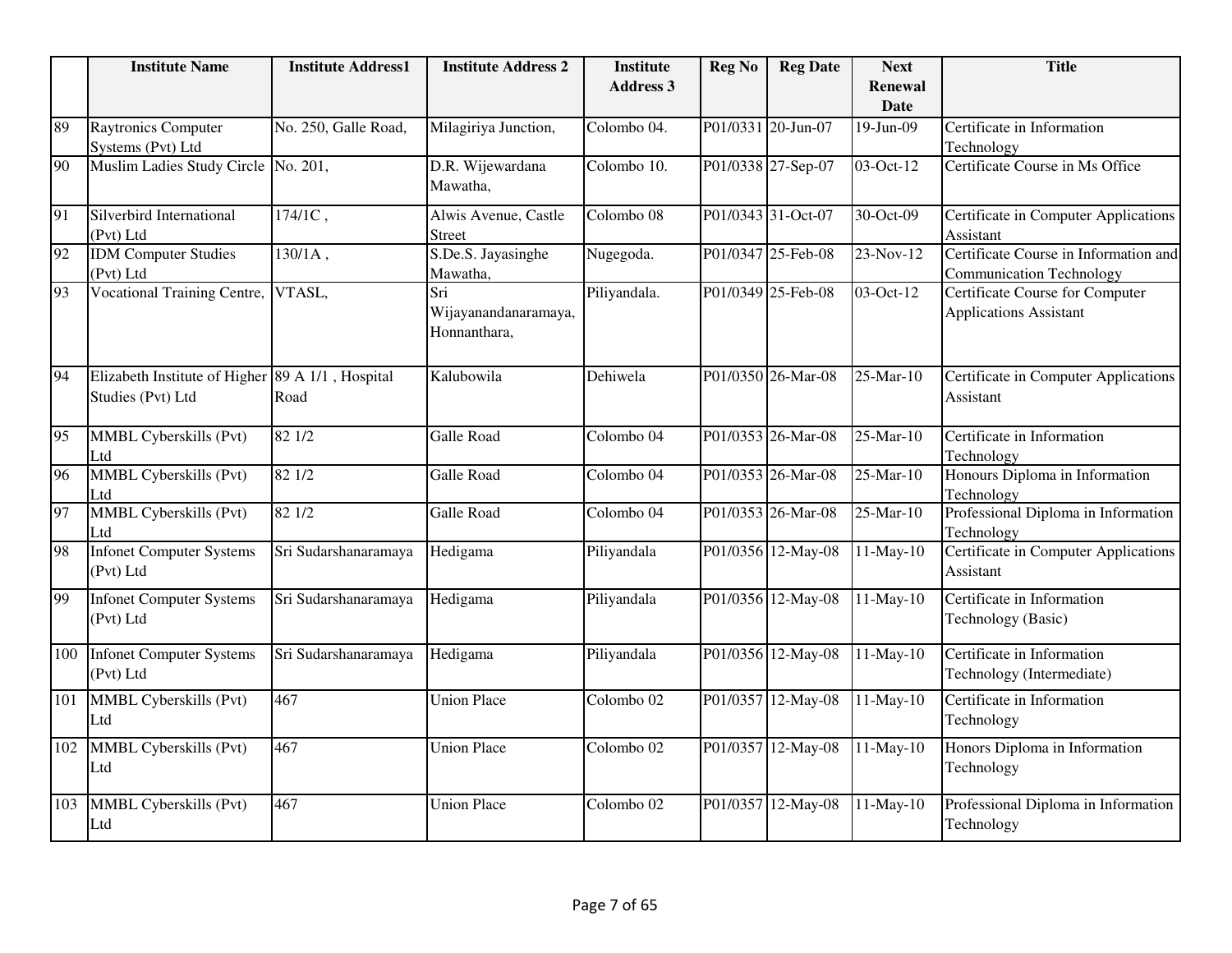|     | <b>Institute Name</b>                            | <b>Institute Address1</b> | <b>Institute Address 2</b> | <b>Institute</b>      | <b>Reg No</b> | <b>Reg Date</b>    | <b>Next</b>                   | <b>Title</b>                                                                                                           |
|-----|--------------------------------------------------|---------------------------|----------------------------|-----------------------|---------------|--------------------|-------------------------------|------------------------------------------------------------------------------------------------------------------------|
|     |                                                  |                           |                            | <b>Address 3</b>      |               |                    | <b>Renewal</b><br><b>Date</b> |                                                                                                                        |
| 104 | College of I C M (Pvt) Ltd                       | No 06                     | Ramakrishna Terrace        | Colombo 06            |               | P01/0367 20-Aug-08 | 19-Aug-10                     | Certificate in Computer Software<br>Technology                                                                         |
| 105 | College of I C M (Pvt) Ltd                       | No 06                     | Ramakrishna Terrace        | Colombo <sub>06</sub> |               | P01/0367 20-Aug-08 | $19-Aug-10$                   | <b>Certificate in Computer Studies</b>                                                                                 |
| 106 | College of I C M (Pvt) Ltd                       | No 06                     | Ramakrishna Terrace        | Colombo <sub>06</sub> |               | P01/0367 20-Aug-08 | 19-Aug-10                     | Diploma in Information Technology                                                                                      |
| 107 | Mohan Lal Grero<br>Foundation                    | 207 1/1, Galle Road       | Ratmalana                  |                       |               | P01/0368 24-Sep-08 | $23-Sep-10$                   | Certificate Course for Computer<br><b>Applications Assistant</b>                                                       |
| 108 | Net Assist International<br>(Pvt) Limited        | Level 2 and Level 3       | 25 Mile Post Avenue        | Colombo <sub>03</sub> |               | P01/0373 24-Nov-08 | 23-Nov-11                     | Certificate Course for Microsoft<br>Certified Technology Specialist -<br>.Net Web Application                          |
| 109 | <b>Net Assist International</b><br>(Pvt) Limited | Level 2 and Level 3       | 25 Mile Post Avenue        | Colombo <sub>03</sub> |               | P01/0373 24-Nov-08 | 23-Nov-11                     | <b>Certificate Course for Microsoft</b><br>Certified Technology Specialist -<br><b>Windows Vista</b>                   |
| 110 | Net Assist International<br>(Pvt) Limited        | Level 2 and Level 3       | 25 Mile Post Avenue        | Colombo 03            |               | P01/0373 24-Nov-08 | 23-Nov-11                     | Certificate Course for Microsoft<br>Certified IT Professional - Database<br>Administrator                              |
| 111 | Net Assist International<br>(Pvt) Limited        | Level 2 and Level 3       | 25 Mile Post Avenue        | Colombo 03            |               | P01/0373 24-Nov-08 | 23-Nov-11                     | Certificate Course for Microsoft<br>Certified IT Professional - Database<br>Developer                                  |
| 112 | Net Assist International<br>(Pvt) Limited        | Level 2 and Level 3       | 25 Mile Post Avenue        | Colombo 03            |               | P01/0373 24-Nov-08 | 23-Nov-11                     | <b>Certificate Course for Microsoft</b><br>Certified Systems Administrator                                             |
| 113 | Net Assist International<br>(Pvt) Limited        | Level 2 and Level 3       | 25 Mile Post Avenue        | Colombo <sub>03</sub> |               | P01/0373 24-Nov-08 | 23-Nov-11                     | <b>Certificate Course for Microsoft</b><br>Certified Systems Engineer                                                  |
| 114 | <b>Net Assist International</b><br>(Pvt) Limited | Level 2 and Level 3       | 25 Mile Post Avenue        | Colombo 03            |               | P01/0373 24-Nov-08 | 23-Nov-11                     | Certificate Course for Microsoft<br>Certified Technology Specialist -<br><b>Microsoft</b> .NET Windows<br>Applications |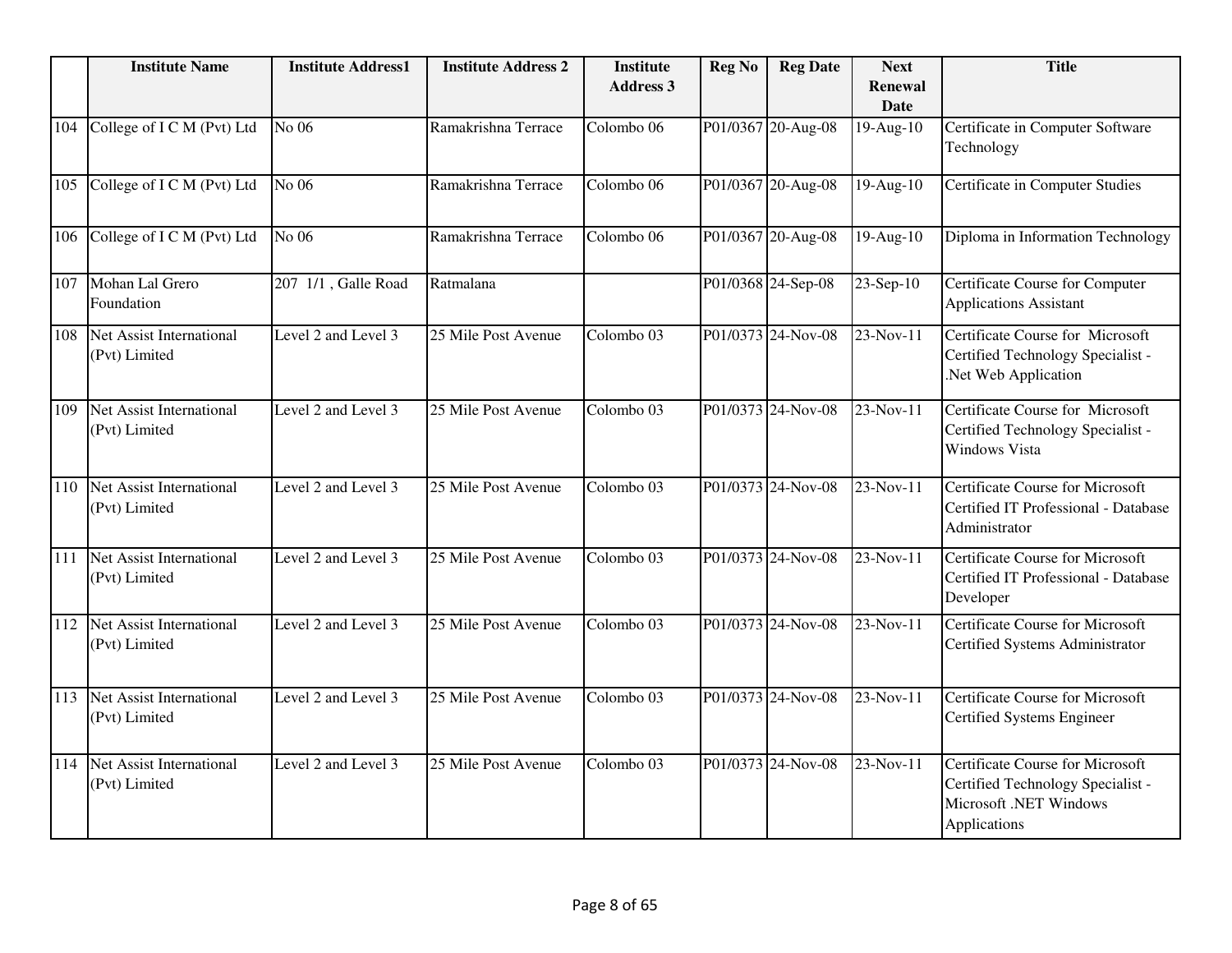|     | <b>Institute Name</b>                            | <b>Institute Address1</b>                             | <b>Institute Address 2</b> | <b>Institute</b>      | <b>Reg No</b> | <b>Reg Date</b>    | <b>Next</b>            | <b>Title</b>                                                                                                   |
|-----|--------------------------------------------------|-------------------------------------------------------|----------------------------|-----------------------|---------------|--------------------|------------------------|----------------------------------------------------------------------------------------------------------------|
|     |                                                  |                                                       |                            | <b>Address 3</b>      |               |                    | Renewal<br><b>Date</b> |                                                                                                                |
| 115 | Net Assist International<br>(Pvt) Limited        | Level 2 and Level 3                                   | 25 Mile Post Avenue        | Colombo 03            |               | P01/0373 24-Nov-08 | 23-Nov-11              | <b>Certificate Course for Microsoft</b><br>Certified Technology Specialist -<br>Microsoft Exchange Server 2007 |
| 116 | Net Assist International<br>(Pvt) Limited        | Level 2 and Level 3                                   | 25 Mile Post Avenue        | Colombo <sub>03</sub> |               | P01/0373 24-Nov-08 | 23-Nov-11              | <b>Certificate Course for Microsoft</b><br>Certified Technology Specialist -<br><b>SOL 2005</b>                |
| 117 | Net Assist International<br>(Pvt) Limited        | Level 2 and Level 3                                   | 25 Mile Post Avenue        | Colombo 03            |               | P01/0373 24-Nov-08 | 23-Nov-11              | Certificate Course for Microsoft<br>Certified Technology Specialist -<br>Windows Share Point Services 3.0      |
| 118 | Net Assist International<br>(Pvt) Limited        | Level 2 and Level 3                                   | 25 Mile Post Avenue        | Colombo 03            |               | P01/0373 24-Nov-08 | 23-Nov-11              | Certificate Course in Cisco Certified<br>Network Associate                                                     |
| 119 | <b>Net Assist International</b><br>(Pvt) Limited | Level 2 and Level 3                                   | 25 Mile Post Avenue        | Colombo 03            |               | P01/0373 24-Nov-08 | 23-Nov-11              | Certificate Course in International<br><b>Computer Driving License</b>                                         |
| 120 | Net Assist International<br>(Pvt) Limited        | Level 2 and Level 3                                   | 25 Mile Post Avenue        | Colombo 03            |               | P01/0373 24-Nov-08 | 23-Nov-11              | Certificate Course in Microsoft<br>Project Professional 2007                                                   |
| 121 | Metropolitan College (Pvt)<br>Ltd.               | 27, Dudly Senanayake<br>Mawatha,                      | Dehiwala.                  |                       |               | P01/0374 24-Sep-08 | 19-Oct-12              | Diploma Course in Business and IT                                                                              |
| 122 | Metropolitan College (Pvt)<br>Ltd.               | 27, Dudly Senanayake<br>Mawatha,                      | Dehiwala.                  |                       |               | P01/0374 24-Sep-08 | 19-Oct-12              | Diploma Course in Computing                                                                                    |
| 123 | Cadenza IT (Pvt) Ltd                             | 380/1C, Robert<br>Gunawardena Mawatha                 | Battaramulla               |                       |               | P01/0375 22-Oct-08 | 21-Oct-10              | Certificate Course in Computer<br>System and Network Administration                                            |
| 124 | Vocational Training Centre,                      | <b>Vocational Training</b><br>Authority of Sri Lanka, | Galagedara,                | Padukka.              |               | P01/0378 22-Oct-08 | 14-Dec-12              | National Certificate in Information<br>and Communication Technology                                            |
|     | 125 Sky Line Institute                           | 498, Galle Road                                       | Colombo 06                 |                       |               | P01/0379 22-Oct-08 | 21-Oct-10              | Certificate Course in Computer<br>Software Technology                                                          |
| 126 | Sky Line Institute                               | 498, Galle Road                                       | Colombo 06                 |                       |               | P01/0379 22-Oct-08 | $21$ -Oct-10           | Certificate Course in Information<br>Technology                                                                |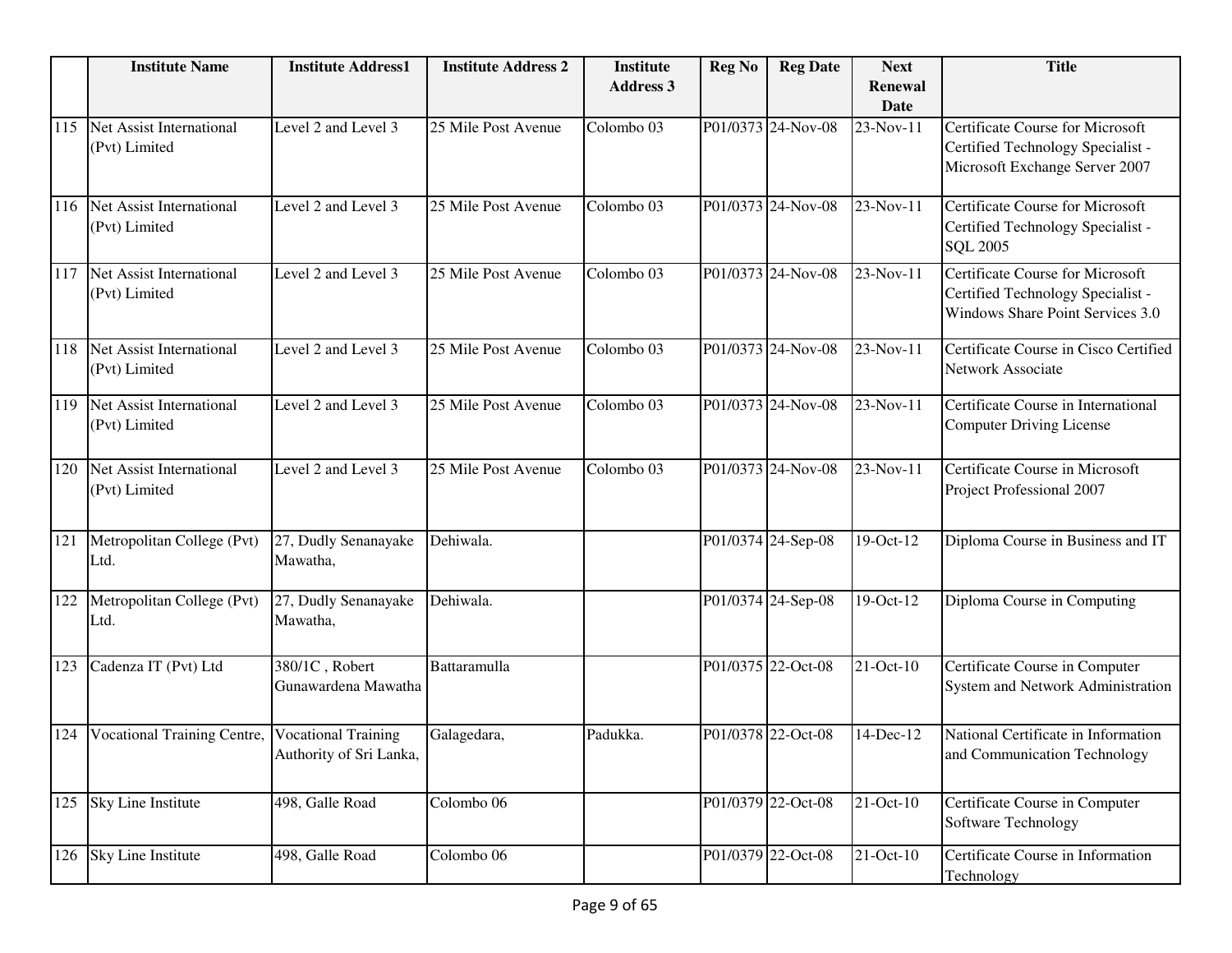|     | <b>Institute Name</b>                                                    | <b>Institute Address1</b>                            | <b>Institute Address 2</b>     | <b>Institute</b><br><b>Address 3</b> | <b>Reg No</b> | <b>Reg Date</b>    | <b>Next</b><br><b>Renewal</b> | <b>Title</b>                                                                           |
|-----|--------------------------------------------------------------------------|------------------------------------------------------|--------------------------------|--------------------------------------|---------------|--------------------|-------------------------------|----------------------------------------------------------------------------------------|
|     |                                                                          |                                                      |                                |                                      |               |                    | Date                          |                                                                                        |
| 127 | National Council of the<br>Young Mens Christian<br>Association of Ceylon | Moratuwa Centre,                                     | No. 68, New Galle<br>Road,     | Moratuwa.                            |               | P01/0383 26-Nov-08 | $26$ -Jul-13                  | Certificate Course for Computer<br><b>Applications Assistant</b>                       |
| 128 | <b>Ezzah Professional College</b><br>(Pvt) Ltd                           | No. 14/15 A, 1/3                                     | R.A. De Mel Mawatha            | Colombo <sub>04</sub>                |               | P01/0385 26-Nov-08 | 25-Nov-10                     | Certificate Course in Management<br>and Information Technology                         |
| 129 | <b>Ezzah Professional College</b><br>(Pvt) Ltd                           | No. 14/15 A, 1/3                                     | R.A. De Mel Mawatha            | Colombo 04                           |               | P01/0385 26-Nov-08 | 25-Nov-10                     | Diploma Course in Management and<br><b>Information Technology</b>                      |
| 130 | Lanka Jathika Sarvodaya<br>Shramadana Sangamaya                          | 98, Rawathawatta                                     | Moratuwa                       |                                      |               | P01/0388 17-Dec-08 | 16-Dec-10                     | Certificate Course for Computer<br><b>Applications Assistant</b>                       |
| 131 | <b>Institute of Government</b><br><b>Accounts And Finance</b>            | 355 - 3/1, Olcutt<br>Mawatha                         | Colombo 10                     |                                      |               | P01/0392 18-Feb-09 | 17-Feb-12                     | Certificate Course for Computer<br><b>Applications Assistant</b>                       |
| 132 | Institute of Government<br><b>Accounts And Finance</b>                   | 355 - 3/1, Olcutt<br>Mawatha                         | Colombo 10                     |                                      |               | P01/0392 18-Feb-09 | 17-Feb-12                     | Preparatory Certificate Course for<br><b>International Computer Driving</b><br>License |
| 133 | Pakistan Computer Centre                                                 | <b>Vocational Training</b><br>Authority of Sri Lanka | No. 63, Dematagoda<br>Road     | Colombo 09                           |               | P01/0393 18-Mar-09 | $17-Mar-11$                   | <b>Certificate Course for Computer</b><br><b>Applications Assistant</b>                |
| 134 | <b>Ceylinco Sussex Business</b><br>School (Pvt) Ltd                      | 07, Rajaguru Sri<br>Subithi Mawatha                  | Colombo <sub>06</sub>          |                                      |               | P01/0396 18-Mar-09 | $18-Mar-11$                   | Certificate Course in Computer<br>Science                                              |
| 135 | Winsys Networks (Pvt) Ltd                                                | No 14, Schofield Place                               | Kollupitiya                    | Colombo 03                           |               | P01/0402 13-May-09 | 12-May-11                     | Preparatory Certificate Course for<br>Microsoft Certified Professional                 |
| 136 | Winsys Networks (Pvt) Ltd                                                | No 14, Schofield Place                               | Kollupitiya                    | Colombo 03                           |               | P01/0402 13-May-09 | 12-May-11                     | Preparatory Certificate Course for<br>Microsoft Certified System<br>Administration     |
| 137 | Knowledge Base ICT(Pvt)<br>Ltd.                                          | Sausiri Shoping<br>Complex, 2nd Floor,               | 165A, High Level Road Nugegoda |                                      |               | P01/0405 13-May-08 | $12-May-10$                   | <b>Certificate Course for Computer</b><br><b>Applications Assistant</b>                |
| 138 | Knowledge Base ICT(Pvt)<br>Ltd.                                          | Sausiri Shoping<br>Complex, 2nd Floor,               | 165A, High Level Road Nugegoda |                                      |               | P01/0405 13-May-08 | 12-May-10                     | Certificate Course in ICT                                                              |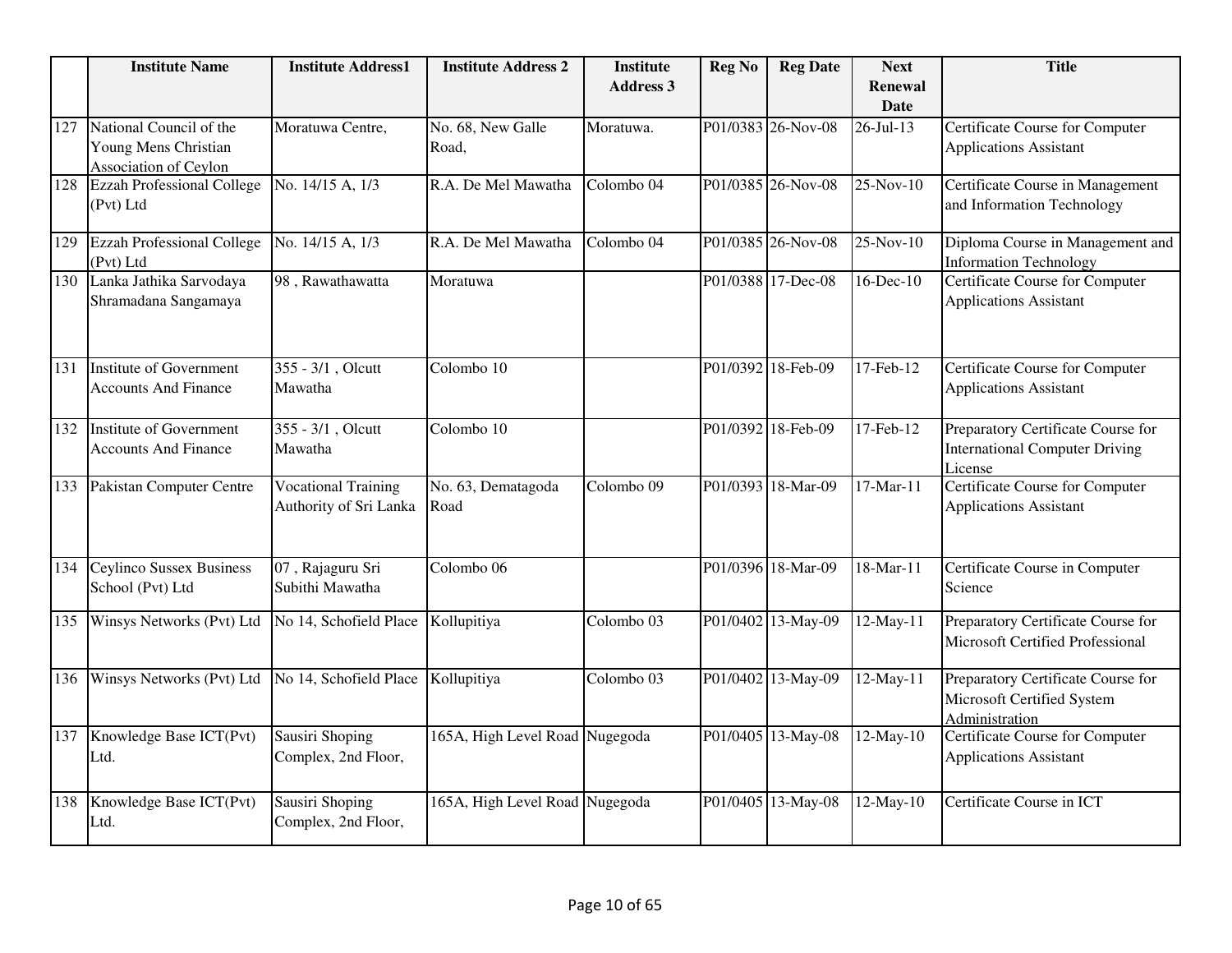|     | <b>Institute Name</b>                                                            | <b>Institute Address1</b>                 | <b>Institute Address 2</b>             | <b>Institute</b><br><b>Address 3</b> | <b>Reg No</b> | <b>Reg Date</b>    | <b>Next</b><br><b>Renewal</b> | <b>Title</b>                                                            |
|-----|----------------------------------------------------------------------------------|-------------------------------------------|----------------------------------------|--------------------------------------|---------------|--------------------|-------------------------------|-------------------------------------------------------------------------|
|     |                                                                                  |                                           |                                        |                                      |               |                    | <b>Date</b>                   |                                                                         |
| 139 | Sri Lanka JobsNet Limited                                                        | 472,                                      | Thimbirigasyaya Road, Colombo 05.      |                                      |               | P01/0409 22-Jul-09 | $21-Jul-11$                   | Certificate Course in Computer<br><b>Applications Assistant</b>         |
| 140 | <b>I.S.S.Computer Systems</b><br>(Pvt) Ltd                                       | 19,                                       | 33rd Lane,                             | Wellawatte.                          |               | P01/0410 22-Jul-09 | $21-Jul-11$                   | <b>Certificate Course for Computer</b><br><b>Applications Assistant</b> |
| 141 | Dynamix Computer Institute                                                       | 125/2, 3rd Lane                           | Subadrarama Road                       | Nugegoda                             |               | P01/0416 19-Aug-09 | 18-Aug-11                     | Certificate Course for Computer<br><b>Applications Assistant</b>        |
| 142 | Dynamix Computer Institute                                                       | 125/2, 3rd Lane                           | Subadrarama Road                       | Nugegoda                             |               | P01/0416 19-Aug-09 | 18-Aug-11                     | Certificate Course in Computer<br>Science                               |
| 143 | Praja Renuka Institute of<br>Computer Technological<br><b>Studies</b>            | 3/1, Meegahawatta<br>Road                 | Gangodawila                            | Nugegoda.                            |               | P01/0420 16-Sep-09 | 15-Sep-11                     | Certificate Course in Information<br>Technology                         |
| 144 | National Institute of<br><b>Fisheries and Nautical</b><br>Engineering            | Crow Island                               | Mattakkuliya                           | Colombo 15                           |               | P01/0426 09-Oct-09 | $08$ -Oct-12                  | Certificate Course for Computer<br><b>Applications Assistant</b>        |
| 145 | The British Computer<br>Society                                                  | No. 03                                    | <b>Maitland Crescent</b>               | Colombo 07                           |               | P01/0436 20-Jan-10 | $19-Jan-13$                   | Certificate Course in IT                                                |
| 146 | The British Computer<br>Society                                                  | No. 03                                    | <b>Maitland Crescent</b>               | Colombo 07                           |               | P01/0436 20-Jan-10 | $19-Jan-13$                   | Diploma Course in IT                                                    |
| 147 | <b>Soft Vision Technology</b>                                                    | $394 - 1/1$                               | <b>Baseline Road</b>                   | Colombo 9                            |               | P01/0437 20-Jan-10 | $19-Jan-12$                   | Certificate Course in Information<br>Technology                         |
| 148 | <b>University of Vocational</b><br>Technology                                    | No. 100                                   | Kandawala Road                         | Ratmalana                            |               | P01/0443 24-Feb-10 | 23-Feb-13                     | National Diploma in Computer<br>Science                                 |
| 149 | e4 Learn Computer and<br><b>Information Technology</b><br><b>Training Centre</b> | No. 50, New<br><b>Community Hall</b>      | Heraliyawala                           | Polgasowita                          |               | P01/0444 24-Feb-10 | 23-Feb-12                     | Certificate Course for Computer<br><b>Applications Assistant</b>        |
| 150 | Vivekananthar Young Men<br><b>Awareness Society</b>                              | No. 111                                   | <b>Bonjean Road</b>                    | Colombo 13                           |               | P01/0448 31-Mar-10 | 30-Mar-12                     | <b>Certificate Course for Computer</b><br><b>Applications Assistant</b> |
| 151 | Makandana Morenda<br>Niwungama Thrift and<br>Credit Co-operative Society         | Denuma Computer<br>Institute of Education | 118/4, Bandaragama<br>Road, Makandana, | Madapatha.                           |               | P01/0451 04-Oct-10 | 03-Oct-12                     | Certificate Course in Microsoft<br>Office                               |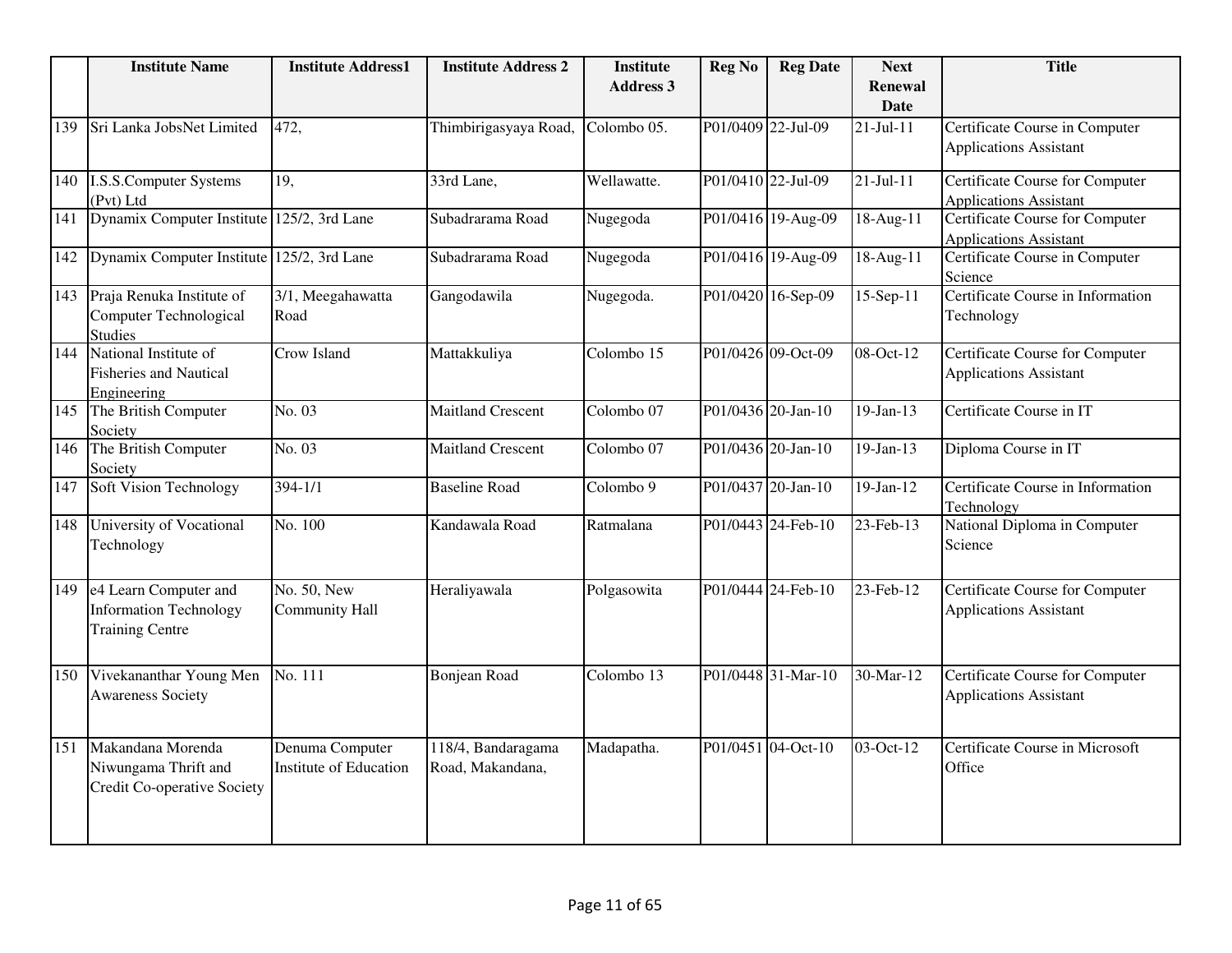|     | <b>Institute Name</b>                                                     | <b>Institute Address1</b>    | <b>Institute Address 2</b> | <b>Institute</b><br><b>Address 3</b> | <b>Reg No</b>      | <b>Reg Date</b>    | <b>Next</b><br><b>Renewal</b> | <b>Title</b>                                                             |
|-----|---------------------------------------------------------------------------|------------------------------|----------------------------|--------------------------------------|--------------------|--------------------|-------------------------------|--------------------------------------------------------------------------|
|     |                                                                           |                              |                            |                                      |                    |                    | <b>Date</b>                   |                                                                          |
| 152 | School of Media Arts and<br>Management (Pvt) Ltd                          | 25/3,                        | Kirimandala Mawatha,       | Rajagiriya.                          |                    | P01/0453 04-Oct-10 | 03-Oct-12                     | Preparatory Course for Foundation<br>for Information Technology          |
| 153 | <b>Institute of Business Studies</b><br>(IBS)                             | No. 67,                      | Kawdana Road,              | Dehiwala.                            |                    | P01/0454 04-Oct-10 | 03-Oct-12                     | <b>International Computer Driving</b><br>License                         |
| 154 | Tec Informatic Lanka                                                      | No. 174/102,                 | Madara Uyana,              | Mattegoda.                           |                    | P01/0456 04-Oct-10 | 03-Oct-12                     | Certificate Course in Ms Office                                          |
| 155 | M.V.T. Academy                                                            | No. 174,                     | Egoda Uyana (South),       | Moratuwa.                            |                    | P01/0457 04-Oct-10 | 03-Oct-12                     | Certificate Course for Computer<br>Applications Assistant                |
| 156 | Senok Information<br>Technology Academy (Pvt)<br>Ltd                      | No 175,                      | Grandpass Road,            | Colombo 14.                          |                    | P01/0463 04-Oct-10 | 03-Oct-12                     | Certificate Course in Microsoft<br>Office                                |
| 157 | CINEC IT (Pvt) Ltd.                                                       | Millenium Drive,             | IT Park,                   | Malabe.                              |                    | P01/0467 20-Oct-10 | 19-Oct-13                     | Certificate Course in IT (BCS)                                           |
| 158 | <b>IDM</b> Computer Studies<br>Wellawatta (Pvt.) Ltd.                     | No. 16, 42nd Lane,           | Wellawatta,                | Colombo 06.                          |                    | P01/0475 20-Oct-10 | 19-Oct-13                     | REdHat Diploma in Computing                                              |
| 159 | <b>IDM</b> Computer Studies<br>Wellawatta (Pvt.) Ltd.                     | No. 16, 42nd Lane,           | Wellawatta,                | Colombo 06.                          |                    | P01/0475 20-Oct-10 | 19-Oct-13                     | REdHat Higher Diploma in<br>Computing                                    |
| 160 | London Institute of<br>Management                                         | 465 1/1, Galle Road,         | Wellawatta.                | Colombo 06.                          |                    | P01/0479 26-Jan-11 | $25$ -Jan-13                  | Certificate Course in Computer<br><b>Studies</b>                         |
| 161 | London Institute of<br>Management                                         | 465 1/1, Galle Road,         | Wellawatta.                | Colombo 06.                          |                    | P01/0479 26-Jan-11 | $25$ -Jan-13                  | Certificate Course in Ms Office                                          |
| 162 | <b>IDM Computer Studies</b><br>Homagama (Pvt) Limited                     | 114/1/1, High Level<br>Road, | Homagama.                  |                                      |                    | P01/0481 23-Feb-11 | 22-Feb-13                     | Certificate Course in Information and<br><b>Communication Technology</b> |
| 163 | Gateway Centre for<br><b>Information Technology</b><br>(Pvt) Ltd          | No. 06,                      | Rodney Street,             | Colombo 08.                          |                    | P01/0491 29-Jun-11 | 28-Jun-13                     | Certificate Course in Information and<br>Communication Technology        |
| 164 | National Apprentice and<br><b>Industrial Training</b><br><b>Authority</b> | Colombo District<br>Office,  | No. 242, Havelock<br>Road, | Colombo 05.                          | P01/0494 27-Jul-11 |                    | $26 - Jul - 13$               | Certificate Course for Computer<br>Graphic Designer                      |
|     | 165 National Apprentice and<br><b>Industrial Training</b><br>Authority    | Colombo District<br>Office,  | No. 242, Havelock<br>Road, | Colombo 05.                          |                    | P01/0494 27-Jul-11 | $26$ -Jul-13                  | National Diploma in Information and<br><b>Communication Technology</b>   |
| 166 | Sri Lanka Institute of<br>Development<br>Administration (SLIDA)           | No. 28/10,                   | Malalasekara Mawatha,      | Colombo 07.                          |                    | P01/0502 28-Sep-11 | 27-Sep-13                     | Certificate Course in SLIDA<br><b>Computer Driving License</b>           |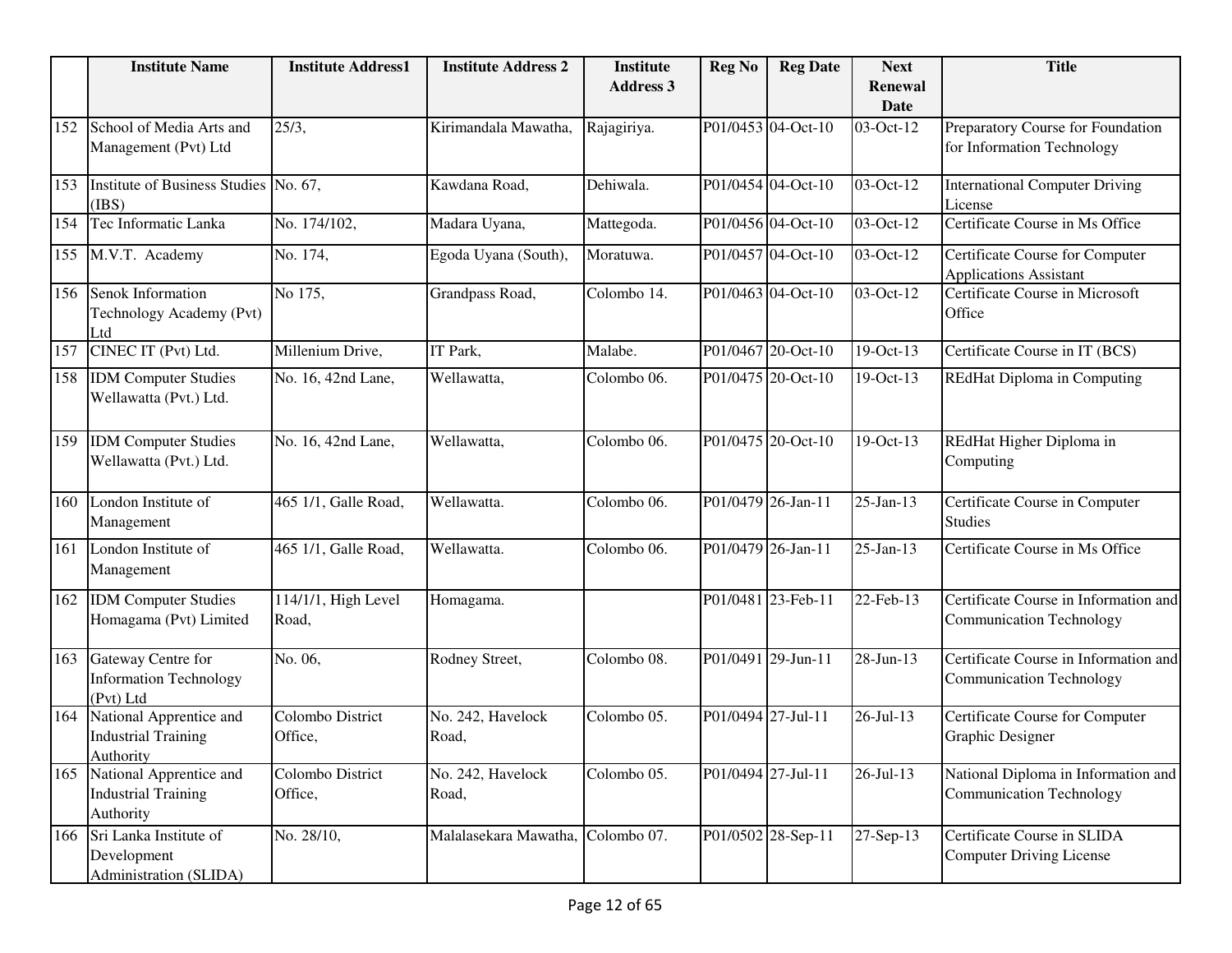|     | <b>Institute Name</b>                                                      | <b>Institute Address1</b>                             | <b>Institute Address 2</b>       | <b>Institute</b><br><b>Address 3</b> | <b>Reg No</b> | <b>Reg Date</b>    | <b>Next</b><br>Renewal<br><b>Date</b> | <b>Title</b>                                                                     |
|-----|----------------------------------------------------------------------------|-------------------------------------------------------|----------------------------------|--------------------------------------|---------------|--------------------|---------------------------------------|----------------------------------------------------------------------------------|
| 167 | Sri Lanka Institute of<br>Development<br>Administration (SLIDA)            | No. 28/10,                                            | Malalasekara Mawatha,            | Colombo 07.                          |               | P01/0502 28-Sep-11 | 27-Sep-13                             | Diploma Course in Information<br>Technology                                      |
| 168 | Prince Academy                                                             | No.31 - 1/1, Forty<br>Second Lane,                    | Wellawatta,                      | Colombo-06.                          |               | P01/0505 28-Sep-11 | 27-Sep-13                             | Certificate Course in Information<br>Technology                                  |
| 169 | <b>Gateway International</b><br>School (Pvt) Ltd                           | Gateway Graduate<br>School,                           | 188/1, Koswatta Road,<br>Nawala, | Rajagiriya.                          |               | P01/0510 23-Nov-11 | 22-Nov-14                             | International Advanced Diploma in<br><b>Computer Studies</b>                     |
| 170 | Gateway International<br>School (Pvt) Ltd                                  | Gateway Graduate<br>School,                           | 188/1, Koswatta Road,<br>Nawala, | Rajagiriya.                          |               | P01/0510 23-Nov-11 | 22-Nov-14                             | International Diploma in Computer<br><b>Studies</b>                              |
| 171 | <b>Vocational Training Centre</b>                                          | <b>Vocational Training</b><br>Authority of Sri Lanka, | Mahamegha Pedesa,                | Maharagama.                          |               | P01/0512 23-Nov-11 | 22-Nov-13                             | Certificate Course for Information<br>and Communication Technology<br>Technician |
| 172 | <b>OCBT</b> Campus (Pvt) Ltd                                               | No. 203 A, Highlevel<br>Road,                         | Kirulapone,                      | Colombo 06.                          |               | P01/0515 18-Jan-12 | $17-Jan-14$                           | Higher National Diploma in<br>Computing (Edexcel)                                |
| 173 | International College of<br><b>Business and Technology</b>                 | No.317 A,                                             | Galle Road,                      | Colombo 04.                          |               | P01/0516 18-Jan-12 | $\overline{17}$ -Jan-14               | Higher National Diploma in<br>Computing (Edexcel)                                |
| 174 | International College of<br><b>Business and Technology</b>                 | No.132 B,                                             | High Level Road,                 | Nugegoda.                            |               | P01/0517 18-Jan-12 | $17-Jan-14$                           | Higher National Diploma in<br>Computing (Edexcel)                                |
| 175 | Graduate Institute of<br>Science and Management<br>Lanka (Pvt) Ltd         | $\overline{\text{No}}$ . 550,                         | Udahamulla,                      | Nugegoda.                            |               | P01/0518 21-Mar-12 | 20-Mar-14                             | Diploma Course in Information<br>Technology                                      |
| 176 | Infortec International<br>Institute of Information<br>Technology (Pvt) Ltd | No. 05,                                               | Stanly Thilakaratna<br>Mawatha,  | Nugegoda.                            |               | P01/0520 21-Mar-12 | 20-Mar-14                             | Diploma Course in Computer<br>Science                                            |
| 177 | Nayodaya Education Centre No. 60                                           |                                                       | Pamunuwa                         | Maharagama.                          | P01/119       | 15-Jul-07          | 15-Jul-09                             | Certificate in Computer                                                          |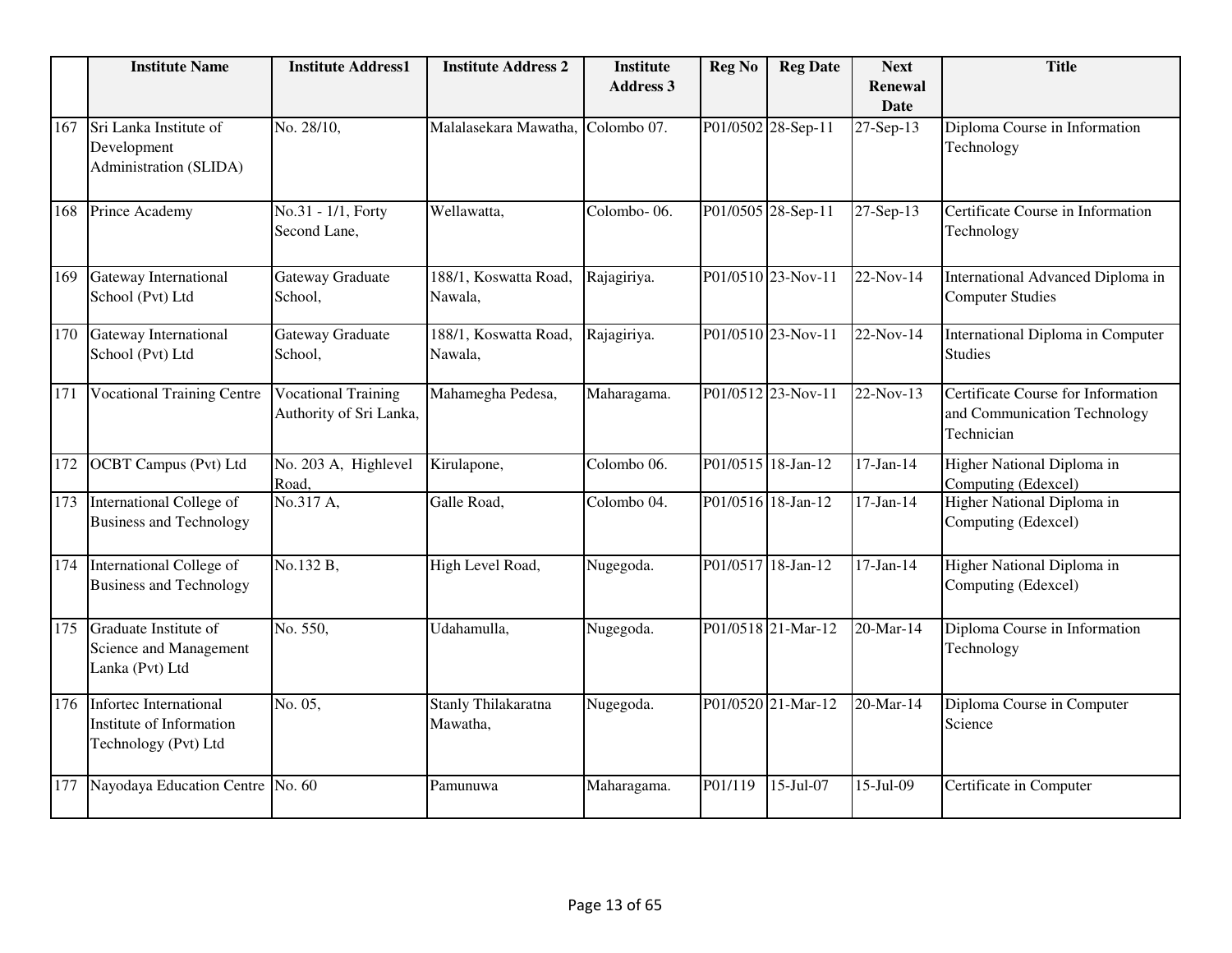|     | <b>Institute Name</b>                                                               | <b>Institute Address1</b>                            | <b>Institute Address 2</b>                         | <b>Institute</b><br><b>Address 3</b> | <b>Reg No</b>      | <b>Reg Date</b>    | <b>Next</b><br><b>Renewal</b><br><b>Date</b> | <b>Title</b>                                                            |
|-----|-------------------------------------------------------------------------------------|------------------------------------------------------|----------------------------------------------------|--------------------------------------|--------------------|--------------------|----------------------------------------------|-------------------------------------------------------------------------|
| 178 | Korea - Sri Lanka Technical National Youth<br>and Vocational Training<br>Institute, | Services Council,                                    | Sapugaskanda,                                      | Makola.                              | P02/0002 02-Jul-98 |                    | 03-Oct-13                                    | National Certificate in Information<br>and Communication Technology     |
| 179 | <b>Electro Technical Training</b><br>Institute                                      | 386/3, Main Street                                   | Negombo                                            |                                      |                    | P02/0004 02-Jul-98 | 12-May-12                                    | <b>Certificate Course for Computer</b><br><b>Applications Assistant</b> |
| 180 | <b>Technical College</b>                                                            | Werellawatta,                                        | Gampaha.                                           |                                      |                    | P02/0008 02-Jul-98 | $15$ -Mar-14                                 | Certificate Course for Computer<br><b>Applications Assistant</b>        |
| 181 | Gnanartha Pradeepa Yovun<br>Nikethanava                                             | National Youth<br>Services Council.                  | Meerigama.                                         |                                      |                    | P02/0009 01-Jul-01 | $25$ -Jan-13                                 | Certificate Course for Computer<br><b>Applications Assistant</b>        |
| 182 | Institute of Computer<br>Studies, Gampaha                                           | No 290,                                              | Colombo Road,                                      | Gampaha.                             |                    | P02/0010 02-Jul-98 | $29$ -Jan-10                                 | Certificate in Computer Applications<br>Assistant                       |
| 183 | <b>Rural Vocational Training</b><br>Centre                                          | <b>Vocational Training</b><br>Authority of Sri Lanka | No. 45, Lion's Club<br>Building, Hekiththa<br>Road | Hendala, Wattala P02/0022 18-Sep-98  |                    |                    | $22-Dec-11$                                  | <b>Certificate Course for Computer</b><br><b>Applications Assistant</b> |
| 184 | Don Bosco Technical<br>Centre,                                                      | No. 22, Bosco<br>Mawatha,                            | Ettukala,                                          | Negombo.                             |                    | P02/0045 18-Sep-01 | 03-Oct-13                                    | <b>Certificate Course for Computer</b><br><b>Applications Assistant</b> |
| 185 | Management and Higher<br>Professional Training<br>Institute                         | No 182/1, Kandy Road Pahala Imbulgoda                |                                                    | Imbulgoda                            |                    | P02/0062 01-Mar-00 | 25-Mar-10                                    | Certificate in Computer Studies                                         |
| 186 | Academy of Computer<br><b>Studies</b>                                               | No.61, Main Street                                   | Mirigama.                                          |                                      |                    | P02/0067 08-May-00 | $\overline{08}$ -Jul-07                      | Certificate in Computer Applications<br>Assistant                       |
| 187 | <b>Beeta Computer Systems</b>                                                       | No.21, 25,27, 43                                     | New Shopping<br>Complex                            | Nittambuwa                           |                    | P02/0075 27-Oct-00 | 11-Jul-09                                    | Certificate in Computer Applications<br>Assistant                       |
| 188 | <b>Beeta Computer Systems</b>                                                       | No.21, 25,27, 43                                     | New Shopping<br>Complex                            | Nittambuwa                           |                    | P02/0075 27-Oct-00 | $11-Jul-09$                                  | Certificate in Computer Studies                                         |
| 189 | M.D.P. Computer Training<br>Centre and IT Professional<br>Centre                    | No. 60 C                                             | <b>Station Road</b>                                | Kandana                              |                    | P02/0084 18-Feb-02 | 30-Mar-13                                    | Certificate Course for Computer<br><b>Applications Assistant</b>        |
| 190 | JGO Vocational and English K.C. De Silvapura<br>Medium School                       |                                                      | Thimbirigaskatuwa                                  |                                      |                    | P02/0085 18-Feb-02 | 30-Mar-12                                    | Certificate Course in Information<br>Technology                         |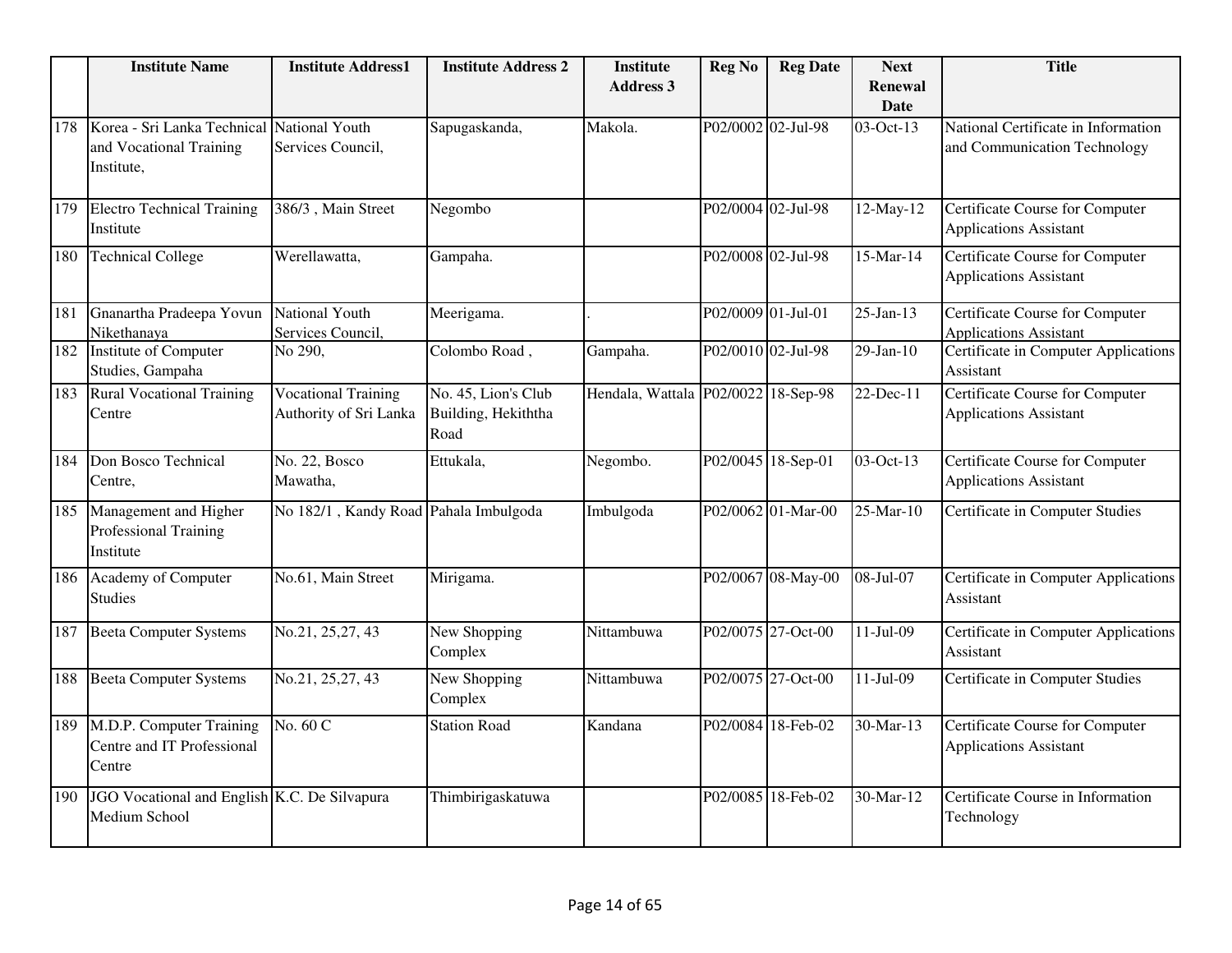|     | <b>Institute Name</b>                                                        | <b>Institute Address1</b> | <b>Institute Address 2</b> | <b>Institute</b> | <b>Reg No</b> | <b>Reg Date</b>    | <b>Next</b>                   | <b>Title</b>                                                            |
|-----|------------------------------------------------------------------------------|---------------------------|----------------------------|------------------|---------------|--------------------|-------------------------------|-------------------------------------------------------------------------|
|     |                                                                              |                           |                            | <b>Address 3</b> |               |                    | <b>Renewal</b><br><b>Date</b> |                                                                         |
| 191 | JGO Vocational and English K.C. De Silvapura<br>Medium School                |                           | Thimbirigaskatuwa          |                  |               | P02/0085 18-Feb-02 | 30-Mar-12                     | Certificate Course in MS Office                                         |
| 192 | Felix R. Dias<br>Bandaranayake Memorial<br><b>Vocational Training Centre</b> | Hanwella Road,            | Pugoda.                    |                  |               | P02/0090 11-Nov-03 | 28-Jun-13                     | Certificate Course in Computer<br>Science                               |
| 193 | <b>IDM</b> Computer Studies<br>Islandwide (Pvt) Ltd                          | Sanasa Square             | <b>Courts Road</b>         | Gampaha          |               | P02/0093 02-Nov-04 | 02-Nov-06                     | Diploma in Computer Studies                                             |
| 194 | <b>IDM</b> Computer Studies<br>Islandwide (Pvt) Ltd                          | Sanasa Square             | <b>Courts Road</b>         | Gampaha          |               | P02/0093 02-Nov-04 | 02-Nov-06                     | Ms Office                                                               |
| 195 | <b>IDM</b> Computer Studies<br>(Pvt) Ltd                                     | No. 148                   | <b>Greens Road</b>         | Negombo          |               | P02/0095 11-Feb-04 | 22-Dec-11                     | Certificate Course for Computer<br><b>Applications Assistant</b>        |
| 196 | Micro Computer Academy                                                       | 101, Vijaya Mahal         | Negombo Road               | Veyangoda        |               | P02/0096 21-Jan-04 | $21-Jan-06$                   | Diploma in Computer Science                                             |
| 197 | Micro Computer Academy                                                       | 101, Vijaya Mahal         | Negombo Road               | Veyangoda        |               | P02/0096 21-Jan-04 | $21-Jan-06$                   | Ms - Office                                                             |
| 198 | Beetacom Multimedia and<br><b>Computer Studies</b>                           | $\overline{No. 20}$       | Danowita Road              | Meerigama        |               | P02/0097 10-Mar-04 | 23-Feb-12                     | Certificate Course for Computer<br><b>Applications Assistant</b>        |
| 199 | <b>Indination Computer</b><br><b>Education Institute</b>                     | No. 3/B                   | Raja Veediya               | Kirindiwela      |               | P02/0099 10-Mar-05 | 18-Dec-09                     | Certificate in Computer Applications<br>Assistant                       |
| 200 | MMBL Cyberskills (Pvt)<br>Ltd                                                | 128, Colombo Road         | Gampaha                    |                  |               | P02/0101 10-May-05 | 25-Nov-11                     | Advance Certificate Course in<br><b>Information Technology</b>          |
| 201 | <b>MMBL Cyberskills (Pvt)</b><br>Ltd                                         | 128, Colombo Road         | Gampaha                    |                  |               | P02/0101 10-May-05 | $25-Nov-11$                   | Honours Diploma Course in<br><b>Information Technology</b>              |
| 202 | MMBL Cyberskills (Pvt)<br>Ltd                                                | 128, Colombo Road         | Gampaha                    |                  |               | P02/0101 10-May-05 | $25-Nov-11$                   | Professional Diploma Course in<br><b>Information Technology</b>         |
| 203 | <b>Technology and Computer</b><br>Training Institute (Pvt) Ltd               | No. 184                   | Ja Ela Road                | Gampaha          |               | P02/0104 14-Jun-05 | 30-Mar-13                     | <b>Certificate Course for Computer</b><br><b>Applications Assistant</b> |
| 204 | <b>WIZTEC</b>                                                                | No. 61,                   | Kandy Road,                | Miriswatta.      |               | P02/0106 14-Jun-05 | 03-Oct-12                     | Certificate Course in Ms Office                                         |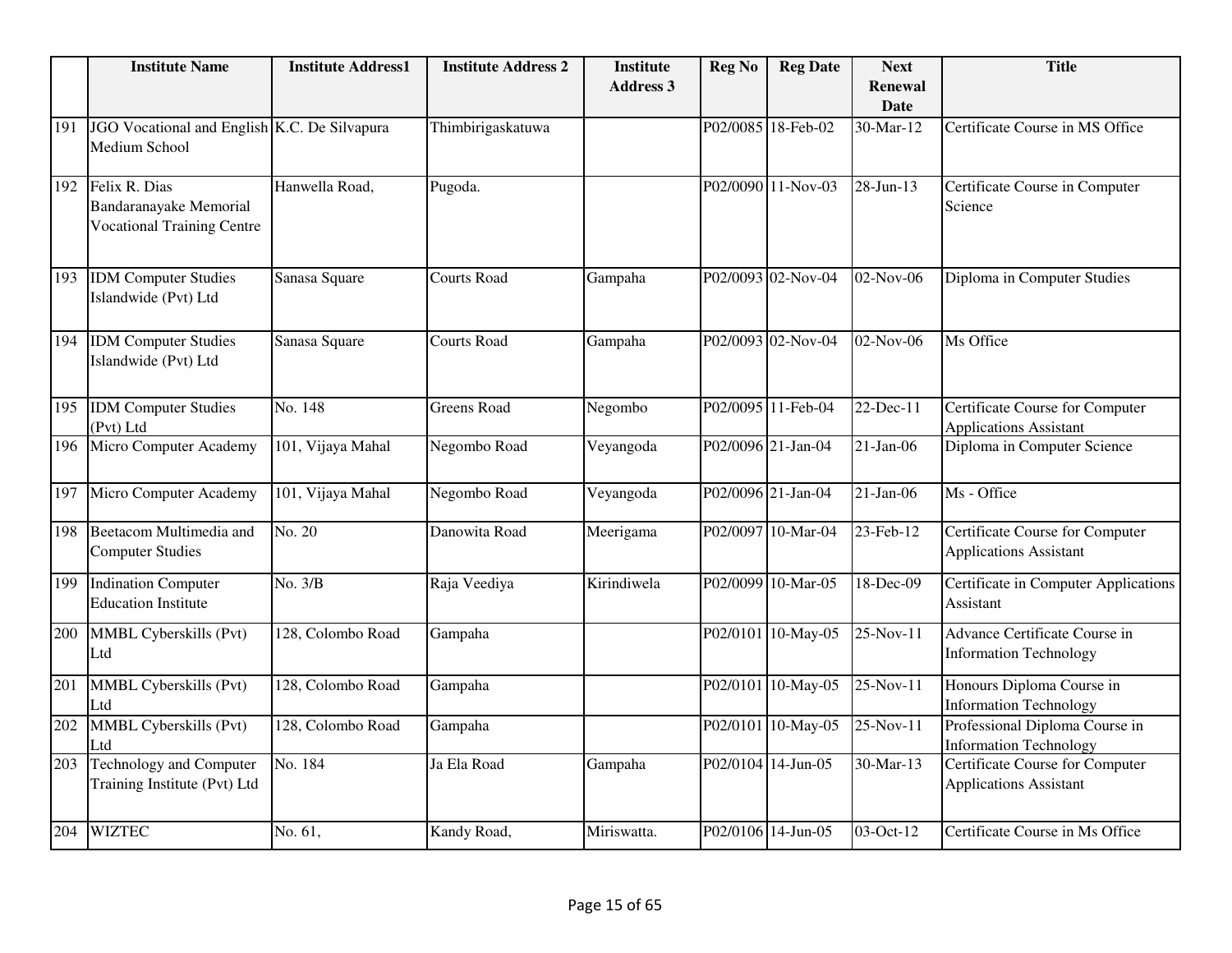|     | <b>Institute Name</b>                                      | <b>Institute Address1</b>                             | <b>Institute Address 2</b>                            | <b>Institute</b><br><b>Address 3</b> | <b>Reg No</b>      | <b>Reg Date</b>    | <b>Next</b><br>Renewal<br><b>Date</b> | <b>Title</b>                                                             |
|-----|------------------------------------------------------------|-------------------------------------------------------|-------------------------------------------------------|--------------------------------------|--------------------|--------------------|---------------------------------------|--------------------------------------------------------------------------|
| 205 | <b>Vocational Training Centre</b>                          | <b>Vocational Training</b><br>Authority of Sri Lanka, | Pradeshiya Saba<br>Library Building,<br>Colombo Road, | Biyagama.                            | P02/0107 25-Jul-05 |                    | 25-Jan-13                             | Certificate Course for Computer<br><b>Applications Assistant</b>         |
| 206 | Sri Lanka NESEC<br><b>Vocational Training Center</b>       | <b>Vocational Training</b><br>Authority of Sri Lanka  | Ranmuthugala                                          | Kadawatha                            | P02/0108 25-Jul-05 |                    | $21-Jul-12$                           | Certificate Course for Computer<br><b>Applications Assistant</b>         |
| 207 | Lanka Institute of Computer<br>Training                    | Co-operative Office<br>Building,                      | Divulapitiya.                                         |                                      | P02/0110 25-Jul-05 |                    | 25-May-13                             | Certificate Course in Computer<br><b>Studies</b>                         |
| 208 | Ceylinco Sussex Computer<br>Academy Ltd                    | 584 A, Paradise Place                                 | Mahabage Road                                         | Ragama.                              |                    | P02/0111 30-Sep-05 | 25-Mar-10                             | Certificate in Computer Applications<br>Assistant                        |
| 209 | Ceylinco Sussex Computer<br>Academy Ltd                    | 584 A, Paradise Place                                 | Mahabage Road                                         | Ragama.                              |                    | P02/0111 30-Sep-05 | 25-Mar-10                             | Diploma in Computer Studies                                              |
| 210 | Computer Training Center -<br><b>NAITA</b>                 | No. 824/4/1, Maulana<br>Shopping Complex,             | Thihariya,<br>Kalagedihena.                           |                                      |                    | P02/0113 17-May-06 | 17-May-08                             | Certificate in Computer Applications<br>Assistant                        |
| 211 | Tecland Institute of<br><b>Computer Studies</b>            | 155/2, Kandy Road,                                    | Kadawatha.                                            |                                      |                    | P02/0114 17-May-06 | 03-Oct-12                             | Diploma Course in Information and<br><b>Communication Technology</b>     |
| 212 | District Vocational Training Vocational Training<br>Centre | Authority of Sri Lanka                                | Veyangoda.                                            |                                      |                    | P02/0116 18-May-06 | 18-Aug-12                             | National Certificate in Information<br>and Communication Technology      |
| 213 | Ceylinco Sussex Computer<br>Academy Ltd                    | 197, Thaladuwa Road                                   | Negombo                                               |                                      |                    | P02/0117 18-May-06 | 16-Dec-10                             | Certificate Course for Computer<br><b>Applications Assistant</b>         |
| 214 | Ceylinco Sussex Computer<br>Academy Ltd                    | 197, Thaladuwa Road                                   | Negombo                                               |                                      |                    | P02/0117 18-May-06 | 16-Dec-10                             | Certificate Course in Computer<br>Hardware                               |
| 215 | Ceylinco Sussex Computer<br>Academy Ltd                    | 197, Thaladuwa Road                                   | Negombo                                               |                                      |                    | P02/0117 18-May-06 | 16-Dec-10                             | Certificate Course in Information and<br><b>Communication Technology</b> |
|     | 216 Maths Panorama Higher<br><b>Education Institute</b>    | 35/D/2/1,                                             | Station Road,                                         | Wattala.                             |                    | P02/0119 21-Jun-06 | 03-Oct-12                             | Certificate Course for Computer<br><b>Applications Assistant</b>         |
| 217 | <b>Vocational Training</b><br>Institute                    | Department of Social<br>Services                      | Liyanagemulla                                         | Seeduwa                              |                    | P02/0122 22-Aug-07 | 22-Dec-11                             | Certificate Course for Computer<br><b>Applications Assistant</b>         |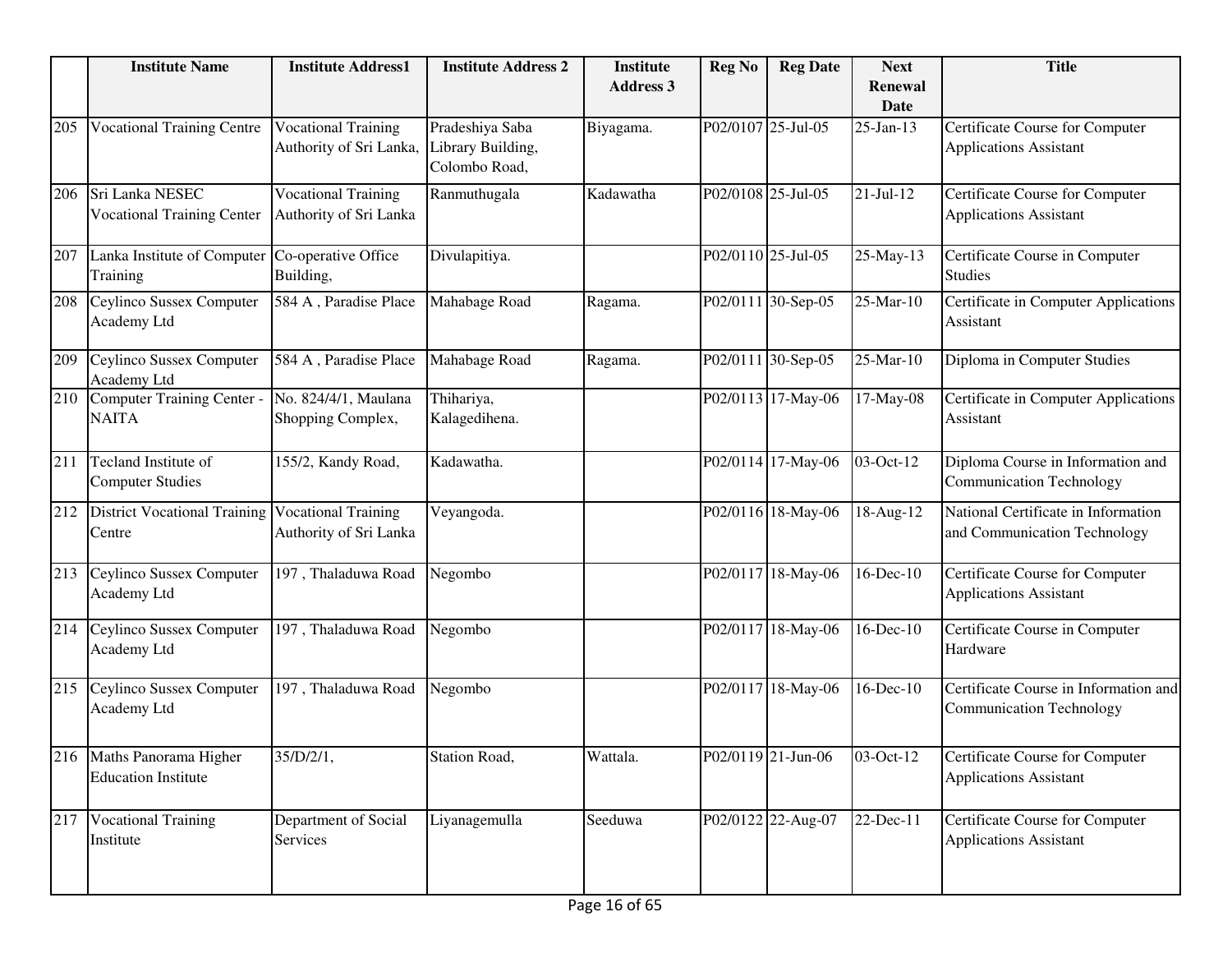|     | <b>Institute Name</b>                                 | <b>Institute Address1</b>                                     | <b>Institute Address 2</b>            | <b>Institute</b><br><b>Address 3</b> | <b>Reg No</b> | <b>Reg Date</b>    | <b>Next</b><br><b>Renewal</b><br><b>Date</b> | <b>Title</b>                                                            |
|-----|-------------------------------------------------------|---------------------------------------------------------------|---------------------------------------|--------------------------------------|---------------|--------------------|----------------------------------------------|-------------------------------------------------------------------------|
| 218 | <b>Vocational Training</b><br>Institute, Gampaha      | 36/96, Sirimal Uyana,                                         | Indigolla,                            | Gampaha.                             |               | P02/0129 25-Feb-08 | 24-Feb-10                                    | Certificate in Computer Applications<br>Assistant                       |
| 219 | 3D Mind                                               | 34/2/1, Kandy Road,                                           | Kiribathgoda.                         |                                      |               | P02/0136 24-Sep-08 | $25$ -Jan-13                                 | Certificate Course in Computer<br>Science                               |
| 220 | School of Advanced<br>Programming                     | 432/2/1,                                                      | Colombo Road,                         | Gampaha.                             |               | P02/0138 24-Sep-08 | 20-Mar-14                                    | Certificate Course for Computer<br><b>Applications Assistant</b>        |
| 221 | Realway Institute of<br><b>Information Technology</b> | 132 F, Kandy Road,                                            | Pahala Imbulgoda,                     | Imbulgoda.                           |               | P02/0156 16-Sep-09 | 27-Sep-13                                    | Certificate Course for Computer<br><b>Applications Assistant</b>        |
| 222 | Realway Institute of<br><b>Information Technology</b> | 132 F, Kandy Road,                                            | Pahala Imbulgoda,                     | Imbulgoda.                           |               | P02/0156 16-Sep-09 | 27-Sep-13                                    | Certificate Course in Computer<br>Science                               |
| 223 | Katana Pradeshiya Sabha                               | <b>Computer Training</b><br>Center                            | Demanhandiya                          |                                      |               | P02/0158 16-Sep-09 | $15 - Sep-11$                                | <b>Certificate Course for Computer</b><br><b>Applications Assistant</b> |
| 224 | Seth Sevana                                           | Career Development<br>Centre,                                 | Good Shepherd<br>Convent, Bolawalana, | Negombo.                             |               | P02/0159 16-Sep-09 | $17-Jan-14$                                  | <b>Certificate Course for Computer</b><br><b>Applications Assistant</b> |
| 225 | Sri Lanka Telecom Training Negombo Road<br>Center     |                                                               | Welisara                              |                                      |               | P02/0160 09-Oct-09 | 08-Oct-12                                    | Certificate Course in Applied<br><b>Information Technology</b>          |
| 226 | Surya Foundation                                      | <b>Vocational Training</b><br>and Youth<br>Development Center | No. 32, Gajaba<br>Mawatha             | Gampaha                              |               | P02/0163 18-Nov-09 | 17-Nov-11                                    | Certificate Course for Computer<br><b>Applications Assistant</b>        |
| 227 | Sri Lanka JobsNet Limited                             | No. 5/2, Lumbini<br><b>Building</b>                           | Siri Kurusa Road                      | Gampaha                              |               | P02/0164 23-Dec-09 | $23$ -Dec-11                                 | <b>Certificate Course for Computer</b><br><b>Applications Assistant</b> |
| 228 | Don Bosco Technical<br>Institute                      | Palliyawatta                                                  | Hendala                               | Wattala                              |               | P02/0166 20-Jan-10 | 19-Jan-12                                    | Certificate Course for Information<br>and Communication Technology      |
| 229 | <b>Unishare Computer School</b>                       | No. 1/111, First Floor,                                       | Minuwangoda Road,                     | Gampaha.                             |               | P02/0170 04-Oct-10 | 03-Oct-12                                    | Certificate Course for Computer<br><b>Applications Assistant</b>        |
| 230 | <b>Unishare Computer School</b>                       | No. 1/111, First Floor,                                       | Minuwangoda Road,                     | Gampaha.                             |               | P02/0170 04-Oct-10 | 03-Oct-12                                    | Certificate Course in Auto CAD                                          |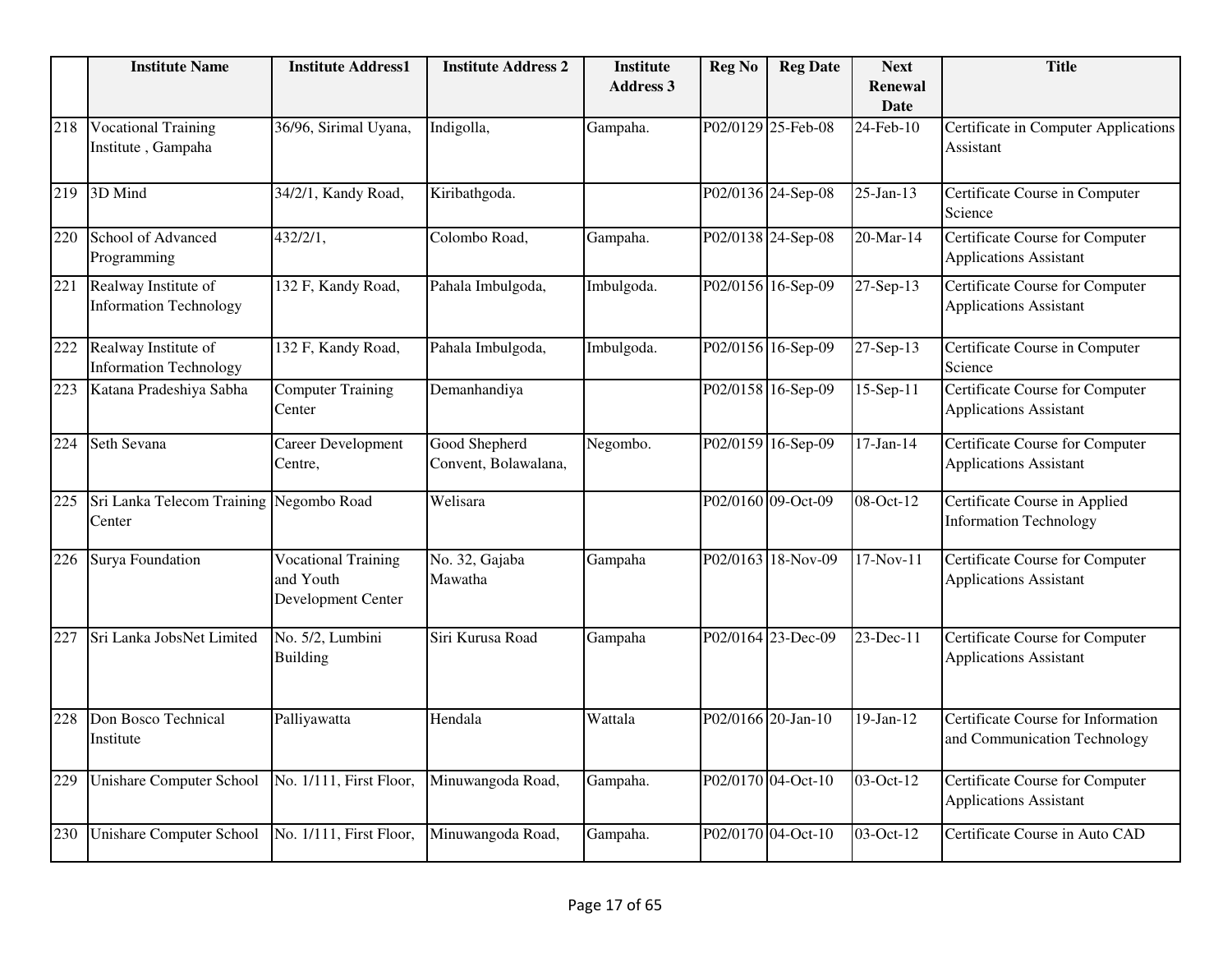|     | <b>Institute Name</b>                                               | <b>Institute Address1</b>                             | <b>Institute Address 2</b>            | <b>Institute</b><br><b>Address 3</b> | <b>Reg No</b>      | <b>Reg Date</b>    | <b>Next</b><br>Renewal<br><b>Date</b> | <b>Title</b>                                                             |
|-----|---------------------------------------------------------------------|-------------------------------------------------------|---------------------------------------|--------------------------------------|--------------------|--------------------|---------------------------------------|--------------------------------------------------------------------------|
| 231 | <b>Unishare Computer School</b>                                     | No. 1/111, First Floor,                               | Minuwangoda Road,                     | Gampaha.                             |                    | P02/0170 04-Oct-10 | 03-Oct-12                             | Certificate Course in Microsoft<br>Office                                |
| 232 | Computer Training Centre,                                           | Katunayake - Seeduwa<br>Urban Council,                | Seeduwa.                              |                                      |                    | P02/0173 04-Oct-10 | 03-Oct-12                             | Certificate Course in Basic<br><b>Computer Science</b>                   |
| 233 | Asian Computer House and<br>Asian Computer Academy,                 | No. 159/C,D, Airport<br>Road,                         | Peelawatta,                           | Andiambalama.                        |                    | P02/0175 04-Oct-10 | 03-Oct-12                             | Certificate Course in Micro Soft<br>Office                               |
| 234 | Sanmo Institute,                                                    | Ginidammana,                                          | Banduragoda.                          |                                      |                    | P02/0176 20-Oct-10 | 19-Oct-12                             | Certificate Course in Computer<br>Science (Beginner / Advanced)          |
| 235 | Sanmo Institute,                                                    | Ginidammana,                                          | Banduragoda.                          |                                      |                    | P02/0176 20-Oct-10 | 19-Oct-12                             | Certificate Course in IT                                                 |
| 236 | Panota Institute of<br><b>Information Technology</b><br>(Pvt) Ltd   | No. 219,                                              | Colombo Road,                         | Yakkala.                             |                    | P02/0178 15-Dec-10 | 14-Dec-12                             | Certificate Course in Information and<br><b>Communication Technology</b> |
| 237 | <b>Sintec IT Solutions</b>                                          | No. 364/C,                                            | Kadawatha Road,                       | Ganemulla.                           |                    | P02/0180 26-Jan-11 | $25$ -Jan-13                          | Certificate Course in Computer                                           |
| 238 | Lanka Training College of<br>Computer and Information<br>Technology | No.352/4,                                             | Biyagama Road,                        | Delgoda.                             | P02/0194 27-Jul-11 |                    | $26 - Jul - 13$                       | Certificate Course in Ms Office                                          |
| 239 | <b>Trade Training School</b>                                        | Sri Lanka Air Force<br>Station,                       | Ekala.                                |                                      |                    | P02/0195 27-Jul-11 | $26 - Jul - 14$                       | Certificate Course for Computer<br>Technician (Basic, Advance)           |
| 240 | Somaratana Nahimi<br><b>Vocational Training Centre</b>              | <b>Vocational Training</b><br>Authority of Sri Lanka, | Vidyaravinda Pirivena,<br>Pahalagama, | Gampaha.                             |                    | P02/0197 17-Aug-11 | $16$ -Aug-13                          | Certificate Course for Information<br>and Communication Technician       |
| 241 | Beetaa Com Multimedia and 94/1,<br><b>Computer Studies</b>          |                                                       | Colombo Road,                         | Gampaha.                             |                    | P02/0202 28-Sep-11 | 27-Sep-13                             | Certificate Course for Computer<br><b>Applications Assistant</b>         |
| 242 | Beetaa Com Multimedia and 94/1,<br><b>Computer Studies</b>          |                                                       | Colombo Road,                         | Gampaha.                             |                    | P02/0202 28-Sep-11 | 27-Sep-13                             | Certificate Course for Information<br>and Communication Technician       |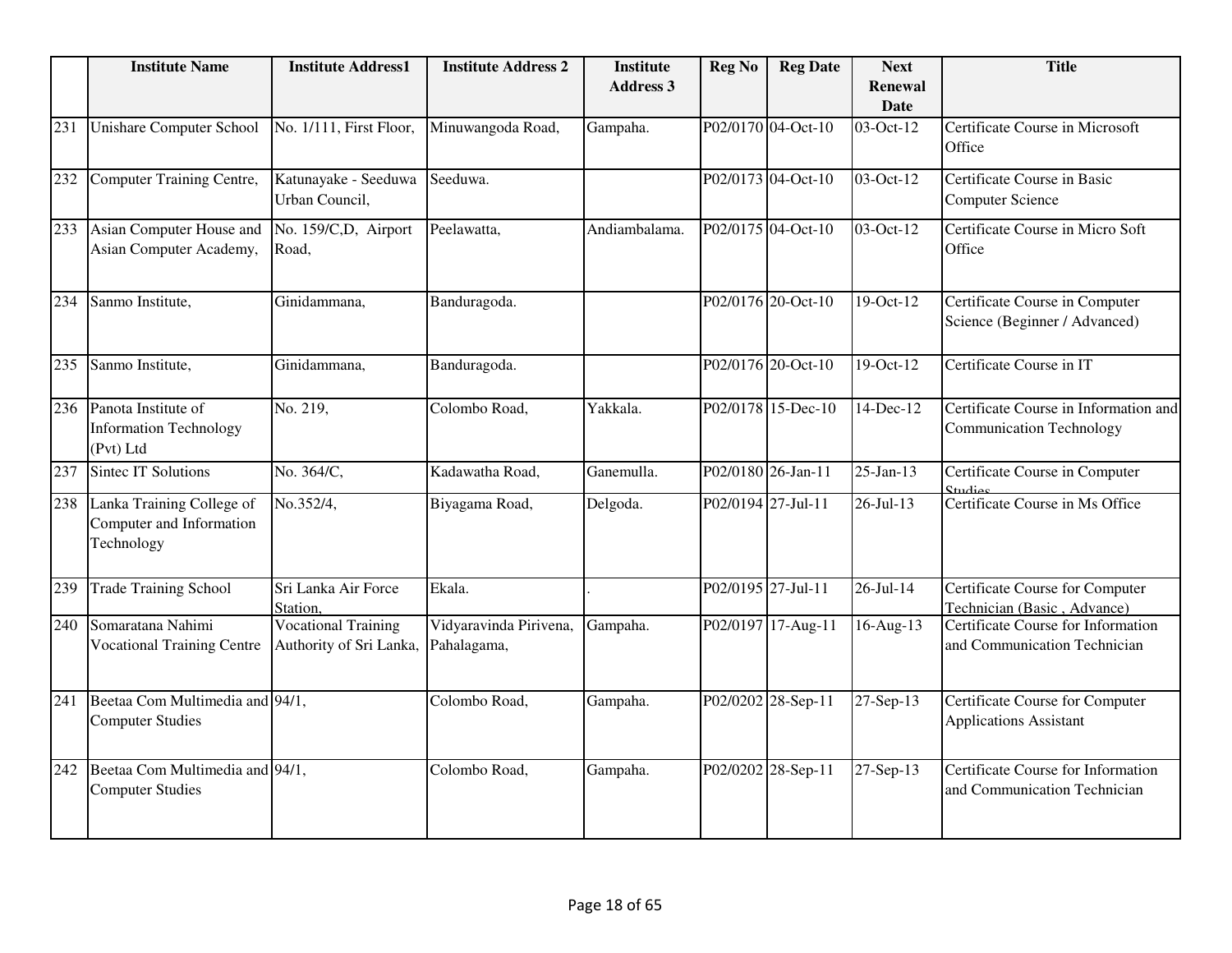|     | <b>Institute Name</b>                                                              | <b>Institute Address1</b>                                       | <b>Institute Address 2</b>           | <b>Institute</b><br><b>Address 3</b> | <b>Reg No</b> | <b>Reg Date</b>    | <b>Next</b><br><b>Renewal</b><br><b>Date</b> | <b>Title</b>                                                      |
|-----|------------------------------------------------------------------------------------|-----------------------------------------------------------------|--------------------------------------|--------------------------------------|---------------|--------------------|----------------------------------------------|-------------------------------------------------------------------|
| 243 | CAD Computing and<br><b>Information Technology</b>                                 | 170/1, Cherry Land,                                             | Hendala,                             | Wattala.                             |               | P02/0208 21-Mar-12 | 20-Mar-14                                    | Certificate Course in Ms Office<br>Applications                   |
| 244 | Techno Lanka Computer<br>School                                                    | No.33/1,                                                        | Old Negombo Road,                    | Ja - Ela.                            |               | P02/0209 21-Mar-12 | 20-Mar-14                                    | Certificate Course in Ms Office                                   |
| 245 | Sumasa District<br>Organization                                                    | 18 Mile Post,                                                   | Kirikiththa,                         | Weliweriya.                          |               | P02/0210 21-Mar-12 | 20-Mar-14                                    | Certificate Course in Computer<br><b>Studies</b>                  |
| 246 | <b>SJMK</b> Training Institute                                                     | Siri Jayanthi Maha<br>Karuna Youth Centre<br>(Private) Limited, | 358/A, Keragala Road,<br>Ahugammana, | Demalagama.                          |               | P02/0212 21-Mar-12 | 20-Mar-14                                    | Certificate Course for Computer<br><b>Applications Assistant</b>  |
| 247 | <b>SJMK</b> Training Institute                                                     | Siri Jayanthi Maha<br>Karuna Youth Centre<br>(Private) Limited, | 358/A, Keragala Road,<br>Ahugammana, | Demalagama.                          |               | P02/0212 21-Mar-12 | 20-Mar-14                                    | Certificate Course in Ms Office                                   |
| 248 | <b>SJMK</b> Training Institute                                                     | Siri Jayanthi Maha<br>Karuna Youth Centre<br>(Private) Limited, | 358/A, Keragala Road,<br>Ahugammana, | Demalagama.                          |               | P02/0212 21-Mar-12 | 20-Mar-14                                    | Certificate in Information and<br><b>Communication Technology</b> |
| 249 | <b>Infortec International</b><br>Institute of Information<br>Technology (Pvt) Ltd. | No. 25,                                                         | Minuwangoda Road,                    | Gampaha.                             |               | P02/0213 25-Apr-12 | 24-Apr-14                                    | Diploma Course in Computer<br>Science                             |
| 250 | Metropoliton Institute of<br><b>Business and Computing</b>                         | No.20/1,                                                        | Kotugoda Road,                       | Seeduwa.                             |               | P02/0217 23-May-12 | 22-May-14                                    | Certificate Course for Computer<br><b>Applications Assistant</b>  |
| 251 | <b>Global Village Computer</b><br>Education                                        | No.116, Sea Street,                                             | Negombo.                             |                                      |               | P02/0221 21-Jun-06 | $21-Jun-08$                                  | Certificate in Computer Applications<br>Assistant                 |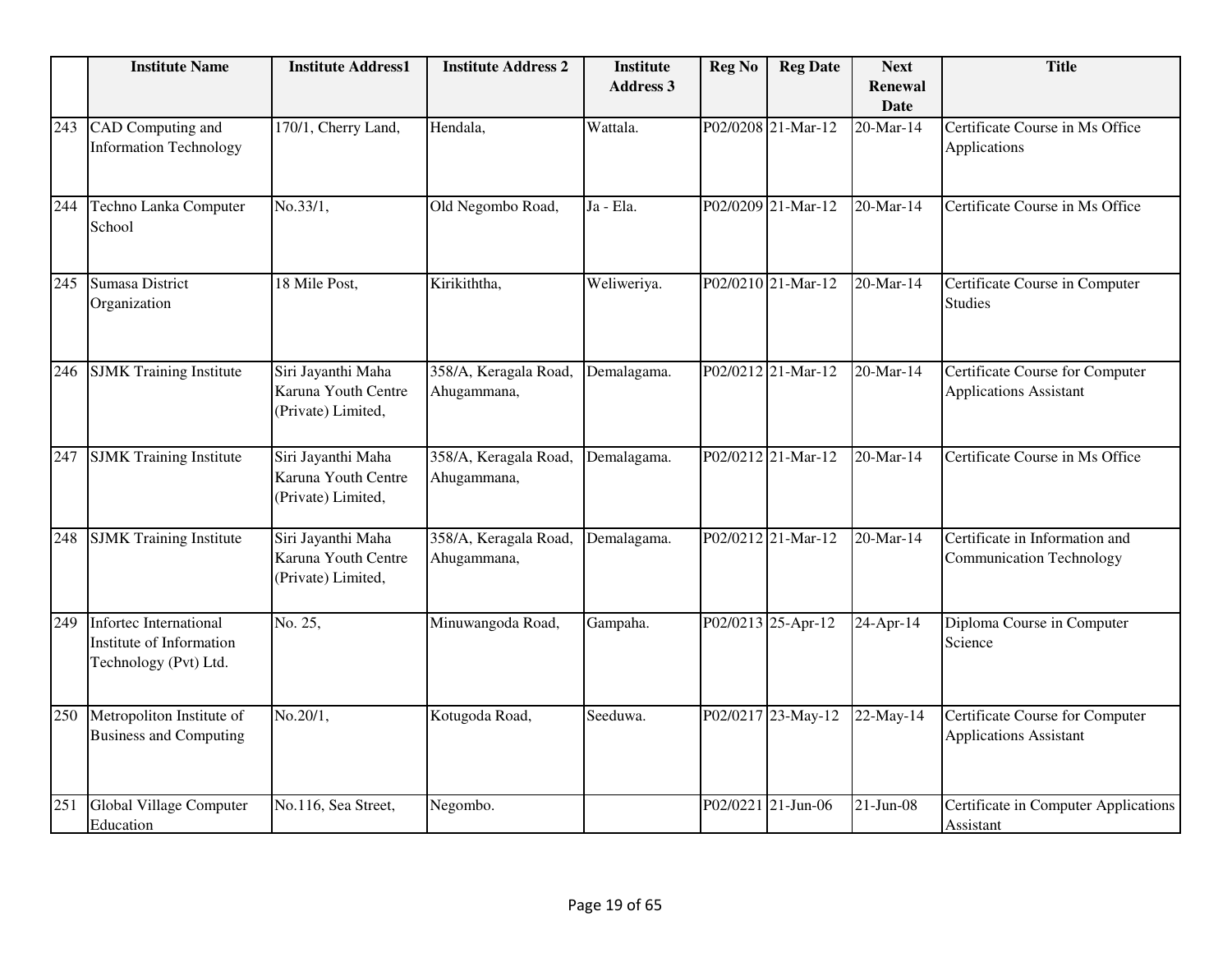|     | <b>Institute Name</b>                                                         | <b>Institute Address1</b>         | <b>Institute Address 2</b>    | <b>Institute</b> | <b>Reg No</b> | <b>Reg Date</b>    | <b>Next</b>             | <b>Title</b>                                                                           |
|-----|-------------------------------------------------------------------------------|-----------------------------------|-------------------------------|------------------|---------------|--------------------|-------------------------|----------------------------------------------------------------------------------------|
|     |                                                                               |                                   |                               | <b>Address 3</b> |               |                    | Renewal                 |                                                                                        |
|     | Challenge IT Skills                                                           | No. 95/2                          | Colombo Road                  |                  |               | P02/0222 21-Jun-06 | Date<br>22-Dec-11       |                                                                                        |
| 252 | Development Center                                                            |                                   |                               | Gampaha          |               |                    |                         | Certificate Course in Computer<br>Science                                              |
| 253 | A.G. School of Business and No 01, Second Cross<br>Computer Studies (Pvt) Ltd | <b>Street</b>                     | Negombo                       |                  |               | P02/0223 21-Jun-06 | 12-May-12               | Certificate Course in Computer<br><b>Studies</b>                                       |
| 254 | A.G. School of Business and No 01, Second Cross<br>Computer Studies (Pvt) Ltd | <b>Street</b>                     | Negombo                       |                  |               | P02/0223 21-Jun-06 | 12-May-12               | Preparatory Certificate Course for<br><b>International Computer Driving</b><br>License |
| 255 | The Golden Key Institute of<br><b>Information Technology</b><br>Ltd.          | NO 355/2/1, Main<br>Street,       | Negambo.                      |                  |               | P02/0225 18-Jul-06 | $\overline{18}$ -Jul-08 | Certificate in Computer Application<br>Assistant                                       |
| 256 | P C and Network Solutions<br>(Pvt) Ltd                                        | 14 A,                             | Siriwardana Mawatha,          | Minuwangoda.     |               | P02/0228 17-Oct-08 | 16-Aug-13               | Certificate Course for Computer<br><b>Applications Assistant</b>                       |
| 257 | P C and Network Solutions<br>(Pvt) Ltd                                        | 14 A,                             | Siriwardana Mawatha,          | Minuwangoda.     |               | P02/0228 17-Oct-08 | 16-Aug-13               | Certificate Course in Information<br>Technology                                        |
| 258 | <b>DLM Engineering College</b>                                                | 291/18, Amanda Uyana Bandarawatta |                               | Dompe            |               | P02/0232 13-Dec-06 | 13-Dec-08               | Certificate in Electrical Wiring                                                       |
| 259 | <b>Western Information</b><br>Technology and Education<br>Center              | No. 348/6                         | Biyagama Road                 | Delgoda          |               | P02/0234 25-Apr-07 | 19-Jan-12               | Certificate Course in Computer<br><b>Studies</b>                                       |
| 260 | Sakura Managment<br>Consultants (Pvt) Ltd                                     | 76B                               | Kandy Road, Dalugama Kelaniya |                  |               | P02/0243 21-Jan-04 | $21-Jan-06$             | Ms - Office                                                                            |
| 261 | <b>Technical College</b>                                                      | Kalamulla,                        | Kalutara.                     |                  |               | P03/0003 02-Jul-98 | 25-Jan-14               | Certificate Course for Computer<br>Applications Assistant                              |
| 262 | Thesaurus Computer Center No.195                                              |                                   | Galle Road                    | Panadura         |               | P03/0006 02-Jul-98 | $21-Jul-11$             | Certificate Course for Computer<br><b>Applications Assistant</b>                       |
| 263 | Thesaurus Computer Center No.195                                              |                                   | Galle Road                    | Panadura         |               | P03/0006 02-Jul-98 | $21-Jul-11$             | Certificate Course in Computer<br>Technology                                           |
| 264 | Aussie Lanka IT<br>Corporation (Pvt) Ltd                                      | 6                                 | Sri Somananda<br>Mawatha      | Horana           |               | P03/0018 28-Feb-00 | 28-Feb-06               | Certificate in Information<br>Technology                                               |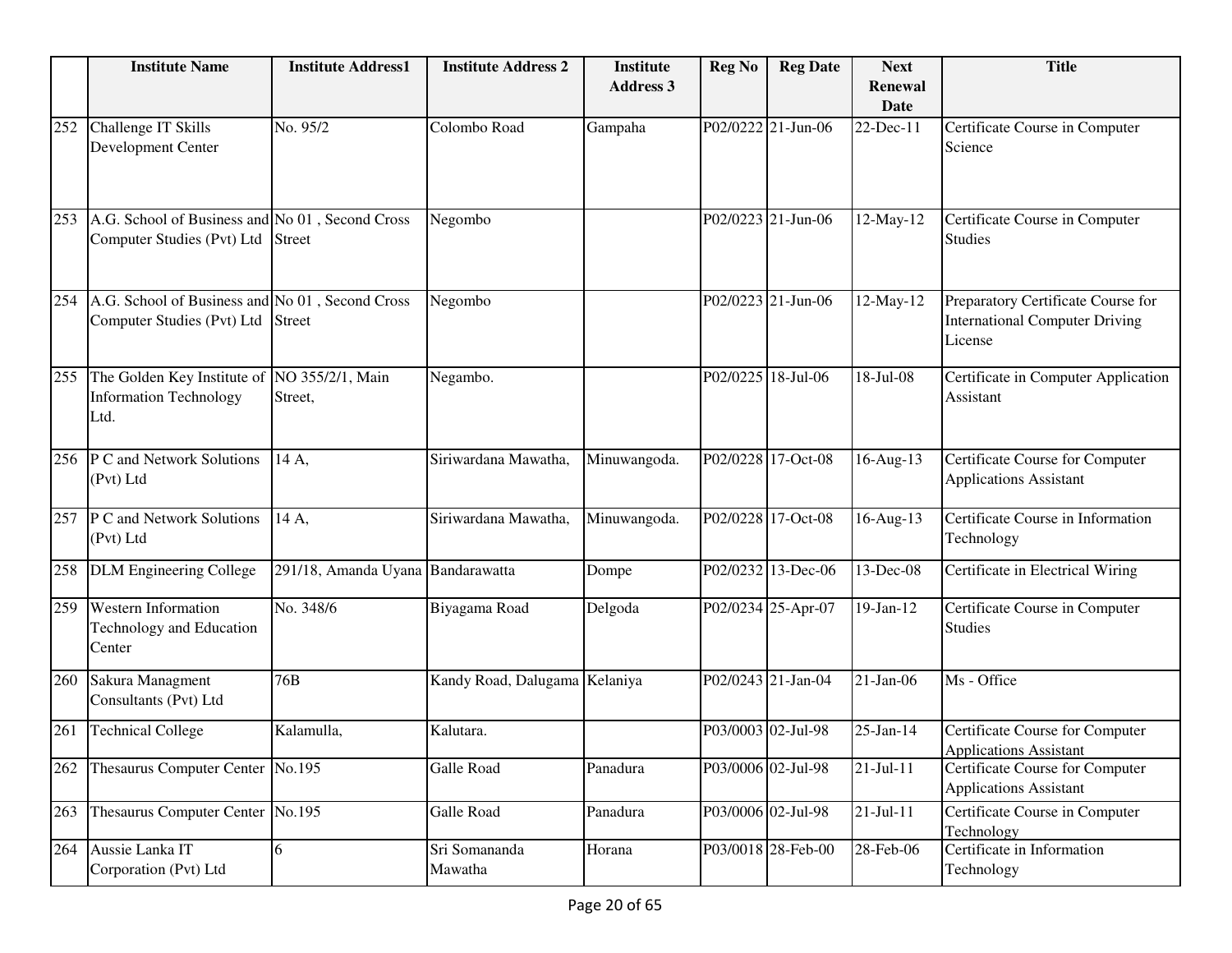|     | <b>Institute Name</b>                                                             | <b>Institute Address1</b>                                           | <b>Institute Address 2</b> | <b>Institute</b><br><b>Address 3</b> | <b>Reg No</b> | <b>Reg Date</b>    | <b>Next</b><br>Renewal | <b>Title</b>                                                             |
|-----|-----------------------------------------------------------------------------------|---------------------------------------------------------------------|----------------------------|--------------------------------------|---------------|--------------------|------------------------|--------------------------------------------------------------------------|
|     |                                                                                   |                                                                     |                            |                                      |               |                    | <b>Date</b>            |                                                                          |
| 265 | Aussie Lanka IT<br>Corporation (Pvt) Ltd                                          | 6                                                                   | Sri Somananda<br>Mawatha   | Horana                               |               | P03/0018 28-Feb-00 | 28-Feb-06              | Diploma in Computer Studies                                              |
| 266 | <b>Rural Vocational Training</b><br>Centre                                        | <b>Vocational TRaining</b><br>Authority of Sri Lanka                | Panapitiya,<br>Waskaduwa,  | Kalutara.                            |               | P03/0042 26-Oct-01 | 20-Oct-07              | <b>Computer Programme Operator</b>                                       |
| 267 | <b>Rural Vocational Training</b><br>Center                                        | <b>Vocational Training</b><br>Authority of Sri Lanka                | Samanalawatta              | Meegahatenna                         |               | P03/0045 29-May-02 | 22-Dec-11              | Certificate Course for Computer<br><b>Applications Assistant</b>         |
| 268 | St. Vincent's Technical<br>School                                                 | St. Vincent's Technical Diyalagoda<br>School                        |                            | Maggona                              |               | P03/0046 25-Mar-03 | 06-Apr-08              | <b>Certificate in Computer Applications</b><br>Assistant                 |
| 269 | <b>Sipny Trading Company</b>                                                      | 248, Ethagama                                                       | <b>Galle Road</b>          | Kalutara South                       |               | P03/0049 03-Oct-05 | 10-Mar-07              | Diploma in Computer Studies                                              |
| 270 | Telecommunication and<br>Computer Apprenticeship<br><b>Training Centre</b>        | National Apprentice<br>and Industrial Training<br>Authority,        | Galle Road,                | Beruwala.                            |               | P03/0050 07-Apr-05 | 16-Aug-13              | National Certificate in Information<br>and Communication Technology      |
| 271 | Telecommunication and<br><b>Computer Apprenticeship</b><br><b>Training Centre</b> | <b>National Apprentice</b><br>and Industrial Training<br>Authority, | Galle Road,                | Beruwala.                            |               | P03/0050 07-Apr-05 | $16$ -Aug-13           | Preparatory Course for Certificate in<br><b>Computer Driving License</b> |
| 272 | <b>IDM</b> Computer Studies<br>Panadura (PVT) LTD.                                | NO.114A,                                                            | Janapriya Mawatha,         | Panadura.                            |               | P03/0051 10-Feb-04 | 24-Apr-09              | Certificate in Computer Applications<br>Assistant                        |
| 273 | <b>IDM</b> Computer Studies<br>Panadura (PVT) LTD.                                | NO.114A,                                                            | Janapriya Mawatha,         | Panadura.                            |               | P03/0051 10-Feb-04 | 24-Apr-09              | Certificate in Visual Basic                                              |
| 274 | <b>IDM</b> Computer Studies<br>Panadura (PVT) LTD.                                | NO.114A,                                                            | Janapriya Mawatha,         | Panadura.                            |               | P03/0051 10-Feb-04 | 24-Apr-09              | Diploma in Computer Studies                                              |
| 275 | <b>IDM</b> Computer Studies<br>Panadura (PVT) LTD.                                | NO.114A,                                                            | Janapriya Mawatha,         | Panadura.                            |               | P03/0051 10-Feb-04 | 24-Apr-09              | Diploma in Information and<br><b>Commiunication Technology</b>           |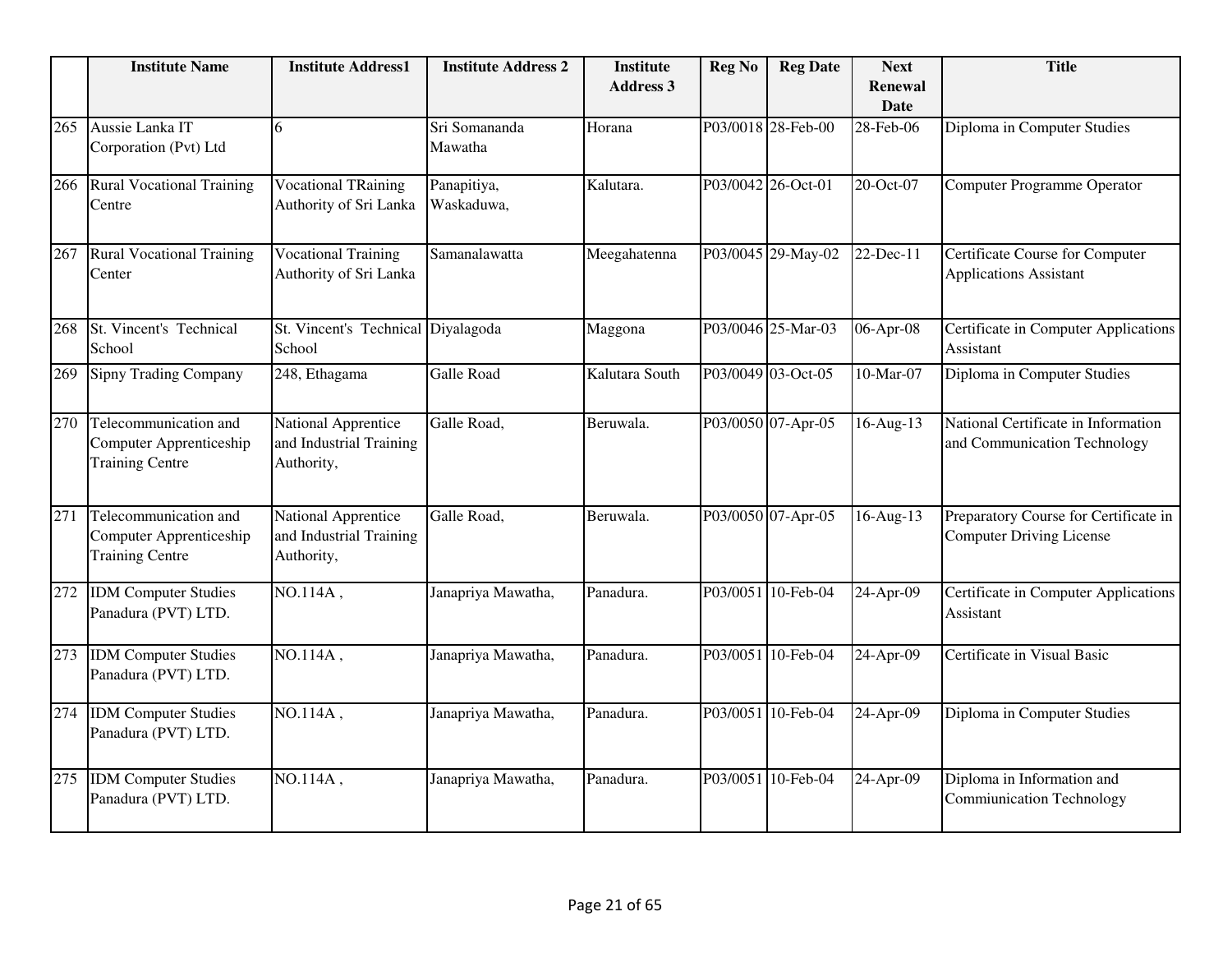|     | <b>Institute Name</b>                                     | <b>Institute Address1</b>                                    | <b>Institute Address 2</b>                    | <b>Institute</b> | <b>Reg No</b> | <b>Reg Date</b>    | <b>Next</b>                   | <b>Title</b>                                                             |
|-----|-----------------------------------------------------------|--------------------------------------------------------------|-----------------------------------------------|------------------|---------------|--------------------|-------------------------------|--------------------------------------------------------------------------|
|     |                                                           |                                                              |                                               | <b>Address 3</b> |               |                    | <b>Renewal</b><br><b>Date</b> |                                                                          |
| 276 | I Q S Computer Company                                    | No 14, Seventh Lane                                          | Bandaranayake Road                            | Mathugama.       |               | P03/0052 30-Sep-05 | 25-Nov-10                     | Certificate Course for Computer<br><b>Applications Assistant</b>         |
| 277 | Q S Computer Company                                      | No 14, Seventh Lane                                          | Bandaranayake Road                            | Mathugama.       |               | P03/0052 30-Sep-05 | 25-Nov-10                     | Certificate Course in Computer<br>Technology                             |
| 278 | Youth Empowerment Centre National Youth                   | Services Council                                             | 85, Horana Road                               | Panadura         |               | P03/0053 31-Oct-05 | 25-Nov-11                     | Certificate Course for Computer<br><b>Applications Assistant</b>         |
| 279 | <b>Techno Land Computer</b><br><b>Education Institute</b> | No. 26/2, Hospital<br>Road,                                  | Baduraliya.                                   |                  |               | P03/0054 31-Oct-05 | 31-Oct-07                     | <b>Computer Applications Assistant</b>                                   |
| 280 | <b>District Vocational Training</b><br>Centre             | <b>Vocational Training</b><br>Authority of Sri Lanka,        | Wewala,                                       | Horana.          |               | P03/0056 31-Oct-05 | 23-Nov-13                     | National Certificate in Information<br>and Communication Technology      |
| 281 | <b>District Vocational Training</b><br>Centre             | <b>Vocational Training</b><br>Authority of Sri Lanka,        | Wewala,                                       | Horana.          |               | P03/0056 31-Oct-05 | 23-Nov-13                     | National Diploma in Information and<br><b>Communication Technology</b>   |
| 282 | Computer Training Centre                                  | National Apprentice<br>and Industrial Training<br>Authority, | Divisional Secretarial<br>Office, Madurawala, | Anguruwatota.    |               | P03/0057 31-Oct-05 | 27-Sep-13                     | Certificate Course in Information and<br><b>Communication Technology</b> |
| 283 | <b>Bulathsinhala Vocational</b><br><b>Training Centre</b> | National Youth<br>Services Council                           | Kobawaka                                      | Govinna          |               | P03/0061 18-May-06 | 23-Feb-12                     | Certificate Course in Information<br>Technology                          |
| 284 | Vicit Innovative (Pvt) Ltd.                               | 143/3                                                        | Panadura Road                                 | Horana           |               | P03/0062 22-Nov-06 | 22-Nov-08                     | Certificate in Computer Applications<br>Assistant                        |
| 285 | Sakura Computer Institute                                 | No. 77/3,                                                    | Suderis Silva Mawatha, Horana.                |                  |               | P03/0063 22-Nov-06 | 03-Oct-12                     | Certificate Course in Computer<br><b>Studies</b>                         |
| 286 | Infobit Lanka                                             | No. 08,                                                      | Kalutara Road,                                | Matugama.        |               | P03/0064 22-Nov-06 | 20-Mar-14                     | Certificate Course for Computer<br><b>Applications Assistant</b>         |
| 287 | <b>Infonet Computer</b><br>Systems(Pvt) Ltd.              | Palayangoda Public<br>Library,                               | Palayangoda,                                  | Payagala         |               | P03/0071 16-Jul-08 | 03-Oct-12                     | Certificate Course in Computer<br><b>Applications Assistant</b>          |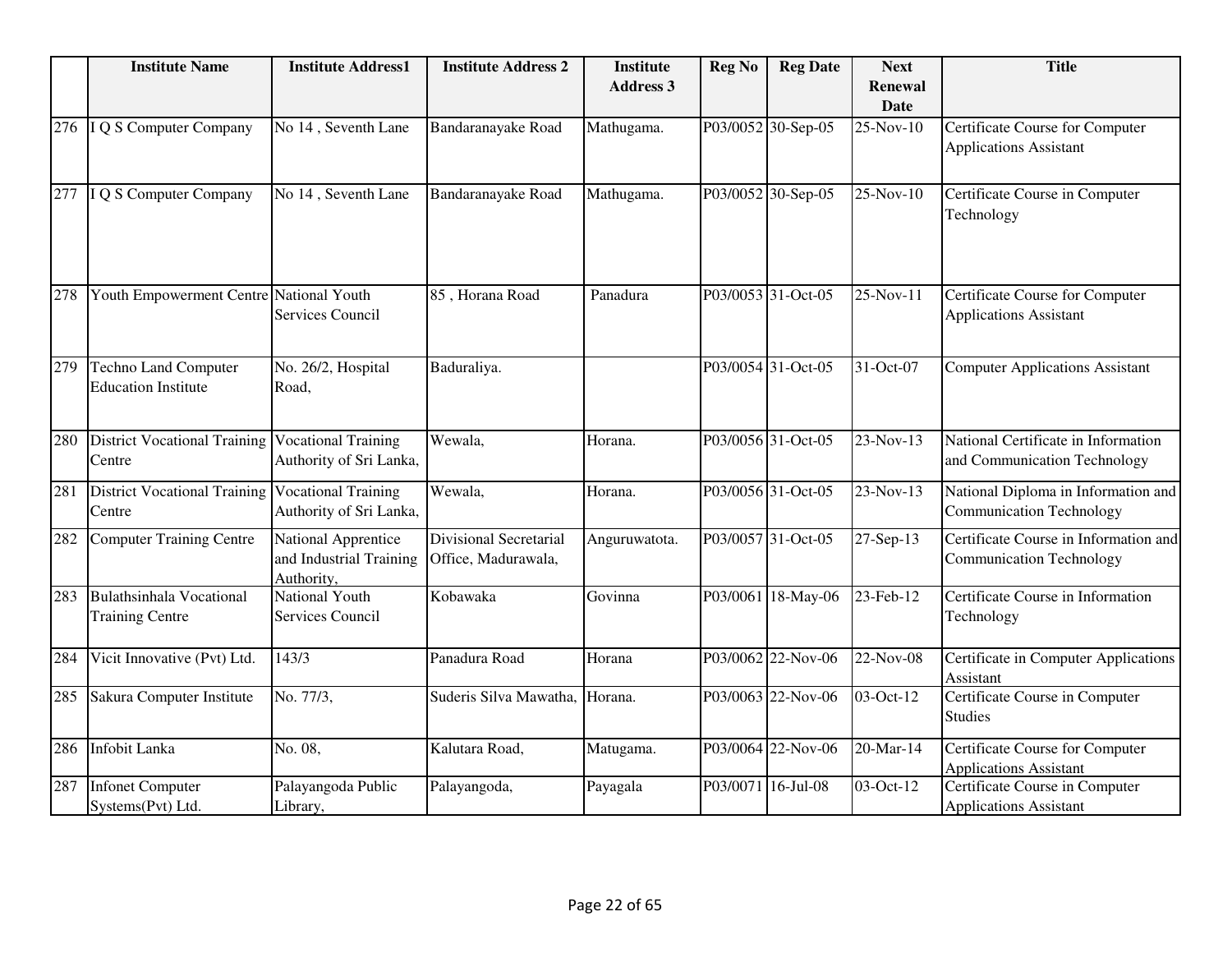|     | <b>Institute Name</b>                                  | <b>Institute Address1</b>                                    | <b>Institute Address 2</b>                               | <b>Institute</b><br><b>Address 3</b> | <b>Reg No</b>      | <b>Reg Date</b>    | <b>Next</b><br>Renewal<br><b>Date</b> | <b>Title</b>                                                        |
|-----|--------------------------------------------------------|--------------------------------------------------------------|----------------------------------------------------------|--------------------------------------|--------------------|--------------------|---------------------------------------|---------------------------------------------------------------------|
| 288 | Sirilak Sahana Seva<br>Foundation                      | Conny Computer<br>Training Centre,                           | Sri Sooriya Bandara<br>Rajamathindaramaya,<br>Pothuwila, | Payagala.                            |                    | P03/0076 17-Dec-08 | 28-Jun-14                             | Certificate Course for Computer<br><b>Applications Assistant</b>    |
| 289 | Viddayarathana<br>Vidyayathana Pirivena                | Viddayarathana<br><b>Vocational Training</b><br>Centre,      | Horana.                                                  |                                      |                    | P03/0077 16-Sep-09 | 27-Sep-13                             | Certificate Course for Computer<br><b>Applications Assistant</b>    |
| 290 | Youth Empowerment Centre National Youth                | Services Council,                                            | Meewanapalana,                                           | Horana.                              |                    | P03/0079 23-Dec-09 | 20-Mar-14                             | Certificate Course for Computer<br><b>Applications Assistant</b>    |
| 291 | Youth Centre                                           | National Youth<br>Services Council                           | Yatiyana                                                 | Agalawatta                           |                    | P03/0080 24-Feb-10 | 23-Feb-12                             | Certificate Course for Computer<br><b>Applications Assistant</b>    |
| 292 | Sri Lanka Telecom Training Sri Lanka Telecom<br>Centre |                                                              | Sirimathi Road,<br>Horethuduwa                           | Moratuwa                             |                    | P03/0081 24-Feb-10 | 23-Feb-13                             | Certificate Course in Applied<br><b>Information Technology</b>      |
| 293 | <b>Vocational Training Centre</b>                      | Vocational Training<br>Authority of Sri Lanka                | Kaluthara North                                          | Kalutara                             |                    | P03/0082 31-Mar-10 | 30-Mar-13                             | National Certificate in Information<br>and Communication Technology |
| 294 | <b>Nature Volunteers</b><br>Association,               | No. 41, Devala Road,                                         | Kaluwamodara,                                            | Aluthgama.                           |                    | P03/0085 04-Oct-10 | 03-Oct-12                             | Certificate Course for Computer<br><b>Applications Assistant</b>    |
| 295 | <b>Vocational Training Centre</b>                      | <b>Vocational Training</b><br>Authority of Sri Lanka,        | Kande Viharaya,                                          | Aluthgama.                           |                    | P03/0086 23-Feb-11 | 22-Feb-13                             | National Certificate in Information<br>and Communication Technology |
| 296 | Aono Naoko Education<br>Foundation                     | Aono Naoko<br><b>Vocational Computer</b><br>Training School, | Aluthgama Road,                                          | Matugama.                            | P03/0087 27-Jul-11 |                    | 26-Jul-13                             | Certificate Course for Computer<br><b>Applications Assistant</b>    |
| 297 | <b>Skills Development Centre</b>                       | <b>Vocational Training</b><br>Authority of Sri Lanka,        | Habarakada,                                              | Tawalama.                            |                    | P04/0001 02-Jul-98 | 20-Mar-14                             | Certificate Course for Computer<br>Hardware Technician              |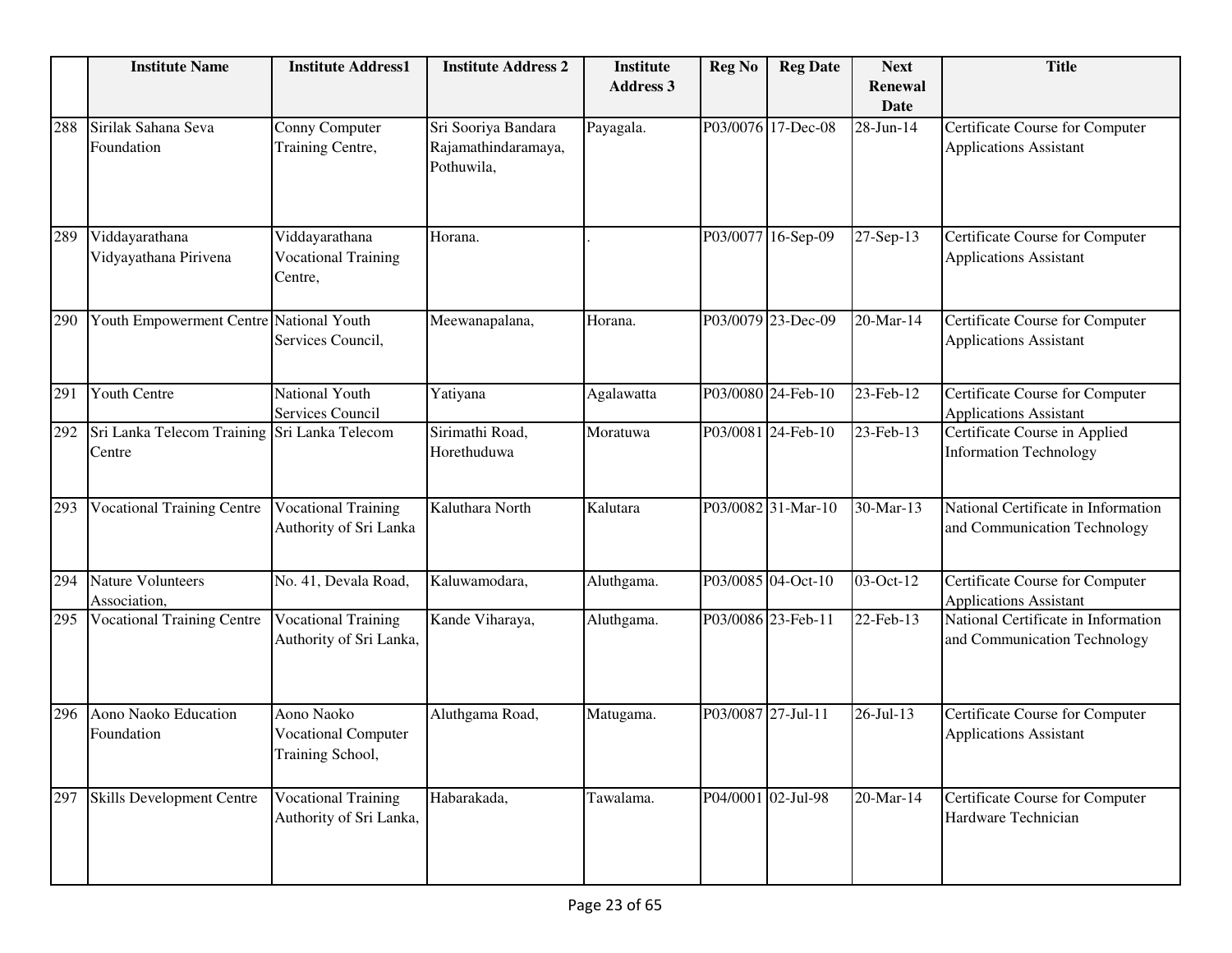|     | <b>Institute Name</b>                                      | <b>Institute Address1</b>                                    | <b>Institute Address 2</b>                 | <b>Institute</b><br><b>Address 3</b> | <b>Reg No</b>      | <b>Reg Date</b>    | <b>Next</b><br><b>Renewal</b> | <b>Title</b>                                                                     |
|-----|------------------------------------------------------------|--------------------------------------------------------------|--------------------------------------------|--------------------------------------|--------------------|--------------------|-------------------------------|----------------------------------------------------------------------------------|
|     |                                                            |                                                              |                                            |                                      |                    |                    | <b>Date</b>                   |                                                                                  |
| 298 | Skills Development Centre                                  | <b>Vocational Training</b><br>Authority of Sri Lanka,        | Habarakada,                                | Tawalama.                            |                    | P04/0001 02-Jul-98 | 20-Mar-14                     | National Certificate in Information<br>and Communication Technology              |
| 299 | District Vocational Training Vocational Training<br>Centre | Authority of Sri Lanka,                                      | Aluthgama Road,                            | Elpitiya.                            |                    | P04/0005 02-Jul-98 | 20-Mar-15                     | National Certificate in Information<br>and Communication Technology              |
| 300 | Galle Mission of the Society Jesuit Academy,<br>of Jesus   |                                                              | 24/1A, Templers Road, Galle.<br>Kaluwella, |                                      |                    | P04/0007 02-Jul-98 | 26-Apr-14                     | Certificate Course for Computer<br><b>Applications Assistant</b>                 |
| 301 | College of Technology                                      | Kaluwella,                                                   | Galle                                      |                                      | P04/0008 02-Jul-01 |                    | 03-Oct-13                     | Certificate Course for Computer<br><b>Applications Assistant</b>                 |
| 302 | College of Technology                                      | Kaluwella,                                                   | Galle                                      |                                      | P04/0008 02-Jul-01 |                    | 03-Oct-13                     | Information and Communication<br>Technology NVQ Level 5 and 6                    |
| 303 | <b>Technical College</b>                                   | Balapitiya.                                                  |                                            |                                      |                    | P04/0009 07-Feb-98 | 22-Feb-14                     | Certificate Course for Computer<br><b>Applications Assistant</b>                 |
| 304 | National Vocational<br><b>Training Institute</b>           | <b>Vocational Training</b><br>Authority of Sri Lanka,        | Niyagama,                                  | Thalgaswala.                         |                    | P04/0012 02-Jul-98 | 25-May-14                     | Certificate Course for Computer<br><b>Applications Assistant</b>                 |
| 305 | National Vocational<br><b>Training Institute</b>           | <b>Vocational Training</b><br>Authority of Sri Lanka,        | Niyagama,                                  | Thalgaswala.                         |                    | P04/0012 02-Jul-98 | 25-May-14                     | National Diploma in Information and<br><b>Communication Technology</b>           |
| 306 | Computer City School                                       | No 57                                                        | Galle Road                                 | Ambalangoda                          |                    | P04/0052 24-May-01 | 23-May-06                     | <b>Computer Hardware Engineering</b>                                             |
| 307 | Sri Saranankara Apprentice<br><b>Training Centre</b>       | National Apprentice<br>and Industrial Training<br>Authority, | Udawatta, Sandarawala,                     | Baddegama.                           |                    | P04/0055 26-Oct-01 | 20-Mar-15                     | Certificate Course for Information<br>and Communication Technology<br>Technician |
| 308 | Southern Tec Computer<br><b>Training Centre</b>            | 63/2, Second Floor                                           | Peoples Bank Building,<br>Colombo Road     | Galle                                |                    | P04/0062 30-May-02 | 25-Mar-10                     | Certificate in Computer Applications<br>Assistant                                |
| 309 | <b>Advanced Technological</b><br>Institute                 | Siridhamma Mawatha                                           | Labuduwa                                   | Akmeemana                            |                    | P04/0066 28-Aug-02 | 12-May-12                     | Higher National Diploma in<br><b>Information Technology</b>                      |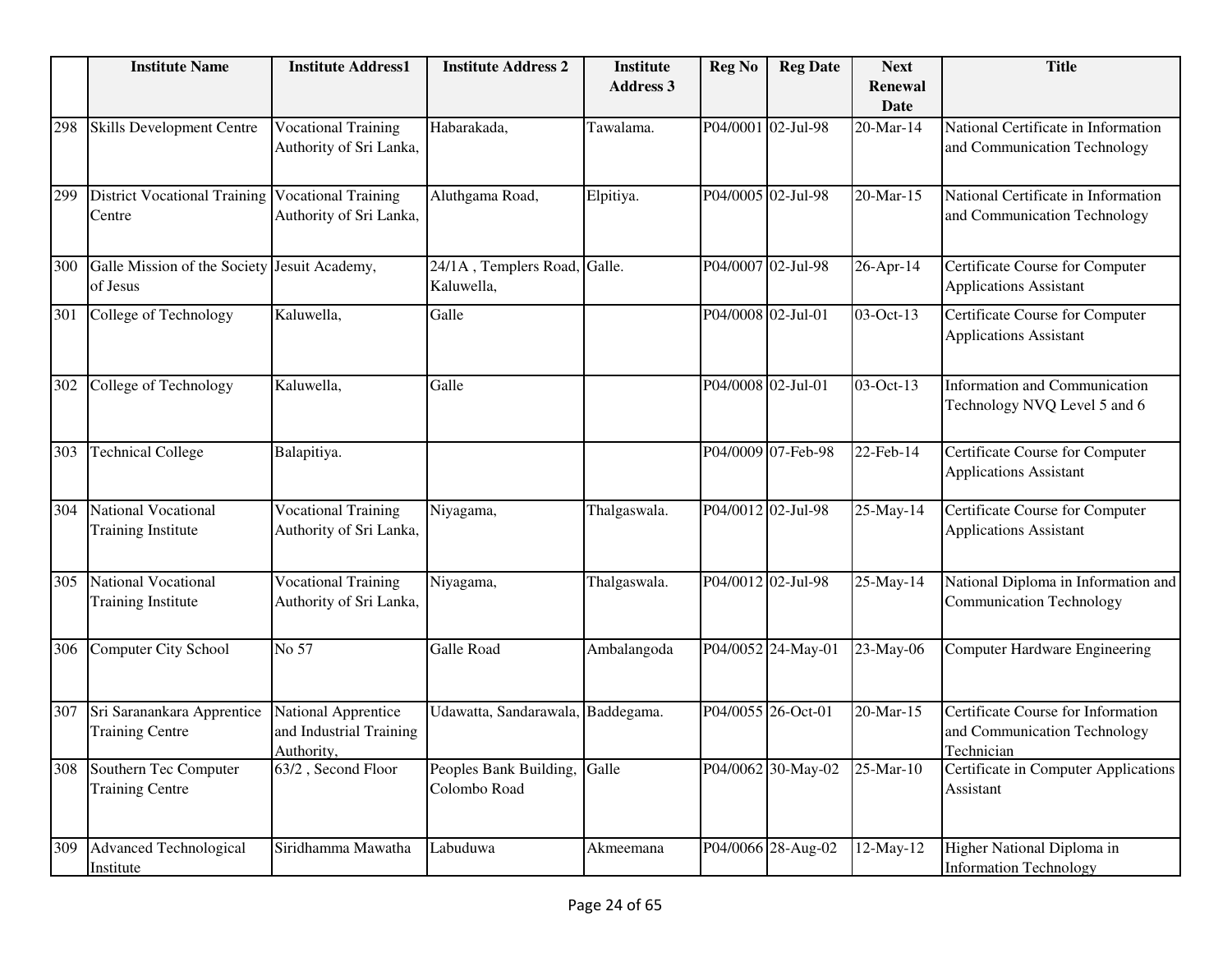|     | <b>Institute Name</b>                          | <b>Institute Address1</b>                                    | <b>Institute Address 2</b>  | <b>Institute</b><br><b>Address 3</b> | <b>Reg No</b> | <b>Reg Date</b>    | <b>Next</b><br><b>Renewal</b> | <b>Title</b>                                                            |
|-----|------------------------------------------------|--------------------------------------------------------------|-----------------------------|--------------------------------------|---------------|--------------------|-------------------------------|-------------------------------------------------------------------------|
|     |                                                |                                                              |                             |                                      |               |                    | <b>Date</b>                   |                                                                         |
| 310 | <b>IDM</b> Computer Studies<br>(Pvt) Ltd       | No. 135/6                                                    | Wackwella Road              | Galle                                |               | P04/0069 10-Dec-03 | 23-Feb-12                     | Diploma Course in Information and<br><b>Communication Technology</b>    |
| 311 | <b>IDM</b> Computer Studies<br>(Pvt) Ltd       | No. 135/6                                                    | Wackwella Road              | Galle                                |               | P04/0069 10-Dec-03 | 23-Feb-12                     | Preparatory Course for International<br><b>Computer Driving Licence</b> |
| 312 | N.K.I. Computer Training<br>Institute          | Manahara Building                                            | Pituwala Road               | Elpitiya                             |               | P04/0071 20-Jan-04 | 30-Mar-13                     | Certificate Course for Computer<br><b>Applications Assistant</b>        |
| 313 | N.K.I. Computer Training<br>Institute          | Manahara Building                                            | Pituwala Road               | Elpitiya                             |               | P04/0071 20-Jan-04 | 30-Mar-13                     | Certificate Course in Computer<br><b>Studies</b>                        |
| 314 | <b>Vocational Training Centre</b>              | <b>Vocational Training</b><br>Authority of Sri Lanka,        | Dewelagoda,                 | Imaduwa.                             |               | P04/0073 03-Oct-05 | 22-Feb-13                     | National Certificate in Information<br>and Communication Technology     |
| 315 | Vocational Training Centre                     | <b>Vocational Training</b><br>Authority of Sri Lanka         | Sri Bodhimaluwa<br>Viharaya | Uragasmanhandi<br>ya                 |               | P04/0082 10-Mar-05 | 30-Mar-12                     | Certificate Course for Computer<br><b>Applications Assistant</b>        |
| 316 | <b>Global Solutions</b><br>Technology          | 58/2,                                                        | Wackwella Road,             | Galle.                               |               | P04/0083 10-May-05 | 18-Oct-13                     | Preparatory Course for International<br><b>Computer Driving Licence</b> |
| 317 | Hikkaduwa Vocational<br><b>Training Center</b> | <b>Vocational Training</b><br>Authority of Sri Lanka         | Narigama                    | Hikkaduwa                            |               | P04/0086 16-May-06 | $16$ -Jun- $12$               | Certificate Course for Computer<br><b>Applications Assistant</b>        |
| 318 | Youth Services Training<br>Centre              | National Youth<br>Services Council                           | Aluthgama Road              | Elpitiya.                            |               | P04/0088 23-Aug-06 | 23-Sep-10                     | Certificate Course for Computer<br><b>Applications Assistant</b>        |
| 319 | <b>Regional Apprentice</b><br>Training Centre, | National Apprentice<br>and Industrial Training<br>Authority, | Igalkanda Junction,         | Elpitiya.                            |               | P04/0089 22-Nov-06 | $25$ -Jan-13                  | Certificate Course for Computer<br><b>Applications Assistant</b>        |
|     | 320 Com Computer Institute                     | First Floor, New<br>Bataketiya Building                      | Pelawatta Road              | Neluwa                               |               | P04/0090 13-Dec-06 | $\sqrt{03-Oct-12}$            | Certificate Course for Computer<br><b>Applications Assistant</b>        |
| 321 | National Information<br>Technology Centre,     | <b>Vocational Training</b><br>Authority of Sri Lanka,        | Makurugoda Road,            | Baddegama.                           |               | P04/0091 13-Dec-06 | 03-Oct-13                     | National Certificate in Information<br>and Communication Technology     |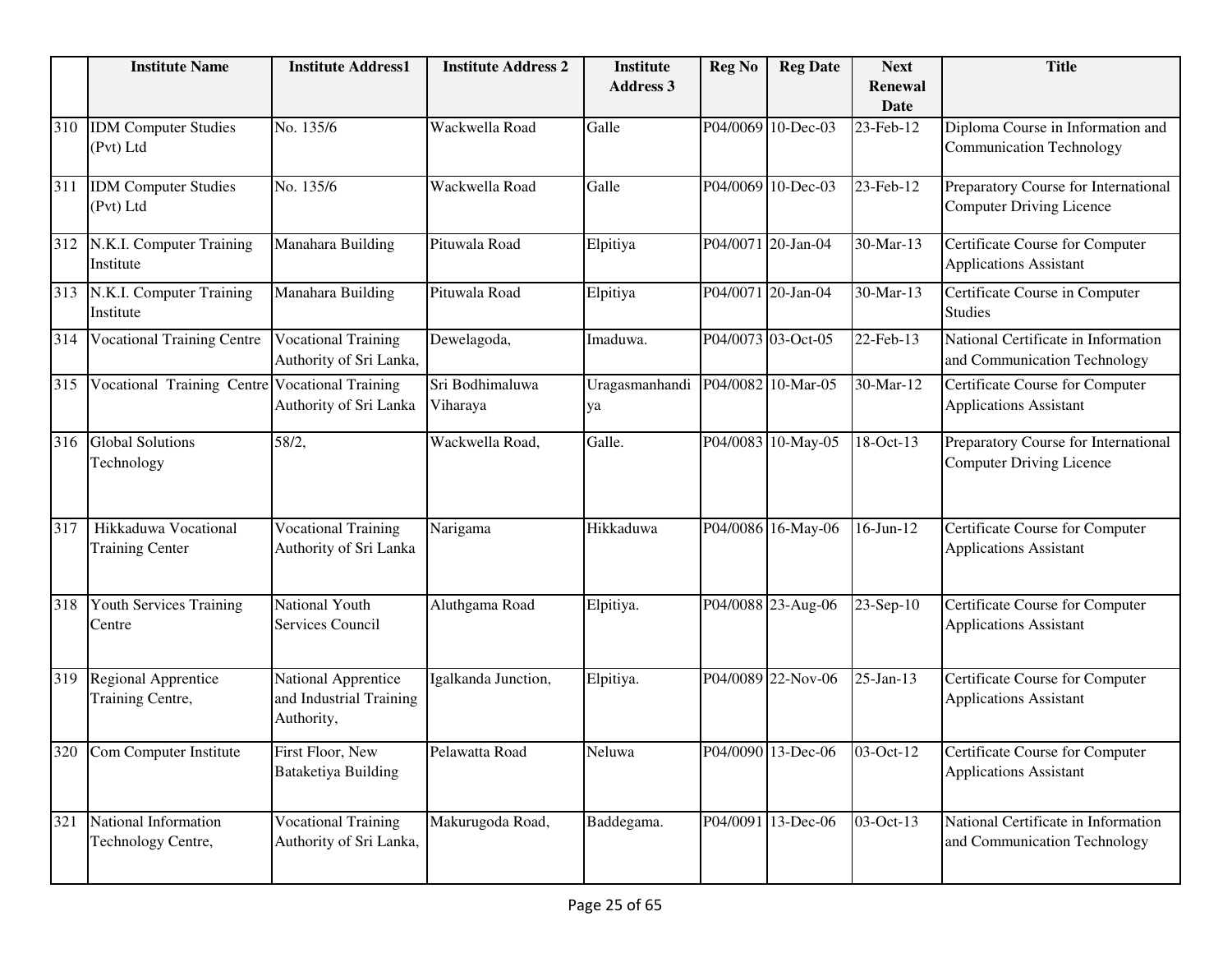|     | <b>Institute Name</b>                                                          | <b>Institute Address1</b>                             | <b>Institute Address 2</b>             | <b>Institute</b> | <b>Reg No</b> | <b>Reg Date</b>    | <b>Next</b>     | <b>Title</b>                                                        |
|-----|--------------------------------------------------------------------------------|-------------------------------------------------------|----------------------------------------|------------------|---------------|--------------------|-----------------|---------------------------------------------------------------------|
|     |                                                                                |                                                       |                                        | <b>Address 3</b> |               |                    | Renewal<br>Date |                                                                     |
| 322 | National Information<br>Technology Centre,                                     | <b>Vocational Training</b><br>Authority of Sri Lanka, | Makurugoda Road,                       | Baddegama.       |               | P04/0091 13-Dec-06 | 03-Oct-13       | National Diploma in Information<br>and Communication Technology     |
| 323 | The Golden Key Institute of<br><b>Information Technology</b>                   | 58/4, Wakwella Rd                                     | Galle                                  |                  |               | P04/0093 25-Apr-07 | 24-Apr-09       | Certificate in Computer Applications<br>Assistant                   |
| 324 | One World Foundation                                                           | Free Education Unit,                                  | Uragaha Road,                          | Ahungalla.       |               | P04/0094 23-May-07 | 19-Oct-13       | Certificate Course for Computer<br><b>Applications Assistant</b>    |
| 325 | South Tec Technology                                                           | 41, 1st Floor, Colombo<br>Road,                       | Kaluwella                              | Galle            |               | P04/0096 22-Aug-07 | 22-Aug-09       | Certificate in Computer Science                                     |
| 326 | <b>Exsan Computer Training</b><br>Institute                                    | 184, Baddegama Road                                   | Waduramba                              | Galle            |               | P04/0097 22-Aug-07 | 22-Aug-09       | Certificate in Computer Applications<br>Assistant                   |
| 327 | Janasetha Development<br>Centre                                                | 147, Eliot Road                                       | Galle                                  |                  |               | P04/0100 25-Feb-08 | 25-Feb-10       | Certificate in Computer Applications<br>Assistant                   |
| 328 | HOME X PEOPLE X<br><b>HOME</b>                                                 | Andayam Watta,                                        | Yaddehimulla Road,<br>Unawatuna,       | Galle.           |               | P04/0103 12-May-08 | 26-Apr-13       | Certificate Course for Computer<br><b>Applications Assistant</b>    |
| 329 | Lideke Wery Educational<br>Institute                                           | Casa Marc Residence,                                  | No. 246/C, Good Shed<br>Road, Galbada, | Induruwa.        |               | P04/0105 09-Jun-08 | 20-Dec-14       | Certificate Course for Computer<br><b>Applications Assistant</b>    |
| 330 | <b>Vocational Training Centre</b>                                              | <b>Vocational Training</b><br>Authority of Sri Lanka, | Urawatta,                              | Ambalangoda.     |               | P04/0106 26-Nov-08 | 16-Aug-13       | National Certificate in Information<br>and Communication Technology |
| 331 | Computer and Employment<br><b>Skills Development</b><br><b>Training Centre</b> | Pradeshiyasaba Sub<br>Office                          | Hegalla                                | Kosgoda          |               | P04/0108 18-Feb-09 | 17-Feb-11       | Certificate Course for Computer<br><b>Applications Assistant</b>    |
| 332 | Don Bosco Technical<br>Centre                                                  | Katuwila,                                             | Ahungalla.                             |                  |               | P04/0109 18-Feb-09 | 26-Apr-13       | Certificate Course for Computer<br><b>Applications Assistant</b>    |
| 333 | <b>Vocational Training Centre</b>                                              | <b>Vocational Training</b><br>Authority of Sri Lanka, | Jayanthi Viharaya,<br>Weragoda,        | Meetiyagoda.     |               | P04/0110 18-Feb-09 | 26-Apr-13       | Certificate Course for Computer<br><b>Applications Assistant</b>    |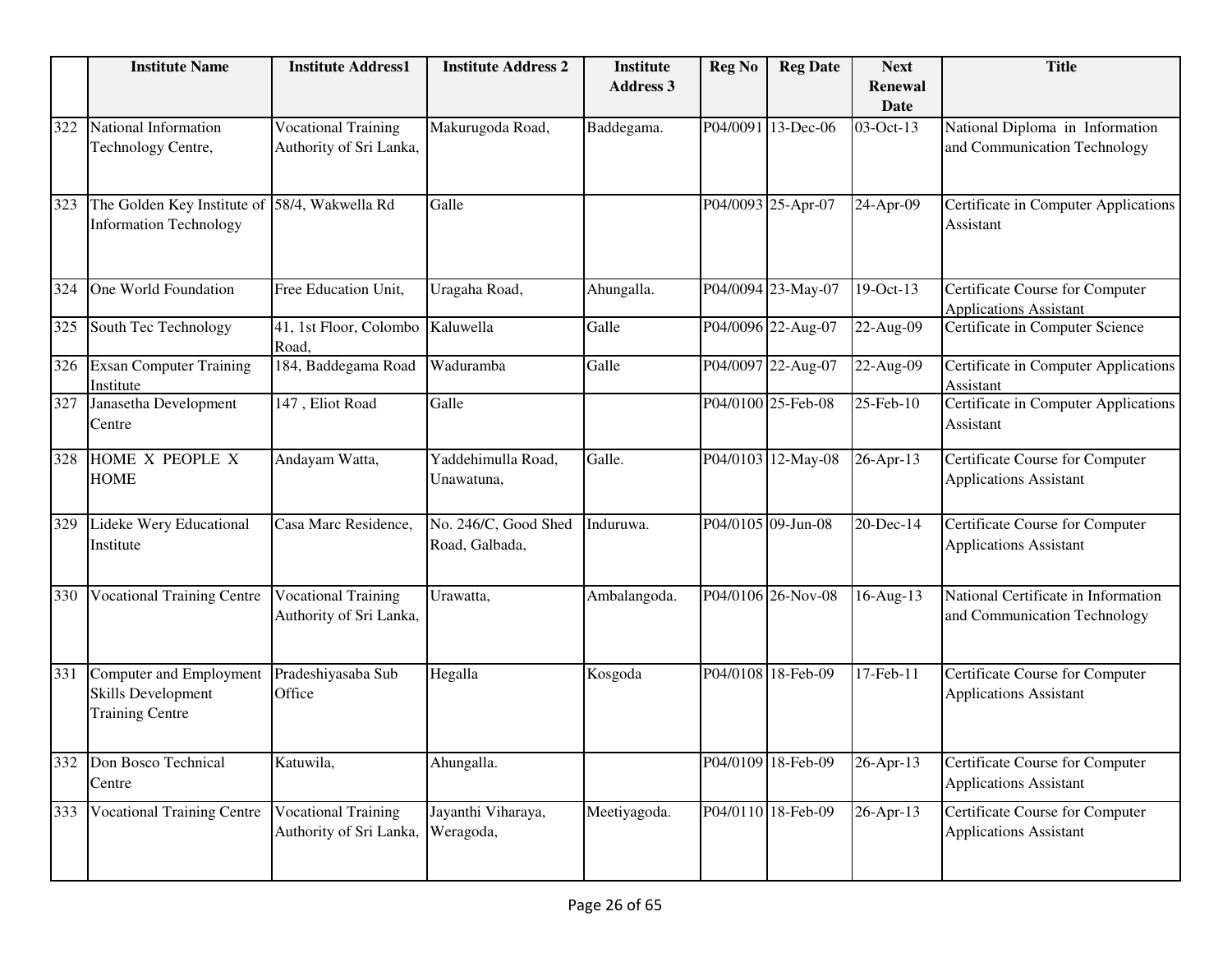|     | <b>Institute Name</b>                                                                    | <b>Institute Address1</b>                                    | <b>Institute Address 2</b>                      | <b>Institute</b><br><b>Address 3</b> | <b>Reg No</b> | <b>Reg Date</b>              | <b>Next</b><br><b>Renewal</b> | <b>Title</b>                                                        |
|-----|------------------------------------------------------------------------------------------|--------------------------------------------------------------|-------------------------------------------------|--------------------------------------|---------------|------------------------------|-------------------------------|---------------------------------------------------------------------|
|     |                                                                                          |                                                              |                                                 |                                      |               |                              | <b>Date</b>                   |                                                                     |
| 334 | <b>Vocational Training Centre</b>                                                        | <b>Vocational Training</b><br>Authority of Sri Lanka,        | <b>Skills Development</b><br>Centre, Makumbura, | Yakkalamulla.                        |               | P04/0111 18-Mar-09           | 20-Mar-15                     | National Certificate in Information<br>and Communication Technology |
| 335 | <b>Computer Training Centre</b>                                                          | National Apprentice<br>and Industrial Training<br>Authority, | No. 393, Wakwella<br>Road,                      | Galle.                               |               | P04/0112 13-May-09           | 24-Apr-14                     | Certificate Course for ICT<br>Technician                            |
| 336 | Sri Lanka JobsNet Limited                                                                | No. 02                                                       | Ward Street                                     | Galle                                |               | P04/0113 17-Jun-09           | $16$ -Jun- $11$               | Certificate Course in Computer<br><b>Applications Assistant</b>     |
| 337 | Hotel School - Vocational<br><b>Training Centre</b>                                      | <b>Vocational Training</b><br>Authority of Sri Lanka         | Ahangama Kanda                                  | Ahangama                             |               | P04/0116 17-Jun-09           | $16$ -Jun- $12$               | Certificate Course for Computer<br><b>Applications Assistant</b>    |
| 338 | E Base Institute of<br><b>Information Technology</b>                                     | No. 323,<br>Sangamittapura                                   | Wakwella Road                                   | Galle                                |               | P04/0117 20-Jan-10           | $19$ -Jan- $12$               | Certificate Course in Information<br>Technology                     |
| 339 | <b>Voactional Training Centre</b>                                                        | <b>Vocational Training</b><br>Authority of Sri Lanka,        | Embalagedara,                                   | Neluwa.                              |               | P04/0118 20-Jan-10           | $19-Jan-12$                   | Certificate Course for Computer<br><b>Applications Assistant</b>    |
| 340 | JT Computer Training<br>Institute                                                        | Chandima Building,<br>Second Floor                           | <b>Main Street</b>                              | Elpitiya                             |               | P04/0120 31-Mar-10           | 30-Mar-12                     | Certificate Course for Computer<br><b>Applications Assistant</b>    |
| 341 | <b>Apprenticeship Training</b><br>Centre                                                 | National Apprentice<br>and Industrial Training<br>Authority  | Community Centre,<br>Temple Road, Telwatta      | Hikkaduwa                            |               | P04/0121 31-Mar-10           | 30-Mar-12                     | Certificate Course for Computer<br><b>Applications Assistant</b>    |
| 342 | Orient Academy Limited,                                                                  | No. 17 1/1, China<br>Garden,                                 | Middle Street,                                  | Galle.                               |               | P04/0123 20-Oct-10           | 19-Oct-12                     | Certificate Course in Information<br>Technology                     |
| 343 | Management & Higher<br>Professional Training<br>Institute                                | Kendala,                                                     | Kandurupe,                                      | Boossa.                              |               | P04/0124 26-Jan-11           | $25$ -Jan-13                  | Certificate Course for Computer<br><b>Applications Assistant</b>    |
|     | 344 Information and<br>Communication Technology Maha Viharaya,<br><b>Training Centre</b> | Wijeyananda Pirivena                                         | Weliwatta,                                      | Galle.                               |               | P04/0127 21-Dec-11 20-Dec-13 |                               | Certificate Course in Computer<br><b>Studies</b>                    |
| 345 | <b>Technical College</b>                                                                 | Matara.                                                      |                                                 |                                      |               | P05/0002 02-Jul-98           | 22-Nov-14                     | Cerificate Course for Computer<br><b>Applications Assistant</b>     |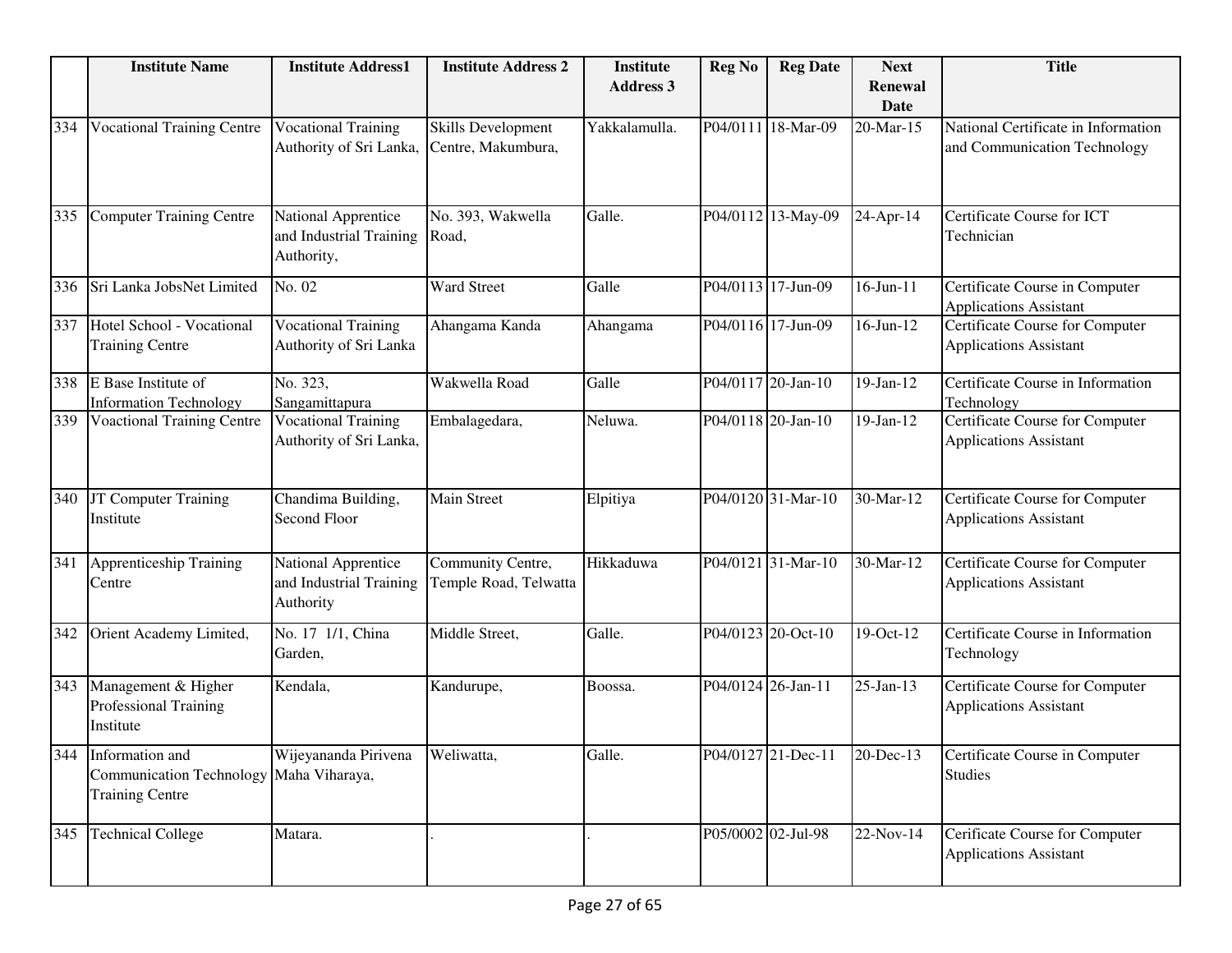|     | <b>Institute Name</b>                                                         | <b>Institute Address1</b>                            | <b>Institute Address 2</b>                                       | <b>Institute</b><br><b>Address 3</b> | <b>Reg No</b>      | <b>Reg Date</b>    | <b>Next</b><br><b>Renewal</b><br><b>Date</b> | <b>Title</b>                                                             |
|-----|-------------------------------------------------------------------------------|------------------------------------------------------|------------------------------------------------------------------|--------------------------------------|--------------------|--------------------|----------------------------------------------|--------------------------------------------------------------------------|
| 346 | <b>Technical Training Centre</b>                                              | National Youth<br><b>Services Council</b>            | Akuressa                                                         |                                      |                    | P05/0007 02-Aug-98 | 12-May-11                                    | Certificate Course for Computer<br><b>Applications Assistant</b>         |
| 347 | <b>District Vocational Training</b><br>Centre                                 | <b>Vocational Training</b><br>Authority of Sri Lanka | <b>Talalla South</b>                                             | Kottagoda                            | P05/0011 02-Jul-98 |                    | 12-May-11                                    | Certificate Course for Computer<br><b>Applications Assistant</b>         |
| 348 | Microtec Computer Systems 49/3                                                |                                                      | Anagarika Darmapala<br>Mawatha,                                  | Matara.                              |                    | P05/0040 14-Jun-00 | 22-Sep-05                                    | Diploma in Computer Studies                                              |
| 349 | <b>Technology and Computer</b><br>College of Sri Lanka                        | No 171, Sudarshi                                     | Anagarika Dharmapala<br>Mawatha                                  | Matara                               |                    | P05/0052 24-May-01 | 25-Mar-10                                    | Certificate in Computer Science                                          |
| 350 | Technology and Computer<br>College of Sri Lanka                               | No 171, Sudarshi                                     | Anagarika Dharmapala<br>Mawatha                                  | Matara                               |                    | P05/0052 24-May-01 | 25-Mar-10                                    | Certificate in Information<br>Technology                                 |
| 351 | Weurukannala Sahana<br><b>Foundation Vocational</b><br><b>Training Centre</b> | Wevurukannala,                                       | Dickwella.                                                       |                                      |                    | P05/0057 23-Nov-01 | $08-Jun-10$                                  | Certificate in Computer Applications<br>Assistant                        |
| 352 | <b>IDM</b> Computer Studies<br>(Pvt) Ltd                                      | No. 5 B,                                             | Hakmana Road,                                                    | Matara.                              |                    | P05/0061 10-Dec-03 | 26-Jul-13                                    | Certificate Course in Information and<br><b>Communication Technology</b> |
| 353 | <b>Vocational Training Centre,</b>                                            | Agonsu Friendship<br>Foundation,                     | <b>Vocational Training</b><br>Authority of Sri Lanka,            | Morawaka.                            |                    | P05/0064 10-Mar-05 | 25-Jan-14                                    | Certificate Course for Computer<br><b>Applications Assistant</b>         |
| 354 | Youth Empowerment Centre National Youth                                       | Services Council,                                    | No. 155/A/3,<br>Muhandiram Pinidiya<br>Mawatha, Hakmana<br>Road, | Matara.                              |                    | P05/0070 30-Sep-05 | 28-Jun-13                                    | Certificate Course for Computer<br><b>Applications Assistant</b>         |
| 355 | Saviya Development<br>Foundation                                              | Lebeema,                                             | Kamburugamuwa.                                                   |                                      |                    | P05/0072 13-Dec-06 | $26$ -Jul-13                                 | <b>Certificate Course for Computer</b><br><b>Applications Assistant</b>  |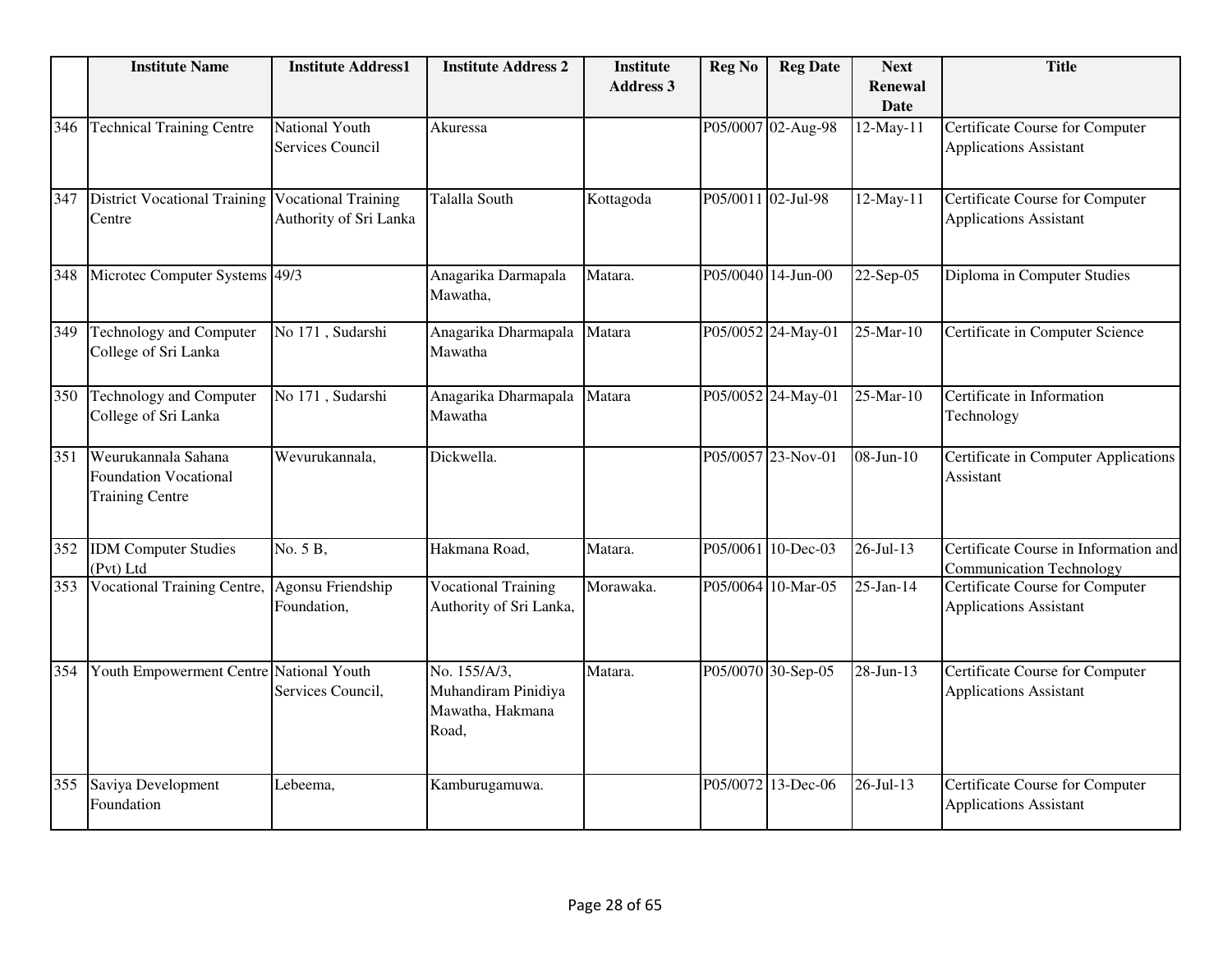|     | <b>Institute Name</b>                                  | <b>Institute Address1</b>                                      | <b>Institute Address 2</b>                        | <b>Institute</b><br><b>Address 3</b> | <b>Reg No</b> | <b>Reg Date</b>    | <b>Next</b><br>Renewal<br><b>Date</b> | <b>Title</b>                                                                           |
|-----|--------------------------------------------------------|----------------------------------------------------------------|---------------------------------------------------|--------------------------------------|---------------|--------------------|---------------------------------------|----------------------------------------------------------------------------------------|
| 356 | <b>Rural Vocational Training</b><br>Centre, Weherahena | <b>Vocational Training</b><br>Authority of Sri Lanka           | Meeta Social Service<br>Foundation,<br>Weherahena | Matara                               |               | P05/0073 12-Jan-07 | $11-Jan-10$                           | Certificate in Computer Applications<br>Assistant                                      |
| 357 | <b>Vocational Training Centre,</b>                     | <b>Vocational Training</b><br>Authority of Sri Lanka,          | Paramulla Road,                                   | Matara.                              |               | P05/0078 20-Jun-07 | 23-Nov-12                             | National Certificate in Information<br>and Communication Technology                    |
| 358 | <b>Vocational Training Centre</b>                      | <b>Vocational Training</b><br>Authority of Sri Lanka,          | Malimbada,                                        | Matara.                              |               | P05/0079 22-Aug-07 | 28-Jun-14                             | Certificate Course for Computer<br><b>Applications Assistant</b>                       |
| 359 | <b>Computer Training Centre</b>                        | National Apprentice<br>and Industrial Training<br>Authority,   | Ratalanka Watta,<br>Mapalana,                     | Kamburupitiya.                       |               | P05/0081 31-Oct-07 | 25-Jan-14                             | Certificate Course for Computer<br><b>Applications Assistant</b>                       |
| 360 | The National Council of<br>YMCAs of Sri Lanka          | <b>YMCA</b> International<br>Academy for Career<br>Advancement | No. 11, Railway<br>Approach Road                  | Matara                               |               | P05/0083 26-Mar-08 | 03-Oct-12                             | Certificate Course for Computer<br><b>Applications Assistant</b>                       |
| 361 | Southern Tec Computer<br><b>Training Centre</b>        | No 30                                                          | Sri Darmarama<br>Mawatha                          | Matara                               |               | P05/0085 26-Mar-08 | 25-Mar-10                             | Certificate in Computer Applications<br>Assistant                                      |
| 362 | <b>Integrated Educational</b><br>Solutions (Pvt.) Ltd  | No 234 1,1 Anagarika<br>Dharmapala Mawatha                     | Matara                                            |                                      |               | P05/0087 21-Jan-09 | $20$ -Jan-11                          | Preparatory Certificate Course for<br><b>International Computer Driving</b><br>License |
| 363 | Venus Computer Centre                                  | No 177, Galle Road                                             | Walgama                                           | Matara                               |               | P05/0088 13-May-09 | 12-May-11                             | Certificate Course for Computer<br><b>Applications Assistant</b>                       |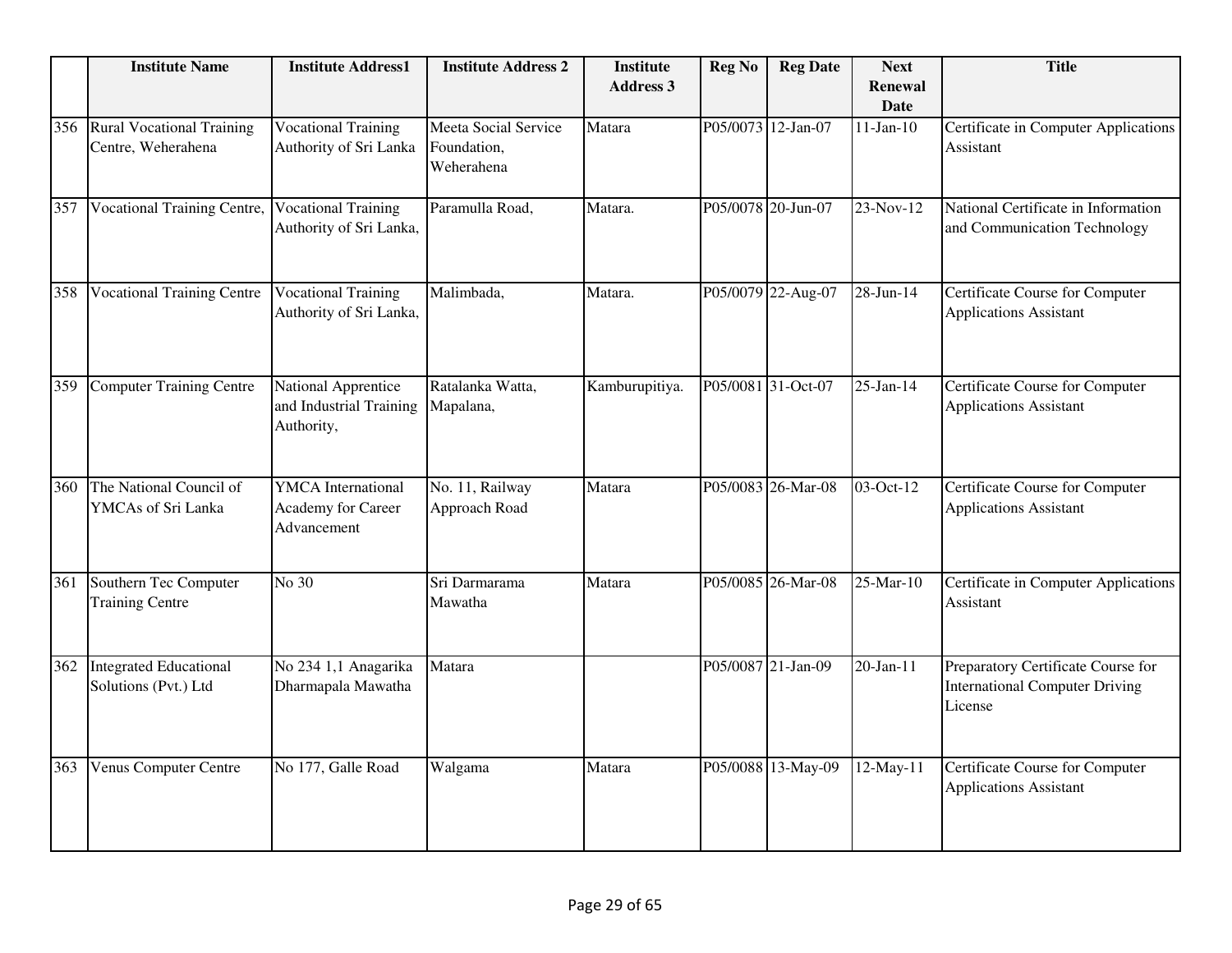|     | <b>Institute Name</b>                                          | <b>Institute Address1</b>                                           | <b>Institute Address 2</b>                           | <b>Institute</b><br><b>Address 3</b> | <b>Reg No</b>      | <b>Reg Date</b>    | <b>Next</b><br><b>Renewal</b><br><b>Date</b> | <b>Title</b>                                                        |
|-----|----------------------------------------------------------------|---------------------------------------------------------------------|------------------------------------------------------|--------------------------------------|--------------------|--------------------|----------------------------------------------|---------------------------------------------------------------------|
| 364 | Hellabeem Sri Lanka                                            | Mahagodawatta                                                       | Ibbawela                                             | Weligama                             |                    | P05/0090 19-Aug-09 | 18-Aug-11                                    | Certificate Course for Computer<br><b>Applications Assistant</b>    |
| 365 | I.T. House                                                     | No. 159                                                             | Hakmana Road                                         | Matara                               | P05/0091           | 16-Sep-09          | 15-Sep-11                                    | Certificate Course for Computer<br><b>Applications Assistant</b>    |
| 366 | <b>Apprenticeship Training</b><br>Centre                       | National Apprentice<br>and Industrial Training<br>Authority,        | No. 27/A, Open<br>University Road, Nupe,             | Matara.                              |                    | P05/0093 24-Nov-10 | $23-Nov-12$                                  | National Certificate in Information<br>and Communication Technology |
| 367 | Apprenticeship Training<br>Centre                              | National Apprentice<br>and Industrial Training<br>Authority,        | NSB Building (3rd<br>floor), Pallegama Road,         | Deniyaya.                            |                    | P05/0094 24-Nov-10 | 23-Nov-12                                    | National Certificate in Information<br>and Communication Technology |
| 368 | Information Technology &<br>Language Skills Training<br>Centre | <b>National Apprentice</b><br>and Industrial Training<br>Authority, | Pradeshiya Saba<br>Building, Near Bus<br>Stand,      | Hakmana.                             | P05/0095 26-Jan-11 |                    | $25$ -Jan-13                                 | National Certificate in Information<br>and Communication Technology |
| 369 | International College of<br><b>Business and Technology</b>     | No. 5 1/2,                                                          | Hakmana Road,                                        | Matara.                              |                    | P05/0107 18-Jan-12 | $17-Jan-14$                                  | Higher National Diploma in<br>Computing (Edexcel)                   |
| 370 | Samadhi Community<br>Development Foundation                    | South Lanka Academy<br>for Tertiary Education<br>and Leadership,    | Muthuhara Medhura,<br>Uninduwela,<br>Thelijjawila,   | Matara.                              |                    | P05/0108 21-Mar-12 | 20-Mar-14                                    | Certificate Course in Ms Office                                     |
| 371 | Samadhi Community<br><b>Development Foundation</b>             | South Lanka Academy<br>for Tertiary Education<br>and Leadership,    | No. 47, Samadhi<br>Medura, Sri Ratnapala<br>Mawatha, | Matara.                              |                    | P05/0109 21-Mar-12 | $20$ -Mar-14                                 | Certificate Course in Ms Office                                     |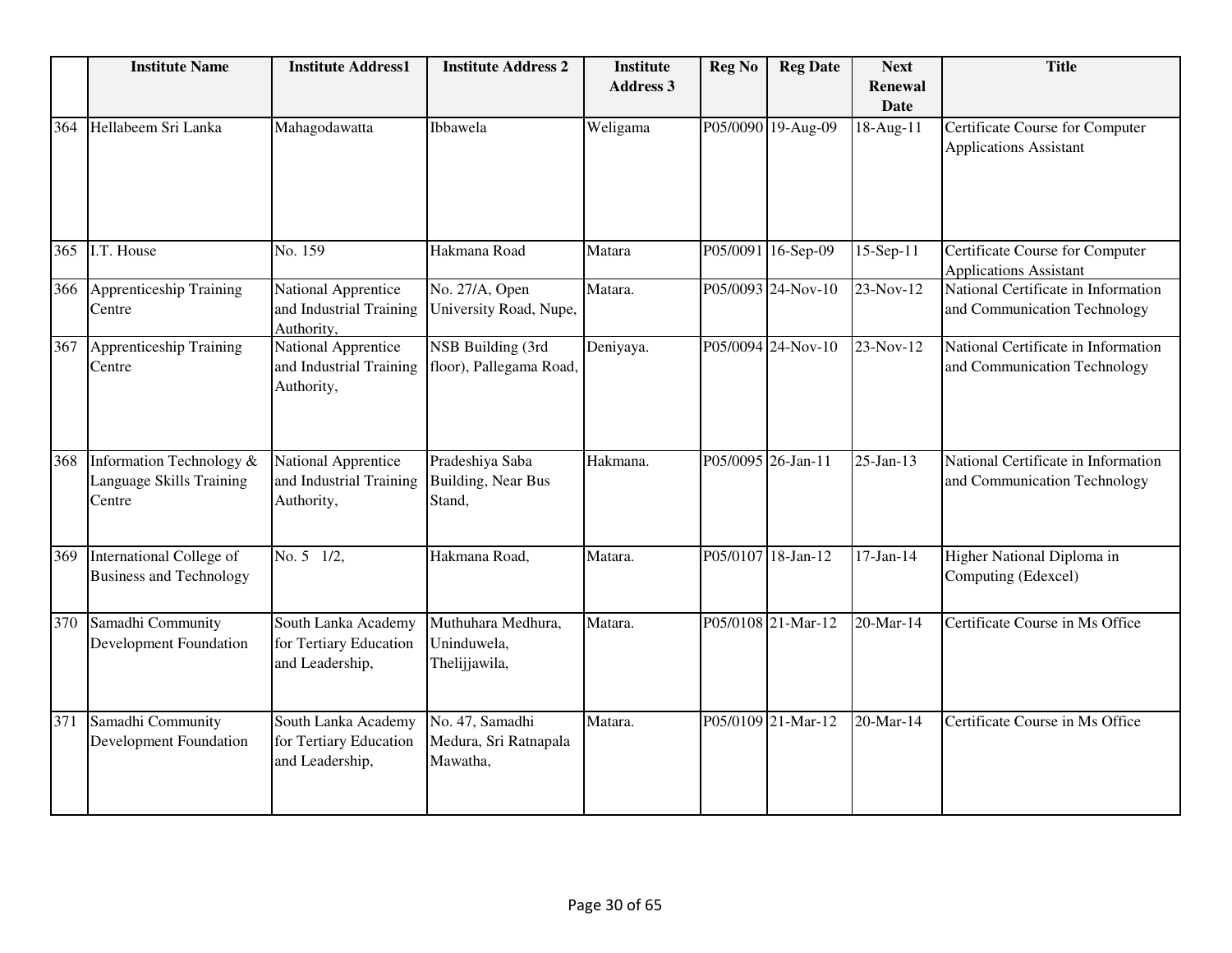|     | <b>Institute Name</b>                               | <b>Institute Address1</b>                             | <b>Institute Address 2</b>                                       | <b>Institute</b><br><b>Address 3</b>     | <b>Reg No</b> | <b>Reg Date</b>    | <b>Next</b><br>Renewal | <b>Title</b>                                                            |
|-----|-----------------------------------------------------|-------------------------------------------------------|------------------------------------------------------------------|------------------------------------------|---------------|--------------------|------------------------|-------------------------------------------------------------------------|
|     |                                                     |                                                       |                                                                  |                                          |               |                    | Date                   |                                                                         |
| 372 | <b>Rural Vocational Training</b><br>Centre          | <b>Vocational Training</b><br>Authority of Sri Lanka  | Sri Panatharama<br>Viharaya, Welipitiya                          | Katuwana                                 |               | P06/0003 18-Feb-99 | 02-Aug-07              | Certificate in Information &<br><b>Communication Technology</b>         |
| 373 | <b>Rural Vocational Training</b><br>Center          | <b>Vocational Training</b><br>Authority of Sri Lanka  | Eraminiyaya                                                      | Angunakolapeles P06/0010 18-Feb-99<br>sa |               |                    | 17-Nov-11              | Certificate Course for Computer<br><b>Applications Assistant</b>        |
| 374 | National Vocational<br><b>Training Institute</b>    | <b>Vocational Training</b><br>Authority of Sri Lanka, | Mirijjawila,                                                     | Hambantota.                              |               | P06/0013 02-Jul-98 | 25-May-14              | <b>Certificate Course for Computer</b><br><b>Applications Assistant</b> |
| 375 | National Vocational<br><b>Training Institute</b>    | <b>Vocational Training</b><br>Authority of Sri Lanka, | Mirijjawila,                                                     | Hambantota.                              |               | P06/0013 02-Jul-98 | 25-May-14              | National Certificate in Information<br>and Communication Technology     |
| 376 | Sri Lanka Swiss Training<br>Centre                  | <b>National Youth</b><br>Services Council             | Eraminiyaya                                                      | Hungama                                  |               | P06/0015 02-Jul-98 | $25$ -Mar-11           | Certificate in Computer Applications<br>Assistant                       |
| 377 | <b>Technical College</b>                            | Tangalle Road,                                        | Beliatta.                                                        |                                          |               | P06/0016 02-Jul-98 | 20-Mar-15              | <b>Certificate Course for Computer</b><br><b>Applications Assistant</b> |
| 378 | <b>Technical College</b>                            | Tangalle Road,                                        | Beliatta.                                                        |                                          |               | P06/0016 02-Jul-98 | 20-Mar-15              | Certificate Course in ICT                                               |
| 379 | <b>Technical College</b>                            | New Town,                                             | Weerawila.                                                       |                                          |               | P06/0018 02-Jul-01 | 26-Apr-14              | Certificate Course for Computer<br><b>Applications Assistant</b>        |
| 380 | <b>Rural Vocational Training</b><br>Centre          | <b>Vocational Training</b><br>Authority of Sri Lanka  | Akuruwela Gunalankara Lunugamwehera<br>Himi Rajamaha<br>Viharaya |                                          |               | P06/0025 18-Feb-99 | 02-Aug-07              | <b>Computer Programme Operator</b>                                      |
| 381 | Sri Kawantissa Vocational<br><b>Training Centre</b> | Kataragama Road                                       | Tissamaharamaya                                                  |                                          |               | P06/0040 10-Mar-04 | 17-Mar-12              | <b>Certificate Course for Computer</b><br><b>Applications Assistant</b> |
| 382 | Sarana Padanama                                     | Palapotha                                             | Beliatta.                                                        |                                          |               | P06/0041 04-Aug-04 | 22-Nov-09              | Certificate in Computer Applications<br>Assistant                       |
| 383 | World Vision Lanka                                  | Kachcheriyagama                                       | Thissamaharamaya                                                 |                                          |               | P06/0042 10-Mar-05 | 09-Mar-07              | <b>Computer Studies</b>                                                 |
| 384 | <b>Multitech International</b>                      | No. 87                                                | 1st Floor, Main Street                                           | Walasmulla                               |               | P06/0043 10-May-05 | 10-May-07              | Diploma in Computer Software<br>Engineering                             |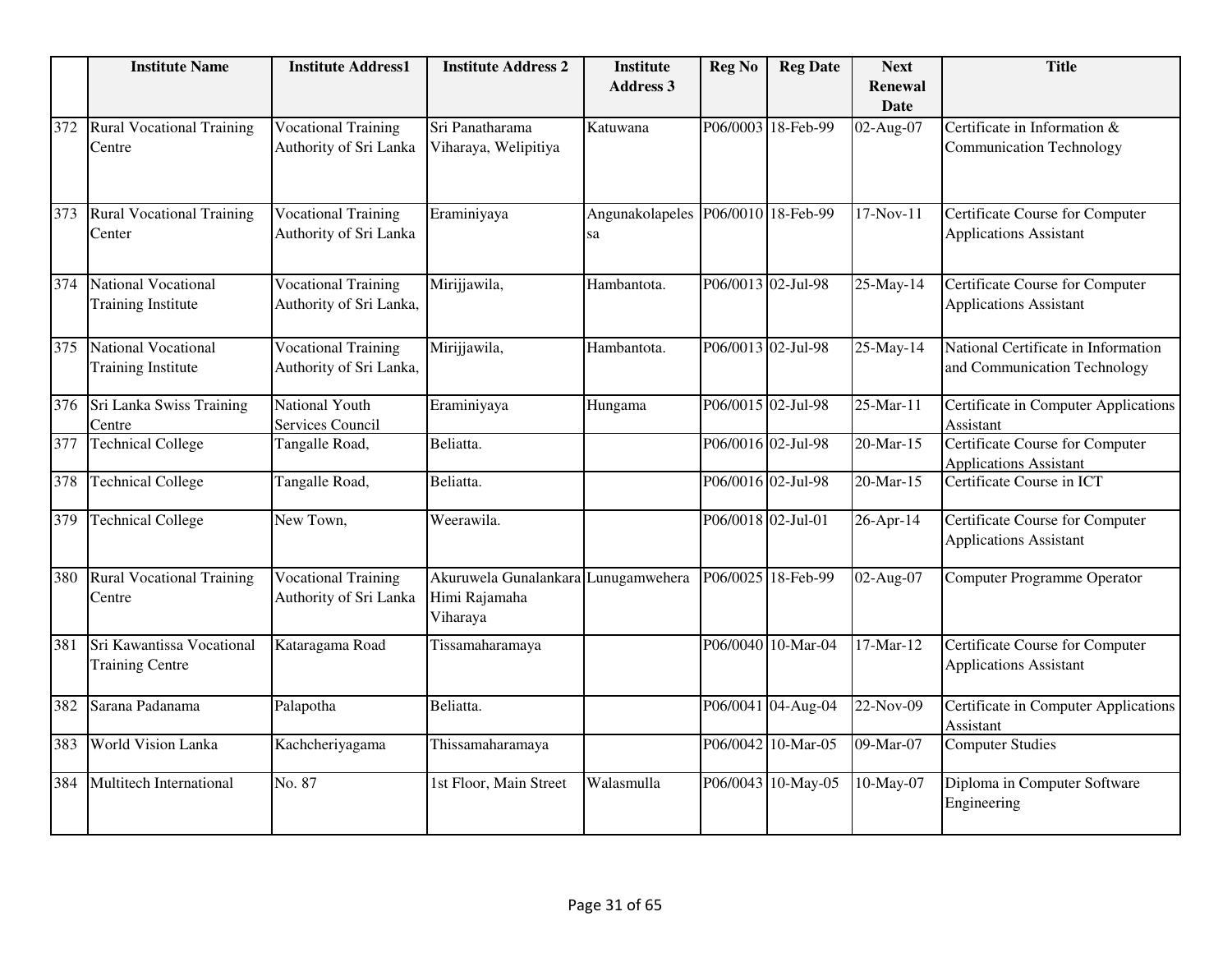|     | <b>Institute Name</b>                                                        | <b>Institute Address1</b>                             | <b>Institute Address 2</b>         | <b>Institute</b><br><b>Address 3</b> | <b>Reg No</b> | <b>Reg Date</b>    | <b>Next</b><br>Renewal | <b>Title</b>                                                            |
|-----|------------------------------------------------------------------------------|-------------------------------------------------------|------------------------------------|--------------------------------------|---------------|--------------------|------------------------|-------------------------------------------------------------------------|
|     |                                                                              |                                                       |                                    |                                      |               |                    | <b>Date</b>            |                                                                         |
| 385 | Information and<br><b>Communication Technology</b><br><b>Training Center</b> | <b>Vocational Training</b><br>Authority of Sri Lanka  | Medamulana                         | Weeraketiya                          |               | P06/0046 25-Apr-07 | 18-Aug-11              | National Certificate in Information<br>and Communication Technology     |
| 386 | Small Fishers Federation of<br>Sri Lanka                                     | Training Unit,                                        | Keliwalana, Badagiriya, Weligatta. |                                      |               | P06/0048 27-Sep-07 | 26-Apr-14              | Certificate Course in Information<br>Technology                         |
| 387 | Computer School<br>$(E -$<br>Tec)                                            | Kodituwakku Building,                                 | Ranna Road,                        | Agunukolapeless<br>a.                |               | P06/0052 24-Sep-08 | 27-Sep-13              | Certificate Course in Ms Office                                         |
| 388 | Teams Lanka                                                                  | Muduna Junction                                       | Hakmana Road                       | Walasmulla                           |               | P06/0054 26-Nov-08 | 26-Nov-10              | Certificate Course for Computer<br><b>Applications Assistant</b>        |
| 389 | <b>Bosath Foundation</b>                                                     | Pradheshiya Saba                                      | Sisilasagama                       | Hambantota                           |               | P06/0055 26-Nov-08 | 25-Nov-10              | Certificate Course for Computer<br><b>Applications Assistant</b>        |
| 390 | <b>E-Tech International</b><br><b>Computer Studies</b>                       | No 40/2 A,                                            | Annapitiya Road,                   | Tangalle.                            |               | P06/0056 13-May-09 | 20-Dec-13              | Certificate Course for Computer<br><b>Applications Assistant</b>        |
| 391 | <b>Vocational Training Center</b>                                            | <b>Vocational Training</b><br>Authority of Sri Lanka  | Dewarakkitharamaya,<br>Walawela    | Nihiluwa,<br><b>Beliatta</b>         |               | P06/0058 18-Nov-09 | 17-Nov-11              | Certificate Course for Computer<br><b>Applications Assistant</b>        |
| 392 | <b>District Vocational Training</b><br>Center                                | <b>Vocational Training</b><br>Authority of Sri Lanka  | Henakaduwa                         | Tangalle                             |               | P06/0059 18-Nov-09 | 17-Nov-12              | Certificate Course for Computer<br><b>Applications Assistant</b>        |
| 393 | <b>Vocational Training Centre</b>                                            | <b>Vocational Training</b><br>Authority of Sri Lanka  | Welipitiya                         | Middeniya                            |               | P06/0061 20-Jan-10 | 19-Jan-12              | Certificate Course for Computer<br><b>Applications Assistant</b>        |
| 394 | Nenasala Suriyawewa                                                          | In Front of Bank of<br>Ceylon                         | Suriyawewa                         |                                      |               | P06/0062 20-Jan-10 | 19-Jan-12              | Certificate Course for Computer<br><b>Applications Assistant</b>        |
| 395 | Friends Kinderhilfe<br>International                                         | Seenimodara                                           | Tangalle                           |                                      |               | P06/0063 31-Mar-10 | 30-Mar-12              | Certificate Course for Computer<br><b>Applications Assistant</b>        |
|     | 396 Asiri I.C.T.A. Centre                                                    | 32 1/1, First Floor                                   | <b>Main Street</b>                 | Tissamaharamaya P06/0064 31-Mar-10   |               |                    | 30-Mar-12              | Certificate Course for Computer<br><b>Applications Assistant</b>        |
| 397 | Tzuchi Vocational Training<br>Centre                                         | <b>Vocational Training</b><br>Authority of Sri Lanka, | Siribopura,                        | Hambanthota.                         |               | P06/0065 04-Oct-10 | 03-Oct-13              | <b>Certificate Course for Computer</b><br><b>Applications Assistant</b> |
| 398 | Nipuna Computer Education No. 07,<br>Institute                               |                                                       | Tissa Road,                        | Ranna.                               |               | P06/0066 04-Oct-10 | 03-Oct-12              | Certificate Course for Computer<br><b>Applications Assistant</b>        |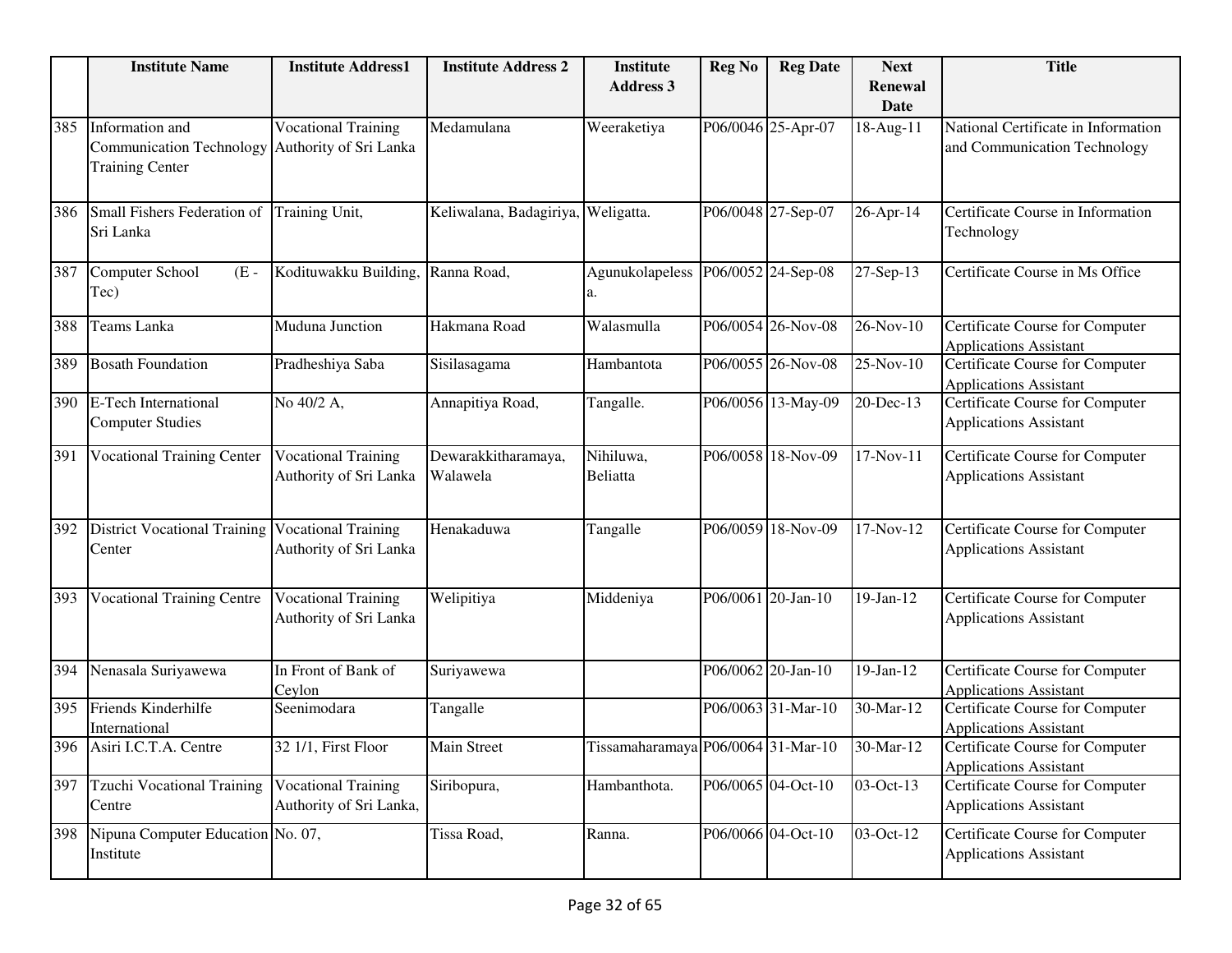|     | <b>Institute Name</b>                                        | <b>Institute Address1</b>                                    | <b>Institute Address 2</b>                                 | <b>Institute</b><br><b>Address 3</b> | <b>Reg No</b>      | <b>Reg Date</b>    | <b>Next</b><br><b>Renewal</b><br>Date | <b>Title</b>                                                            |
|-----|--------------------------------------------------------------|--------------------------------------------------------------|------------------------------------------------------------|--------------------------------------|--------------------|--------------------|---------------------------------------|-------------------------------------------------------------------------|
| 399 | The VJ Computers                                             | No. 1/7,                                                     | Akuressa Watta,                                            | Walasmulla.                          |                    | P06/0067 04-Oct-10 | $\overline{0}$ 3-Oct-12               | Certificate Course for Computer<br><b>Applications Assistant</b>        |
| 400 | <b>Additional Computer</b><br><b>Systems</b>                 | Chandhi,                                                     | Middeniya Road,                                            | Katuwana.                            |                    | P06/0068 16-Mar-11 | 15-Mar-13                             | Certificate Course in Ms Office                                         |
| 401 | Hambantota District Youth<br>Centre                          | National Youth<br>Services Council,                          | Yayawatta,                                                 | Tangalle.                            |                    | P06/0069 27-Apr-11 | 26-Apr-13                             | Certificate Course for Computer<br><b>Applications Assistant</b>        |
| 402 | <b>Computer Training Centre</b>                              | National Apprentice<br>and Industrial Training<br>Authority, | District Office -<br>Hambantota, No.34,<br>Mihidu Mawatha, | Tangalle.                            |                    | P06/0071 17-Aug-11 | 16-Aug-13                             | Certificate Course for Computer<br><b>Applications Assistant</b>        |
| 403 | Seemasahitha Ruhunu<br>Giruwapaththu Gemidiriya<br>Sangamaya | In Front of Bus Stand.                                       | Kotabo,                                                    | Weeraketiya.                         |                    | P06/0077 23-May-12 | 22-May-14                             | Certificate Course in Ms Office                                         |
| 404 | <b>Technical College</b>                                     | Nonagama Road,                                               | Embilipitiya.                                              |                                      | P07/0004 02-Jul-98 |                    | $26 - Jul - 14$                       | Certificate Course for Computer<br><b>Applications Assistant</b>        |
| 405 | <b>NYSC Training Centre</b>                                  | National Youth<br>Services Council                           | New Town                                                   | Ratnapura                            |                    | P07/0005 02-Jul-98 | $12-Jan-10$                           | Certificate in Computer Studies                                         |
| 406 | College of Technology                                        | Palm Garden                                                  | Rathnapura                                                 |                                      |                    | P07/0006 02-Jul-98 | 05-Dec-12                             | National Certificate in Information<br>and Communication Technology     |
| 407 | <b>Vocational Training Centre</b>                            | <b>Vocational Training</b><br>Authority of Sri Lanka,        | Thumbagoda,                                                | Balangoda.                           |                    | P07/0035 30-Oct-02 | 20-Dec-13                             | National Certificate in Information<br>and Communication Technology     |
| 408 | <b>IDM</b> Computer Studies<br>Islandwide (Pvt) Ltd          | 134/4                                                        | Colombo Road                                               | Rathnapura                           |                    | P07/0039 21-Jan-04 | 30-Mar-12                             | Certificate Course for Computer<br><b>Applications Assistant</b>        |
| 409 | <b>IDM</b> Computer Studies<br>Islandwide (Pvt) Ltd          | 134/4                                                        | Colombo Road                                               | Rathnapura                           |                    | P07/0039 21-Jan-04 | 30-Mar-12                             | <b>International Computer Driving</b><br>Licence                        |
| 410 | People's Development<br>Foundation                           | Rideevita                                                    | Atakalampanna                                              |                                      |                    | P07/0040 03-Oct-04 | 20-Feb-09                             | <b>Certificate in Computer Studies</b>                                  |
| 411 | World Vision Lanka                                           | Lakmini Building                                             | Embilipitiya                                               |                                      |                    | P07/0041 03-Oct-05 | 10-Mar-07                             | Diploma in Computer Science                                             |
| 412 | <b>Institute of Professional</b><br><b>Computer Studies</b>  | 178 A,                                                       | Colombo Road,                                              | Rathnapura.                          |                    | P07/0043 10-Mar-05 | 03-Oct-13                             | <b>Certificate Course for Computer</b><br><b>Applications Assistant</b> |
| 413 | <b>Institute of Professional</b><br><b>Computer Studies</b>  | 178 A.                                                       | Colombo Road.                                              | Rathnapura.                          |                    | P07/0043 10-Mar-05 | 03-Oct-13                             | Certificate Course in Computer<br>Science                               |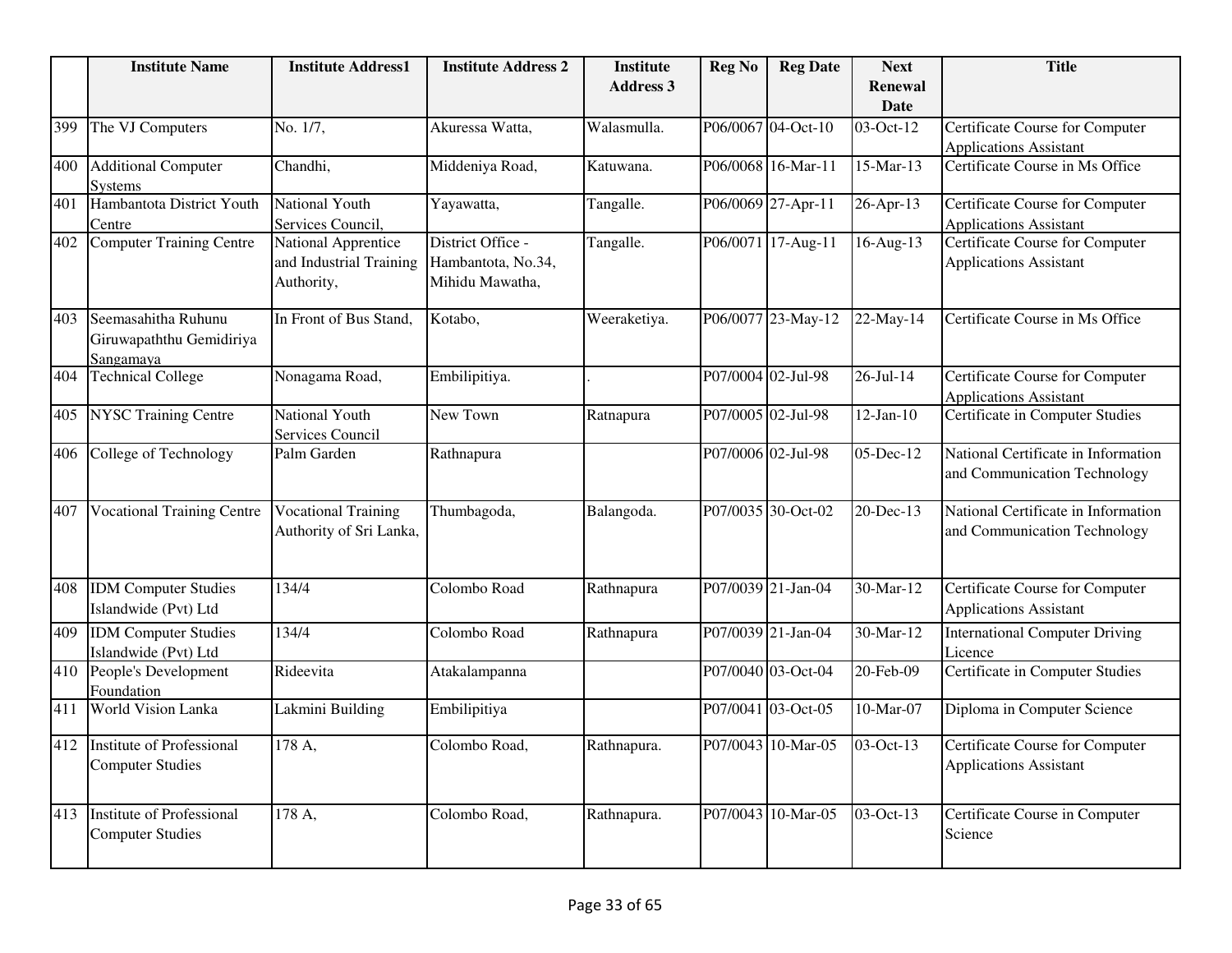|     | <b>Institute Name</b>                                                        | <b>Institute Address1</b>                                    | <b>Institute Address 2</b>               | <b>Institute</b><br><b>Address 3</b> | <b>Reg No</b>      | <b>Reg Date</b>    | <b>Next</b><br><b>Renewal</b><br><b>Date</b> | <b>Title</b>                                                             |
|-----|------------------------------------------------------------------------------|--------------------------------------------------------------|------------------------------------------|--------------------------------------|--------------------|--------------------|----------------------------------------------|--------------------------------------------------------------------------|
| 414 | <b>Smart Lanka Vocational</b><br>Training (Pvt) Ltd                          | 109/1/A, Colombo<br>Road,                                    | Delgamuwa,                               | Kuruwita.                            |                    | P07/0048 12-Jan-07 | 22-Nov-13                                    | Certificate Course for Computer<br><b>Applications Assistant</b>         |
| 415 | Nawamini.Com.(Pvt) Ltd.                                                      | 149/5,<br>Thanakolokotuwa<br>Road,                           | Bandaranayake<br>Mawatha,                | Ratnapura                            |                    | P07/0050 14-Mar-07 | 14-Mar-09                                    | Certificate in Computer Studies                                          |
| 416 | Sabaragamuwa Business<br>School                                              | 567 2/1, Main Street,                                        | Ratnapura.                               |                                      |                    | P07/0052 22-Aug-07 | $25$ -Jan-13                                 | Certificate Course for Computer<br><b>Applications Assistant</b>         |
| 417 | The Golden Key Institute of 231,<br><b>Information Technology</b><br>Limited |                                                              | <b>Main Street</b>                       | Rathnapura                           |                    | P07/0054 21-Nov-07 | 20-Nov-09                                    | Certificate in Computer Applications<br>Assistant                        |
| 418 | The Golden Key Institute of 231,<br><b>Information Technology</b><br>Limited |                                                              | Main Street                              | Rathnapura                           |                    | P07/0054 21-Nov-07 | 20-Nov-09                                    | Diploma in Computer Studies                                              |
| 419 | <b>Vocational Training Centre</b>                                            | <b>Vocational Training</b><br>Authority of Sri Lanka,        | Panawenna,                               | Kahawatta                            |                    | P07/0055 19-Dec-07 | 03-Oct-12                                    | Certificate Course for Computer<br><b>Applications Assistant</b>         |
| 420 | <b>Computer Training Centre</b>                                              | National Apprentice<br>and Industrial Training<br>Authority, | Mahaweli Training<br>Building, Old Camp, | Embilipitiya.                        |                    | P07/0057 09-Jun-08 | 22-Nov-13                                    | Certificate Course in Information and<br><b>Communication Technology</b> |
| 421 | Vanik Information<br>Technologies (Pvt) Ltd                                  | Second Floor, Amila<br>Building,                             | Main Street, Pallegama,                  | Embilipitiya.                        |                    | P07/0059 21-Jan-09 | $26 - Jul - 13$                              | Certificate Course in Computer<br><b>Studies</b>                         |
| 422 | M M J Information<br>Technologies (Pvt.) Ltd                                 | No 09, Inner Circular<br>Road                                | Rathnapura                               |                                      |                    | P07/0060 21-Jan-09 | 20-Jan-11                                    | Certificate Course in Computer<br>Science                                |
| 423 | Nanasala Balangada                                                           | No 85/1, Barns<br>Ratwatta Mawatha                           | Balangoda                                |                                      |                    | P07/0061 21-Jan-09 | $20$ -Jan-11                                 | Certificate Course for Computer<br><b>Applications Assistant</b>         |
| 424 | Ekabadda Praja Sanwardana Nenasala<br>Kantha Maha Sangamaya                  |                                                              | Kandegama,<br>Halgahavita                | Weligepola                           | P07/0063 22-Jul-09 |                    | $21 - Jul - 11$                              | Certificate Course in Computer<br>Operator                               |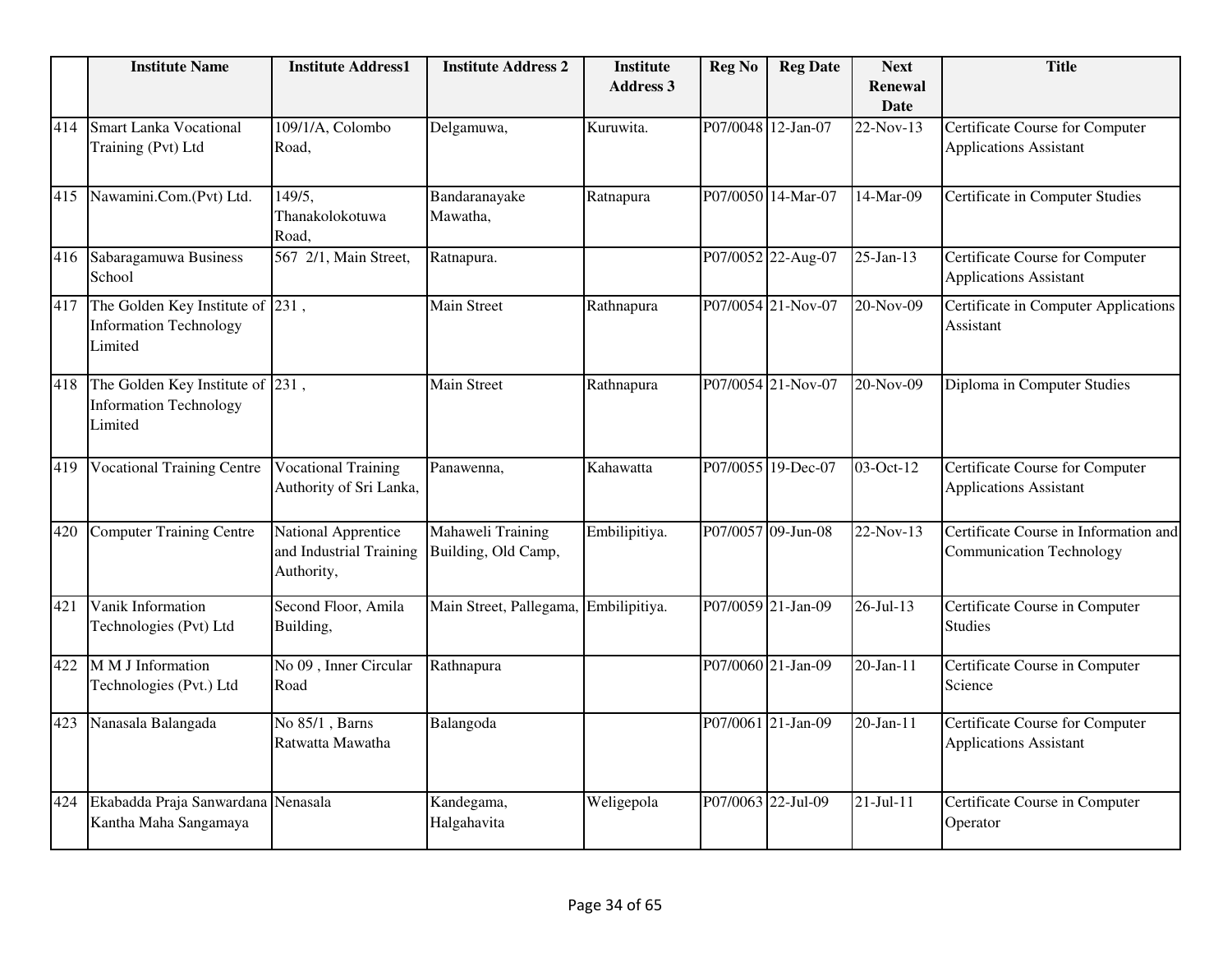|     | <b>Institute Name</b>                                            | <b>Institute Address1</b>                                    | <b>Institute Address 2</b>        | <b>Institute</b><br><b>Address 3</b> | <b>Reg No</b>      | <b>Reg Date</b>    | <b>Next</b><br><b>Renewal</b> | <b>Title</b>                                                     |
|-----|------------------------------------------------------------------|--------------------------------------------------------------|-----------------------------------|--------------------------------------|--------------------|--------------------|-------------------------------|------------------------------------------------------------------|
|     |                                                                  |                                                              |                                   |                                      |                    |                    | <b>Date</b>                   |                                                                  |
| 425 | SIT Sri Lanka Institute of<br>Computer Technology (Pvt.)<br>Ltd. | Asiri Building, 149/5                                        | Bandaranayake<br>Mawatha          | Rathnapura                           |                    | P07/0064 19-Aug-09 | 18-Aug-11                     | Certificate Course for Computer<br><b>Applications Assistant</b> |
| 426 | SIT Sri Lanka Institute of<br>Computer Technology (Pvt.)<br>Ltd. | Asiri Building, 149/5                                        | Bandaranayake<br>Mawatha          | Rathnapura                           |                    | P07/0064 19-Aug-09 | 18-Aug-11                     | Certificate Course in Computer<br>Science                        |
| 427 | Nenasala New Lankatech                                           | No. 57, Rathnapura<br>Road,                                  | Nivithigala,                      | Rathnapura.                          |                    | P07/0065 19-Aug-09 | 20-Dec-13                     | Certificate Course for Computer<br><b>Applications Assistant</b> |
| 428 | Dharmadasa Wanniarachchi<br><b>Vocational Training Center</b>    | National Youth<br>Services Council                           | Godagama                          | Pelmadulla                           |                    | P07/0068 18-Nov-09 | $17-Nov-12$                   | Certificate Course for Computer<br><b>Applications Assistant</b> |
| 429 | <b>Bodhiraja Vocational</b><br><b>Training Center</b>            | <b>VTASL</b>                                                 | Bodhiraja Foundation,<br>Higurana | Embilipitiya                         |                    | P07/0069 18-Nov-09 | $17-Nov-11$                   | Certificate Course for Computer<br><b>Applications Assistant</b> |
| 430 | Seemasahitha Ruwanpura<br>Gamidiriya Ekabadda<br>Samagama        | No. 28/1, Panadura<br>Road                                   | Moragahayata                      | Ratnapura                            |                    | P07/0072 24-Feb-10 | 23-Feb-12                     | Certificate Course for Computer<br><b>Applications Assistant</b> |
| 431 | Seemasahitha Ruwanpura<br>Gamidiriya Ekabadda<br>Samagama        | No. 28/1, Panadura<br>Road                                   | Moragahayata                      | Ratnapura                            |                    | P07/0072 24-Feb-10 | 23-Feb-12                     | Certificate Course in Computer<br>Science                        |
| 432 | Balangoda Information<br>Technology Centre,                      | 25/1 A,                                                      | Siri Weerasundararama<br>Road,    | Balangoda.                           |                    | P07/0075 04-Oct-10 | 03-Oct-12                     | Certificate Course for Computer<br><b>Applications Assistant</b> |
| 433 | Silvernet Information<br>Technology College,                     | No. 326/1,                                                   | Ratnapura Road,                   | Balangoda.                           |                    | P07/0076 20-Oct-10 | 19-Oct-12                     | Certificate Course for Computer<br><b>Applications Assistant</b> |
| 434 | Computer Training Centre                                         | National Apprentice<br>and Industrial Training<br>Authority, | Samanpura Road,                   | Kalawana.                            | P07/0079 26-Jan-11 |                    | 25-Jan-13                     | Certificate Course for Computer<br><b>Applications Assistant</b> |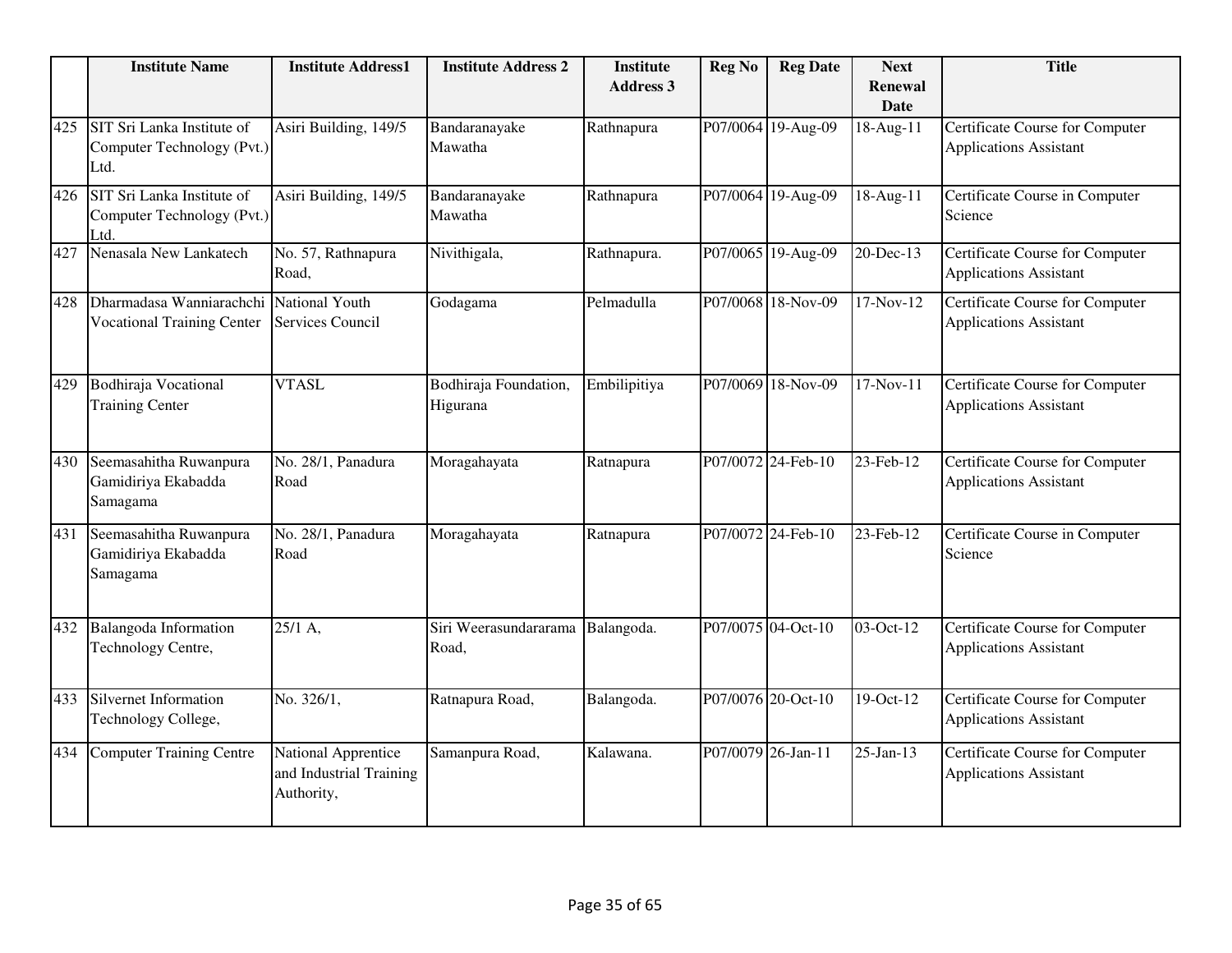|     | <b>Institute Name</b>                                      | <b>Institute Address1</b>                                    | <b>Institute Address 2</b>                | <b>Institute</b><br><b>Address 3</b> | <b>Reg No</b>      | <b>Reg Date</b>    | <b>Next</b><br><b>Renewal</b><br><b>Date</b> | <b>Title</b>                                                                |
|-----|------------------------------------------------------------|--------------------------------------------------------------|-------------------------------------------|--------------------------------------|--------------------|--------------------|----------------------------------------------|-----------------------------------------------------------------------------|
| 435 | Personal Secretary<br><b>Apprentice Training Centre</b>    | National Apprentice<br>and Industrial Training<br>Authority, | Vidyala Mawatha, New Rathnapura.<br>Town, |                                      |                    | P07/0080 26-Jan-11 | $25$ -Jan-13                                 | Certificate Course for Computer<br><b>Applications Assistant</b>            |
| 436 | Nenasala Yodagama                                          | Hospital Road,                                               | New Town,                                 | Embilipitiya.                        |                    | P07/0081 23-Feb-11 | 22-Feb-13                                    | Certificate Course in Ms Office                                             |
| 437 | Reliance Higher Institute of<br>Computing                  | Jayanthi Road,                                               | Meda Kiridigala<br>Mawatha, Thubagoda,    | Balangoda.                           |                    | P07/0084 29-Jun-11 | $\overline{28}$ -Jun-13                      | Certificate Course for Computer<br>Graphic Designer                         |
| 438 | Reliance Higher Institute of<br>Computing                  | Jayanthi Road,                                               | Meda Kiridigala<br>Mawatha, Thubagoda,    | Balangoda.                           |                    | P07/0084 29-Jun-11 | 28-Jun-13                                    | Certificate Course in Ms Office                                             |
| 439 | Reliance Higher Institute of<br>Computing                  | Jayanthi Road,                                               | Meda Kiridigala<br>Mawatha, Thubagoda,    | Balangoda.                           |                    | P07/0084 29-Jun-11 | 28-Jun-13                                    | Certificate Course in Web<br>Development                                    |
| 440 | N A C Computer Systems                                     | <b>Bans Rathwatta</b><br>Mawatha,                            | Ratnapura.                                |                                      |                    | P07/0086 18-Jan-12 | $17-Jan-14$                                  | Certificate Course in Computer<br><b>Studies</b>                            |
| 441 | <b>District Vocational Training</b><br>Centre              | <b>Vocational Training</b><br>Authority of Sri Lanka         | Ballapana,                                | Galigamuwa.                          |                    | P08/0003 07-Feb-98 | $\overline{16}$ -Jun-12                      | <b>Certificate Course for Computer</b><br><b>Applications Assistant</b>     |
| 442 | District Vocational Training Vocational Training<br>Centre | Authority of Sri Lanka                                       | Ballapana,                                | Galigamuwa.                          |                    | P08/0003 07-Feb-98 | $16$ -Jun- $12$                              | National Certificate Course in<br>Information & Communication<br>Technology |
| 443 | <b>District Vocational Training</b><br>Centre              | <b>Vocational Training</b><br>Authority of Sri Lanka         | Ballapana,                                | Galigamuwa.                          |                    | P08/0003 07-Feb-98 | $16$ -Jun- $12$                              | National Diploma Course in<br>Information & Communication<br>Technology     |
| 444 | <b>Technical College</b>                                   | Kegalle                                                      | Kegalle                                   |                                      | P08/0004 02-Jul-98 |                    | $\overline{24}$ -Feb-11                      | Certificate Course for Computer<br><b>Applications Assistant</b>            |
| 445 | <b>Vocational Training Centre</b>                          | <b>Vocational Training</b><br>Authority of Sri Lanka         | Ussapitiya                                | Polambegoda                          |                    | P08/0012 18-Feb-99 | 30-Mar-12                                    | Certificate Course for Computer<br><b>Applications Assistant</b>            |
| 446 | <b>Vocational Training Centre,</b>                         | <b>Vocational Training</b><br>Authority of Sri Lanka,        | Morawatte,                                | Ruwanwella.                          |                    | P08/0014 18-Feb-99 | 03-Oct-12                                    | <b>Certificate Course for Computer</b><br><b>Applications Assistant</b>     |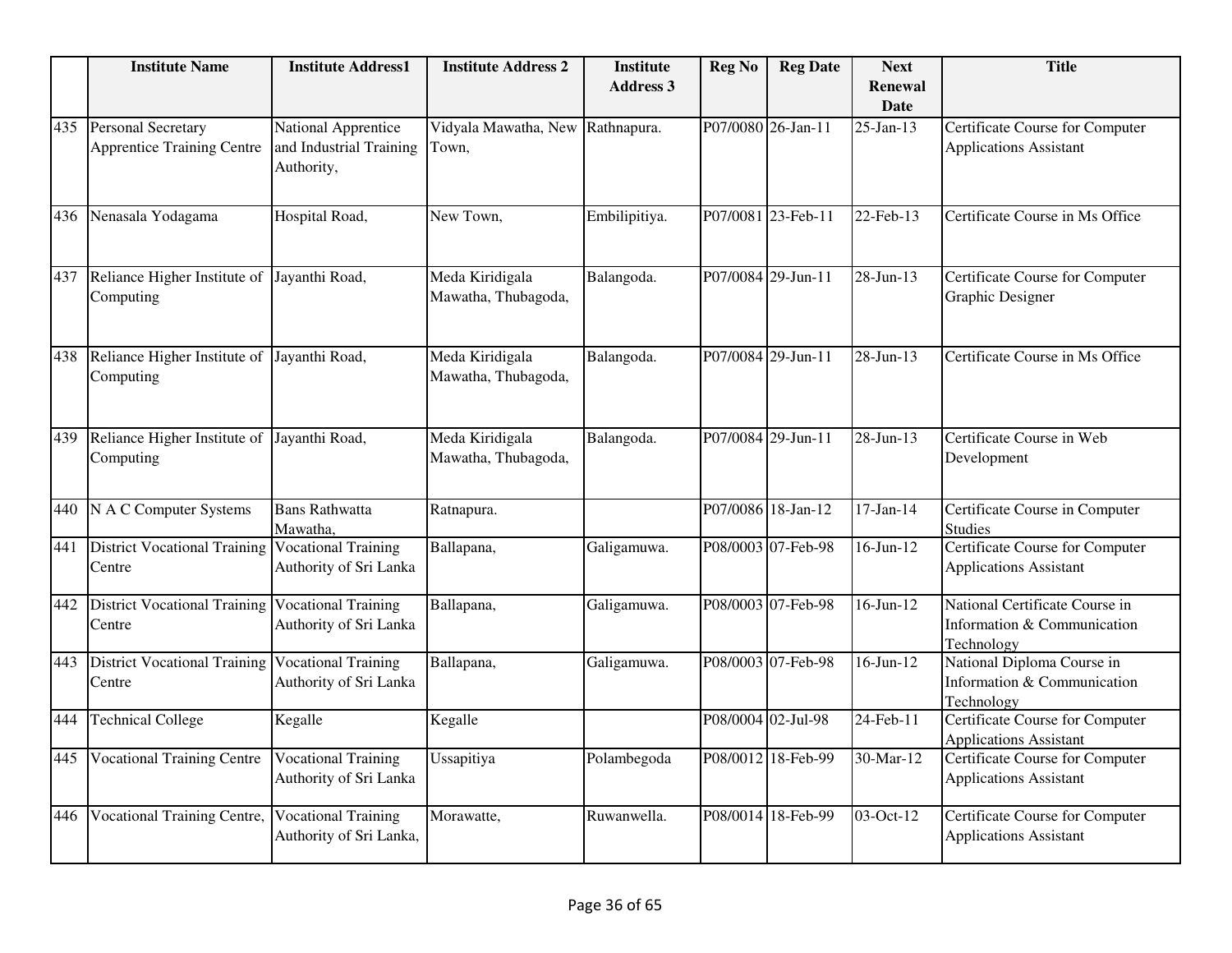|     | <b>Institute Name</b>                                                | <b>Institute Address1</b>                                    | <b>Institute Address 2</b>       | <b>Institute</b> | <b>Reg No</b> | <b>Reg Date</b>    | <b>Next</b>                   | <b>Title</b>                                                                     |
|-----|----------------------------------------------------------------------|--------------------------------------------------------------|----------------------------------|------------------|---------------|--------------------|-------------------------------|----------------------------------------------------------------------------------|
|     |                                                                      |                                                              |                                  | <b>Address 3</b> |               |                    | <b>Renewal</b><br><b>Date</b> |                                                                                  |
| 447 | Centec                                                               | 212,                                                         | Main Street,                     | Kegalle.         |               | P08/0024 09-May-00 | 27-Sep-13                     | Certificate Course for Computer                                                  |
|     |                                                                      |                                                              |                                  |                  |               |                    |                               | <b>Applications Assistant</b>                                                    |
| 448 | <b>Acme Computer Training</b><br>Institute                           | 31/A, First Floor,                                           | <b>Main Street</b>               | Mawanella        |               | P08/0030 30-Jan-01 | $21-Aug-09$                   | <b>Certificate in Computer Applications</b><br>Assistant                         |
| 449 | <b>Acme Computer Training</b><br>Institute                           | 31/A, First Floor,                                           | Main Street                      | Mawanella        |               | P08/0030 30-Jan-01 | 21-Aug-09                     | Certificate in Computer Science                                                  |
| 450 | NICS - Center for Computer No.35, Club Road,<br>Education            |                                                              | Kegalle.                         |                  |               | P08/0033 14-Aug-03 | 03-Oct-12                     | Certificate Course for Computer<br><b>Applications Assistant</b>                 |
| 451 | <b>IDM</b> Computer Studies<br>(Pvt) Ltd                             | 351,                                                         | Main Street,                     | Kegalle.         |               | P08/0036 10-Dec-03 | 20-Dec-13                     | <b>Certificate Course for Computer</b><br><b>Applications Assistant</b>          |
| 452 | <b>Professional Computer</b><br><b>Studies</b>                       | No. 10                                                       | Malmaduwa Road                   | Kotiyakumbura    |               | P08/0037 04-Aug-04 | 13-Mar-09                     | Certificate in Computer Application<br>Assistant                                 |
| 453 | <b>Professional Computer</b><br><b>Studies</b>                       | No. 10                                                       | Malmaduwa Road                   | Kotiyakumbura    |               | P08/0037 04-Aug-04 | 13-Mar-09                     | Certificate in Information<br>Technology                                         |
| 454 | Nirmanee Development<br>Foundation                                   | Hondenikanda                                                 | Hettimulla                       | Kegalle          |               | P08/0042 13-Dec-06 | 12-May-11                     | <b>Certificate Course for Computer</b><br><b>Applications Assistant</b>          |
| 455 | Nirmanee Development<br>Foundation                                   | Hondenikanda                                                 | Hettimulla                       | Kegalle          |               | P08/0042 13-Dec-06 | 12-May-11                     | Certificate Course in Information<br>Technology                                  |
| 456 | <b>Computer Training Centre</b>                                      | National Apprentice<br>and Industrial Training<br>Authority, | Keraminiya Osu Sala<br>Building, | Mawanella.       |               | P08/0043 21-Feb-07 | 27-Sep-14                     | Certificate Course for Information<br>and Communication Technology<br>Technician |
| 457 | <b>Computer Training Centre</b>                                      | National Apprentice<br>and Industrial Training<br>Authority, | Keraminiya Osu Sala<br>Building, | Mawanella.       |               | P08/0043 21-Feb-07 | 27-Sep-14                     | National Certificate in Information<br>and Communication Technology              |
| 458 | The Golden Key Institute of 314<br><b>Information Technology Ltd</b> |                                                              | Kandy Road                       | Kegalle          |               | P08/0044 14-Mar-07 | 13-Mar-09                     | Certificate in Computer Application<br>Assistant                                 |
| 459 | The Golden Key Institute of 314<br><b>Information Technology Ltd</b> |                                                              | Kandy Road                       | Kegalle          |               | P08/0044 14-Mar-07 | 13-Mar-09                     | Diploma in Computer Studies                                                      |
| 460 | Data Information Bureau<br>(Pvt) Ltd                                 | No 3/218, Kandy Road Kegalle                                 |                                  |                  |               | P08/0045 24-Sep-08 | 23-Sep-10                     | Certificate Course in Computer<br>Science                                        |
| 461 | Data Information Bureau<br>(Pvt) Ltd                                 | No 3/218, Kandy Road Kegalle                                 |                                  |                  |               | P08/0045 24-Sep-08 | 23-Sep-10                     | Certificate Course in Information<br>Technology                                  |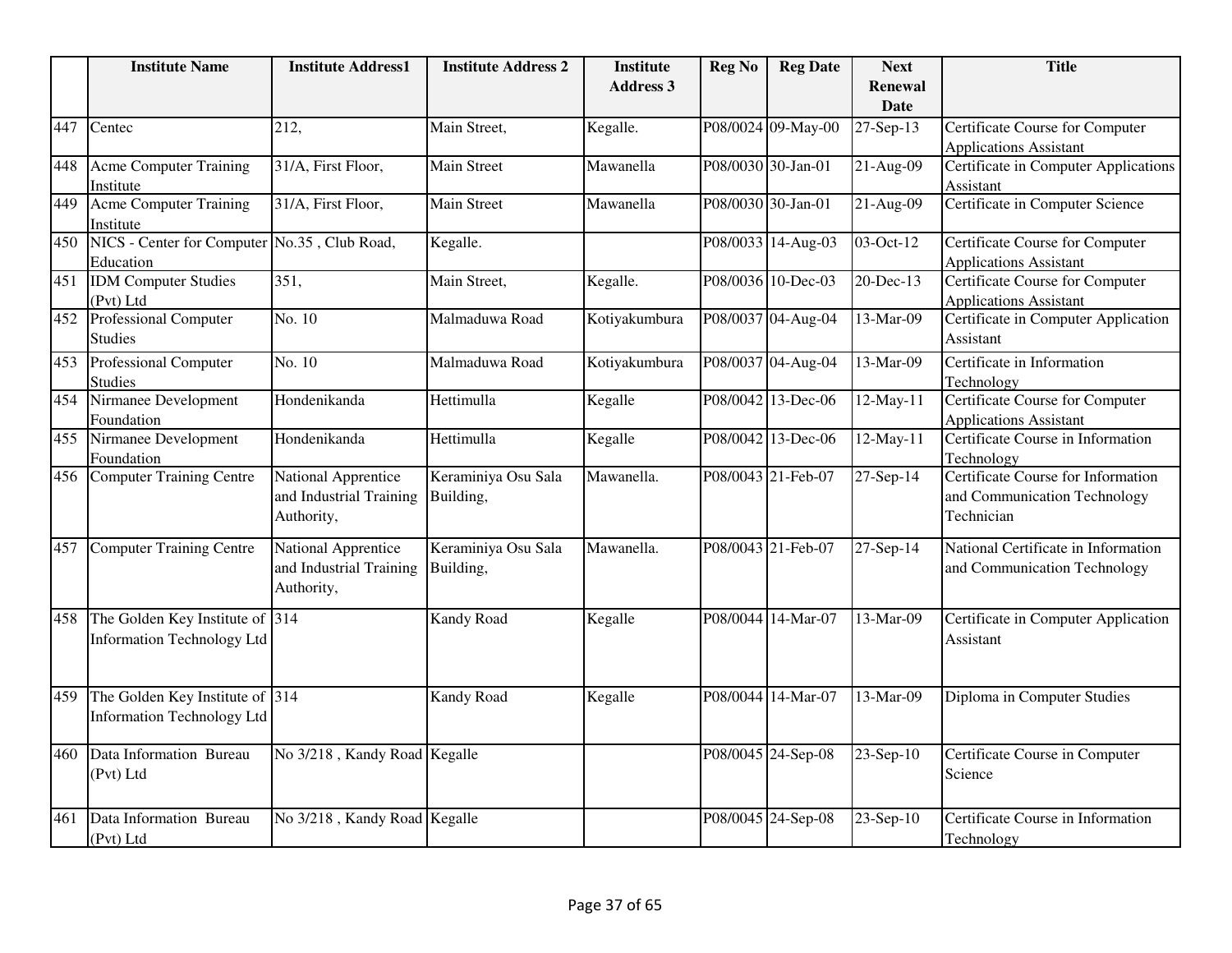|     | <b>Institute Name</b>                                        | <b>Institute Address1</b>             | <b>Institute Address 2</b> | <b>Institute</b><br><b>Address 3</b> | <b>Reg No</b> | <b>Reg Date</b>    | <b>Next</b>                   | <b>Title</b>                                                     |
|-----|--------------------------------------------------------------|---------------------------------------|----------------------------|--------------------------------------|---------------|--------------------|-------------------------------|------------------------------------------------------------------|
|     |                                                              |                                       |                            |                                      |               |                    | <b>Renewal</b><br><b>Date</b> |                                                                  |
| 462 | Sri Soratha Vocational                                       | <b>Vocational Training</b>            | Wawaladeniya               | Kegalle                              |               | P08/0049 22-Jul-09 | 22-Jul-11                     | Certificate Course for Computer                                  |
|     | <b>Training Centre</b>                                       | Authority of Sri Lanka                |                            |                                      |               |                    |                               | <b>Applications Assistant</b>                                    |
| 463 | Orient Academy Limited                                       | No. 314,                              | Kandy Road,                | Kegalle.                             |               | P08/0061 20-Oct-10 | 19-Oct-12                     | Certificate Course in Information<br>Technology                  |
| 464 | Apprentice Computer                                          | National Apprentice                   | Old Colombo Road,          | Yatiyantota.                         |               | P08/0064 29-Jun-11 | 28-Jun-13                     | National Certificate in Information                              |
|     | <b>Training Centre</b>                                       | and Industrial Training<br>Authority, |                            |                                      |               |                    |                               | and Communication Technology                                     |
| 465 | <b>Technical and Vocational</b><br><b>Training Centre</b>    | National Youth<br>Services Council    | Polgolla                   |                                      |               | P09/0003 02-Jul-98 | $19-Jan-12$                   | Certificate Course for Computer<br><b>Applications Assistant</b> |
| 466 | <b>Technical and Vocational</b>                              | National Youth                        | Polgolla                   |                                      |               | P09/0003 02-Jul-98 | $19-Jan-12$                   | Certificate Course in Computer                                   |
|     | <b>Training Centre</b>                                       | Services Council                      |                            |                                      |               |                    |                               | Science                                                          |
| 467 | <b>Technical and Vocational</b>                              | National Youth                        | Polgolla                   |                                      |               | P09/0003 02-Jul-98 | $19-Jan-12$                   | Diploma in Information Technology                                |
|     | <b>Training Centre</b>                                       | Services Council                      |                            |                                      |               |                    |                               |                                                                  |
| 468 | <b>ACT</b> Software Academy of<br><b>Computer Technology</b> | No.51                                 | Ambagamuwa Road            | Nawalapitiya                         |               | P09/0011 02-Jul-98 | 13-Mar-09                     | Certificate in Computer Applications<br>Assistant                |
| 469 | <b>ACT</b> Software Academy of                               | No.51                                 | Ambagamuwa Road            | Nawalapitiya                         |               | P09/0011 02-Jul-98 | 13-Mar-09                     | Diploma in Information Technology                                |
|     | <b>Computer Technology</b>                                   |                                       |                            |                                      |               |                    |                               |                                                                  |
| 470 | Technical College                                            | Hasalaka.                             |                            |                                      |               | P09/0013 02-Jul-98 | $\overline{26}$ -Jul-14       | Certificate Course for Computer<br><b>Applications Assistant</b> |
| 471 | Cholankanda Youth                                            | Udahenthanna                          | SPO-20506                  | Via Gampola                          |               | P09/0016 18-Feb-99 | 17-Nov-12                     | Certificate Course for Computer                                  |
|     | <b>Training Centre</b>                                       |                                       |                            |                                      |               |                    |                               | Applications Assistant - NVQ                                     |
| 472 | Vocational Training Centre                                   | <b>Vocational Training</b>            | Rajamaha Viharaya,         | Kadugannawa                          |               | P09/0036 25-Mar-99 | 15-Sep-11                     | National Certificate in Information                              |
|     |                                                              | Authority of Sri Lanka                | Kotabogoda                 |                                      |               |                    |                               | and Communication Technology                                     |
| 473 | <b>Vocational Training Centre,</b>                           | <b>Vocational Training</b>            | No. 05, Rajapihilla        | Kandy.                               |               | P09/0047 23-Sep-99 | 03-Oct-13                     | National Certificate in Information                              |
|     |                                                              | Authority of Sri Lanka,               | Mawatha,                   |                                      |               |                    |                               | and Communication Technology                                     |
| 474 | Don Bosco Technical                                          | No.3/2, Bahirawakanda P.O. Box 145,   |                            | Kandy.                               |               | P09/0051 09-May-00 | 03-Oct-13                     | Certificate Course for Computer                                  |
|     | Institute                                                    | Road,                                 |                            |                                      |               |                    |                               | <b>Applications Assistant</b>                                    |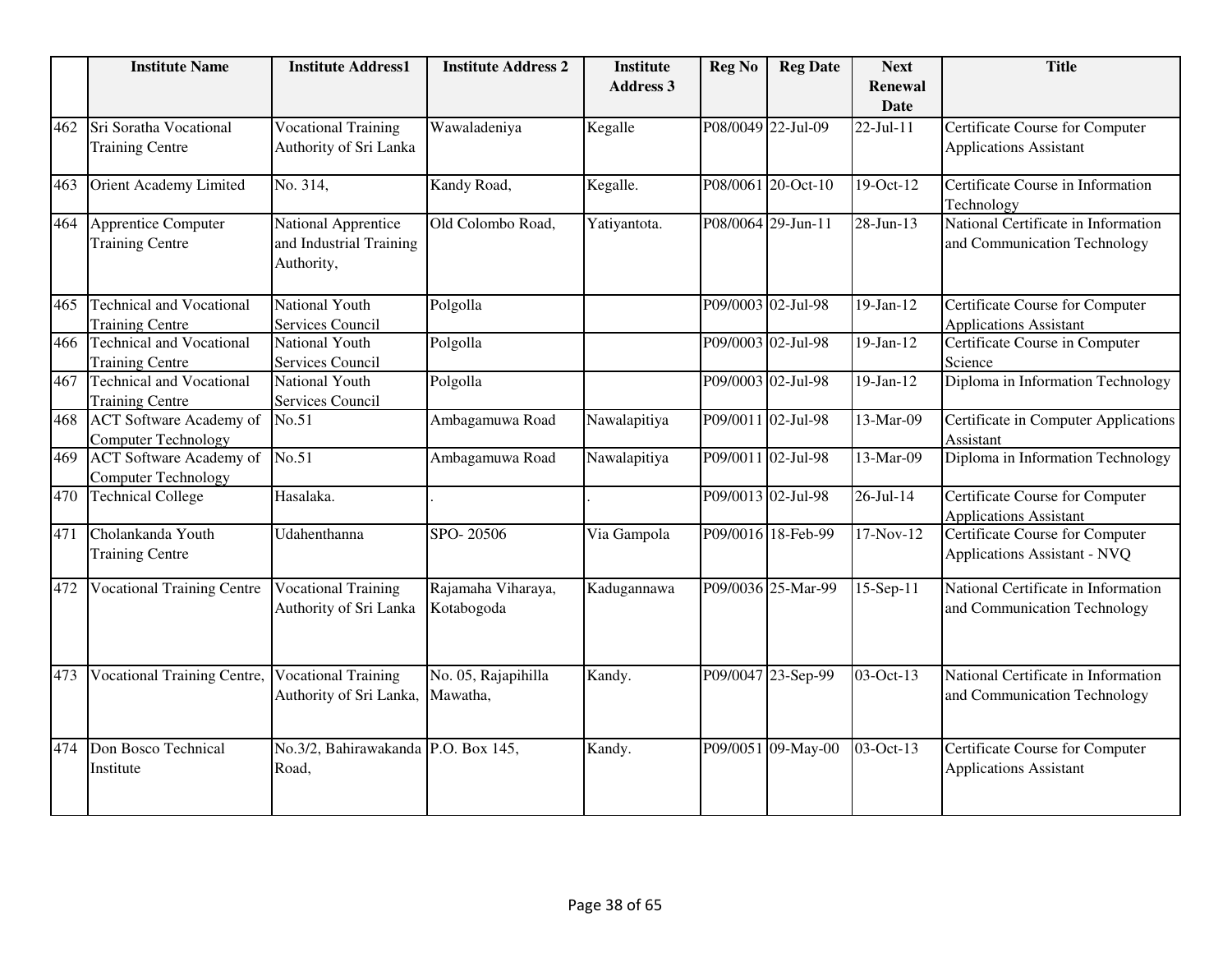|     | <b>Institute Name</b>                                                          | <b>Institute Address1</b>                                          | <b>Institute Address 2</b>        | <b>Institute</b><br><b>Address 3</b> | <b>Reg No</b>      | <b>Reg Date</b>    | <b>Next</b><br><b>Renewal</b><br><b>Date</b> | <b>Title</b>                                                             |
|-----|--------------------------------------------------------------------------------|--------------------------------------------------------------------|-----------------------------------|--------------------------------------|--------------------|--------------------|----------------------------------------------|--------------------------------------------------------------------------|
| 475 | The Golden Key Institute of No. 89 A,<br><b>Information Technology</b><br>Ltd. |                                                                    | Peradeniya Road,                  | Kandy                                |                    | P09/0054 14-Jun-03 | 13-Mar-10                                    | Diploma in Computer Studies                                              |
| 476 | National Institute of Co-<br>operative Development                             | Polgolla                                                           | Kandy                             | Kandy                                |                    | P09/0055 11-Sep-07 | $17$ -Jun- $12$                              | Diploma Course in Information<br>Technology                              |
| 477 | Regional Apprenticeship<br><b>Training Centre</b>                              | National Apprentice<br>and Industrial Training<br>Authority,       | Yatiwawala,                       | Katugastota.                         |                    | P09/0057 24-May-01 | 20-Dec-14                                    | National Certificate in Information<br>and Communication Technology      |
| 478 | <b>Infosys Computer Systems</b>                                                | No 4, 2/1                                                          | Penithudumulla Road               | Nawalapitiya                         |                    | P09/0059 24-May-01 | 11-May-10                                    | Certificate in Computer Studies                                          |
| 479 | Cornerstone Computer<br>Training School (Pvt) Ltd.                             | 265/2,                                                             | D.S. Senanayaka<br>Mawatha,       | Kandy                                |                    | P09/0061 25-Feb-03 | 18-Oct-08                                    | Certificate in Computer Applications<br>Assistant                        |
| 480 | Data - E - Net                                                                 | No. 88                                                             | Nuwaraeliya Road                  | Gampola                              |                    | P09/0063 14-Aug-03 | 08-Oct-11                                    | Certificate Course for Computer<br><b>Applications Assistant</b>         |
| 481 | <b>Microvision Computer</b><br><b>Training Institute</b>                       | 14 A                                                               | Ferry Lane                        | Gampola                              |                    | P09/0066 08-Oct-03 | 03-Oct-12                                    | Certificate in Computer Studies                                          |
| 482 | <b>IDM</b> Computer Studies<br>(Pvt) Ltd                                       | No. 582/2/1/1,                                                     | Peradeniya Road,                  | Kandy.                               |                    | P09/0067 10-Dec-03 | 25-May-13                                    | Certificate Course in Information and<br><b>Communication Technology</b> |
| 483 | Institute of Information<br>Technology                                         | 29/5 Soysakelle Road                                               | Nawalapitiya                      |                                      | P09/0070 25-Jul-05 |                    | 25-Jul-07                                    | <b>Computer Studies</b>                                                  |
| 484 | Regional Information and<br><b>Communication Institute</b>                     | <b>National Apprentice</b><br>and Industrial Training<br>Authority | 108/2B, Thiwanka<br>Bodhi Mawatha | Kandy                                |                    | P09/0071 25-Jul-05 | 16-Dec-11                                    | National Diploma in Information and<br><b>Communication Technology</b>   |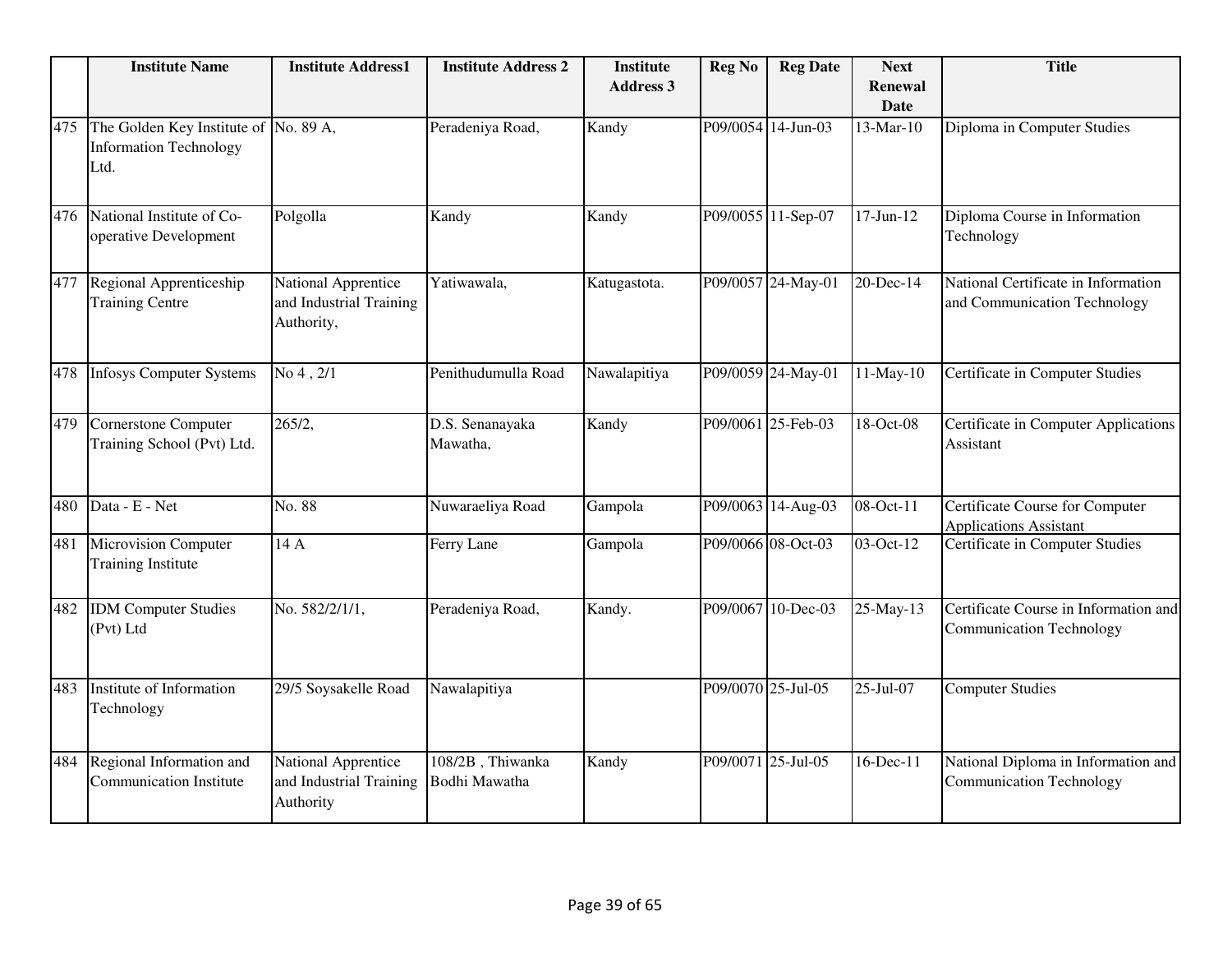|     | <b>Institute Name</b>                                                                                           | <b>Institute Address1</b>                            | <b>Institute Address 2</b>                | <b>Institute</b><br><b>Address 3</b> | <b>Reg No</b> | <b>Reg Date</b>    | <b>Next</b><br><b>Renewal</b><br><b>Date</b> | <b>Title</b>                                                            |
|-----|-----------------------------------------------------------------------------------------------------------------|------------------------------------------------------|-------------------------------------------|--------------------------------------|---------------|--------------------|----------------------------------------------|-------------------------------------------------------------------------|
| 485 | <b>Infortec International</b><br>Institute of Information<br>Technology (Pvt) Ltd                               | No 06,<br>Bahirawakanda Road,                        | Kandy.                                    |                                      | P09/0074      | 16-May-06          | $\overline{24}$ -Apr-14                      | Diploma Course in Computer<br>Science                                   |
| 486 | <b>IDM</b> Computer Studies<br>Nawalapitiya (Pvt) Ltd.                                                          | No. 119,                                             | Ambagamuwa Road,                          | Nawalapitiya.                        |               | P09/0082 14-Mar-07 | 23-Nov-12                                    | Certificate Course for Computer<br>Applications Assistant               |
| 487 | <b>Vocational Training Center</b>                                                                               | <b>Vocational Training</b><br>Authority of Sri Lanka | Meepitiya                                 | Nawalapitiya                         |               | P09/0088 25-Apr-07 | $\overline{03}$ -Oct-12                      | <b>Certificate Course for Computer</b><br><b>Applications Assistant</b> |
| 488 | <b>Information Technology</b><br>Centre                                                                         | Kotabogoda Raja Maha Kadugannawa<br>Viharaya         |                                           |                                      |               | P09/0097 27-Sep-07 | 30-Mar-12                                    | Certificate Course for Computer<br><b>Applications Assistant</b>        |
| 489 | <b>Vocational Training</b><br>Institute                                                                         | Department of Social<br>Services                     | Panwila Road,<br>Wawinna                  | Wattegama                            |               | P09/0099 31-Oct-07 | 19-Jan-12                                    | Certificate Course for Computer<br><b>Applications Assistant</b>        |
| 490 | <b>MMBL Cyberskills (Pvt)</b><br>Ltd.                                                                           | No. 257,                                             | Peradeniya Road,                          | Kandy                                |               | P09/0100 30-Jan-08 | $29$ -Jan-11                                 | Diploma in Information Technology                                       |
| 491 | <b>Ulapane Training Centre,</b>                                                                                 | <b>Ulapane Training</b><br>Centre,                   | National Youth<br>Services Council,       | Ulapane.                             |               | P09/0101 25-Feb-08 | 03-Oct-12                                    | Certificate for Computer<br><b>Applications Assistant</b>               |
| 492 | Palipane Sri Chandananda<br><b>Buddhist Research and</b><br>Development Centre                                  | Vihara Mawatha                                       | Asgiriya                                  | Kandy                                |               | P09/0102 09-Jun-08 | 08-Jun-10                                    | Certificate in Computer Applications                                    |
| 493 | Data Information Bureau<br>(Pvt) Ltd.                                                                           | No 218,                                              | Peradeniya Road,                          | Kandy.                               |               | P09/0103 16-Jul-08 | 19-Oct-12                                    | Certificate Course in Computer<br>Science                               |
| 494 | <b>Data Information Bureau</b><br>(Pvt) Ltd.                                                                    | No 218,                                              | Peradeniya Road,                          | Kandy.                               |               | P09/0103 16-Jul-08 | 19-Oct-12                                    | Certificate Course in Graphic<br>Designing                              |
| 495 | Data Information Bureau<br>(Pvt) Ltd.                                                                           | No 218,                                              | Peradeniya Road,                          | Kandy.                               |               | P09/0103 16-Jul-08 | 19-Oct-12                                    | Certificate Course in Information<br>Technology                         |
| 496 | Hector Kobbekaduwa<br><b>Vocational Training Centre</b>                                                         | <b>Vocational Training</b><br>Authority of Sri Lanka | Gannoruwa Road                            | Peradeniya                           |               | P09/0109 21-Jan-09 | 20-Jan-12                                    | Certificate Course for Computer<br><b>Applications Assistant</b>        |
| 497 | Personal Secretary,<br>Information Technology and and Industrial Training<br>Language Skills Training<br>Centre | <b>National Apprentice</b><br>Authority,             | $32 \text{ A}$ $1/1,$<br>Ambagamuwa Road, | Nawalapitiya.                        |               | P09/0110 18-Feb-09 | 16-Aug-13                                    | <b>Certificate Course for Computer</b><br><b>Applications Assistant</b> |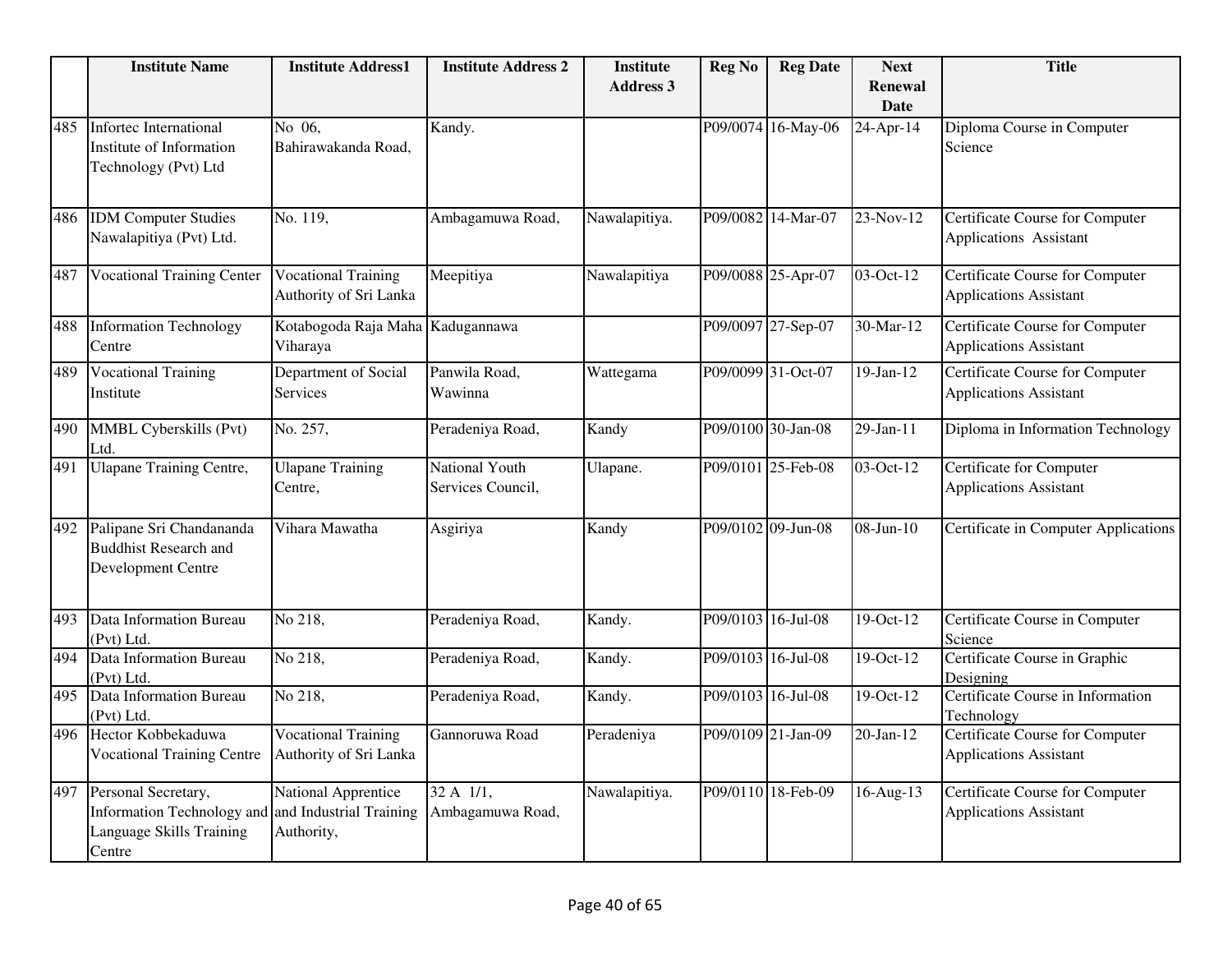|                  | <b>Institute Name</b>                                            | <b>Institute Address1</b>                                             | <b>Institute Address 2</b>     | <b>Institute</b><br><b>Address 3</b> | <b>Reg No</b> | <b>Reg Date</b>    | <b>Next</b><br><b>Renewal</b> | <b>Title</b>                                                             |
|------------------|------------------------------------------------------------------|-----------------------------------------------------------------------|--------------------------------|--------------------------------------|---------------|--------------------|-------------------------------|--------------------------------------------------------------------------|
|                  |                                                                  |                                                                       |                                |                                      |               |                    | <b>Date</b>                   |                                                                          |
| 498              | Sri Lanka Jobsnet Limited                                        | Sri Pushpadana Society No115,<br>BuildingBasement                     | D.S.Senanayake Street          | Kandy                                |               | P09/0112 18-Mar-09 | 17-Mar-11                     | Certificate Course in Computer<br><b>Applications Assistant</b>          |
| 499              | <b>TCS IT Centre</b>                                             | No. 10                                                                | Galaha Road                    | Peradeniya                           |               | P09/0121 19-Aug-09 | 18-Aug-11                     | Certificate Course in Information and<br><b>Communication Technology</b> |
| 500              | <b>TCS IT Centre</b>                                             | Infront of CIB Building Nawalapitiya Road                             |                                | Gampola                              |               | P09/0122 19-Aug-09 | $\overline{19}$ -Aug-11       | Certificate Course in Information and<br><b>Communication Technology</b> |
| 501              | Mtron Technologies (Pvt)<br>Ltd                                  | 89 A                                                                  | Peradeniya Road                | Kandy                                |               | P09/0126 18-Nov-09 | 17-Nov-11                     | Certificate Course for Computer<br><b>Applications Assistant</b>         |
| 502              | Mtron Technologies (Pvt)<br>Ltd                                  | 89 A                                                                  | Peradeniya Road                | Kandy                                |               | P09/0126 18-Nov-09 | 17-Nov-11                     | Certificate Course in Information and<br><b>Communication Technology</b> |
| 503              | <b>Success Computer Institute</b>                                | Pitawala Traders<br>Building, Second Floor                            | Morayaya                       | Minipe                               |               | P09/0127 20-Jan-10 | $19-Jan-12$                   | Certificate Course for Computer<br><b>Applications Assistant</b>         |
| 504              | Global Com - System                                              | Second Floor, P.K.R.<br><b>Building</b>                               | 500, Nuwara Eliya<br>Road      | Pussellawa                           |               | P09/0132 31-Mar-10 | 30-Mar-12                     | Certificate Course in Computer<br><b>Studies</b>                         |
| 505              | Asian Institute of<br><b>Information Technology</b><br>[Pvt] Ltd | No.02, Lady Gorden,                                                   | D.S. Senanayake Street,        | Kandy.                               |               | P09/0133 04-Oct-10 | 03-Oct-12                     | Certificate Course for Computer<br><b>Applications Assistant</b>         |
| $\overline{506}$ | Asian Institute of<br><b>Information Technology</b><br>[Pvt] Ltd | No.02, Lady Gorden,                                                   | D.S. Senanayake Street, Kandy. |                                      |               | P09/0133 04-Oct-10 | 03-Oct-12                     | Certificate Course in IT and<br>Software Development                     |
| 507              | Navodaya Education Centre No. 13 B,<br>(Pvt) Ltd                 |                                                                       | Lady Gorden Road,              | Kandy.                               |               | P09/0134 04-Oct-10 | 03-Oct-12                     | Certificate Course for Computer<br><b>Applications Assistant</b>         |
| 508              | Jana Udana Lanka -<br>Nenasala                                   | No. 46,                                                               | New Town,                      | Teldeniya.                           |               | P09/0140 26-Jan-11 | $25$ -Jan-13                  | Certificate Course in Ms Office                                          |
| 509              | Panoka                                                           | Nenasala Mandiraya,<br>Siri Seelawansa Nahimi Menikhinna,<br>Mawatha, | Hureekaduwa,                   | Kandy.                               |               | P09/0142 16-Mar-11 | 15-Mar-13                     | Certificate Course for Computer<br>Operator                              |
| 510              | Exfosys (Pvt) Ltd                                                | 18 C, Srimalwatta<br>Road,                                            | Madawala Bazzaar.              |                                      |               | P09/0143 16-Mar-11 | 15-Mar-13                     | Certificate Course in Computer<br><b>Studies</b>                         |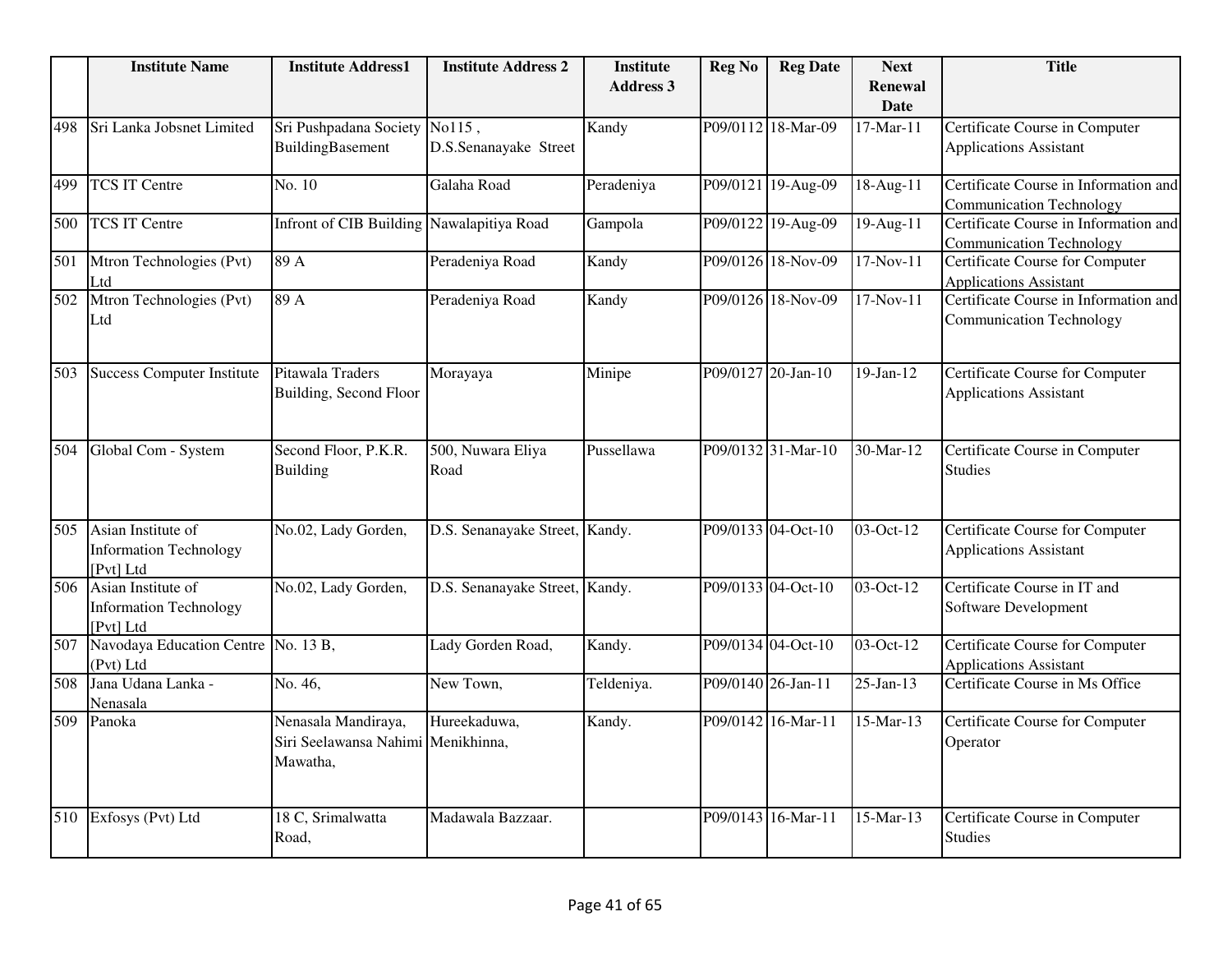|     | <b>Institute Name</b>                                      | <b>Institute Address1</b>                                | <b>Institute Address 2</b> | <b>Institute</b><br><b>Address 3</b> | <b>Reg No</b> | <b>Reg Date</b>    | <b>Next</b><br><b>Renewal</b><br><b>Date</b> | <b>Title</b>                                                            |
|-----|------------------------------------------------------------|----------------------------------------------------------|----------------------------|--------------------------------------|---------------|--------------------|----------------------------------------------|-------------------------------------------------------------------------|
| 511 | Nenara Education Institute                                 | No. 84 A,                                                | Rambukkana Road,           | Galagedara.                          |               | P09/0144 26-May-11 | 25-May-13                                    | Certificate Course in ICT                                               |
| 512 | British College of Education No. 585,                      |                                                          | Peradeniya Road,           | Kandy.                               |               | P09/0145 26-May-11 | 25-May-13                                    | Certificate Course in Computer<br><b>Studies</b>                        |
| 513 | British College of Education No. 585,                      |                                                          | Peradeniya Road,           | Kandy.                               |               | P09/0145 26-May-11 | 25-May-13                                    | Certificate Course in Ms Office                                         |
| 514 | Golden College                                             | 23,                                                      | Suduhumpola Road,          | Kandy.                               |               | P09/0148 28-Sep-11 | 27-Sep-13                                    | Certificate Course in Computer<br><b>Studies</b>                        |
| 515 | Institute of Business and<br>Technology                    | No. 378,                                                 | Meewathura,                | Peradeniya.                          |               | P09/0149 28-Sep-11 | 27-Sep-13                                    | Certificate Course in Computer<br>Applications                          |
| 516 | Kandy Water Academy                                        | National Water Supply<br>and Drainage Board,             | Pahala Kondadeniya,        | Katugastota.                         |               | P09/0151 19-Oct-11 | 18-Oct-13                                    | <b>Training of Computer Application</b><br>Packages                     |
| 517 | International College of<br><b>Business and Technology</b> | No. 398,                                                 | Peradeniya Road,           | Kandy.                               |               | P09/0153 18-Jan-12 | $17-Jan-14$                                  | Higher National Diploma in<br>Computing (Edexcel)                       |
| 518 | <b>Advanced Technological</b><br>Institute                 | No. 16,                                                  | Keppetipola Mawatha,       | Kandy.                               |               | P09/0154 25-Apr-12 | 24-Apr-15                                    | Higher National Diploma in<br><b>Information Technology</b>             |
| 519 | Technical College,                                         | Matale Road,                                             | Dambulla.                  |                                      |               | P10/0002 02-Jul-98 | $\overline{23}$ -Nov-13                      | <b>Certificate Course for Computer</b><br><b>Applications Assistant</b> |
| 520 | <b>Technical College</b>                                   | MC Road,                                                 | Matale.                    |                                      |               | P10/0004 02-Jul-98 | 03-Oct-13                                    | Certificate Course for Computer<br><b>Applications Assistant</b>        |
| 521 | <b>National Youth Services</b><br>Council                  | <b>Divisional Secretariat</b><br><b>Building Complex</b> | Naula                      | Matale                               |               | P10/0006 02-Jul-98 | 08-Jun-11                                    | National Certificate in Information<br>and Communication Technology     |
| 522 | <b>District Vocational Training</b><br>Centre              | <b>Vocational Training</b><br>Authority of Sri Lanka     | Inamaluwa                  | Dambulla                             |               | P10/0007 02-Jul-98 | 18-Aug-12                                    | National Certificate in Information<br>and Communication Technology     |
| 523 | Sri Sumangala Vocational<br><b>Training Centre</b>         | Rangiri Dambulla<br>Uyanwatte Raja Maha<br>wiharaya      | Dambulla                   |                                      |               | P10/0008 18-Feb-99 | 18-Feb-01                                    | <b>Computer Programme Operator</b>                                      |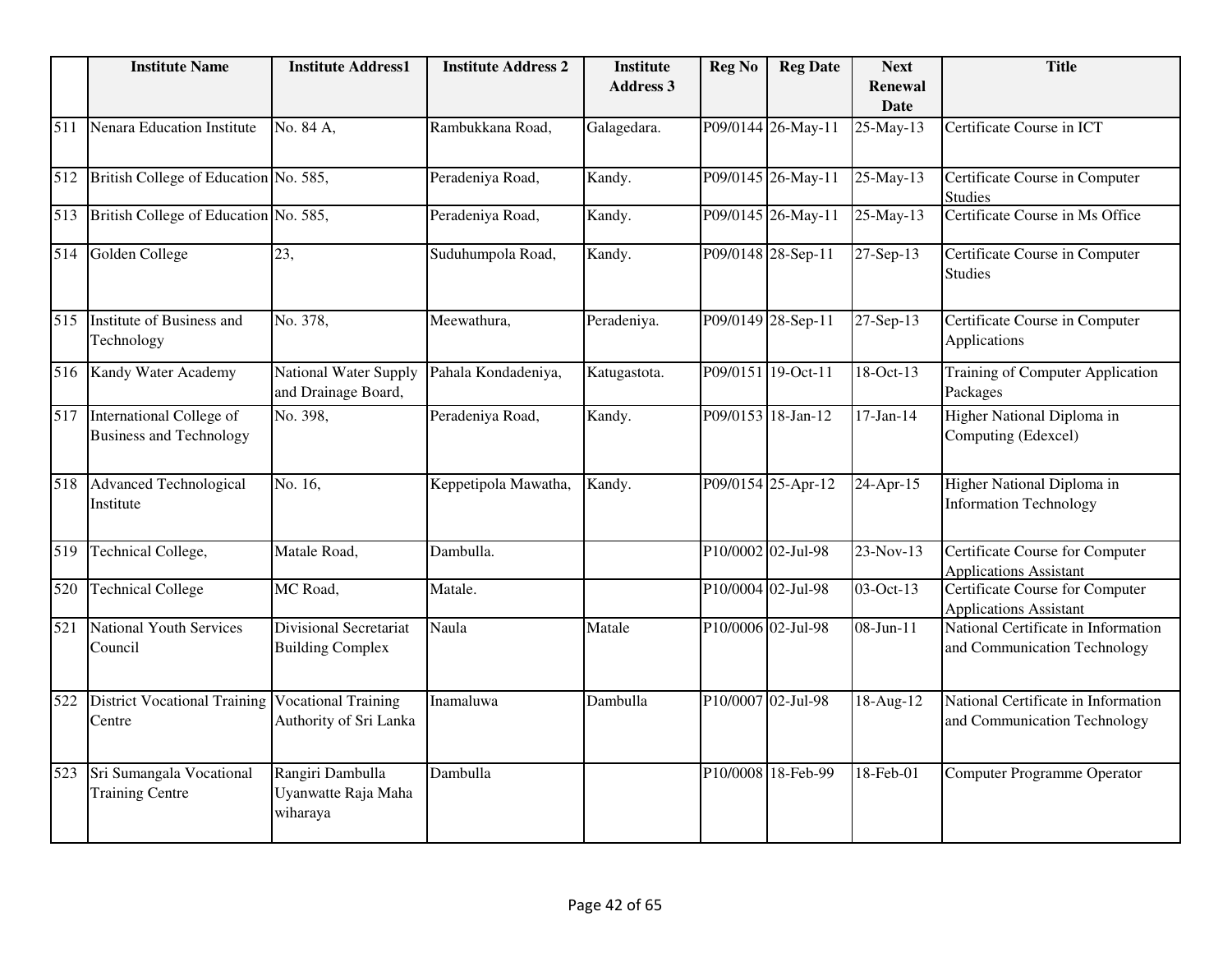|     | <b>Institute Name</b>                                                                            | <b>Institute Address1</b>                                    | <b>Institute Address 2</b>                    | <b>Institute</b><br><b>Address 3</b> | <b>Reg No</b> | <b>Reg Date</b>    | <b>Next</b><br><b>Renewal</b><br><b>Date</b> | <b>Title</b>                                                             |
|-----|--------------------------------------------------------------------------------------------------|--------------------------------------------------------------|-----------------------------------------------|--------------------------------------|---------------|--------------------|----------------------------------------------|--------------------------------------------------------------------------|
| 524 | Maliyadewa Computer<br><b>Training Institute</b>                                                 | Sri<br>Dharmawardanaramaya<br>Deewilla                       | Yatawatte, Matale                             |                                      |               | P10/0025 04-May-05 | 06-Apr-07                                    | <b>Desktop Publishing</b>                                                |
| 525 | Sri Sumangala Vocational<br><b>Training Centre</b>                                               | National Apprentice<br>and Industrial Training<br>Authority, | Uyanwatta Raja Maha<br>Viharaya, Matale Road, | Dambulla.                            |               | P10/0026 27-Sep-06 | 26-May-13                                    | Certificate Course for Computer<br>Graphic Designer                      |
| 526 | Sri Sumangala Vocational<br><b>Training Centre</b>                                               | National Apprentice<br>and Industrial Training<br>Authority, | Uyanwatta Raja Maha<br>Viharaya, Matale Road, | Dambulla.                            |               | P10/0026 27-Sep-06 | 26-May-13                                    | National Certificate in Information<br>and Communication Technology      |
| 527 | Sanitma International<br><b>Advanced Computer</b><br>Academy                                     | No. 74/1/1                                                   | <b>Kings Street</b>                           | Matale                               |               | P10/0027 21-Feb-07 | $21$ -Feb-09                                 | Certificate in Computer Applications<br>Assistant                        |
| 528 | <b>Computer Training Institute</b>                                                               | Pradeshiya Saba                                              | Dambulla Road                                 | Galewela                             |               | P10/0035 23-May-07 | 22-Dec-11                                    | Certificate Course for Computer<br><b>Applications Assistant</b>         |
| 529 | <b>Infomax Computer</b><br>Technology                                                            | No. 52,                                                      | Matale Road,                                  | Galewela.                            |               | P10/0038 25-Apr-07 | 03-Oct-12                                    | <b>Certificate Course for Computer</b><br><b>Applications Assistant</b>  |
| 530 | <b>Infomax Computer</b><br>Technology                                                            | No. 52,                                                      | Matale Road,                                  | Galewela.                            |               | P10/0038 25-Apr-07 | 03-Oct-12                                    | Certificate Course in Computer<br>Technology                             |
| 531 | Shanthi Computer Training<br>School                                                              | Shanthi Nikethana<br>Maha Perivena,                          | Kapukotuwa,<br>Walawela,                      | Matale.                              |               | P10/0043 09-Jun-08 | 14-Dec-12                                    | <b>Certificate Course for Computer</b><br><b>Applications Assistant</b>  |
| 532 | I Tec Computer Training<br>Centre                                                                | Sri Weluvana Maha<br>Pirivena                                | Pallepola                                     | Matale                               |               | P10/0044 09-Jun-08 | 08-Jun-10                                    | Certificate in Computer Applications<br>Assistant                        |
| 533 | Orient Academy Ltd,                                                                              | No. 75/1/2,                                                  | King Street,                                  | Matale.                              |               | P10/0052 04-Oct-10 | 03-Oct-12                                    | <b>Certificate Course for Computer</b><br><b>Applications Assistant</b>  |
| 534 | Nexa Institute of Vocational No. 71,<br>Training and Studies of<br><b>Information Technology</b> |                                                              | Kandy Road,                                   | Matale.                              |               | P10/0053 15-Dec-10 | 14-Dec-12                                    | Certificate Course in Information and<br><b>Communication Technology</b> |
| 535 | <b>Computer Training Centre</b>                                                                  | National Apprentice<br>and Industrial Training<br>Authority, | No. 11, Temple Road,<br>Mandandawala,         | Mathale.                             |               | P10/0054 23-Feb-11 | 22-Feb-13                                    | National Certificate in Information<br>and Communication Technology      |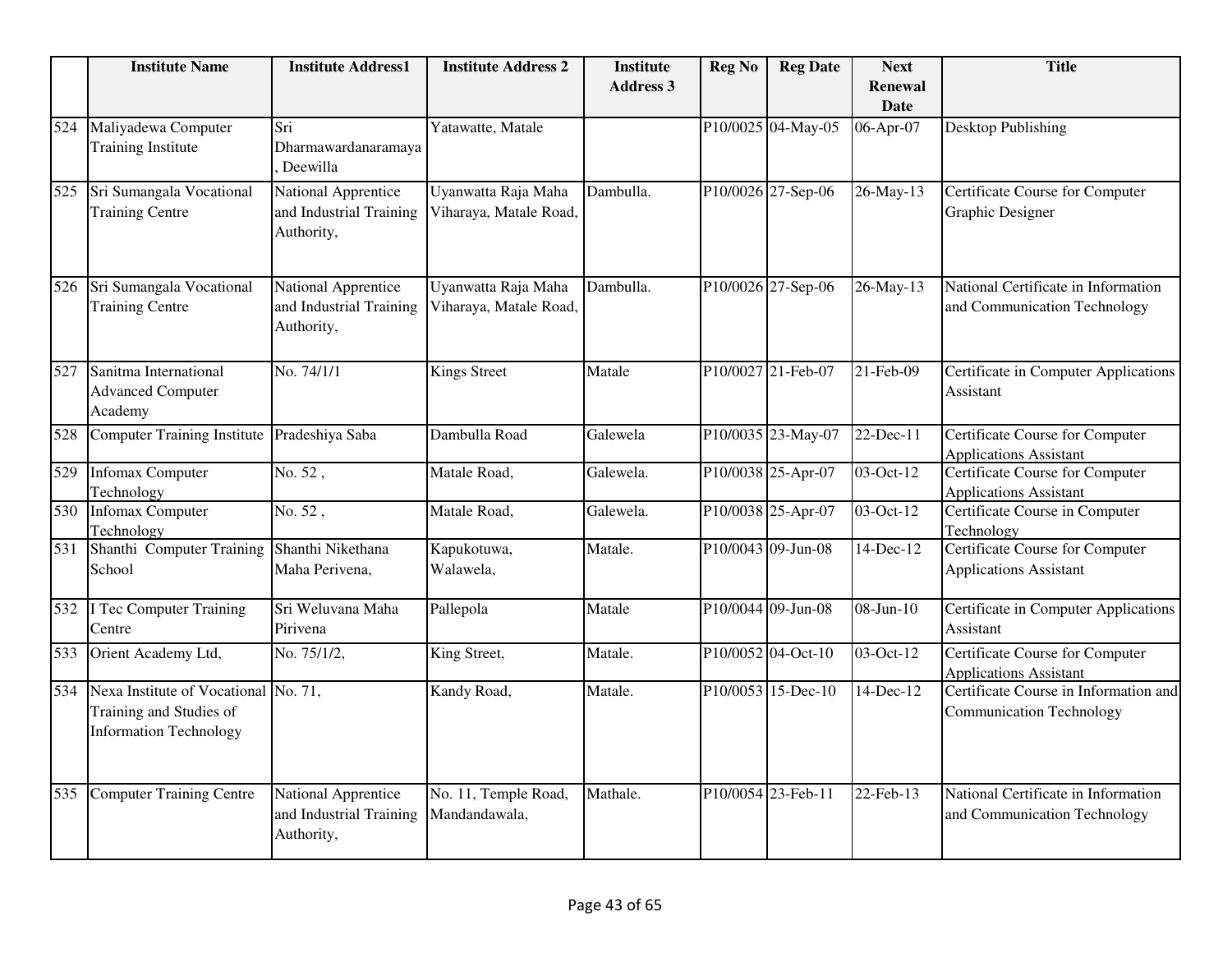|     | <b>Institute Name</b>                          | <b>Institute Address1</b>                                 | <b>Institute Address 2</b>             | <b>Institute</b><br><b>Address 3</b> | <b>Reg No</b>      | <b>Reg Date</b>    | <b>Next</b><br><b>Renewal</b><br><b>Date</b> | <b>Title</b>                                                             |
|-----|------------------------------------------------|-----------------------------------------------------------|----------------------------------------|--------------------------------------|--------------------|--------------------|----------------------------------------------|--------------------------------------------------------------------------|
| 536 | <b>Vocational Training Center</b><br>Newvelly  | <b>Vocational Training</b><br>Authority of Sri Lanka      | Newvelly,<br>Diyasirigama,             | Norwood                              |                    | P11/0005 17-Sep-98 | 03-Oct-12                                    | Certificate Course for Computer<br><b>Applications Assistant</b>         |
| 537 | S.A.P. Computer Centre                         | No.59, Gaminipura,                                        | Dickoya Road,                          | Hatton.                              |                    | P11/0025 08-Oct-03 | 03-Oct-12                                    | Certificate Course in Information and<br><b>Communication Technology</b> |
| 538 | Alpine Computer<br>Technologies                | 42                                                        | Main Street                            | Norton Bridge                        |                    | P11/0026 25-Jul-05 | 25-Jul-07                                    | Diploma in Information &<br><b>Communication Technology</b>              |
| 539 | Gamini Dissanayaka<br>Foundation               | <b>Institute of Technology</b><br>and Vocational Studies  | Sri Sumangala<br>Mawatha, Hawa - Eliya | Nuwara Eliya                         | P11/0027 25-Jul-05 |                    | 30-Mar-13                                    | Certificate Course for Computer<br><b>Applications Assistant</b>         |
| 540 | Gamini Dissanayaka<br>Foundation               | Institute of Technology<br>and Vocational Studies         | Sri Sumangala<br>Mawatha, Hawa - Eliya | Nuwara Eliya                         |                    | P11/0027 25-Jul-05 | 30-Mar-13                                    | Diploma Course in Information<br>Technology                              |
| 541 | <b>National Youth Services</b><br>Council      | Dimbulkubura Road                                         | Rikillagaskada                         |                                      |                    | P11/0030 25-Apr-07 | $19-Jan-12$                                  | Certificate Course for Computer<br><b>Applications Assistant</b>         |
| 542 | <b>National Youth Services</b><br>Council      | Dimbulkubura Road                                         | Rikillagaskada                         |                                      |                    | P11/0030 25-Apr-07 | $19-Jan-12$                                  | National Certificate in Information<br>and Communication Technology      |
| 543 | Thondaman Vocational<br><b>Training Centre</b> | Saumyamoorthi<br><b>Thondaman Memorial</b><br>Foundation, | Pool Bank,                             | Hatton.                              |                    | P11/0034 25-Feb-08 | 25-May-14                                    | Certificate Course for Computer<br><b>Applications Assistant</b>         |
| 544 | <b>Rural Vocational Training</b><br>Centre     | <b>Vocational Training</b><br>Authority of Sri Lanka      | Walapane                               |                                      |                    | P11/0035 21-Jan-09 | 20-Jan-11                                    | Certificate Course for Computer<br><b>Applications Assistant</b>         |
| 545 | <b>District Vocational Training</b><br>Centre  | <b>Vocational Training</b><br>Authority of Sri Lanka,     | Mount Mary Building,                   | Nuwaraeliya.                         |                    | P11/0038 04-Oct-10 | 03-Oct-13                                    | Certificate Course for Computer<br><b>Applications Assistant</b>         |
| 546 | Udalumada Sri<br>Sudharshanarama Nenasala      | Sri Sudharshanaramaya, Udalumada,                         |                                        | Rikillagaskada.                      |                    | P11/0040 15-Dec-10 | 14-Dec-12                                    | Certificate Course for Computer<br><b>Applications Assistant</b>         |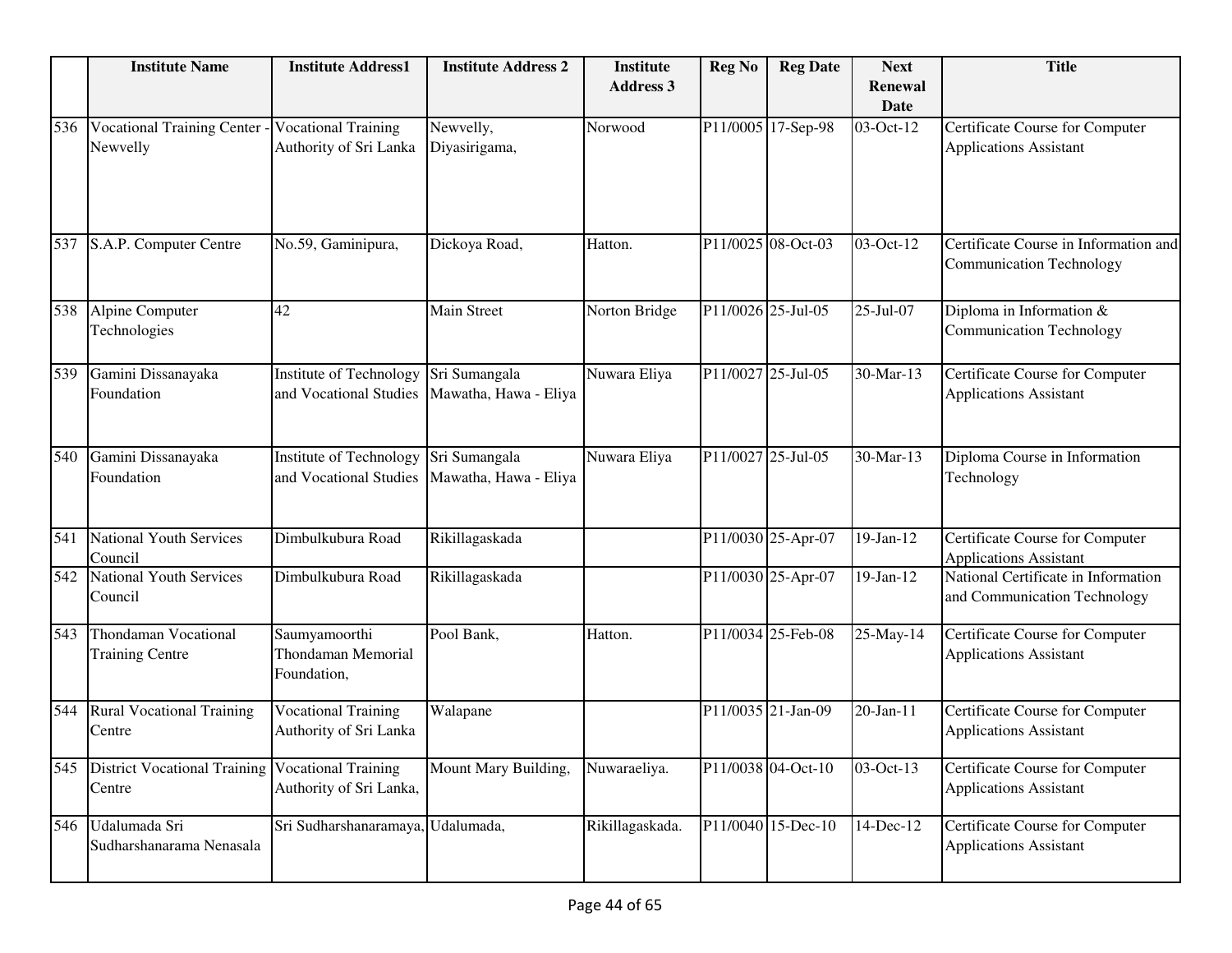|     | <b>Institute Name</b>                                             | <b>Institute Address1</b>                                    | <b>Institute Address 2</b>       | <b>Institute</b><br><b>Address 3</b> | <b>Reg No</b>      | <b>Reg Date</b>    | <b>Next</b>                   | <b>Title</b>                                                            |
|-----|-------------------------------------------------------------------|--------------------------------------------------------------|----------------------------------|--------------------------------------|--------------------|--------------------|-------------------------------|-------------------------------------------------------------------------|
|     |                                                                   |                                                              |                                  |                                      |                    |                    | <b>Renewal</b><br><b>Date</b> |                                                                         |
| 547 | <b>District Vocational Training</b><br>Centre                     | <b>Vocational Training</b><br>Authority of Sri Lanka,        | Saragama,                        | Kurunegala.                          | P12/0003 02-Jul-98 |                    | 20-Mar-15                     | Certificate Course for Computer<br><b>Applications Assistant</b>        |
| 548 | <b>Technical College</b>                                          | Chilaw Road,                                                 | Wariyapola.                      |                                      |                    | P12/0005 02-Jul-98 | 20-Dec-14                     | Certificate Course for Computer<br><b>Applications Assistant</b>        |
| 549 | <b>Technical College</b>                                          | Kuliyapitiya.                                                |                                  |                                      | P12/0006 02-Jul-01 |                    | $25$ -Jan-14                  | Certificate Course for Computer<br><b>Applications Assistant</b>        |
| 550 | Silverline Computer Centre                                        | 656A, Madampe Road,                                          | Meegahakotuwa,                   | Kuliyapitiya.                        |                    | P12/0068 27-Oct-00 | 22-Aug-08                     | Certificate in Computer Applications<br>Assistant                       |
| 551 | Regional Apprenticeship<br><b>Training Centre</b>                 | National Apprentice<br>and Industrial Training<br>Authority, | Moragollagama Road,              | Galgamuwa.                           |                    | P12/0070 27-Oct-00 | 20-Mar-15                     | National Certificate in Information<br>and Communication Technology     |
| 552 | Regional Apprenticeship<br><b>Training Centre</b>                 | National Apprentice<br>and Industrial Training<br>Authority, | Moragollagama Road,              | Galgamuwa.                           |                    | P12/0070 27-Oct-00 | 20-Mar-15                     | National Diploma in Information and<br><b>Communication Technology</b>  |
| 553 | <b>Computer Research and</b><br>Social Development<br>Association | Main Street,                                                 | Kobeigane.                       |                                      |                    | P12/0074 24-May-01 | $26 - Jul - 13$               | Certificate Course in Ms Office                                         |
| 554 | Microcom Institute of<br>Technology                               | No 30, Fourth Floor,<br>Weeragoda Building,                  | Bauddhaloka Mawatha, Kurunegala. |                                      |                    | P12/0076 30-Aug-01 | 25-May-13                     | <b>Certificate Course for Computer</b><br><b>Applications Assistant</b> |
| 555 | Microcom Institute of<br>Technology                               | No 30, Fourth Floor,<br>Weeragoda Building,                  | Bauddhaloka Mawatha,             | Kurunegala.                          |                    | P12/0076 30-Aug-01 | 25-May-13                     | Certificate Course in Information<br>Technology                         |
| 556 | <b>Computer Training Institute</b>                                | Wayamba Development Maligawa,<br>Authority,                  |                                  | Kurunegala.                          |                    | P12/0077 30-Aug-01 | 20-Mar-14                     | Certificate Course for Computer<br><b>Applications Assistant</b>        |
| 557 | <b>Computer Training Institute</b>                                | Wayamba Development Maligawa,<br>Authority,                  |                                  | Kurunegala.                          |                    | P12/0077 30-Aug-01 | $20$ -Mar-14                  | Certificate Course in Auto CAD                                          |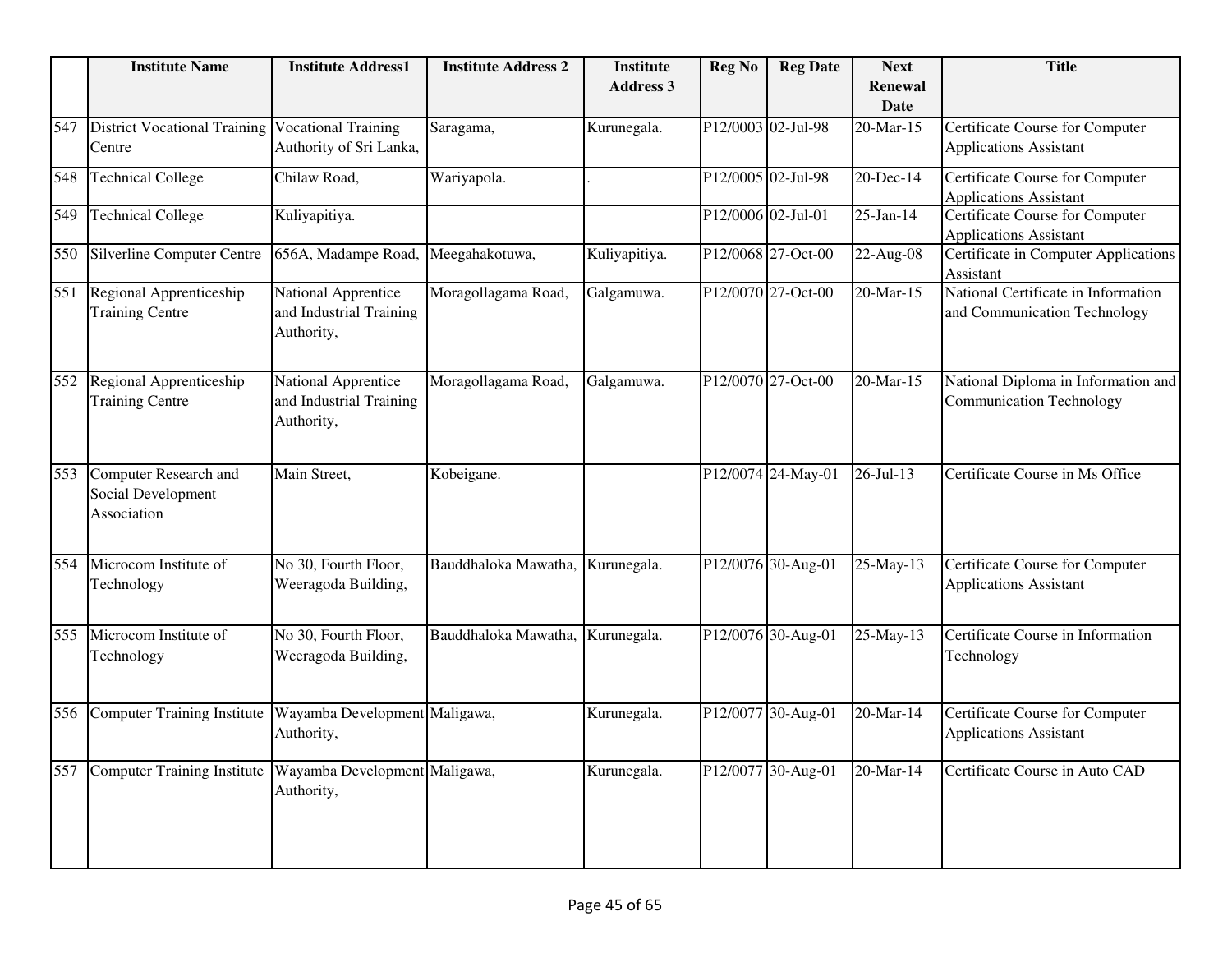|     | <b>Institute Name</b>                                      | <b>Institute Address1</b>                   | <b>Institute Address 2</b>     | <b>Institute</b><br><b>Address 3</b> | <b>Reg No</b> | <b>Reg Date</b>    | <b>Next</b><br><b>Renewal</b><br><b>Date</b> | <b>Title</b>                                                             |
|-----|------------------------------------------------------------|---------------------------------------------|--------------------------------|--------------------------------------|---------------|--------------------|----------------------------------------------|--------------------------------------------------------------------------|
| 558 | <b>Computer Training Institute</b>                         | Wayamba Development Maligawa,<br>Authority, |                                | Kurunegala.                          |               | P12/0077 30-Aug-01 | 20-Mar-14                                    | Certificate Course in Information and<br><b>Communication Technology</b> |
| 559 | Dambadeniya Development No. 306<br>Foundation              |                                             | Negombo Road,<br>Rammuthugala, | Narammala.                           |               | P12/0078 30-Aug-01 | 03-Oct-13                                    | Certificate Course for Computer<br><b>Applications Assistant</b>         |
| 560 | <b>Industrial Services Bureau</b>                          | No 141,                                     | Kandy Road                     | Kurunegala                           |               | P12/0081 30-May-02 | 12-May-11                                    | Certificate Course for Computer<br><b>Applications Assistant</b>         |
| 561 | <b>IDM</b> Computer Studies<br>(Pvt) Ltd                   | 168/1,                                      | Puttalam Road,                 | Kurunegala                           |               | P12/0084 11-Nov-03 | 26-Sep-09                                    | Certificate in Computer Applications<br>Assistant                        |
| 562 | <b>IDM</b> Computer Studies<br>(Pvt) Ltd                   | 168/1,                                      | Puttalam Road,                 | Kurunegala                           |               | P12/0084 11-Nov-03 | 26-Sep-09                                    | Certificate in Computer Studies                                          |
| 563 | <b>IDM</b> Computer Studies<br>(Pvt) Ltd                   | 168/1,                                      | Puttalam Road,                 | Kurunegala                           |               | P12/0084 11-Nov-03 | 26-Sep-09                                    | Certificate in Ms Certified Systems<br>Developer                         |
| 564 | <b>IDM</b> Computer Studies<br>(Pvt) Ltd                   | 168/1,                                      | Puttalam Road,                 | Kurunegala                           | P12/0084      | $11-Nov-03$        | 26-Sep-09                                    | Certificate in VB. Net Programming                                       |
| 565 | <b>IDM</b> Computer Studies<br>(Pvt) Ltd                   | 168/1,                                      | Puttalam Road,                 | Kurunegala                           |               | P12/0084 11-Nov-03 | 26-Sep-09                                    | Diploma in Information and<br><b>Communication Technology</b>            |
| 566 | <b>IDM</b> Computer Studies<br>(Pvt) Ltd                   | 168/1,                                      | Puttalam Road,                 | Kurunegala                           |               | P12/0084 11-Nov-03 | 26-Sep-09                                    | Information Technology for<br><b>Beginners</b>                           |
| 567 | <b>BCTI</b> - Bright Computer<br><b>Training Institute</b> | Pahalagama,                                 | Udubaddawa.                    |                                      |               | P12/0086 10-Mar-04 | $\overline{03-Oct-12}$                       | <b>Certificate Course for Computer</b><br><b>Applications Assistant</b>  |
| 568 | <b>BCTI</b> - Bright Computer<br><b>Training Institute</b> | Pahalagama,                                 | Udubaddawa.                    |                                      |               | P12/0086 10-Mar-04 | $03-Oct-12$                                  | Certificate Course in Information and<br><b>Communication Technology</b> |
| 569 | <b>IACS</b> Computer Training<br>Centre                    | No. 28                                      | Mihindu Mawatha                | Kurunegala                           |               | P12/0091 04-Apr-05 | 30-Mar-12                                    | Certificate Course for Computer<br><b>Applications Assistant</b>         |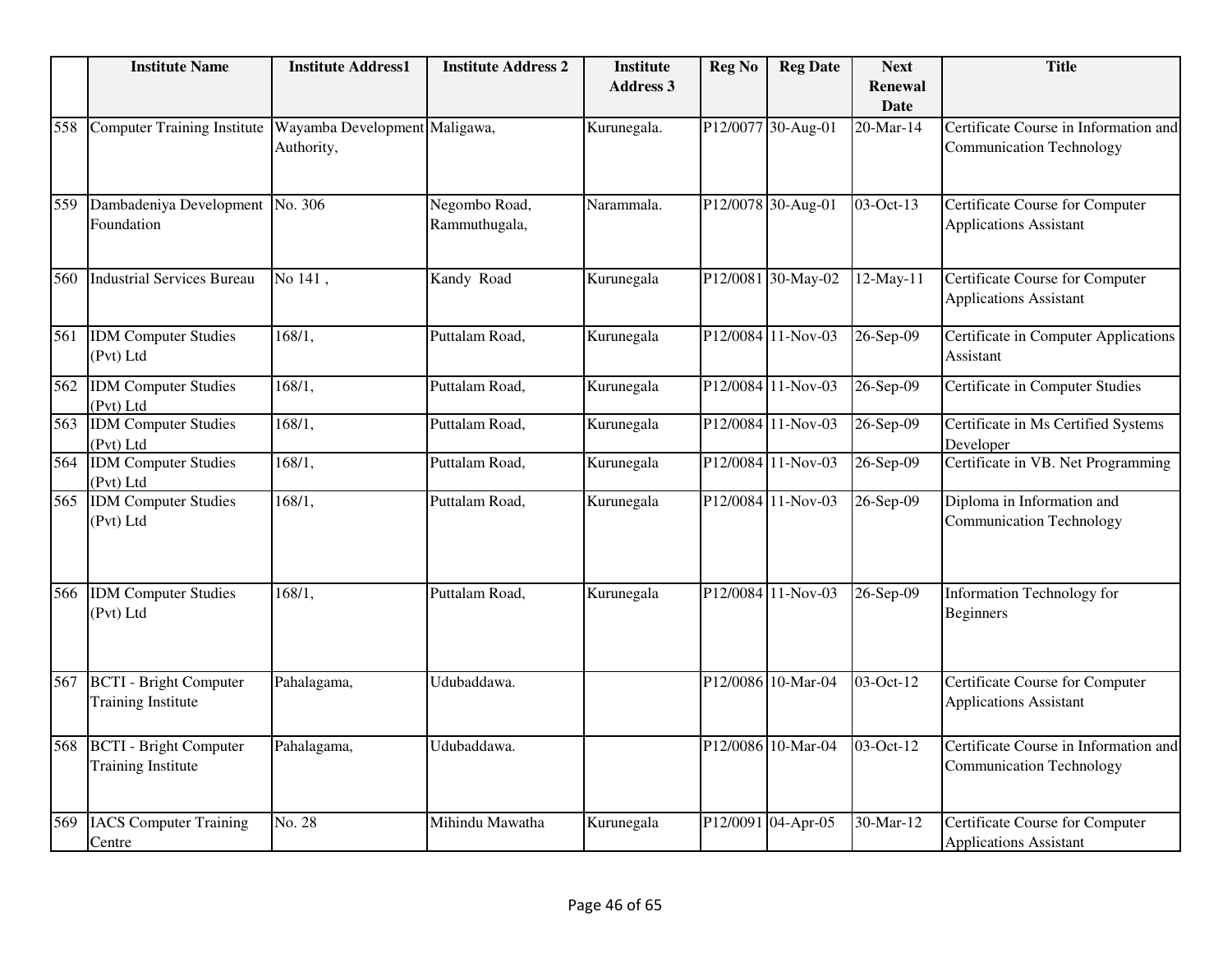|     | <b>Institute Name</b>                                                     | <b>Institute Address1</b>                                    | <b>Institute Address 2</b>           | <b>Institute</b><br><b>Address 3</b> | <b>Reg No</b>      | <b>Reg Date</b>    | <b>Next</b><br><b>Renewal</b><br><b>Date</b> | <b>Title</b>                                                           |
|-----|---------------------------------------------------------------------------|--------------------------------------------------------------|--------------------------------------|--------------------------------------|--------------------|--------------------|----------------------------------------------|------------------------------------------------------------------------|
| 570 | <b>IACS</b> Computer Training<br>Centre                                   | No. 28                                                       | Mihindu Mawatha                      | Kurunegala                           |                    | P12/0091 04-Apr-05 | 30-Mar-12                                    | Certificate Course in Computer<br><b>Studies</b>                       |
| 571 | Wayamba Technical<br>College (Private)                                    | Gepallawa,                                                   | Negombo Road,                        | Kurunegala.                          |                    | P12/0092 14-Jun-05 | 16-Aug-14                                    | Certificate Course for Computer<br>Applications Assistant - NVQ        |
| 572 | <b>Computer Training Centre</b>                                           | National Apprentice<br>and Industrial Training<br>Authority, | Negombo Road,<br>Malkaduwawa,        | Kurunegala.                          |                    | P12/0093 13-Jun-05 | 26-Jul-13                                    | National Certificate in Information<br>and Communication Technology    |
| 573 | <b>Computer Training Centre</b>                                           | National Apprentice<br>and Industrial Training<br>Authority, | Negombo Road,<br>Malkaduwawa,        | Kurunegala.                          |                    | P12/0093 13-Jun-05 | 26-Jul-13                                    | National Diploma in Information and<br><b>Communication Technology</b> |
| 574 | <b>Vocational Training Centre,</b>                                        | <b>Vocational Training</b><br>Authority of Sri Lanka,        | Tambilikotuwa Watta,<br>Chilaw Road, | Bingiriya.                           |                    | P12/0096 31-Oct-05 | 03-Oct-12                                    | National Certificate in Information<br>and Communication Technology    |
| 575 | <b>Vocational Training Centre</b>                                         | <b>Vocational Training</b><br>Authority of Sri Lanka         | Town Hall                            | Polgahawela                          | P12/0097 19-Jul-06 |                    | 30-Mar-12                                    | Certificate Course for Computer<br>Applications Assistant              |
| 576 | Wayamba Training Institute                                                | Nalagane Road                                                | Wariyapola                           |                                      | P12/0099 19-Jul-06 |                    | 30-Mar-12                                    | Certificate Course for Computer<br><b>Applications Assistant</b>       |
| 577 | Athugalpura Training<br>Centre                                            | National Youth<br>Services Council,                          | Malkaduwawa,                         | Kurunegala.                          |                    | P12/0100 23-Aug-06 | 14-Dec-12                                    | National Certificate in Information<br>and Communication Technology    |
| 578 | Small and Medium<br><b>Industrial Development</b><br>Foundation (Pvt) Ltd | No. 243,                                                     | Puttalum Road,                       | Kurunegala.                          |                    | P12/0105 13-Dec-06 | 20-Mar-14                                    | Certificate Course for Computer<br><b>Applications Assistant</b>       |
| 579 | Rideeviharastha Vocational<br><b>Training Centre</b>                      | <b>Vocational Training</b><br>Authority of Sri Lanka         | Devala Junction                      | Redeegama                            |                    | P12/0106 13-Dec-06 | 13-Dec-08                                    | Certificate in Computer Applications<br>Assistant                      |
| 580 | Slimline Computer Training Slimline (Pvt) Ltd,<br>Centre,                 |                                                              | Kuliyapitiya Road,                   | Pannala.                             |                    | P12/0108 21-Feb-07 | 03-Oct-12                                    | Certificate Course in Basic<br><b>Computer Studies</b>                 |
| 581 | Rathanasela Nenasala<br><b>Computer Centre</b>                            | Rathnasela Pirivena                                          | Weegama                              | Rathmale,<br>Ku/Itanawatta           |                    | P12/0109 21-Feb-07 | 21-Feb-09                                    | Certificate in Computer Applications<br>Assistant                      |
| 582 | The Golden Key Institute of 44,<br>Information Technology Ltd             |                                                              | Negombo Road,                        | Kurunegala                           |                    | P12/0110 23-May-07 | 23-May-10                                    | Certificate in Computer Applications<br>Assistant                      |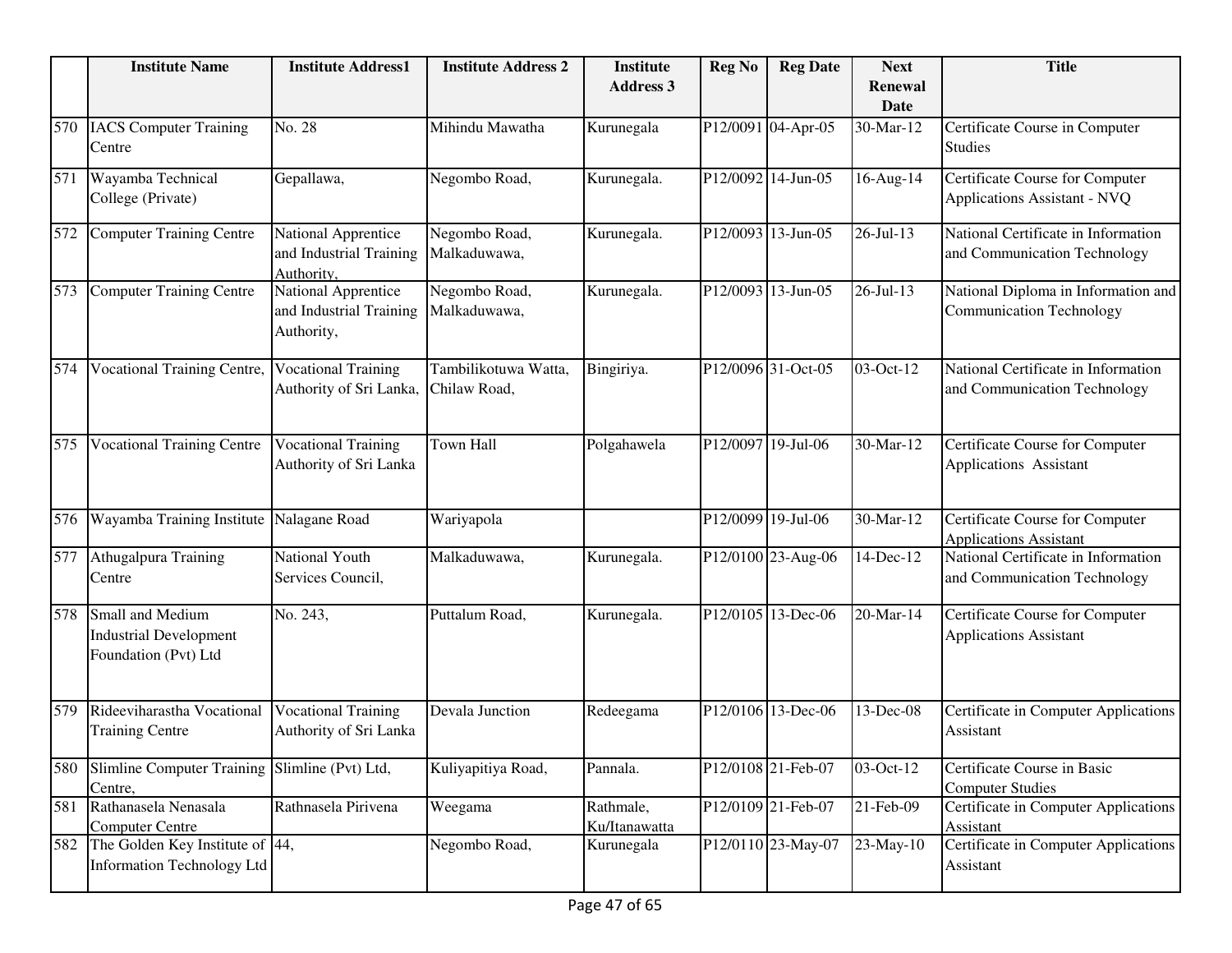|     | <b>Institute Name</b>               | <b>Institute Address1</b>        | <b>Institute Address 2</b> | <b>Institute</b> | <b>Reg No</b> | <b>Reg Date</b>    | <b>Next</b>             | <b>Title</b>                                                            |
|-----|-------------------------------------|----------------------------------|----------------------------|------------------|---------------|--------------------|-------------------------|-------------------------------------------------------------------------|
|     |                                     |                                  |                            | <b>Address 3</b> |               |                    | <b>Renewal</b>          |                                                                         |
|     |                                     |                                  |                            |                  |               |                    | <b>Date</b>             |                                                                         |
| 583 | <b>IDM</b> Computer Studies         | No. 74,                          | Hettipola Road,            | Kuliyapitiya.    |               | P12/0111 23-May-07 | 16-Aug-13               | Certificate Course in Computer                                          |
|     | (Pvt) Ltd                           |                                  |                            |                  |               |                    |                         | Applications                                                            |
| 584 | <b>Abdul Majeed Mohamed</b>         | Katupotha Road                   | Pahamune                   |                  |               | P12/0114 27-Sep-07 | 03-Oct-12               | Certificate Course in Computer                                          |
|     | <b>Sahabdeen Trust Foundation</b>   |                                  |                            |                  |               |                    |                         | Science                                                                 |
| 585 | <b>International Computer</b>       | $62/B$ ,                         | Thissa Mawatha,            | Kuliyapitiya.    |               | P12/0119 12-May-08 | 03-Oct-12               | Certificate Course for Computer                                         |
|     | School                              |                                  |                            |                  |               |                    |                         | <b>Applications Assistant</b>                                           |
| 586 | <b>International Computer</b>       | $62/B$ ,                         | Thissa Mawatha,            | Kuliyapitiya.    |               | P12/0119 12-May-08 | $\overline{03-Oct-12}$  | Certificate Course in Computer                                          |
|     | School                              |                                  |                            |                  |               |                    |                         | Science                                                                 |
| 587 | Sri Lanka Jobsnet Ltd               | No.293, Station<br>Junction,     | Kandy Road,                | Kurunegala.      |               | P12/0120 09-Jun-08 | $\overline{03}$ -Oct-12 | <b>Certificate Course for Computer</b><br><b>Applications Assistant</b> |
| 588 | MMBL Cyberskills (Pvt)              | 30, Bauddhaloka                  | Kurunegalla                |                  |               | P12/0121 24-Sep-08 | 23-Sep-10               | Certificate Course in Information                                       |
|     | Ltd                                 | Mawatha                          |                            |                  |               |                    |                         | Technology`                                                             |
| 589 | Orient Academy Ltd                  | No. 1/74                         | Negombo Road               | Kurunegala       |               | P12/0127 24-Feb-10 | 23-Feb-12               | Certificate Course in Information                                       |
|     |                                     |                                  |                            |                  |               |                    |                         | Technology                                                              |
|     |                                     |                                  |                            |                  |               |                    |                         |                                                                         |
|     |                                     |                                  |                            |                  |               |                    |                         |                                                                         |
|     |                                     |                                  |                            |                  |               |                    |                         |                                                                         |
|     |                                     |                                  |                            |                  |               |                    |                         |                                                                         |
| 590 | Nyaharika Computer School No. 22/23 |                                  | Circular Road              | Giriulla         |               | P12/0129 31-Mar-10 | 30-Mar-12               | Certificate Course for Computer                                         |
|     |                                     |                                  |                            |                  |               |                    |                         | <b>Applications Assistant</b>                                           |
| 591 | Nenasala                            | Sri Vishwakeerthi                | Budhumuththawa Raja        | Nikaweratiya     |               | P12/0130 31-Mar-10 | 30-Mar-12               | <b>Certificate Course for Computer</b>                                  |
|     |                                     | Maha Pirivena                    | Maha Viharaya              |                  |               |                    |                         | <b>Applications Assistant</b>                                           |
|     |                                     |                                  |                            |                  |               |                    |                         |                                                                         |
| 592 | Tomo Lanka Computer                 | No. 25,                          | Rajapihilla Road,          | Kurunegala.      |               | P12/0132 04-Oct-10 | 03-Oct-12               | Certificate Course for Computer                                         |
|     | School                              |                                  |                            |                  |               |                    |                         | <b>Applications Assistant</b>                                           |
| 593 | <b>ESOFT Computer Studies</b>       | No.44, Negombo Road, Kurunegala. |                            |                  |               | P12/0138 24-Nov-10 | 23-Nov-12               | edexcel - Higher National Diploma                                       |
|     | (Pvt) Ltd.                          |                                  |                            |                  |               |                    |                         | in Business (Information                                                |
|     |                                     |                                  |                            |                  |               |                    |                         | Technology)                                                             |
| 594 | <b>ESOFT Computer Studies</b>       | No.44, Negombo Road,             | Kurunegala.                |                  |               | P12/0138 24-Nov-10 | 23-Nov-12               | <b>International Computer Driving</b>                                   |
|     | (Pvt) Ltd.                          |                                  |                            |                  |               |                    |                         | Licence                                                                 |
| 595 | Advanced Technological              | No. 22/1,                        | Willgoda Road,             | Kurunegala.      |               | P12/0140 16-Mar-11 | 15-Mar-14               | Higher National Diploma in                                              |
|     | Institute                           |                                  |                            |                  |               |                    |                         | <b>Information Technology</b>                                           |
| 596 | <b>Vocational Training Centre</b>   | <b>Vocational Training</b>       | Hiripitiya,                | Nikadalupotha.   |               | P12/0142 16-Mar-11 | 15-Mar-14               | <b>Certificate Course for Computer</b>                                  |
|     |                                     | Authority of Sri Lanka,          |                            |                  |               |                    |                         | <b>Applications Assistant</b>                                           |
|     |                                     |                                  |                            |                  |               |                    |                         |                                                                         |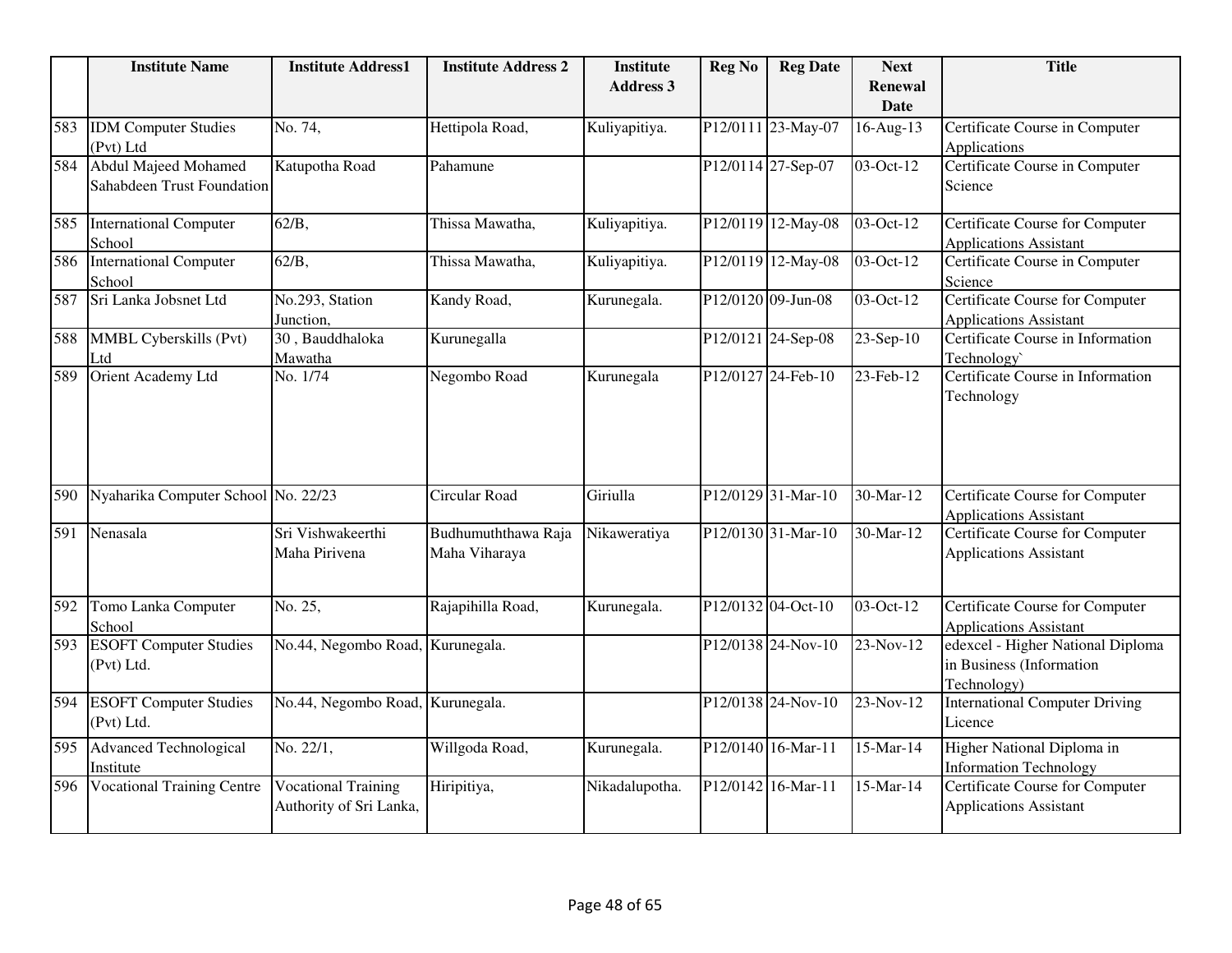|     | <b>Institute Name</b>                                                                                        | <b>Institute Address1</b>                                          | <b>Institute Address 2</b>                  | <b>Institute</b><br><b>Address 3</b> | <b>Reg No</b>      | <b>Reg Date</b>    | <b>Next</b><br><b>Renewal</b><br><b>Date</b> | <b>Title</b>                                                        |
|-----|--------------------------------------------------------------------------------------------------------------|--------------------------------------------------------------------|---------------------------------------------|--------------------------------------|--------------------|--------------------|----------------------------------------------|---------------------------------------------------------------------|
| 597 | Development Institute of<br><b>Business Management and</b><br><b>Information Communication</b><br>Technology | No.174, First Second<br>and Third Floor,                           | Puttalum Road,                              | Kurunegala.                          |                    | P12/0149 23-Nov-11 | 22-Nov-13                                    | Certificate Course for Computer<br><b>Applications Assistant</b>    |
| 598 | Faculty of Sanasa<br>Information Technology &<br><b>Management Education</b>                                 | Sanasa Mandiraya,                                                  | Meegahekotuwa Road,                         | Kuliyapitiya.                        |                    | P12/0152 18-Jan-12 | $17-Jan-14$                                  | Certificate Course for Computer<br><b>Applications Assistant</b>    |
| 599 | <b>District Vocational Training</b><br>Centre                                                                | <b>Vocational Training</b><br>Authority of Sri Lanka               | Chilaw Road                                 | Marawila                             | P13/0001 02-Jul-98 |                    | 17-Nov-12                                    | National Certificate in Information<br>and Communication Technology |
| 600 | <b>Vocational Training Centre</b>                                                                            | <b>Vocational Training</b><br>Authority of Sri Lanka,              | Lions Club Building,<br>Mudukatuwa,         | Marawila.                            |                    | P13/0010 18-Feb-99 | 03-Oct-12                                    | Certificate Course for Computer<br><b>Application Assistant</b>     |
| 601 | <b>Computer Business</b><br>Systerms                                                                         | 55A, Second Cross<br><b>Street</b>                                 | Puttalum                                    |                                      |                    | P13/0018 05-Aug-99 | 03-Oct-12                                    | Certificate Course in Advance IT                                    |
| 602 | <b>Computer Business</b><br>Systerms                                                                         | 55A, Second Cross<br><b>Street</b>                                 | Puttalum                                    |                                      |                    | P13/0018 05-Aug-99 | 03-Oct-12                                    | Certificate Course in Computer<br><b>Studies</b>                    |
| 603 | St. Francis Computer<br>Institute                                                                            | 6                                                                  | <b>College Road</b>                         | Chilaw                               |                    | P13/0028 10-Mar-04 | 10-Mar-06                                    | MS - Office                                                         |
| 604 | Thammanapura Yovun<br>Niketanaya                                                                             | <b>National Apprentice</b><br>and Industrial Training<br>Authority | District Office                             | Chilaw                               |                    | P13/0029 03-Oct-05 | $\overline{27}$ -Sep-09                      | National Certificate in Information<br>and Communication Technology |
| 605 | Ceylinco Sussex Computer<br>Academy Ltd                                                                      | No 159, Second Floor                                               | Sandatharu Shopping<br>Complex, Chilaw Road | Wennappuwa                           |                    | P13/0031 27-Sep-07 | 22-Dec-11                                    | Certificate Course in Computer<br>Hardware                          |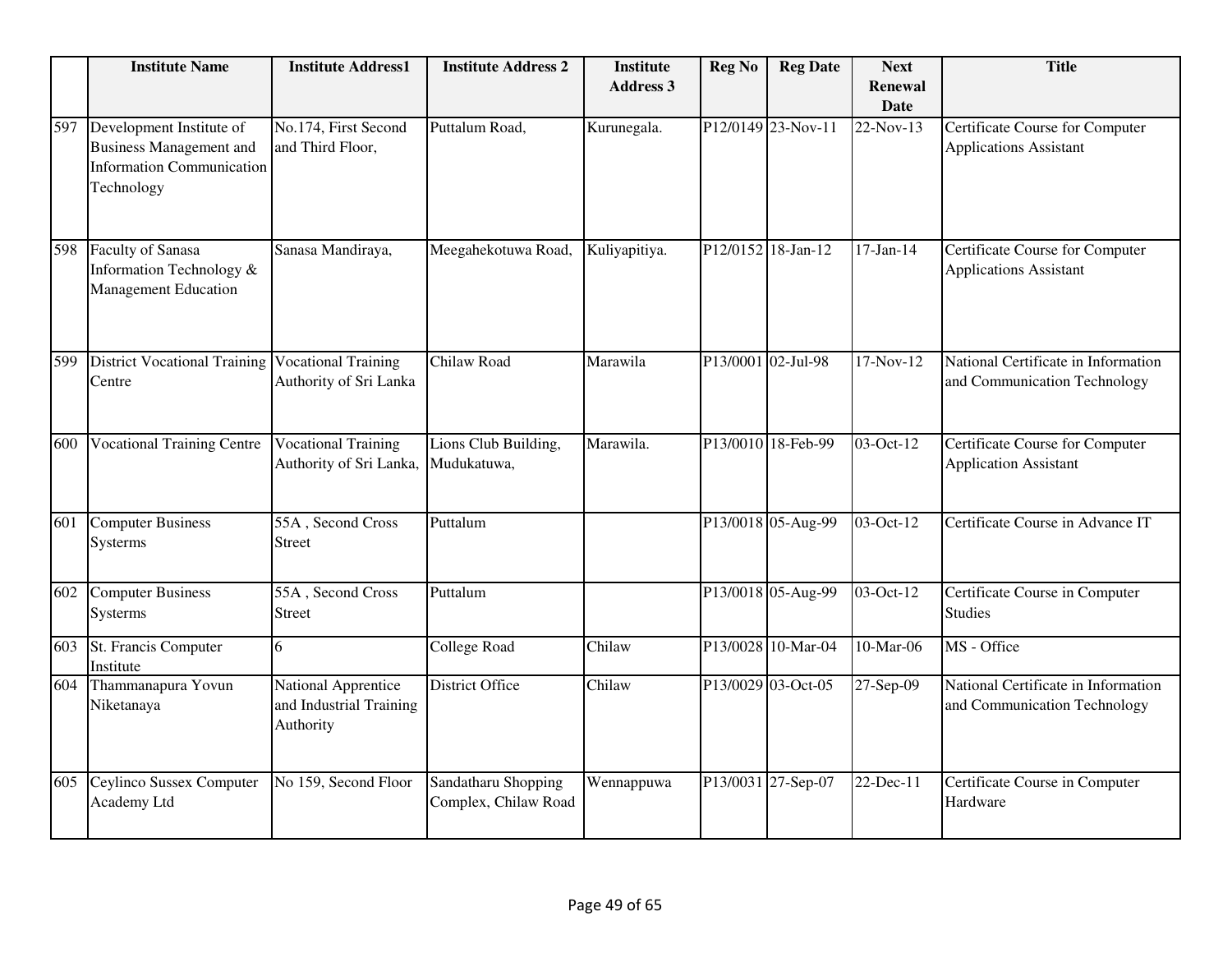|     | <b>Institute Name</b>                             | <b>Institute Address1</b>                                        | <b>Institute Address 2</b>                  | <b>Institute</b> | <b>Reg No</b> | <b>Reg Date</b>    | <b>Next</b>                   | <b>Title</b>                                                                   |
|-----|---------------------------------------------------|------------------------------------------------------------------|---------------------------------------------|------------------|---------------|--------------------|-------------------------------|--------------------------------------------------------------------------------|
|     |                                                   |                                                                  |                                             | <b>Address 3</b> |               |                    | <b>Renewal</b><br><b>Date</b> |                                                                                |
| 606 | Ceylinco Sussex Computer<br>Academy Ltd           | No 159, Second Floor                                             | Sandatharu Shopping<br>Complex, Chilaw Road | Wennappuwa       |               | P13/0031 27-Sep-07 | 22-Dec-11                     | Diploma Course in Computer Studies                                             |
| 607 | <b>Rural Vocational Training</b><br>Centre        | <b>Vocational Training</b><br>Authority of Sri Lanka Sara Street | 22/11, Lane No One,                         | Puttalam         |               | P13/0034 20-Aug-08 | 19-Aug-10                     | Certificate in Computer Applications<br>Assistant                              |
| 608 | <b>Rural Vocational Training</b><br>Centre        | <b>Vocational Training</b><br>Authority of Sri Lanka             | Erukkalampiddy,<br>Nagavillu                | Palavi           |               | P13/0035 24-Sep-08 | 23-Sep-10                     | Certificate Course for Computer<br><b>Applications Assistant</b>               |
| 609 | Devmini Computer<br>Academy                       | No 116/16.                                                       | Surveyor Office Road                        | Puttalum         |               | P13/0036 17-Dec-08 | 16-Dec-10                     | Certificate Course for Computer<br>Applications                                |
| 610 | Youth Empowerment Centre National Youth           | Services Council,                                                | Kudawewa Junction,                          | Anamaduwa.       |               | P13/0040 04-Oct-10 | 03-Oct-12                     | <b>Certificate Course for Computer</b><br><b>Applications Assistant</b>        |
| 611 | Small Fishers Federation of<br>Sri Lanka          | Chilaw Road,                                                     | Pambala,                                    | Kakkapalliya.    |               | P13/0044 29-Jun-11 | 28-Jun-13                     | Certificate Course in Food<br>Technology (Including Aquaculture<br>Technology) |
| 612 | Small Fishers Federation of<br>Sri Lanka          | Chilaw Road,                                                     | Pambala,                                    | Kakkapalliya.    |               | P13/0044 29-Jun-11 | 28-Jun-13                     | Certificate Course in Information<br>Technology                                |
| 613 | Apprenticeship Computer<br><b>Training Centre</b> | National Apprentice<br>and Industrial Training<br>Authority,     | Molawatte, Medagama<br>Road,                | Madampe.         |               | P13/0045 29-Jun-11 | 28-Jun-13                     | National Certificate in Information<br>and Communication Technology            |
| 614 | <b>Computer Business School</b>                   | No. 235,                                                         | Main Street,                                | Kalpitiya.       |               | P13/0046 17-Aug-11 | 16-Aug-13                     | Certificate Course in 3D Designing                                             |
| 615 | Computer Business School                          | No. 235,                                                         | Main Street,                                | Kalpitiya.       |               | P13/0046 17-Aug-11 | 16-Aug-13                     | Certificate Course in Computer<br><b>Applications in Business</b>              |
| 616 | Computer Business School                          | No. 235,                                                         | Main Street,                                | Kalpitiya.       |               | P13/0046 17-Aug-11 | 16-Aug-13                     | Certificate Course in Ms Office                                                |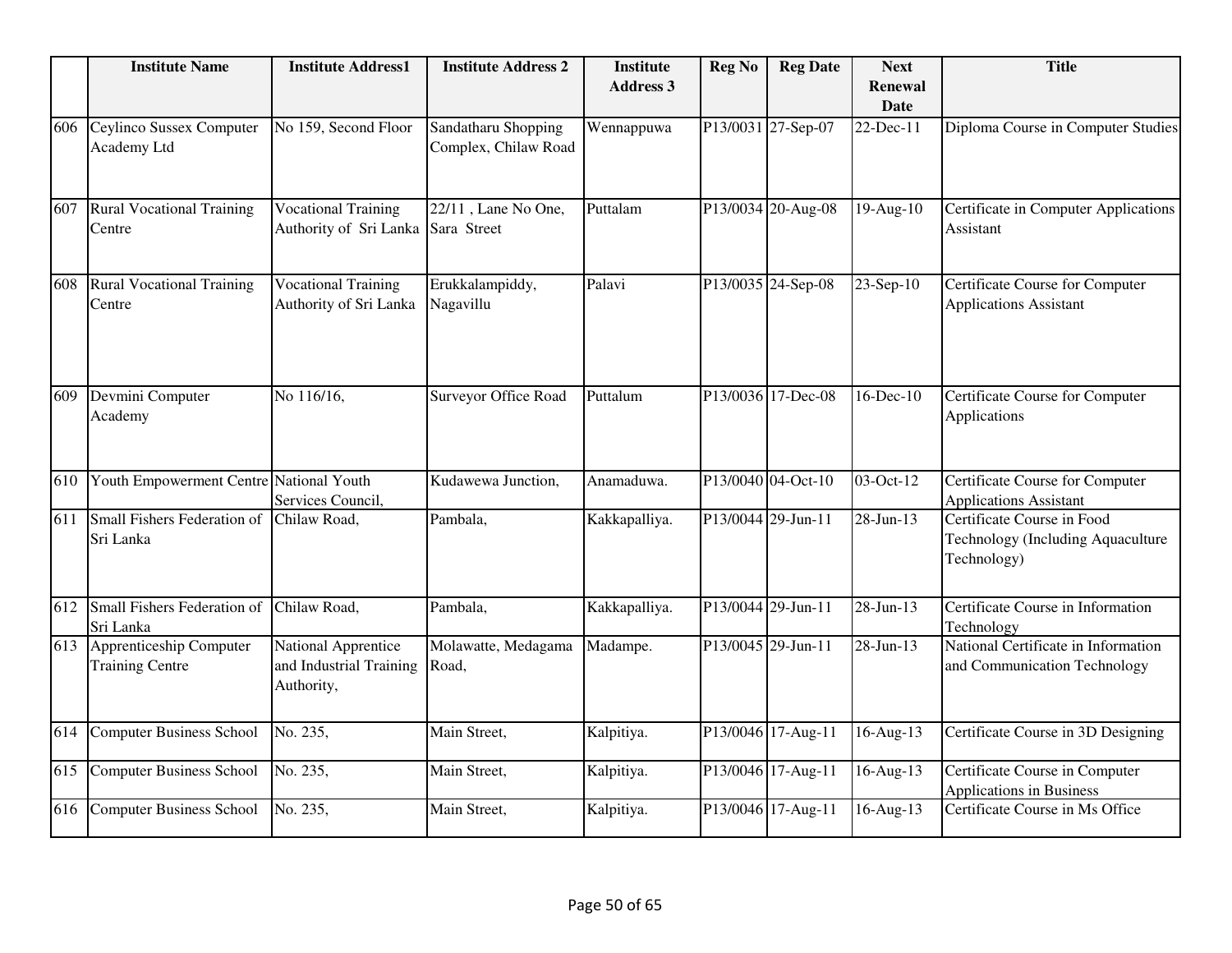|     | <b>Institute Name</b>                                                     | <b>Institute Address1</b>                                    | <b>Institute Address 2</b>              | <b>Institute</b><br><b>Address 3</b> | <b>Reg No</b> | <b>Reg Date</b>    | <b>Next</b><br><b>Renewal</b><br><b>Date</b> | <b>Title</b>                                                             |
|-----|---------------------------------------------------------------------------|--------------------------------------------------------------|-----------------------------------------|--------------------------------------|---------------|--------------------|----------------------------------------------|--------------------------------------------------------------------------|
| 617 | <b>Apprentice Training Centre</b>                                         | National Apprentice<br>and Industrial Training<br>Authority, | Old Kachcheri<br>Building, Wadiya Road, | Chilaw.                              |               | P13/0048 21-Mar-12 | 20-Mar-14                                    | Certificate Course in Information and<br><b>Communication Technology</b> |
| 618 | College of Technology                                                     | Green Lane Drive,                                            | Badulla.                                |                                      |               | P14/0007 02-Jul-98 | 15-Mar-14                                    | Certificate Course for Computer<br><b>Applications Assistant</b>         |
| 619 | College of Technology                                                     | Green Lane Drive,                                            | Badulla.                                |                                      |               | P14/0007 02-Jul-98 | 15-Mar-14                                    | Information and Communication<br>Technology - NVQ Level 5 and 6          |
| 620 | Ambegoda Vocational<br><b>Training Centre</b>                             | <b>Vocational Training</b><br>Authority of Sri Lanka         | Ambegoda                                | Bandarawela.                         |               | P14/0027 25-Mar-99 | $17$ -Jun- $12$                              | Certificate Course in Information<br>Technology                          |
| 621 | Ambegoda Vocational<br><b>Training Centre</b>                             | <b>Vocational Training</b><br>Authority of Sri Lanka         | Ambegoda                                | Bandarawela.                         |               | P14/0027 25-Mar-99 | $17$ -Jun- $12$                              | National Diploma in Information and<br><b>Communication Technology</b>   |
| 622 | <b>Technical College</b>                                                  | Wewathenna,                                                  | Bandarawela.                            |                                      |               | P14/0034 05-Aug-99 | 20-Mar-15                                    | Certificate Course in Information and<br><b>Communication Technology</b> |
| 623 | <b>Bishop Leo Technical</b><br>Institute                                  | <b>USCOD Center</b>                                          | St. Bede s Home                         | Badulla                              |               | P14/0038 09-May-00 | 03-Oct-13                                    | Certificate Course for Computer<br><b>Applications Assistant</b>         |
| 624 | <b>Nysco Computer Training</b><br>Centre                                  | <b>NYSC District Office</b>                                  | Badulupitiya                            | Badulla                              |               | P14/0047 05-Oct-05 | 10-May-07                                    | Diploma in Computer Studies                                              |
| 625 | Computer Training Centre -<br><b>NISCO</b>                                | 301/3                                                        | Main Street                             | Bandarawela                          |               | P14/0048 03-Oct-05 | 10-Mar-07                                    | Certificate Course in Computer<br>Technology                             |
| 626 | Computer Training Centre -<br><b>NISCO</b>                                | $\frac{1}{3}01/3$                                            | Main Street                             | Bandarawela                          |               | P14/0048 03-Oct-05 | 10-Mar-07                                    | Diploma Course in Computer<br>Science                                    |
| 627 | <b>Nisco Computer Training</b><br>Centre                                  | No. 435,                                                     | Main Street,                            | Passara.                             |               | P14/0050 30-Sep-05 | $\overline{18}$ -Oct-13                      | Certificate Course for Computer<br>Applications Assistant                |
| 628 | NYSCO Computer Training No. 40/5, Sandar<br>Centre                        | Garden,                                                      | Bauddha Mandira<br>Road,                | Welimada.                            |               | P14/0051 30-Sep-05 | $17$ -Jan- $14$                              | Certificate Course in MS Office                                          |
| 629 | NYSCO Computer Training No 02, Opposite the<br>Centre                     | Court                                                        | Mahiyanganaya                           |                                      |               | P14/0052 30-Sep-05 | 17-Mar-11                                    | Certificate course for Computer<br><b>Applications Assistant</b>         |
| 630 | The Golden Key Institute of $ 1/8$ ,<br><b>Information Technology Ltd</b> |                                                              | Mahiyanganaya Road,                     | Badulla.                             |               | P14/0053 25-Apr-07 | 25-Apr-10                                    | Diploma in Computer Science                                              |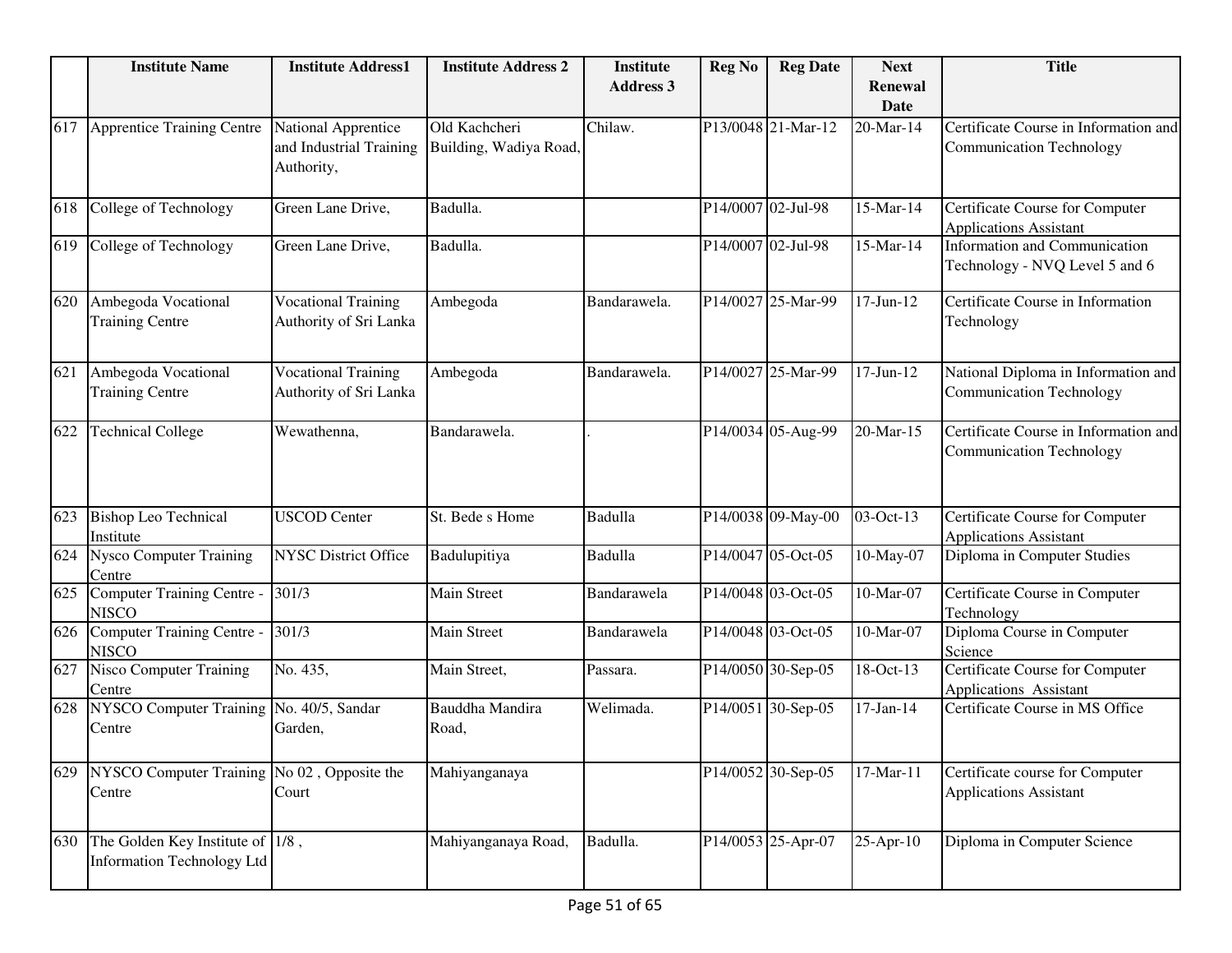|     | <b>Institute Name</b>                                                       | <b>Institute Address1</b>                             | <b>Institute Address 2</b> | <b>Institute</b><br><b>Address 3</b> | <b>Reg No</b> | <b>Reg Date</b>    | <b>Next</b><br><b>Renewal</b><br><b>Date</b> | <b>Title</b>                                                             |
|-----|-----------------------------------------------------------------------------|-------------------------------------------------------|----------------------------|--------------------------------------|---------------|--------------------|----------------------------------------------|--------------------------------------------------------------------------|
| 631 | IBITAD - Idulgashinna Bio<br>Tea Association for<br>Development             | <b>Vocational Training</b><br>Centre                  | P.O. Box 02,<br>Blackwood  | Haldummulla                          |               | P14/0058 26-Mar-08 | 25-Mar-10                                    | Certificate in Computer Studies                                          |
| 632 | NYSCO Computer Training Rathaba<br>Centre                                   |                                                       | Ambagasdowa                |                                      |               | P14/0059 12-May-08 | 11-May-11                                    | Certificate in Computer Applications<br>Assistant                        |
| 633 | NYSCO Computer Training Rathaba<br>Centre                                   |                                                       | Ambagasdowa                |                                      |               | P14/0059 12-May-08 | 11-May-11                                    | Diploma in Computer Technology                                           |
| 634 | <b>Vocational Training Centre</b>                                           | <b>Vocational Training</b><br>Authority of Sri Lanka, | Rideepana, Sorannatota,    | Badulla.                             |               | P14/0061 09-Jun-08 | 26-Apr-13                                    | Certificate Course for Computer<br><b>Applications Assistant</b>         |
| 635 | Orient Academy Limited                                                      | No. 7                                                 | Badulupitiya Road          | Badulla                              |               | P14/0064 24-Feb-10 | 23-Feb-12                                    | Certificate Course in Information<br>Technology                          |
| 636 | Orient Academy Limited                                                      | No. 338,                                              | Badulla Road,              | Bandarawela.                         |               | P14/0070 28-Sep-11 | 27-Sep-13                                    | Certificate Course in Information and<br><b>Communication Technology</b> |
| 637 | Academy of Information<br>and Communication<br>Technology (IACT<br>Academy) | No. 281,                                              | Redeekotaliya,             | Mahiyanganaya.                       |               | P14/0071 19-Oct-11 | $18-Oct-13$                                  | Certificate Course in Ms Office                                          |
| 638 | <b>Advanced Technological</b><br>Institute                                  | Green Lane Drive,                                     | Badulla.                   |                                      |               | P14/0072 19-Oct-11 | 18-Oct-14                                    | Higher National Diploma in<br><b>Information Technology</b>              |
| 639 | Training Centre                                                             | National Youth<br>Services Council,                   | Community Hall Road,       | Moneragala.                          |               | P15/0003 02-Jul-98 | 20-Mar-14                                    | National Certificate in Information<br>and Communication Technology      |
| 640 | Sri Sobhitha Vocational<br>Training Centre,                                 | Samadhi Nikethana,                                    | Diyakobala,                | Bibile.                              |               | P15/0006 18-Feb-99 | 28-Jun-13                                    | Certificate Course in Computer<br>Science                                |
| 641 | Sri Sobhitha Vocational<br>Training Centre,                                 | Samadhi Nikethana,                                    | Diyakobala,                | Bibile.                              |               | P15/0006 18-Feb-99 | 28-Jun-13                                    | Preparatory Course for International<br><b>Computer Driving Licence</b>  |
| 642 | <b>Digital Computer Centre</b>                                              | Ella Road,                                            | Wellawaya                  |                                      |               | P15/0019 24-May-01 | 24-May-03                                    | Ms Word 2000                                                             |
| 643 | Rainbow Informatics                                                         | No. 16, Hulandawa<br>Junction,                        | Moneragala.                |                                      |               | P15/0020 03-Oct-04 | 25-May-13                                    | Certificate Course for Computer<br><b>Applications Assistant</b>         |
| 644 | Youth Services Council<br>Corporative Society of<br>Monaragala              | Community Hall Road, Monaragala                       |                            | Monaragala.                          |               | P15/0022 31-Oct-05 | 22-Feb-13                                    | Certificate Course for Computer<br><b>Applications Assistant</b>         |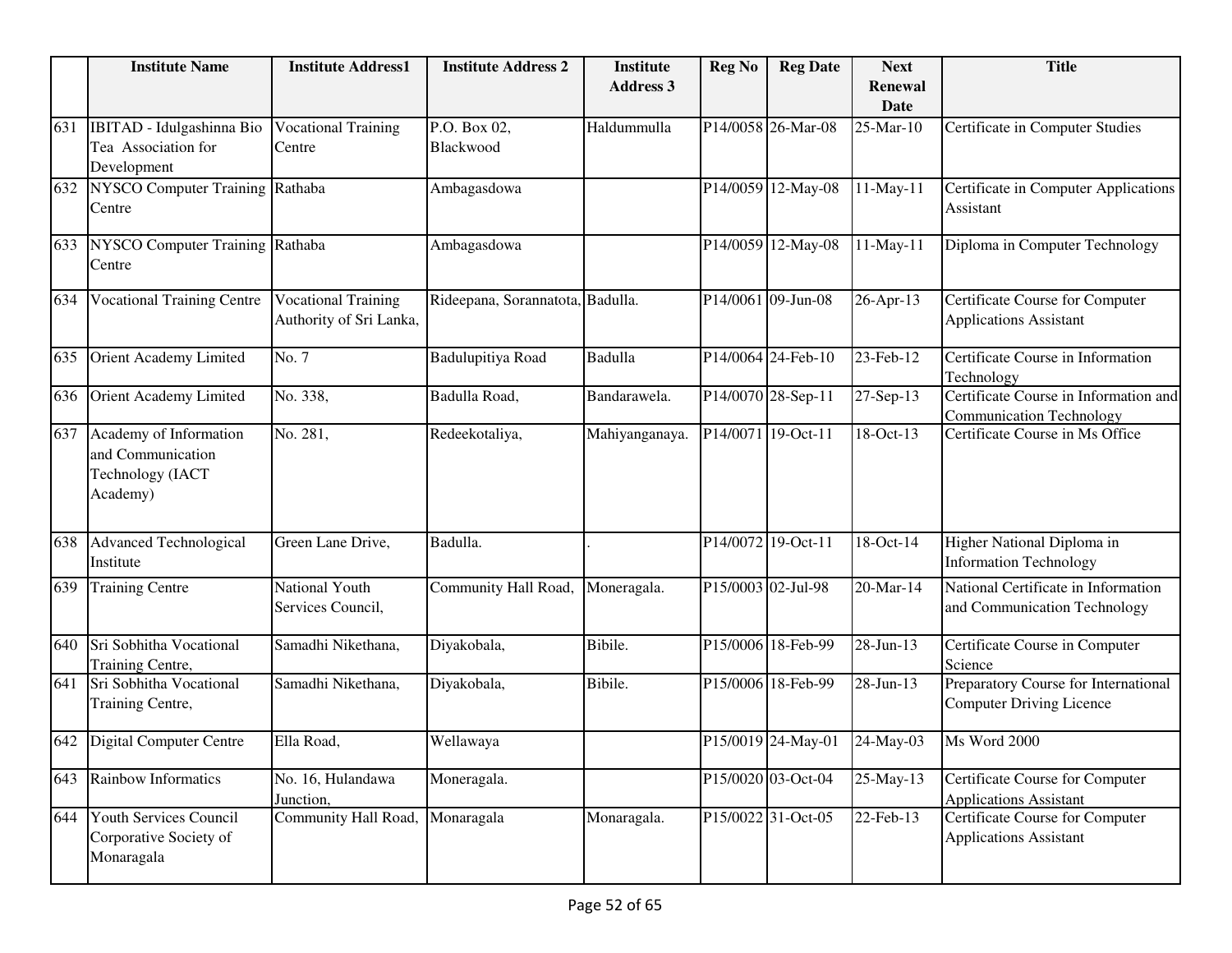|     | <b>Institute Name</b>                                                    | <b>Institute Address1</b>                             | <b>Institute Address 2</b> | <b>Institute</b>                  | <b>Reg No</b> | <b>Reg Date</b>    | <b>Next</b>            | <b>Title</b>                                                     |
|-----|--------------------------------------------------------------------------|-------------------------------------------------------|----------------------------|-----------------------------------|---------------|--------------------|------------------------|------------------------------------------------------------------|
|     |                                                                          |                                                       |                            | <b>Address 3</b>                  |               |                    | Renewal<br><b>Date</b> |                                                                  |
| 645 | <b>Technical College</b>                                                 | Bibila Road,                                          | Medagama.                  |                                   |               | P15/0023 18-May-06 | 03-Oct-12              | Certificate Course for Computer<br><b>Applications Assistant</b> |
| 646 | <b>Vocational Training Centre</b>                                        | <b>Vocational Training</b><br>Authority of Sri Lanka, | Maiyanganaya Road,         | Bibile.                           | P15/0027      | $12-Jul-07$        | 28-Jun-13              | Certificate Course for Computer<br><b>Applications Assistant</b> |
| 647 | SOS Childrens Villages of<br>Sri Lanka                                   | <b>SOS</b> Vocational<br>Training Centre,             | Maduruketiya,              | Monaragala.                       |               | P15/0028 22-Aug-07 | 15-Mar-14              | Certificate Course for Computer<br><b>Applications Assistant</b> |
| 648 | <b>District Vocational Training</b><br>Centre                            | <b>Vocational Training</b><br>Authority of Sri Lanka  | Wattha, Tissa Road,        | Wellawaya                         |               | P15/0029 27-Sep-07 | 03-Oct-12              | Certificate Course for Computer<br><b>Applications Assistant</b> |
| 649 | New London Academy<br>Computer School                                    | 137                                                   | Old Ella Road              | Wellawaya                         |               | P15/0031 26-Mar-08 | 25-Mar-10              | Certificate in Computer Applications<br>Assistant                |
| 650 | Nenasala - Sevanagala                                                    | No 14, Danduma<br>Junction                            | Sewanagala                 |                                   |               | P15/0032 26-Nov-08 | 25-Nov-10              | Certificate Course for Computer<br><b>Applications Assistant</b> |
| 651 | The Golden Key Institute of<br>Information Technology Ltd Junction       | 262, Kachcheri                                        | Monaragala                 |                                   |               | P15/0033 21-Jan-09 | 20-Jan-11              | Certificate Course in Computer<br>Science                        |
| 652 | <b>Information Technology</b><br><b>Competency Development</b><br>Center | Samurdhi Maha<br>Sangamaya                            | Wellawaya                  |                                   |               | P15/0035 20-Jan-10 | 19-Jan-12              | Certificate Course for Computer<br><b>Applications Assistant</b> |
| 653 | Small Fishers Federation of<br>Lanka                                     | Training Unit,                                        | Liyangolla,                | Dombagahawela. P15/0036 04-Oct-10 |               |                    | 03-Oct-13              | Certificate Course in Information<br>Technology                  |
| 654 | <b>Community Energetic</b><br>Economic Development<br>Foundation,        | Sanhinda IT School,                                   | Galgelanda Road,           | Bibile.                           |               | P15/0037 04-Oct-10 | 03-Oct-12              | Certificate Course in Information<br>Technology                  |
| 655 | <b>Vocational Training Centre</b>                                        | <b>Vocational Training</b><br>Authority of Sri Lanka, | Ethimale.                  | Ethimale.                         |               | P15/0038 24-Nov-10 | 23-Nov-12              | Certificate Course for Computer<br><b>Applications Assistant</b> |
| 656 | Wellassa Development<br>Forum                                            | No. 242, Main Street,                                 | Buttala.                   |                                   |               | P15/0039 27-Apr-11 | $26-Apr-13$            | Certificate Course in Computer<br>Technology                     |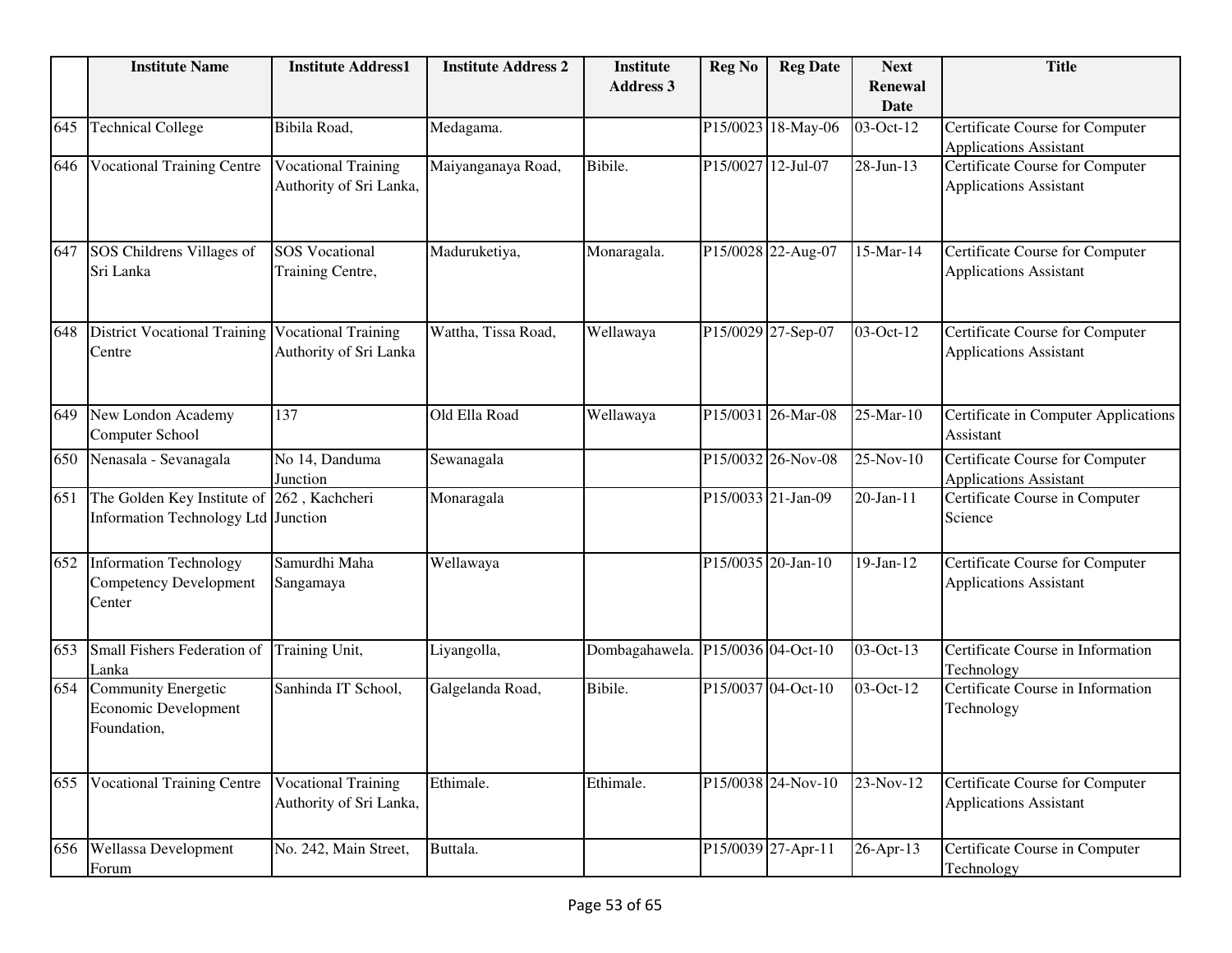|     | <b>Institute Name</b>                                       | <b>Institute Address1</b>                            | <b>Institute Address 2</b>   | <b>Institute</b><br><b>Address 3</b> | <b>Reg No</b>      | <b>Reg Date</b>    | <b>Next</b><br><b>Renewal</b><br><b>Date</b> | <b>Title</b>                                                        |
|-----|-------------------------------------------------------------|------------------------------------------------------|------------------------------|--------------------------------------|--------------------|--------------------|----------------------------------------------|---------------------------------------------------------------------|
| 657 | Tec Sri Lanka Pvt Ltd.                                      | No. 45                                               | Mithripala Senanayaka<br>Mw, | Anuradhapura                         |                    | P16/0006 07-Jan-99 | $01-Jul-01$                                  | Certificate Course in Computer<br><b>Studies</b>                    |
| 658 | <b>District Vocational Training</b><br>Centre               | Vocational Training<br>Authority of Sri Lanka        | Nuwarawewa Road              | Anuradhapura                         | P16/0008 02-Jul-99 |                    | 18-Aug-12                                    | National Certificate in Information<br>and Communication Technology |
| 659 | Vijaya Kumarathunga<br><b>Vocational Training Centre</b>    | <b>Vocational Training</b><br>Authority of Sri Lanka | Rambewa Road                 | Mihinthale                           |                    | P16/0022 25-Mar-99 | 18-Aug-12                                    | Certificate Course for Computer<br><b>Applications Assistant</b>    |
| 660 | Vijaya Kumarathunga<br><b>Vocational Training Centre</b>    | <b>Vocational Training</b><br>Authority of Sri Lanka | Rambewa Road                 | Mihinthale                           |                    | P16/0022 25-Mar-99 | 18-Aug-12                                    | Certificate Course for Computer<br>Hardware Technician              |
| 661 | National<br><b>Apprenticendustrial Trainig</b><br>Authority | 930,                                                 | Budhdhagaya Mw,              | Anuradhapura                         |                    | P16/0031 18-Sep-98 | 18-Sep-00                                    | Computer                                                            |
| 662 | Yovun Nikkethanaya                                          | National Youth<br>Services Council                   | Anuradhapura                 |                                      |                    | P16/0038 18-Sep-98 | 21-Jul-11                                    | Certificate Course for Computer<br><b>Applications Assistant</b>    |
| 663 | Sri Sambuddha Jayanthi<br><b>Vocational Training Center</b> | No. 290,                                             | Jayanthi Mawatha,            | Anuradhapura                         |                    | P16/0045 23-Sep-90 | 23-Sep-92                                    | <b>Basic Computer Application</b>                                   |
| 664 | Sri Sambuddha Jayanthi<br><b>Vocational Training Center</b> | No. 290,                                             | Jayanthi Mawatha,            | Anuradhapura                         |                    | P16/0045 23-Sep-90 | 23-Sep-92                                    | Certificate of Computer Science                                     |
| 665 | <b>Orus Computer Centre</b>                                 | 488/34,                                              | Stage 2,                     | New town,<br>Anuradhapura            |                    | P16/0048 30-May-02 | 30-May-04                                    | Microsoft Office (individual)                                       |
| 666 | Kahatagasdigiliya Training<br>Centre                        | National Youth<br>Services Council                   | Konwewa Road,                | Kahatagasdigiliy                     |                    | P16/0049 30-Oct-02 | $17 - Jun - 11$                              | Certificate Course for Computer<br><b>Applications Assistant</b>    |
|     | 667 IDM Computer Studies<br>Islandwide (PTV) LTD.           | NO.136,                                              | Main Street,                 | Anuradhapura                         |                    | P16/0050 12-Oct-03 | 10-Dec-06                                    | Diploma in Computer Applications                                    |
|     | 668 IDM Computer Studies<br>Islandwide (PTV) LTD.           | NO.136,                                              | Main Street,                 | Anuradhapura                         |                    | P16/0050 12-Oct-03 | 10-Dec-06                                    | Diploma in Computer Studies                                         |
| 669 | <b>IDM</b> Computer Studies<br>Islandwide (PTV) LTD.        | NO.136,                                              | Main Street,                 | Anuradhapura                         |                    | P16/0050 12-Oct-03 | 10-Dec-06                                    | Microsoft Office 2000                                               |
| 670 | <b>BIT</b> International System<br>(Pvt) Ltd                | No.488/14A, 5th Lane,                                | Purahala Pedesa,             | Anuradapura.                         |                    | P16/0052 10-Mar-05 | 20-Nov-09                                    | <b>Certificate Computer Applications</b><br>Assistant               |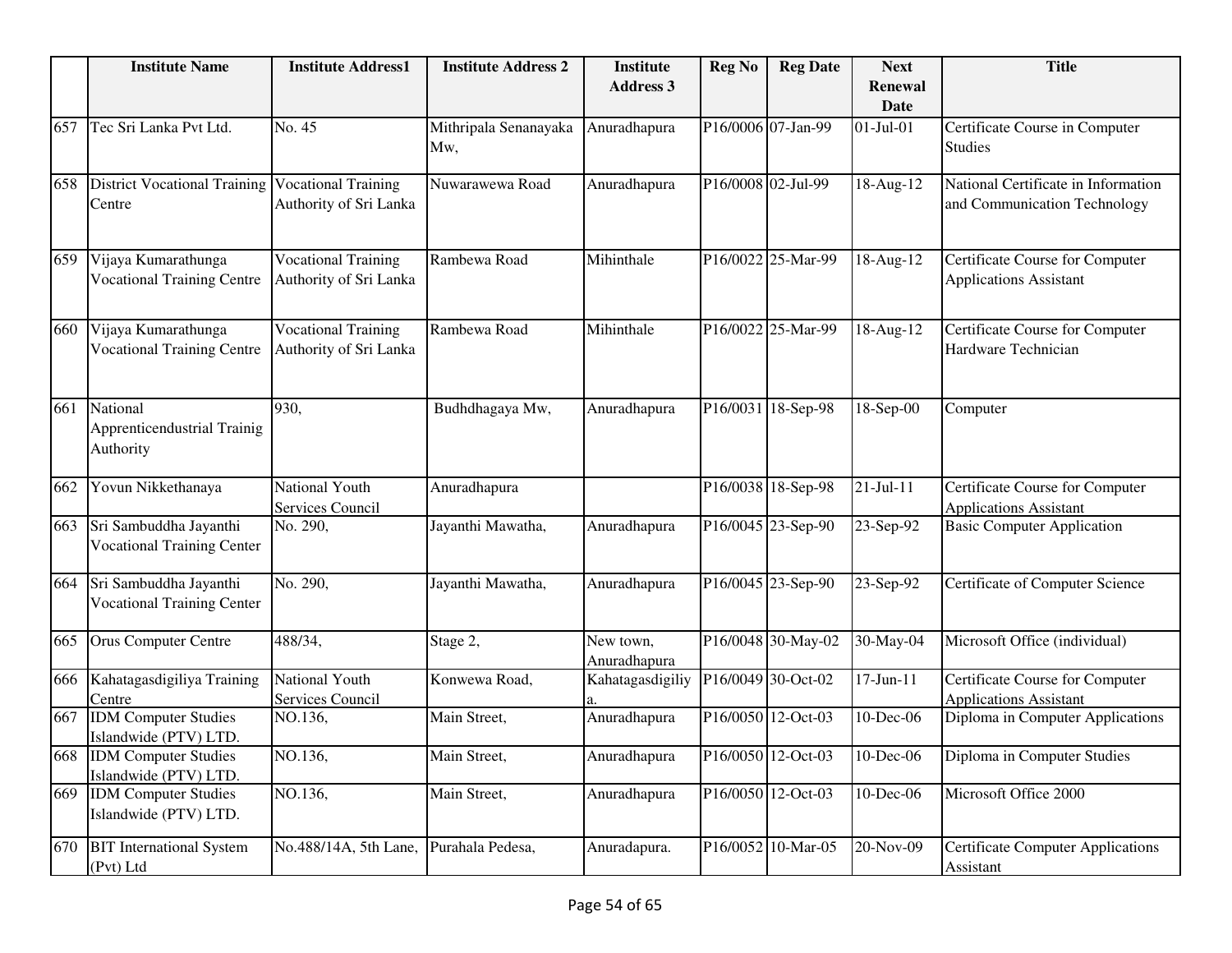|     | <b>Institute Name</b>                         | <b>Institute Address1</b>   | <b>Institute Address 2</b> | <b>Institute</b>    | <b>Reg No</b> | <b>Reg Date</b>    | <b>Next</b>         | <b>Title</b>                                |
|-----|-----------------------------------------------|-----------------------------|----------------------------|---------------------|---------------|--------------------|---------------------|---------------------------------------------|
|     |                                               |                             |                            | <b>Address 3</b>    |               |                    | Renewal             |                                             |
|     |                                               |                             |                            |                     |               |                    | <b>Date</b>         |                                             |
| 671 | I.C.S. Computer Education                     | No. 95/1, Hospital          | Kekirawa.                  |                     |               | P16/0056 11-Mar-05 | 15-Mar-13           | Certificate Course in Computer              |
|     | Institute                                     | Road,                       |                            |                     |               |                    |                     | <b>Applications Awareness</b>               |
| 672 | I.C.S. Computer Education                     | No. 95/1, Hospital          | Kekirawa.                  |                     |               | P16/0056 11-Mar-05 | 15-Mar-13           | Certificate Course in Computer              |
|     | Institute                                     | Road,                       |                            |                     |               |                    |                     | <b>Studies</b>                              |
| 673 | Regional Telecom Training<br>Center           | NO.562/D, Udaya<br>Mawatha, | Anuradhapura.              | Anuradhapura.       |               | P16/0057 09-Jan-04 | 01-Sep-06           | <b>Computer Applications Assistant</b>      |
| 674 | National Apprentice and                       | <b>Airport Road</b>         | Anuradhapura               |                     |               | P16/0058 25-Jul-05 | 19-Jan-12           | Certificate Course for Computer             |
|     | <b>Industrial Training</b>                    |                             |                            |                     |               |                    |                     | <b>Applications Assistant</b>               |
|     | Authority                                     |                             |                            |                     |               |                    |                     |                                             |
| 675 | Computer Training Centre                      | National Apprentice         | Jaffna Road,               | Medawachchiya.      |               | P16/0059 18-May-06 | 16-Aug-13           | National Certificate in Information         |
|     |                                               | and Industrial Training     |                            |                     |               |                    |                     | and Communication Technology                |
|     |                                               | Authority,                  |                            |                     |               |                    |                     |                                             |
| 676 | Don Bosco Vocational                          | Puttalam Road               | Nochchiyagama              |                     |               | P16/0060 12-Jan-07 | 30-Mar-13           | Certificate Course for Computer             |
|     | <b>Training Centre</b>                        |                             |                            |                     |               |                    |                     | <b>Applications Assistant</b>               |
| 677 | Janasahanasewa Global                         | Silpa Sahlika Centre        | Anuradhapura               |                     |               | P16/0062 12-Jan-07 | $11-Jan-09$         | Certificate in Computer Applications        |
|     | <b>Information Technology</b>                 |                             |                            |                     |               |                    |                     | Assistant                                   |
|     | Centre                                        |                             |                            |                     |               |                    |                     |                                             |
| 678 | The Golden Key Institute of                   | 249, Rex Building           | <b>Main Street</b>         | Anuradhapura        |               | P16/0063 21-Feb-07 | 20-Feb-09           | <b>Certificate in Computer Applications</b> |
|     | <b>Information Technology Ltd</b>             |                             |                            |                     |               |                    |                     | Assistant                                   |
|     |                                               |                             |                            |                     |               |                    |                     |                                             |
| 679 | The Golden Key Institute of 249, Rex Building |                             | <b>Main Street</b>         | Anuradhapura        |               | P16/0063 21-Feb-07 | 20-Feb-09           | Certificate in Desktop Publisher            |
|     | Information Technology Ltd                    |                             |                            |                     |               |                    |                     |                                             |
|     |                                               |                             |                            |                     |               |                    |                     |                                             |
| 680 | The Golden Key Institute of 249, Rex Building |                             | <b>Main Street</b>         | Anuradhapura        |               | P16/0063 21-Feb-07 | 20-Feb-09           | Diploma in Computer Science                 |
|     | Information Technology Ltd                    |                             |                            |                     |               |                    |                     |                                             |
|     |                                               |                             |                            |                     |               |                    |                     |                                             |
| 681 | Rajarata Women's                              | No. 410,                    | Olukarada,                 | Kekirawa.           |               | P16/0067 25-Feb-08 | 24-Apr-14           | Certificate Course in Ms Office             |
|     | Foundation                                    |                             |                            |                     |               |                    |                     |                                             |
| 682 | Rajarata Nenasala                             | No. 133,                    | Kahatagasdigiliya          | Galenbindunuwe      |               | P16/0069 09-Jun-08 | 28-Jun-13           | Certificate Course for Computer             |
|     |                                               |                             | Road,                      |                     |               |                    |                     | <b>Applications Assistant</b>               |
|     | 683 MMBL Cyberskills (Pvt)                    | 521/50                      | <b>Main Street</b>         | wa.<br>Anuradhapura |               | P16/0071 20-Aug-08 | $\sqrt{19}$ -Aug-10 | Certificate in Information                  |
|     | Ltd                                           |                             |                            |                     |               |                    |                     | Technology                                  |
| 684 | MMBL Cyberskills (Pvt)                        | 521/50                      | Main Street                | Anuradhapura        |               | P16/0071 20-Aug-08 | 19-Aug-10           | Diploma in Information Technology           |
|     | Ltd                                           |                             |                            |                     |               |                    |                     |                                             |
| 685 | Lanka Jathika Sarvodaya                       | Sarvodaya Tele Center       | Second Step, New           | Anuradhapura        |               | P16/0075 17-Jun-09 | 17-Jun-11           | Certificate Course for Computer             |
|     | Shramadana Sangamaya                          |                             | Town                       |                     |               |                    |                     | <b>Applications Assistant</b>               |
| 686 | Nenasa Education Institute                    | Old Bank of Ceylon          | Thalawa Road               | Eppawala            |               | P16/0076 18-Nov-09 | 17-Nov-11           | Certificate Course for Computer             |
|     |                                               | <b>Building</b>             |                            |                     |               |                    |                     | <b>Applications Assistant</b>               |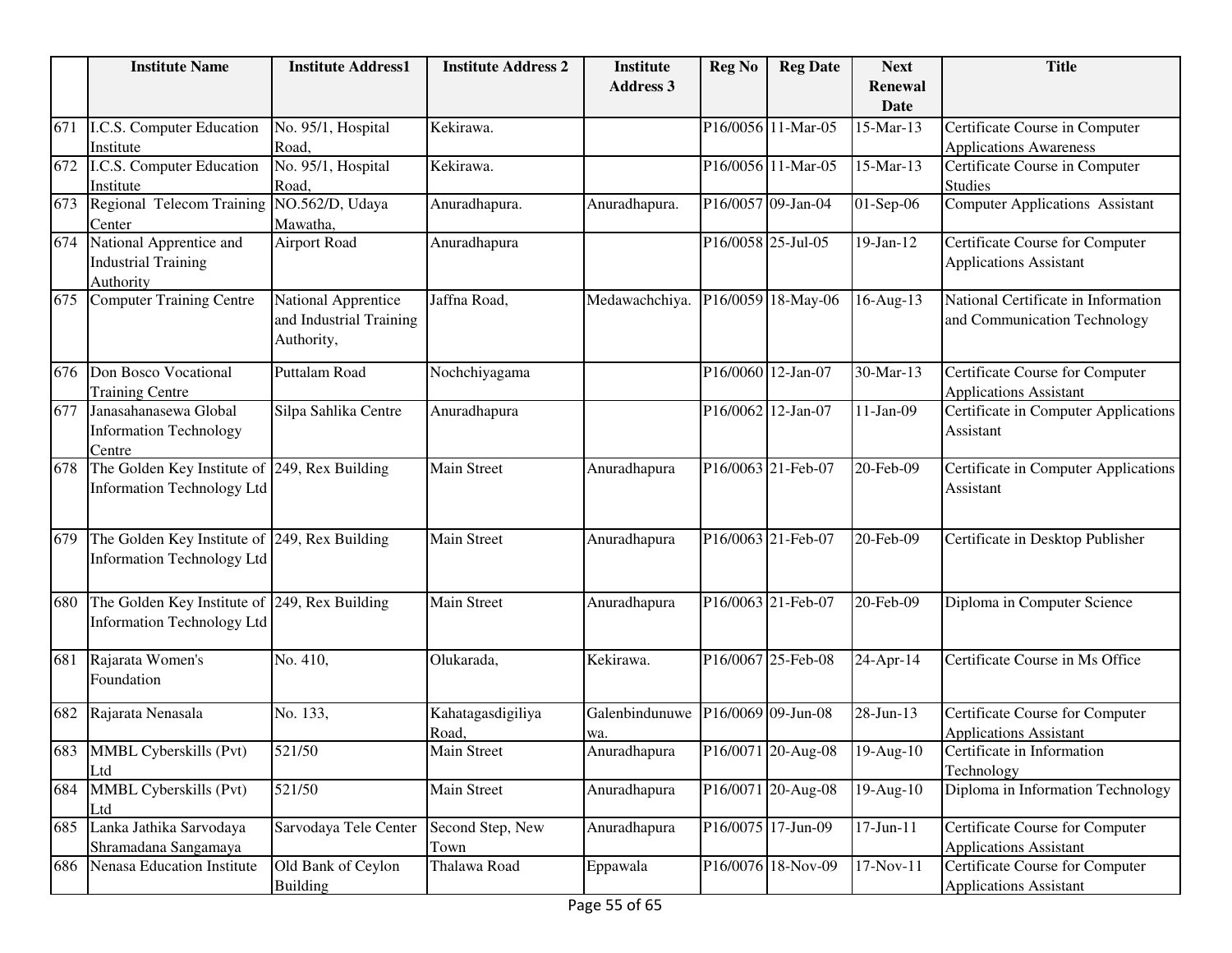|     | <b>Institute Name</b>                                             | <b>Institute Address1</b>                                                              | <b>Institute Address 2</b>              | <b>Institute</b><br><b>Address 3</b> | <b>Reg No</b> | <b>Reg Date</b>    | <b>Next</b><br><b>Renewal</b><br>Date | <b>Title</b>                                                            |
|-----|-------------------------------------------------------------------|----------------------------------------------------------------------------------------|-----------------------------------------|--------------------------------------|---------------|--------------------|---------------------------------------|-------------------------------------------------------------------------|
| 687 | <b>Bulnewa Vocational</b><br><b>Training Center</b>               | <b>Vocational Training</b><br>Authority of Sri Lanka                                   | Mahaweli Building                       | Galnewa                              |               | P16/0077 18-Nov-09 | 17-Nov-11                             | National Certificate in Information<br>and Communication Technology     |
| 688 | <b>Information Technology</b><br><b>Training Center</b>           | Department of<br>Industrial Development Office - North Central                         | <b>District Secretariet</b><br>Province | Anuradhapura                         |               | P16/0078 18-Nov-09 | $17-Nov-11$                           | <b>Certificate Course for Computer</b><br><b>Applications Assistant</b> |
| 689 | <b>Computer Training Centre</b>                                   | National Apprentice<br>and Industrial Training<br>Authority,                           | Musalpitiya,                            | Thabuththegama. P16/0082 26-May-11   |               |                    | 25-May-13                             | Certificate Course for Computer<br><b>Applications Assistant</b>        |
| 690 | <b>Vocational Training Centre</b>                                 | <b>Vocational Training</b><br>Authority of Sri Lanka,                                  | Mahaweli Building,                      | Thabuththegama. P16/0085 19-Oct-11   |               |                    | 18-Oct-13                             | Certificate Course for Computer<br>Applications Assistant               |
| 691 | <b>Computer Training Centre</b>                                   | National Apprentice<br>and Industrial Training<br>Authority, A-6,<br>Mahaweli Quarters | New Town                                | Polonnaruwa                          |               | P17/0040 14-Jun-05 | 13-Jun-07                             | Certificate in Information &<br><b>Communication Technology</b>         |
| 692 | <b>District Vocational Training</b><br>Centre                     | <b>Vocational Training</b><br>Authority of Sri Lanka                                   | Nagalakanda Road                        | Minneriya                            |               | P17/0042 27-Sep-06 | 20-Jan-11                             | National Certificate in Information<br>and Communication Technology     |
| 693 | The Golden Key Institute of<br><b>Information Technology</b>      | 626/1/5, Dharmasiri<br><b>Building</b>                                                 | Main street                             | Kaduruwela                           |               | P17/0043 21-Nov-06 | 21-Nov-08                             | Certificate in Computer Applications<br>Assistant                       |
| 694 | The Golden Key Institute of<br><b>Information Technology</b>      | 626/1/5, Dharmasiri<br><b>Building</b>                                                 | Main street                             | Kaduruwela                           |               | P17/0043 21-Nov-06 | 21-Nov-08                             | Diploma in Computer Studies                                             |
| 695 | <b>Community Educational</b><br><b>Resource Centre</b>            | Polonnaruwa /<br>Dimbulagala<br>Leelarathne Wijesinghe<br>Maha Vidyalaya,              | Hansaya Palama,                         | Polonnaruwa.                         |               | P17/0044 20-Jun-07 | 20-Jun-09                             | Certificate in Computer Applications<br>Assistant                       |
| 696 | Polonnaruwa District Co-<br>operative Rural Bank Union<br>Ltd     | IT Skills Coop Institute, Kaduruwela,                                                  |                                         | Polonnaruwa.                         |               | P17/0045 21-Jan-09 | 16-Aug-13                             | Certificate Course for Computer<br><b>Applications Assistant</b>        |
| 697 | NAITA - Sri Lanka<br>Mahaweli Authority<br><b>Training Center</b> | Seventh Mile Post                                                                      | Hansaya Palama                          | Aralaganwila                         |               | P17/0046 19-Aug-09 | 19-Aug-11                             | Certificate Course for Computer<br><b>Applications Assistant</b>        |
| 698 | Orient Academy Ltd                                                | No. 626/1/5                                                                            | Dharmasiri Building                     | Kaduruwela                           |               | P17/0049 24-Feb-10 | 23-Feb-12                             | Certificate Course in Information<br>Technology                         |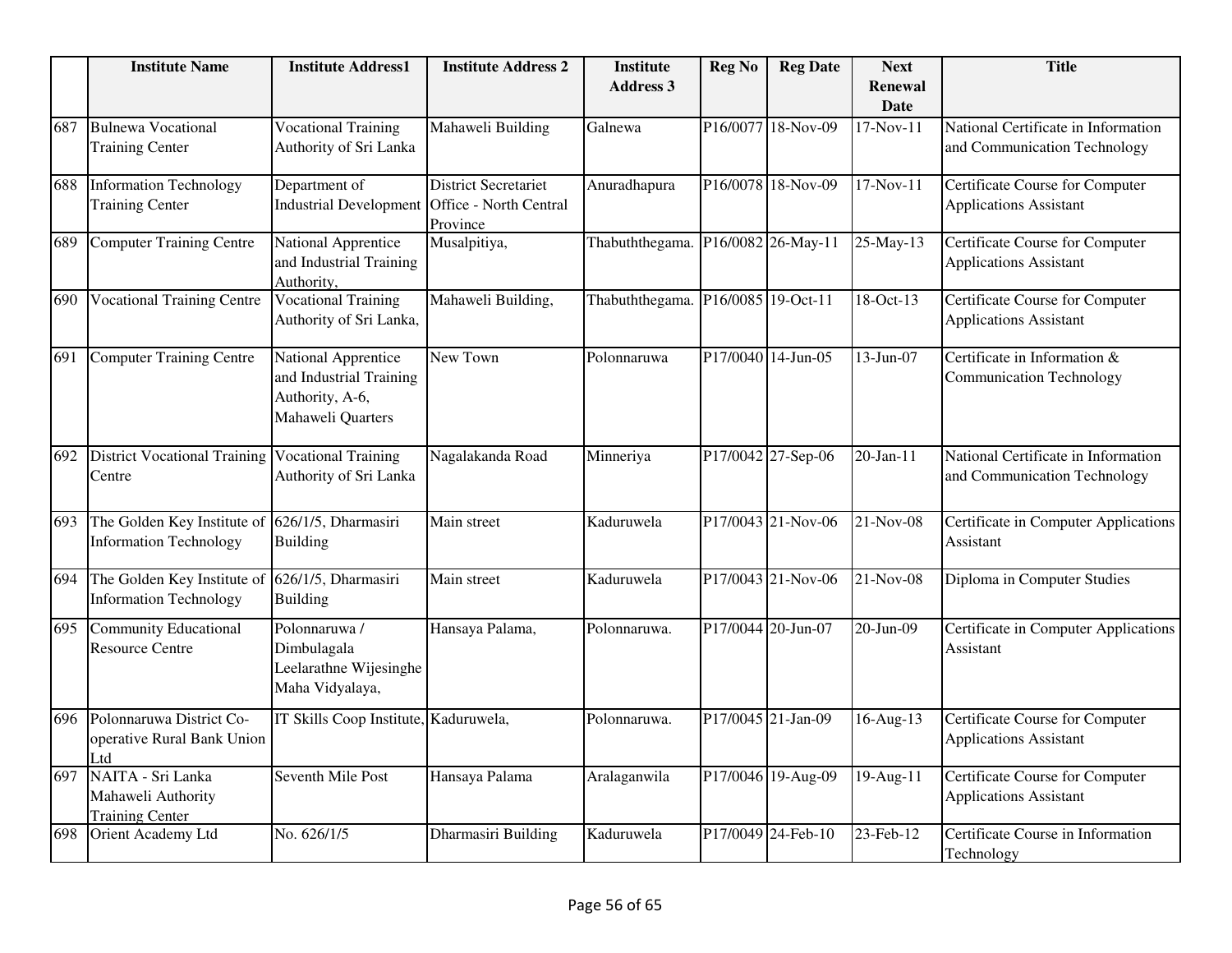|     | <b>Institute Name</b>                                                   | <b>Institute Address1</b>                                    | <b>Institute Address 2</b>                            | <b>Institute</b> | <b>Reg No</b> | <b>Reg Date</b>    | <b>Next</b>            | <b>Title</b>                                                           |
|-----|-------------------------------------------------------------------------|--------------------------------------------------------------|-------------------------------------------------------|------------------|---------------|--------------------|------------------------|------------------------------------------------------------------------|
|     |                                                                         |                                                              |                                                       | <b>Address 3</b> |               |                    | <b>Renewal</b><br>Date |                                                                        |
| 699 | <b>Rural Vocational Training</b><br>Centre                              | <b>Vocational Training</b><br>Authority of Sri Lanka         | Mahaweli Ground<br><b>Building</b>                    | Bakamuna         |               | P17/0050 22-Jul-09 | $21-Jul-11$            | Certificate Course for Computer<br><b>Applications Assistant</b>       |
| 700 | <b>Computer Training Centre</b>                                         | National Apprentice<br>and Industrial Training<br>Authority, | District Office, A6,<br>Mahaweli Houses, New<br>Town. | Polonnaruwa.     |               | P17/0051 17-Aug-11 | 16-Aug-13              | National Certificate in Information<br>and Communication Technology    |
| 701 | Saraswathi Computer<br>Training Centre - Nenasala                       | Asokaramaya,                                                 | New Town,                                             | Medirigiriya.    |               | P17/0052 28-Sep-11 | 27-Sep-13              | Certificate Course in Ms Office                                        |
| 702 | <b>Vocational Training Centre,</b>                                      | <b>Vocational Training</b><br>Authority of Sri Lanka,        | Inginiyagala Road,                                    | Ampara.          |               | P18/0001 05-Aug-99 | 03-Oct-12              | National Certificate in Information<br>and Communication Technology    |
| 703 | <b>HICMA</b> Social Services<br>Union, HICMA Institute of<br>Technology | <b>MPCS Building</b>                                         | Old BOC Road                                          | Akkaraipaththu   |               | P18/0002 02-Jul-98 | 20-Nov-09              | Certificate in Computer Applications<br>Assistant                      |
| 704 | <b>Technical College</b>                                                | Sammanthurai.                                                |                                                       |                  |               | P18/0003 02-Jul-98 | $17-Jan-15$            | Certificate Course for Computer<br><b>Applications Assistant</b>       |
| 705 | Hardy College of<br>Technology                                          | Ampara                                                       |                                                       |                  |               | P18/0005 02-Jul-98 | 17-Mar-12              | Certificate Course for Computer<br><b>Applications Assistant</b>       |
| 706 | <b>District Vocational Training</b><br>Centre                           | <b>Vocational Training</b><br>Authority of Sri Lanka         | Main Street                                           | Ninthavur        |               | P18/0006 02-Jul-98 | 17-Nov-11              | National Diploma in Information and<br><b>Communication Technology</b> |
| 707 | <b>Vocational Training Centre</b>                                       | <b>Vocational Training</b><br>Authority of Sri Lanka         | Anver Ismail Square,<br>Banglawadi                    | Sammanthurai     |               | P18/0008 01-Mar-00 | 17-Nov-12              | Certificate Course for Computer<br><b>Applications Assistant</b>       |
| 708 | <b>Advance Training Centre</b>                                          | No. 02, Inginiyagala<br>Road,                                | Ampara.                                               |                  |               | P18/0011 01-Mar-00 | 26-Apr-13              | Certificate Course for Computer<br><b>Applications Assistant</b>       |
| 709 | <b>Vocational Training Centre</b>                                       | <b>Vocational Training</b><br>Authority of Sri Lanka         | <b>Main Street</b>                                    | Karativu         |               | P18/0012 01-Mar-00 | 08-Oct-11              | National Certificate in Information<br>and Communication Technology    |
| 710 | <b>Rural Vocational Training</b><br>Centre                              | Nawamedagama,                                                | Dehiaththakandiya.                                    |                  |               | P18/0013 01-Mar-00 | 02-Aug-07              | Computer Programme Operator                                            |
| 711 | <b>Silver Tone Technical</b><br>Institute                               | Silver Tone Tech<br>Marcket                                  | Pothuwil Road,                                        | Akkaraipattu     |               | P18/0016 10-Aug-00 | 09-Aug-03              | <b>Computer Studies</b>                                                |
| 712 | <b>Vocational Training Centre</b>                                       | <b>Vocational Training</b><br>Authority of Sri Lanka         | Main Street(Behind the<br>Post Office)                | Pothuvil         |               | P18/0020 10-Aug-00 | 31-Mar-12              | Certificate Course for Computer<br><b>Applications Assistant</b>       |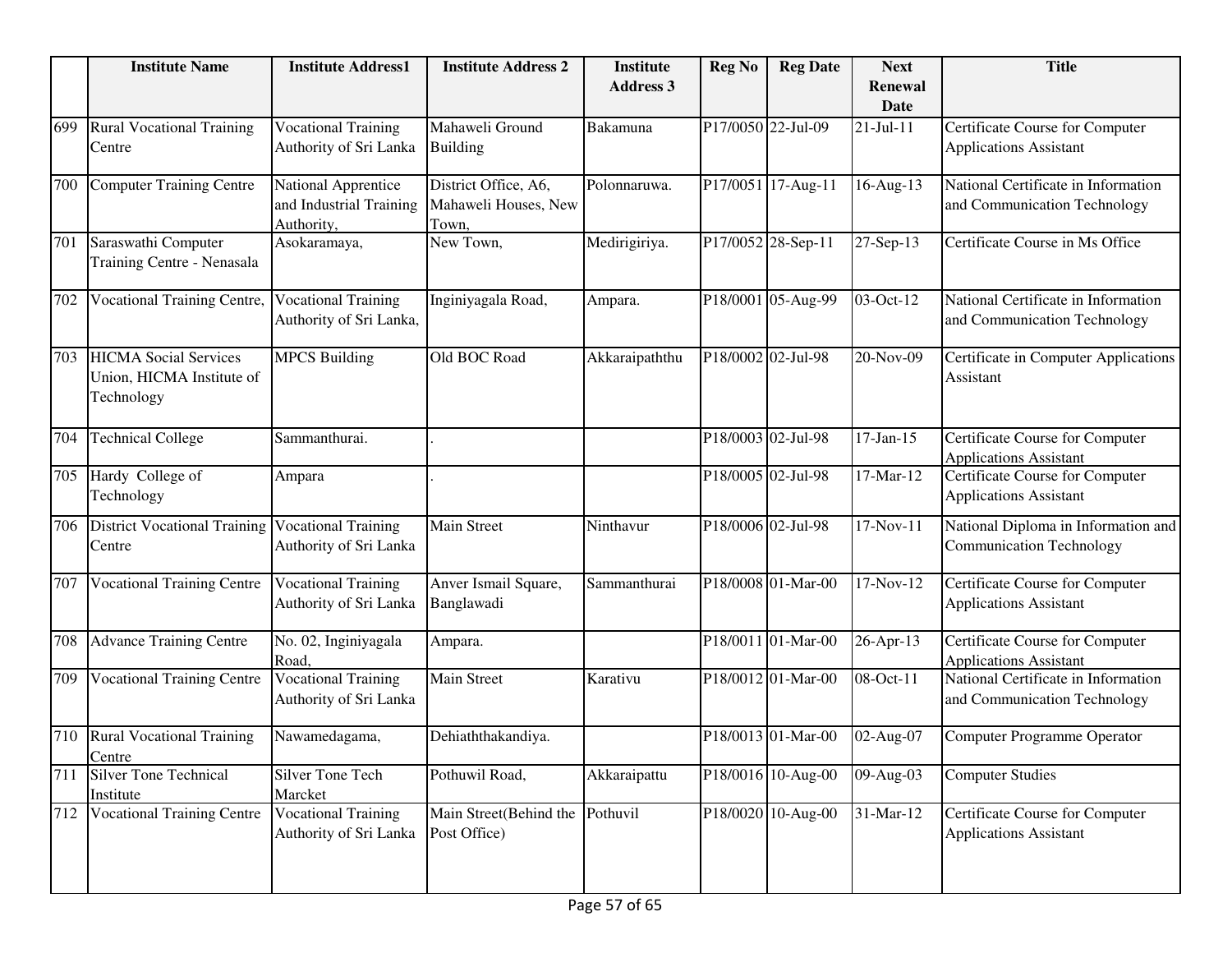|     | <b>Institute Name</b>                                                           | <b>Institute Address1</b>                            | <b>Institute Address 2</b>                                    | <b>Institute</b><br><b>Address 3</b> | <b>Reg No</b>      | <b>Reg Date</b>    | <b>Next</b><br><b>Renewal</b> | <b>Title</b>                                                            |
|-----|---------------------------------------------------------------------------------|------------------------------------------------------|---------------------------------------------------------------|--------------------------------------|--------------------|--------------------|-------------------------------|-------------------------------------------------------------------------|
|     |                                                                                 |                                                      |                                                               |                                      |                    |                    | <b>Date</b>                   |                                                                         |
| 713 | Vocational Training Centre,                                                     | VTASL,                                               | Alayadivembu<br>Pradeshiya Saba<br>Building,<br>Alayadivembu, | Akkaraipattu.                        |                    | P18/0021 10-Aug-00 | 19-Oct-12                     | Certificate Course for Computer<br><b>Applications Assistant</b>        |
| 714 | <b>Myown Computer Systems</b><br>(Pvt) Ltd.                                     | 143,                                                 | Main Street,                                                  | Kalmunai                             |                    | P18/0023 14-Aug-03 | 13-Jun-06                     | Certificate in Computer Application                                     |
| 715 | <b>Myown Computer Systems</b><br>(Pvt) Ltd.                                     | 143,                                                 | Main Street,                                                  | Kalmunai                             |                    | P18/0023 14-Aug-03 | 13-Jun-06                     | Certificate in MS Office                                                |
| 716 | <b>Myown Computer Systems</b><br>(Pvt) Ltd.                                     | 143,                                                 | Main Street,                                                  | Kalmunai                             |                    | P18/0023 14-Aug-03 | 13-Jun-06                     | Diploma in Information Technology                                       |
| 717 | <b>Maritime Training Institute</b>                                              | Sri Lanka Ports<br>Authority                         | Oluvil                                                        |                                      |                    | P18/0024 11-Aug-03 | 12-May-12                     | Certificate Course in Information<br>Technology                         |
| 718 | Chirplink Computer<br><b>Training and Business</b><br>Management Institute      | 13 B                                                 | New Town                                                      | Dehiattakandiya                      | P18/0025 12-Jul-07 |                    | $12-Jul-09$                   | Certificate in Computer Applications<br>Assistant                       |
| 719 | Chirplink Computer<br><b>Training and Business</b><br>Management Institute      | 13 B                                                 | New Town                                                      | Dehiattakandiya                      | P18/0025 12-Jul-07 |                    | $12-Jul-09$                   | Certificate in Information and<br><b>Communication Technology</b>       |
| 720 | <b>CASP Computer &amp; Training</b><br>Institute                                | Sulaiman Complex,                                    | Main Street,                                                  | Akkaraipattu                         |                    | P18/0028 25-Feb-08 | $24$ -Feb-11                  | Certificate in Computerized<br>Accounting                               |
| 721 | College of Management and 183,<br><b>Technology International</b><br>(Pvt) Ltd. |                                                      | Main Street                                                   | Sainthamaruthu<br>09                 |                    | P18/0029 25-Feb-08 | 24-Feb-11                     | Certificate in Computer Applications<br>Assistant                       |
| 722 | <b>National Youth Services</b><br>Council, District Training<br>Center          | Inginiyagala Road                                    | Ampara                                                        |                                      |                    | P18/0038 17-Jun-09 | $17$ -Jun- $12$               | Certificate Course for Computer<br><b>Applications Assistant</b>        |
| 723 | Global Institute of<br>Professional Technological<br>Education                  | No. B 584                                            | Dharmapala Mawatha                                            | Ampara                               |                    | P18/0039 09-Oct-09 | 08-Oct-11                     | Certificate Course for Computer<br><b>Applications Assistant</b>        |
| 724 | <b>Vocational Training Center</b>                                               | <b>Vocational Training</b><br>Authority of Sri Lanka | Main Street, Central<br>Camp                                  | Ampara                               |                    | P18/0041 09-Oct-09 | 08-Oct-12                     | <b>Certificate Course for Computer</b><br><b>Applications Assistant</b> |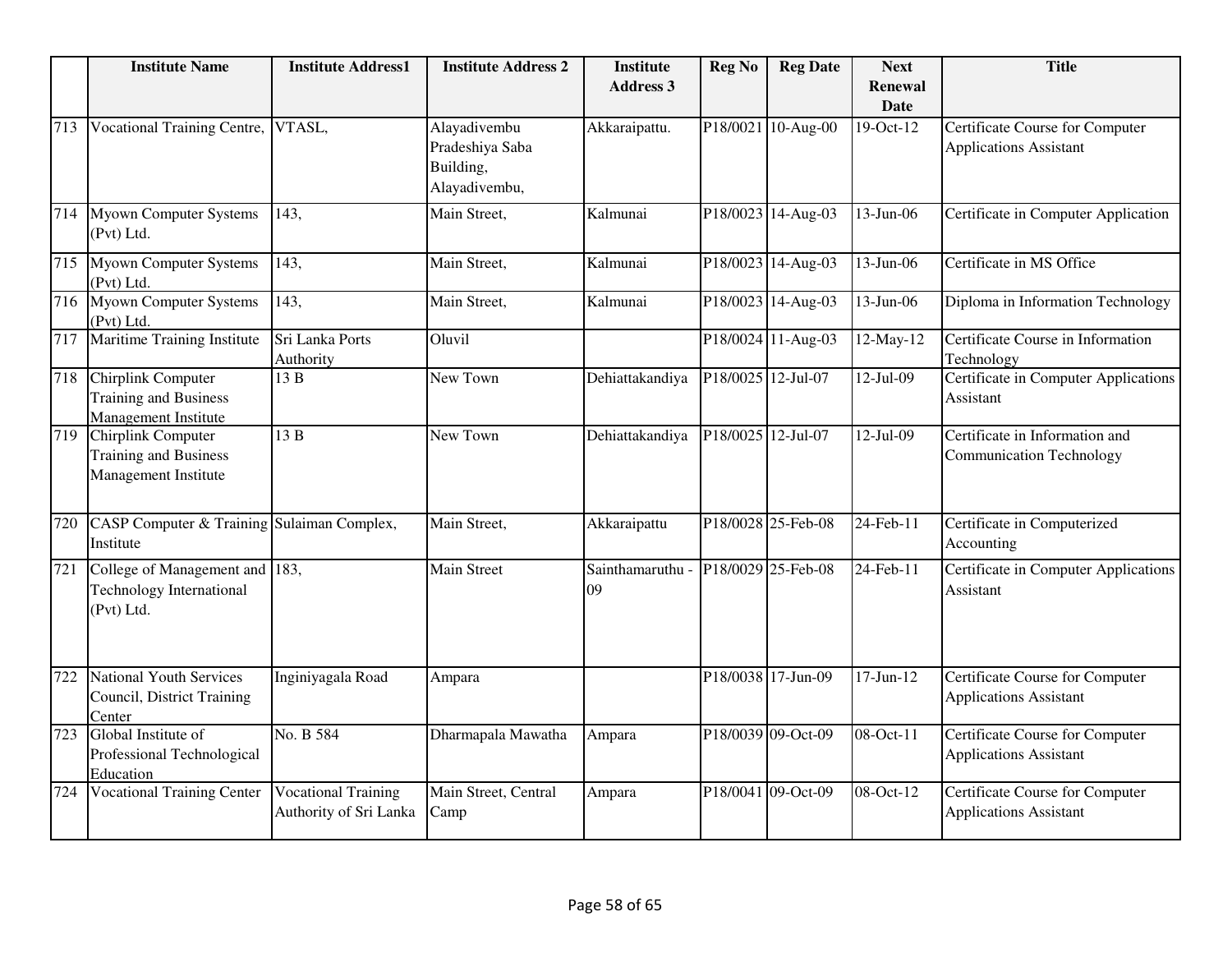|     | <b>Institute Name</b>                                      | <b>Institute Address1</b>                             | <b>Institute Address 2</b>               | <b>Institute</b><br><b>Address 3</b> | <b>Reg No</b> | <b>Reg Date</b>    | <b>Next</b>                   | <b>Title</b>                                                            |
|-----|------------------------------------------------------------|-------------------------------------------------------|------------------------------------------|--------------------------------------|---------------|--------------------|-------------------------------|-------------------------------------------------------------------------|
|     |                                                            |                                                       |                                          |                                      |               |                    | <b>Renewal</b><br><b>Date</b> |                                                                         |
| 725 | <b>Vocational Training Center</b>                          | <b>Vocational Training</b><br>Authority of Sri Lanka  | <b>Main Street</b>                       | Sainthamarathu                       |               | P18/0042 18-Nov-09 | 17-Nov-11                     | National Certificate in Information<br>and Communication Technology     |
| 726 | <b>Vocational Training Centre,</b>                         | <b>Vocational Training</b><br>Authority of Sri Lanka, | Court Road,                              | Thirukkovil.                         |               | P18/0046 04-Oct-10 | 03-Oct-12                     | Certificate Course for Computer<br><b>Applications Assistant</b>        |
| 727 | Al/Uswa Islamic Welfare<br>Association                     | Nenasala Computer<br>Training Centre,                 | Mal 11th Street,<br>Malayadi Grammam 02, | Sammanthurai.                        |               | P18/0047 15-Dec-10 | 14-Dec-12                     | Certificate Course in Ms Office                                         |
| 728 | Sri Indrasara Special<br><b>Vocational Training Centre</b> | <b>Vocational Training</b><br>Authority of Sri Lanka, | Sri Vidyananda<br>Pirivena,              | Ampara.                              |               | P18/0049 27-Apr-11 | 26-Apr-13                     | Certificate Course for Computer<br><b>Applications Assistant</b>        |
| 729 | <b>Islamic Education Centre</b>                            | No. 1/2,                                              | Main Street,                             | Nintavur.                            |               | P18/0050 29-Jun-11 | 28-Jun-13                     | Certificate Course in Ms Office                                         |
| 730 | <b>Zonal Computer Resource</b><br>Centre                   | Zonal Education Office, Sammanthurai.                 |                                          |                                      |               | P18/0051 18-Jan-12 | $17$ -Jan- $14$               | Certificate Course in Microsoft<br>Office                               |
| 731 | Myown Computer Systems<br>(Pvt). Ltd.                      | No. 275                                               | Main Street                              | Trincomalee                          |               | P19/0016 14-Aug-03 | 14-Aug-05                     | Certificate in Computer Application                                     |
| 732 | Myown Computer Systems<br>(Pvt). Ltd.                      | No. 275                                               | Main Street                              | Trincomalee                          |               | P19/0016 14-Aug-03 | 14-Aug-05                     | Certificate in Information<br>Technology                                |
| 733 | College of Information<br>Technology                       | Thuraiyadi Junction                                   | Kinniya 01                               |                                      |               | P19/0020 31-Oct-07 | $30$ -Oct-09                  | Certificate in Computer Applications<br>Assistant                       |
| 734 | Lanka Jatika Sarvodaya<br>Shramadana Sangamaya             | Third Mile Post                                       | Nilavelli Road                           | Trincomalee                          |               | P19/0022 19-Dec-07 | 19-Jan-13                     | <b>Certificate Course for Computer</b><br><b>Applications Assistant</b> |
| 735 | <b>District Vocational Training</b><br>Centre              | <b>Vocational Training</b><br>Authority of Sri Lanka, | Youn Mawatha,                            | Kantale.                             |               | P19/0023 30-Jan-08 | 20-Mar-15                     | National Certificate in Information<br>and Communication Technology     |
| 736 | <b>District Vocational Training</b><br>Centre              | <b>Vocational Training</b><br>Authority of Sri Lanka, | Youn Mawatha,                            | Kantale.                             |               | P19/0023 30-Jan-08 | 20-Mar-15                     | National Certificate in PC Based<br>Applications                        |
| 737 | School of Computing and<br>Language<br>Learning(SOCALL)    | <b>Gazzaly Manzil</b>                                 | Central Collage road                     | Kinniya 04                           |               | P19/0024 25-Feb-08 | 24-Feb-11                     | Certificate in Computer Applications<br>Assistant                       |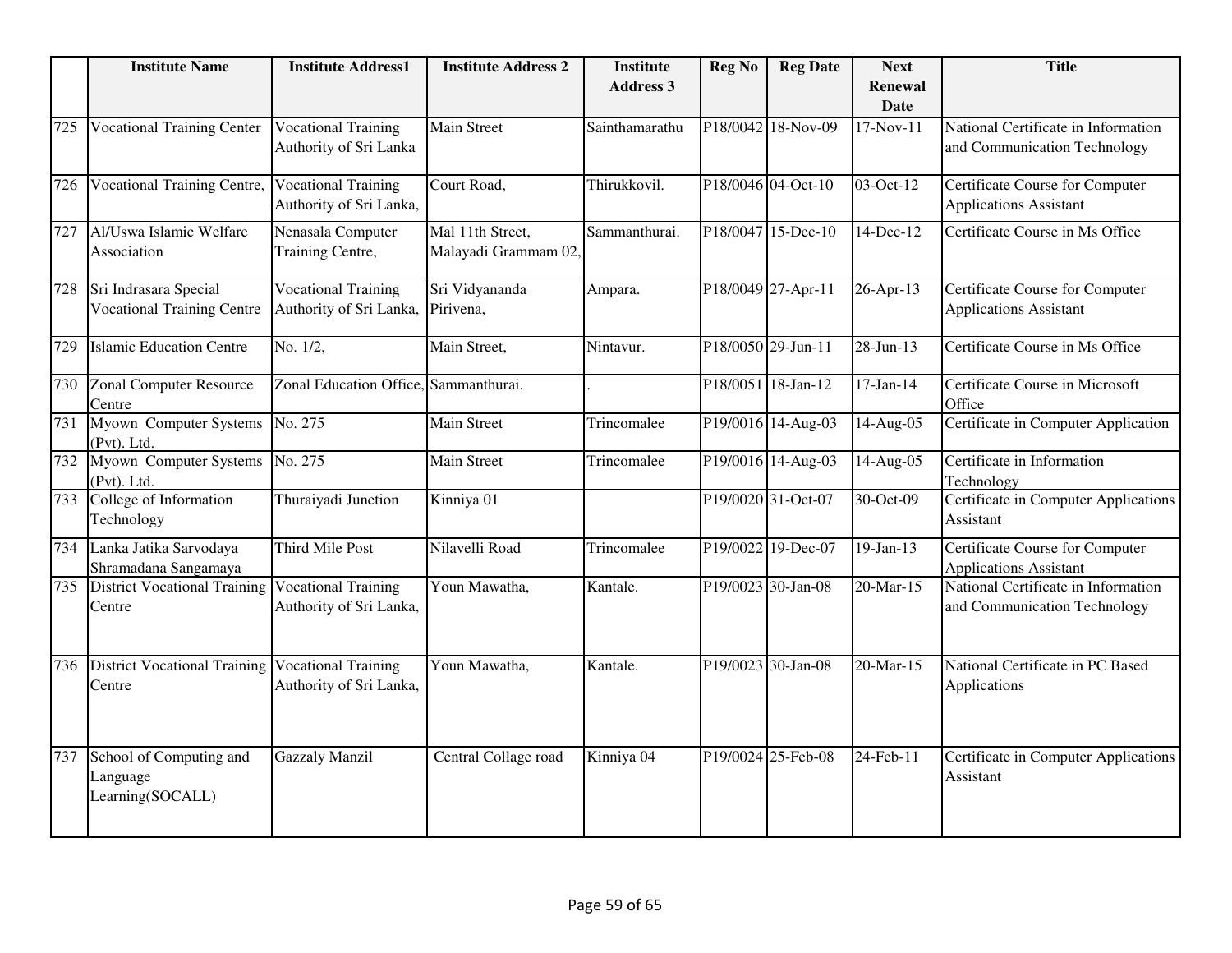|     | <b>Institute Name</b>                                                  | <b>Institute Address1</b>                                    | <b>Institute Address 2</b>                    | <b>Institute</b><br><b>Address 3</b> | <b>Reg No</b>      | <b>Reg Date</b>    | <b>Next</b><br>Renewal | <b>Title</b>                                                           |
|-----|------------------------------------------------------------------------|--------------------------------------------------------------|-----------------------------------------------|--------------------------------------|--------------------|--------------------|------------------------|------------------------------------------------------------------------|
|     |                                                                        |                                                              |                                               |                                      |                    |                    | <b>Date</b>            |                                                                        |
| 738 | MMBL Cyberskills (Pvt)<br>Ltd                                          | No 231                                                       | Thirugnasampanthar<br><b>Street</b>           | Trincomalee                          |                    | P19/0025 09-Jun-08 | 08-Jun-11              | Certificate in Information<br>Technology                               |
| 739 | MMBL Cyberskills (Pvt)<br>Ltd                                          | No 231                                                       | Thirugnasampanthar<br><b>Street</b>           | Trincomalee                          |                    | P19/0025 09-Jun-08 | 08-Jun-11              | Professional Diploma in Information<br>Technology                      |
| 740 | Jesuit English Academy and 232<br><b>Computer Training Center</b>      |                                                              | <b>Inner Harbour Road</b>                     | Trincomalee                          |                    | P19/0027 16-Sep-09 | 15-Sep-11              | Certificate Course for Computer<br><b>Applications Assistant</b>       |
| 741 | E Net Information<br><b>Technology Management</b><br>Systems (Pvt) Ltd | 189 A, Second Floor,                                         | Thirugnana Sampanthar Trincomalee.<br>Street, |                                      |                    | P19/0035 04-Oct-10 | 03-Oct-12              | Certificate Course in Computer<br><b>Studies</b>                       |
| 742 | <b>Computer Apprentice</b><br><b>Training Centre</b>                   | National Apprentice<br>and Industrial Training<br>Authority, | Lathif G S Road,                              | Kinniya 05.                          |                    | P19/0036 21-Mar-12 | 20-Mar-14              | Certificate Course for Computer<br><b>Applications Assistant</b>       |
| 743 | <b>Computer Apprentice</b><br><b>Training Centre</b>                   | National Apprentice<br>and Industrial Training<br>Authority, | 58, Arunagiri Road,                           | Trincomalee.                         |                    | P19/0037 21-Mar-12 | 20-Mar-14              | National Certificate in Information<br>and Communication Technology    |
| 744 | <b>Technical College</b>                                               | Manchanthoduwa,                                              | Batticaloa.                                   |                                      | P20/0003 02-Jul-01 |                    | 20-Mar-15              | Certificate Course for Information<br>and Communication Technology     |
| 745 | <b>District Vocational Training</b><br>Centre,                         | <b>Vocational Training</b><br>Authority of Sri Lanka,        | Vantharumoolai,                               | Batticaloa.                          | P20/0004 02-Jul-98 |                    | 23-Nov-13              | National Certificate in Information<br>and Communication Technology    |
| 746 | <b>District Vocational Training</b><br>Centre,                         | <b>Vocational Training</b><br>Authority of Sri Lanka,        | Vantharumoolai,                               | Batticaloa.                          | P20/0004 02-Jul-98 |                    | 23-Nov-13              | National Diploma in Information and<br><b>Communication Technology</b> |
| 747 | <b>YMCA Computer Centre</b>                                            | 26/4/A                                                       | <b>Baundary Road South</b>                    | Batticoloa                           |                    | P20/0018 05-Sep-00 | 13-Dec-08              | Certificate in Computer Applications<br>Assistant                      |
|     | 748 Myown Computer Systems<br>(PVT) Ltd                                | No 319,                                                      | Tricomalee rd                                 | Batticaloa                           |                    | P20/0025 14-Aug-03 | 13-Aug-04              | Certificate in Computer Application                                    |
|     | 749 Myown Computer Systems<br>(PVT) Ltd                                | No 319,                                                      | Tricomalee rd                                 | <b>Batticaloa</b>                    |                    | P20/0025 14-Aug-03 | 13-Aug-04              | Certificate in Information<br>Technology                               |
| 750 | <b>Myown Computer Systems</b><br>(PVT) Ltd                             | No 319,                                                      | Tricomalee rd                                 | <b>Batticaloa</b>                    |                    | P20/0025 14-Aug-03 | 13-Aug-04              | Certificate in MS Office                                               |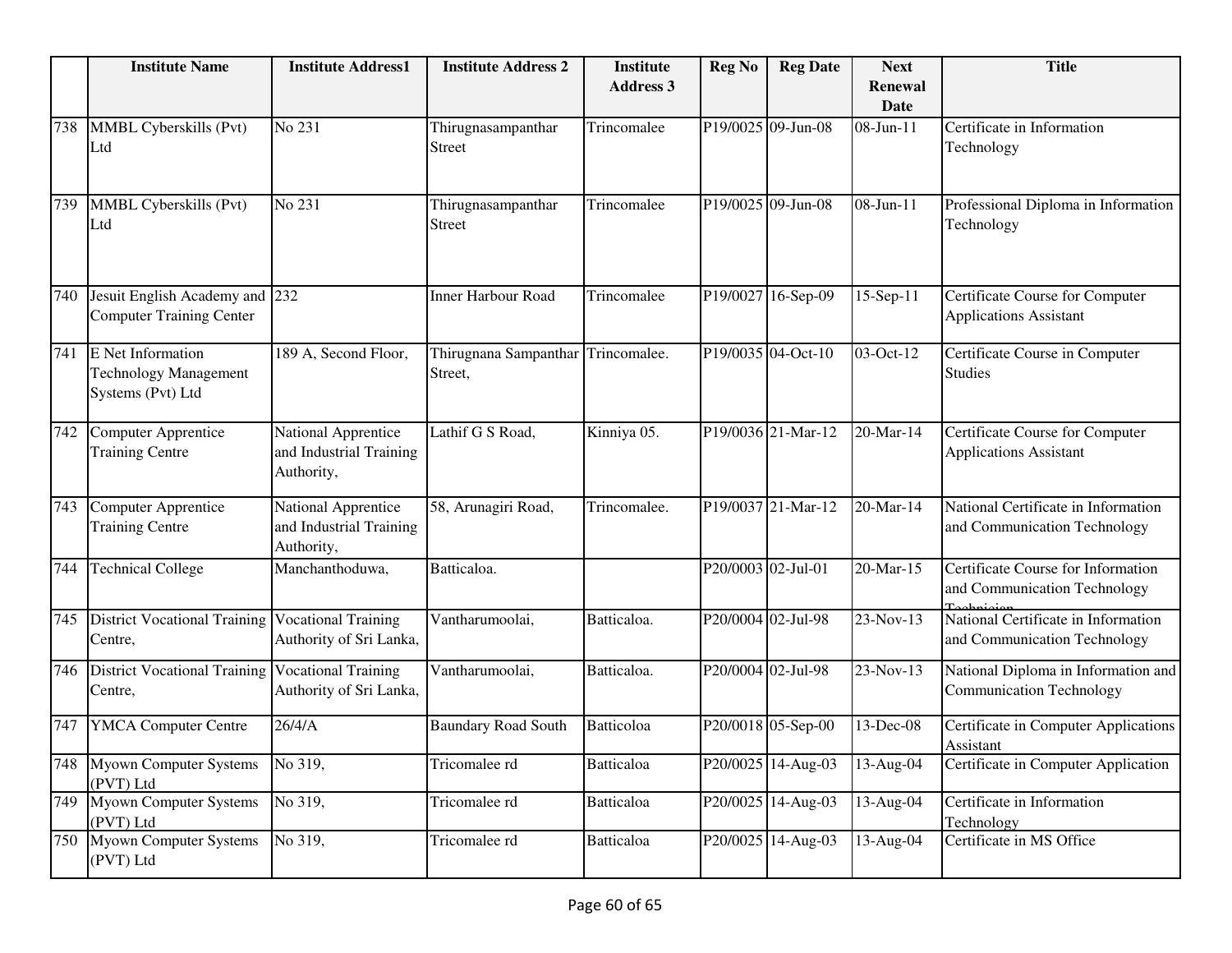|     | <b>Institute Name</b>                      | <b>Institute Address1</b>     | <b>Institute Address 2</b> | <b>Institute</b>                   | <b>Reg No</b> | <b>Reg Date</b>    | <b>Next</b>     | <b>Title</b>                           |
|-----|--------------------------------------------|-------------------------------|----------------------------|------------------------------------|---------------|--------------------|-----------------|----------------------------------------|
|     |                                            |                               |                            | <b>Address 3</b>                   |               |                    | <b>Renewal</b>  |                                        |
|     |                                            |                               |                            |                                    |               |                    | Date            |                                        |
| 751 | St. Johns Vocational                       | Urani                         | <b>Batticaloa</b>          |                                    |               | P20/0026 10-Mar-05 | 22-Nov-14       | Certificate Course for Computer        |
|     | <b>Training Centre</b>                     |                               |                            |                                    |               |                    |                 | <b>Applications Assistant</b>          |
| 752 | <b>Youth Training Center</b>               | National Youth                | Puthukudiyiruppu           | Batticaloa                         |               | P20/0028 22-Nov-06 | $12$ -May-11    | <b>Certificate Course for Computer</b> |
|     |                                            | Services Council              |                            |                                    |               |                    |                 | <b>Applications Assistant</b>          |
| 753 | Kallar Young Men's                         | Hospital Road,                | Periya Kallar - 02,        | Kallar.                            |               | P20/0029 14-Mar-07 | 28-Jun-13       | Certificate Course for Computer        |
|     | Christian Association,                     |                               |                            |                                    |               |                    |                 | <b>Applications Assistant</b>          |
|     | Social Services Institution                |                               |                            |                                    |               |                    |                 |                                        |
|     | of Kallar                                  |                               |                            |                                    |               |                    |                 |                                        |
| 754 | <b>ACS Technology System</b>               | 19,                           | <b>Boundary Road</b>       | <b>Batticaloa</b>                  |               | P20/0030 20-Jun-07 | 20-Jun-09       | Certificate in Computer Aplications    |
|     |                                            |                               |                            |                                    |               |                    |                 | Assistant                              |
| 755 | Lanka Jathika Sarvodaya                    | Sathurukkondan                | Batticaloa                 |                                    |               | P20/0031 31-Oct-07 | 30-Mar-12       | <b>Certificate Course for Computer</b> |
|     | Shramadana Sangamaya                       |                               |                            |                                    |               |                    |                 | <b>Applications Assistant</b>          |
| 756 | <b>Computer Training Centre</b>            | Pradeshiya Sabah              | Chenkalady                 |                                    |               | P20/0033 16-Jul-08 | $15 - Jul - 10$ | Certificate in Computer Technology     |
|     |                                            | Eravur Pattu                  |                            |                                    |               |                    |                 |                                        |
| 757 | C.S.C. Computer Education                  | 44, Station Road              | Batticaloa                 |                                    |               | P20/0034 24-Sep-08 | 23-Sep-10       | Certificate Course for Computer        |
|     |                                            |                               |                            |                                    |               |                    |                 | <b>Applications Assistant</b>          |
| 758 | C.S.C. Computer Education 44, Station Road |                               | Batticaloa                 |                                    |               | P20/0034 24-Sep-08 | 23-Sep-10       | Certificate Course for Computer        |
|     |                                            |                               |                            |                                    |               |                    |                 | Software Technology                    |
| 759 | Royal Computer Centre,                     | Boundary Road,                | Kaluthawalai 1,            | Kaluthawali 01. P20/0035 24-Sep-08 |               |                    | 03-Oct-12       | Certificate Course for Computer        |
|     |                                            |                               |                            |                                    |               |                    |                 | <b>Applications Assistant</b>          |
| 760 | Miani Technical Institute                  | Trinco Road,                  | Thanamunai,                | Batticaloa.                        |               | P20/0036 13-May-09 | 25-May-14       | Certificate Course in Information and  |
|     |                                            |                               |                            |                                    |               |                    |                 | <b>Communication Technology</b>        |
| 761 | <b>Vocational Training Center</b>          | <b>Vocational Training</b>    | Divisional Secretary       | <b>Batticaloa</b>                  |               | P20/0040 18-Nov-09 | 17-Nov-11       | Certificate Course for Computer        |
|     |                                            | Authority of Sri Lanka        | Building, Arayampathy      |                                    |               |                    |                 | <b>Applications Assistant</b>          |
|     |                                            |                               |                            |                                    |               |                    |                 |                                        |
| 762 | <b>Vocational Training Center</b>          | <b>Divisional Secretariat</b> | <b>Trinco Road</b>         | Vaharai                            |               | P20/0041 18-Nov-09 | $17-Nov-11$     | <b>Certificate Course for Computer</b> |
|     |                                            |                               |                            |                                    |               |                    |                 | <b>Applications Assistant</b>          |
| 763 | <b>Vocational Training Center</b>          | <b>Vocational Training</b>    | Atputha Pillaiyar Kovil    | Kaluwanchikudy                     |               | P20/0042 18-Nov-09 | 17-Nov-11       | National Certificate in Information    |
|     |                                            | Authority of Sri Lanka        | Road                       |                                    |               |                    |                 | and Communication Technology           |
|     |                                            |                               |                            |                                    |               |                    |                 |                                        |
| 764 | <b>Vocational Training Centre</b>          | <b>Vocational Training</b>    | Kalkudah Road,             | Valaichchenai.                     |               | P20/0043 18-Nov-09 | 20-Mar-15       | <b>Certificate Course for Computer</b> |
|     |                                            | Authority of Sri Lanka,       |                            |                                    |               |                    |                 | <b>Applications Assistant</b>          |
|     |                                            |                               |                            |                                    |               |                    |                 |                                        |
| 765 | <b>Rural Vocational Training</b>           | <b>Vocational Training</b>    | Advocate Abdul Cader       | Kattankudy 02                      |               | P20/0044 18-Nov-09 | 17-Nov-11       | Certificate Course for Computer        |
|     | Centre                                     | Authority of Sri Lanka        | Road                       |                                    |               |                    |                 | <b>Applications Assistant</b>          |
|     |                                            |                               |                            |                                    |               |                    |                 |                                        |
| 766 | <b>Vocational Training Centre</b>          | <b>Vocational Training</b>    | Paddipalai                 | Kokkadicholai                      |               | P20/0047 24-Feb-10 | 24-Feb-12       | Certificate Course for Computer        |
|     |                                            | Authority of Sri Lanka        |                            |                                    |               |                    |                 | <b>Applications Assistant</b>          |
|     |                                            |                               |                            |                                    |               |                    |                 |                                        |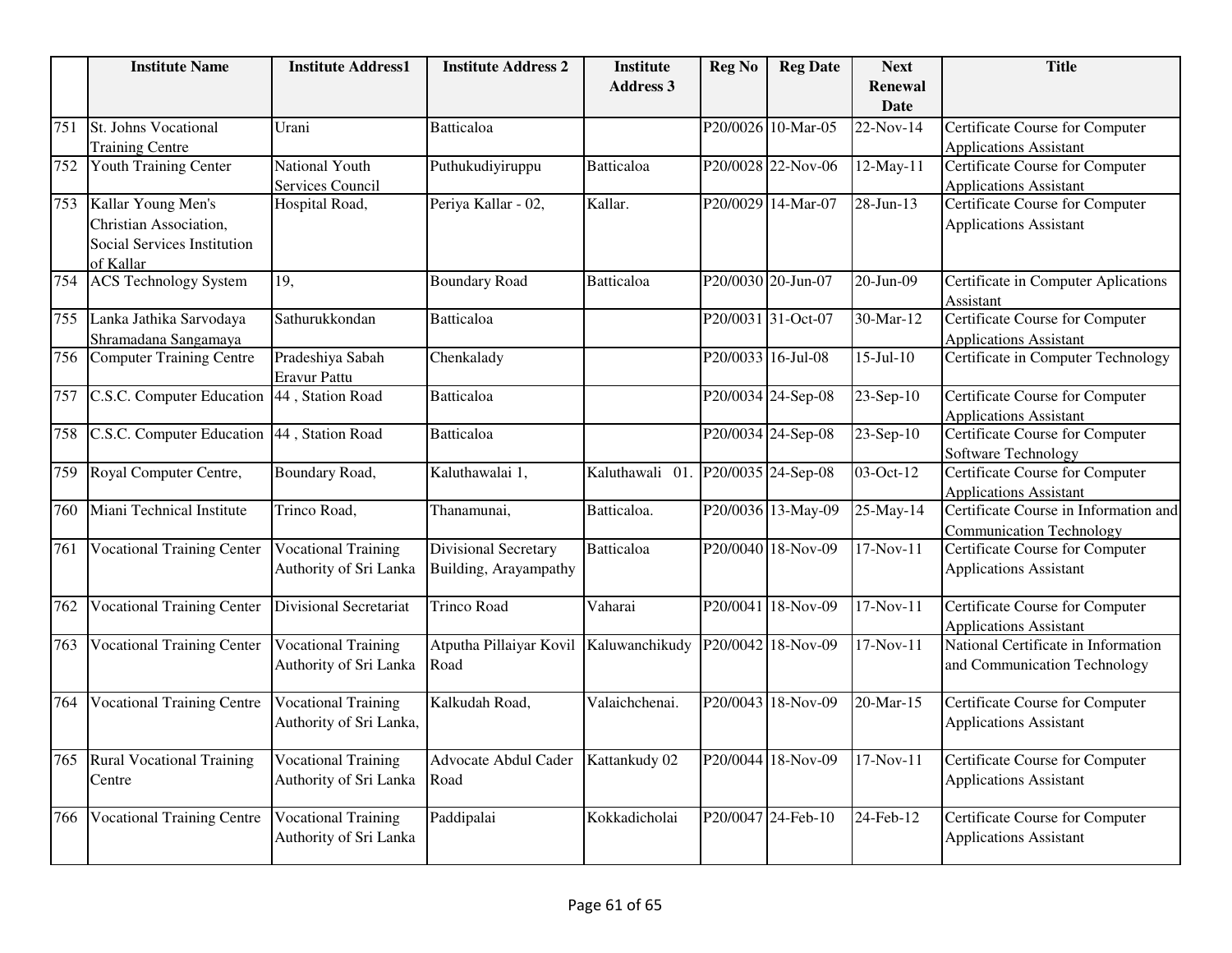|     | <b>Institute Name</b>                                 | <b>Institute Address1</b>                                       | <b>Institute Address 2</b>                                             | <b>Institute</b><br><b>Address 3</b> | <b>Reg No</b>      | <b>Reg Date</b>    | <b>Next</b><br><b>Renewal</b> | <b>Title</b>                                                             |
|-----|-------------------------------------------------------|-----------------------------------------------------------------|------------------------------------------------------------------------|--------------------------------------|--------------------|--------------------|-------------------------------|--------------------------------------------------------------------------|
|     |                                                       |                                                                 |                                                                        |                                      |                    |                    | <b>Date</b>                   |                                                                          |
| 767 | <b>Isoft Technologies</b>                             | No. 51 A                                                        | <b>Central Road</b>                                                    | <b>Batticaloa</b>                    |                    | P20/0048 24-Feb-10 | 23-Feb-12                     | Certificate Course in Computer<br>Hardware                               |
| 768 | <b>Vocational Training Centre</b>                     | <b>Vocational Training</b><br>Authority of Sri Lanka, Building, | Pradeshiya Sabha                                                       | Oddamavady.                          |                    | P20/0049 31-Mar-10 | 30-Mar-12                     | <b>Certificate Course for Computer</b><br><b>Applications Assistant</b>  |
| 769 | <b>Vocational Training Centre</b>                     | <b>Vocational Training</b><br>Authority of Sri Lanka            | Main Street                                                            | Eravur                               |                    | P20/0050 31-Mar-10 | 30-Mar-12                     | Certificate Course for Computer<br><b>Applications Assistant</b>         |
| 770 | <b>Vocational Training Centre</b>                     | <b>Vocational Training</b><br>Authority of Sri Lanka            | <b>Main Street</b>                                                     | Eravur                               |                    | P20/0050 31-Mar-10 | 30-Mar-12                     | National Certificate in Information<br>and Communication Technology      |
| 771 | Manmunai Pradeshiya<br>Sabha IT Training Centre,      | Arayampathy,                                                    | Batticaloa.                                                            |                                      |                    | P20/0051 04-Oct-10 | 03-Oct-12                     | Certificate Course in Microsoft<br>Office                                |
| 772 | <b>Computer Resource Centre</b>                       | Paddiruppu Educational Bt/ Thettativu Maha<br>Zone,             | Vidyalaya, Thettativu,                                                 | Kaluwanchikudy. P20/0057 19-Oct-11   |                    |                    | 18-Oct-13                     | Certificate Course in Computer<br>Applications                           |
| 773 | Computer Resource Centre                              | Paddiruppu Educational Bt/ Thettativu Maha<br>Zone,             | Vidyalaya, Thettativu,                                                 | Kaluwanchikudy. P20/0057 19-Oct-11   |                    |                    | 18-Oct-13                     | Certificate Course in Information and<br><b>Communication Technology</b> |
| 774 | London College of Business<br>and Computing (Pvt) Ltd | No.14, Sheriff Proctor<br>Lane,                                 | Main Street,                                                           | Kattankudy 2.                        |                    | P20/0059 23-Nov-11 | 22-Nov-13                     | Certificate Course in Information and<br><b>Communication Technology</b> |
| 775 | Community and Technical<br><b>Education Centre</b>    | COMTEC,                                                         | Industrial State,<br>Poonthoddam,                                      | Vavuniya.                            | P21/0002 02-Jul-98 |                    | $26 - \frac{1}{13}$           | Certificate Course for Computer<br><b>Applications Assistant</b>         |
| 776 | Techno World Studies (Pvt) No.77,<br>Ltd              |                                                                 | First Cross Street,                                                    | Vavunia.                             |                    | P21/0003 11-Mar-05 | 25-May-13                     | Certificate Course in Computer<br><b>Studies</b>                         |
| 777 | <b>Technical College</b>                              | Vavuniya.                                                       |                                                                        |                                      | P21/0004           | 10-Mar-05          | $17-Jan-14$                   | Certificate Course for Information<br>and Communication Technology       |
| 778 | Youth Training Centre                                 | National Youth<br><b>Services Council</b>                       | Kandy Road                                                             | Vavuniya                             |                    | P21/0005 18-May-06 | 17-Mar-11                     | Certificate Course for Computer<br><b>Applications Assistant</b>         |
| 779 | Youth Training Centre                                 | National Youth<br>Services Council                              | Kandy Road                                                             | Vavuniya                             |                    | P21/0005 18-May-06 | 17-Mar-11                     | National Certificate in Information<br>and Communication Technology      |
| 780 | <b>Computer Training Centre</b>                       | National Apprentice<br>and Industrial Training<br>Authority,    | No 26/02, Outer<br>Circular Road,<br>Sinthamani Pillaiyar<br>Kovilady, | Vavuniya.                            | P21/0006 19-Jul-06 |                    | 27-Sep-13                     | National Certificate in Information<br>and Communication Technology      |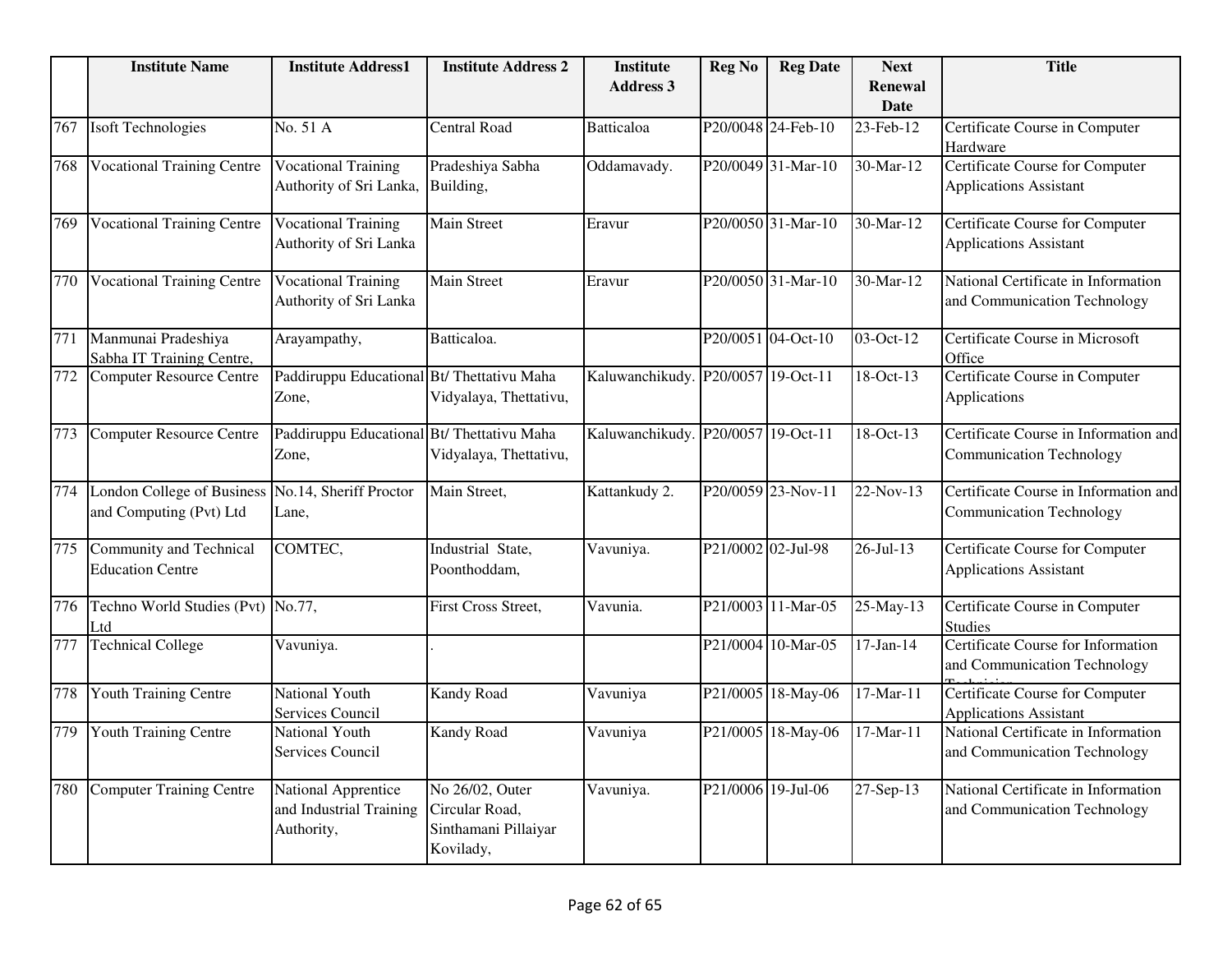|     | <b>Institute Name</b>                                                     | <b>Institute Address1</b>                                    | <b>Institute Address 2</b>                                             | <b>Institute</b> | <b>Reg No</b> | <b>Reg Date</b>    | <b>Next</b>                   | <b>Title</b>                                                             |
|-----|---------------------------------------------------------------------------|--------------------------------------------------------------|------------------------------------------------------------------------|------------------|---------------|--------------------|-------------------------------|--------------------------------------------------------------------------|
|     |                                                                           |                                                              |                                                                        | <b>Address 3</b> |               |                    | <b>Renewal</b><br><b>Date</b> |                                                                          |
| 781 | <b>Computer Training Centre</b>                                           | National Apprentice<br>and Industrial Training<br>Authority, | No 26/02, Outer<br>Circular Road,<br>Sinthamani Pillaiyar<br>Kovilady, | Vavuniya.        |               | P21/0006 19-Jul-06 | 27-Sep-13                     | National Diploma in Information and<br><b>Communication Technology</b>   |
| 782 | Non Formal Education Unit Zonal Education Office Vavuniya South           |                                                              |                                                                        | Vavunia          |               | P21/0007 22-Aug-07 | 30-Mar-13                     | Certificate Course for Computer<br><b>Applications Assistant</b>         |
| 783 | Womens Development<br>Centre                                              | Seventh Lane                                                 | Kovilputhukulum                                                        | Vavuniya         |               | P21/0008 20-Aug-08 | 22-Dec-11                     | Certificate Course for Computer<br><b>Applications Assistant</b>         |
| 784 | District Vocational Training   Vocational Training<br>Centre              | Authority of Sri Lanka,                                      | 1/58, Jaffna Road,                                                     | Vavuniya.        |               | P21/0011 26-Jan-11 | 25-Jan-13                     | Certificate Course for Computer<br><b>Applications Assistant</b>         |
| 785 | <b>Vocational Training Centre</b>                                         | <b>Vocational Training</b><br>Authority of Sri Lanka,        | St. Francise Building,<br>Cheddikulum,                                 | Vavuniya.        |               | P21/0014 23-Feb-11 | 22-Feb-13                     | Certificate Course for Computer<br><b>Applications Assistant</b>         |
| 786 | Techno World Studies (Pvt) No. 05, Station Road,<br>Ltd                   |                                                              | Karappankadu,                                                          | Vavunia.         |               | P21/0017 26-May-11 | 25-May-13                     | Certificate Course in Computer<br><b>Studies</b>                         |
| 787 | Techno World Studies (Pvt) No. 147, Tank Road,<br>Ltd                     |                                                              | Kudiyiruppu,                                                           | Vavunia.         |               | P21/0018 26-May-11 | 25-May-13                     | Certificate Course in Computer<br><b>Studies</b>                         |
| 788 | <b>Vocational Training Centre</b>                                         | <b>Vocational Training</b><br>Authority of Sri Lanka,        | $\overline{21}$ , Medduththeru,                                        | Thonikkal.       |               | P21/0020 29-Jun-11 | 28-Jun-13                     | Certificate Course for Computer<br><b>Applications Assistant</b>         |
| 789 | Valvuthayam Vocational<br><b>Training Unit</b>                            | No 17,                                                       | Main Street,                                                           | Mannar.          |               | P22/0004 26-Mar-08 | 27-Sep-13                     | Certificate Course in Information and<br><b>Communication Technology</b> |
| 790 | <b>National Youth Services</b><br>Council                                 | Thalaimannar Road,                                           | Mannar                                                                 | Mannar.          |               | P22/0005 21-Jan-09 | $25$ -Jan-14                  | Certificate Course for Computer<br><b>Applications Assistant</b>         |
| 791 | Don Bosco Vocational<br><b>Training Centre</b>                            | Murunkan Pitty,                                              | Murunkan,                                                              | Mannar District. |               | P22/0009 23-Dec-09 | $17-Jan-15$                   | Certificate Course in Computer<br>Applications                           |
| 792 | <b>Computer Training Centre</b>                                           | National Apprentice<br>and Industrial Training<br>Authority, | Nallayan Road,                                                         | Mannar.          |               | P22/0010 28-Sep-11 | 27-Sep-13                     | Certificate Course for Information<br>and Communication Technician       |
| 793 | <b>District Vocational Training</b><br>Centre                             | <b>Vocational Training</b><br>Authority of Sri Lanka,        | Mankulam Road,                                                         | Mullaitive.      |               | P23/0009 25-Apr-12 | 24-Apr-14                     | Certificate Course for Computer<br><b>Applications Assistant</b>         |
| 794 | <b>Vocational Training Centre</b>                                         | <b>Vocational Training</b><br>Authority of Sri Lanka,        | Kachcheri Premises,                                                    | Kilinochchi.     |               | P24/0007 26-May-11 | 25-May-13                     | Certificate Course for Computer<br><b>Applications Assistant</b>         |
| 795 | National Apprentice and<br><b>Industrial Training</b><br><b>Authority</b> | Multi Training Centre,                                       | A 9 Road,<br>Ananthapuram,                                             | Killinochchi.    |               | P24/0008 19-Oct-11 | $18-Oct-13$                   | Preparatory Course for Computer<br>Driving License                       |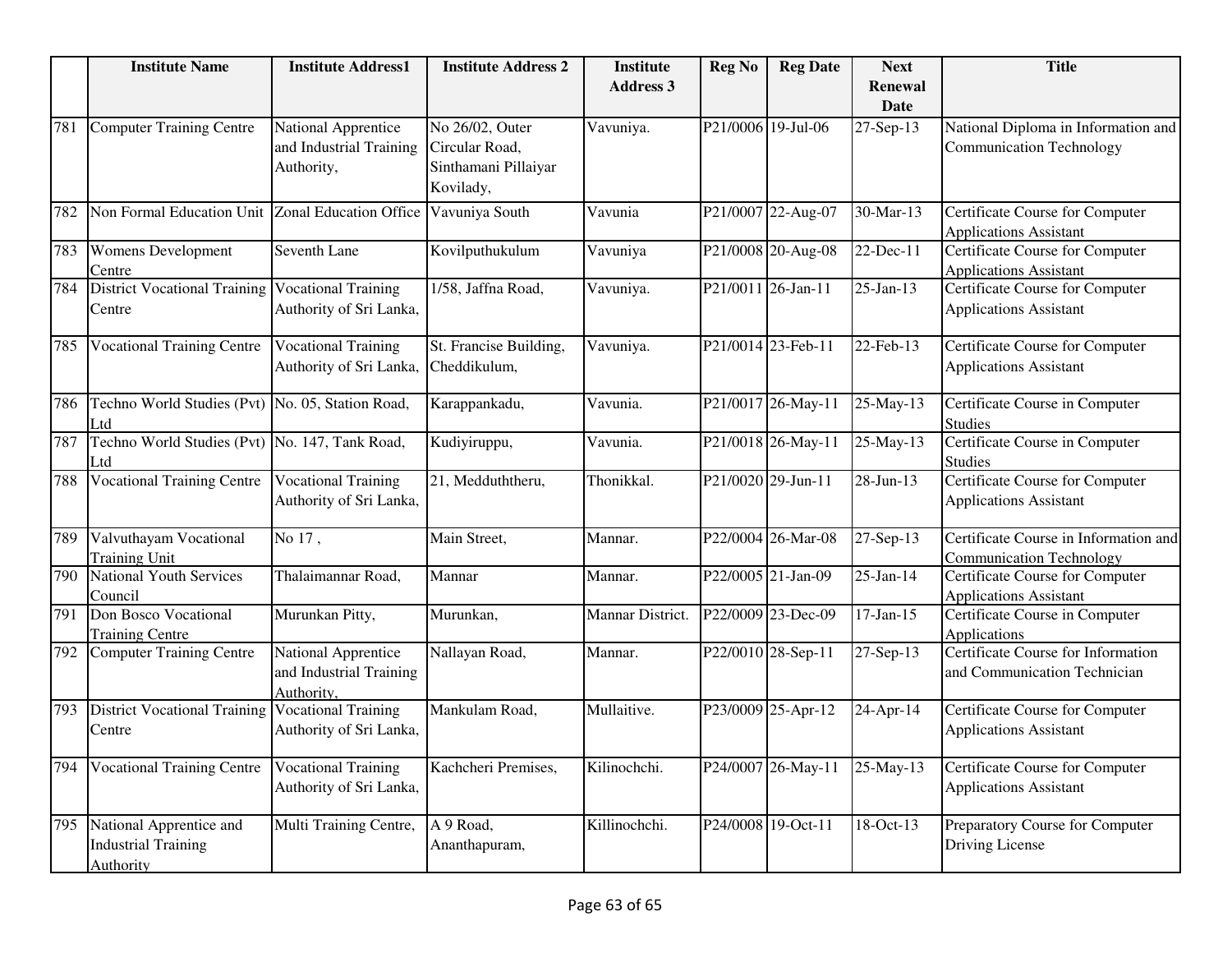|     | <b>Institute Name</b>                                               | <b>Institute Address1</b>                                    | <b>Institute Address 2</b>                  | <b>Institute</b> | <b>Reg No</b> | <b>Reg Date</b>    | <b>Next</b>            | <b>Title</b>                                                             |
|-----|---------------------------------------------------------------------|--------------------------------------------------------------|---------------------------------------------|------------------|---------------|--------------------|------------------------|--------------------------------------------------------------------------|
|     |                                                                     |                                                              |                                             | <b>Address 3</b> |               |                    | Renewal<br><b>Date</b> |                                                                          |
| 796 | Nenasala IT Training<br>Institute                                   | 65 Division,                                                 | Sri Lanka Army,                             | Mallavi.         |               | P24/0009 21-Dec-11 | 20-Dec-13              | Certificate Course in Information<br>Technology                          |
| 797 | N. C. Tec                                                           | Kannan Kovil Street,                                         | Kanagapuram,                                | Kilinochchi.     |               | P24/0011 18-Jan-12 | $17-Jan-14$            | Certificate Course in Ms Office                                          |
| 798 | Don Bosco Technical<br>Institute                                    | Pallavarayankaddu,                                           | Poonagari,                                  | Kilinochchi.     |               | P24/0013 25-Apr-12 | 24-Apr-14              | Certificate Course for Computer<br><b>Applications Assistant</b>         |
| 799 | <b>Institute of Business</b><br><b>Management Studies</b><br>(IBMS) | No. 701                                                      | K.K.S. Road,                                | Jaffna           |               | P25/0010 18-Feb-02 | 18-Feb-04              | <b>Bachelor of Information Technology</b>                                |
| 800 | <b>Institute of Business</b><br><b>Management Studies</b><br>(IBMS) | No. 701                                                      | K.K.S. Road,                                | Jaffna           |               | P25/0010 18-Feb-02 | 18-Feb-04              | Diploma in Information Technology                                        |
| 801 | <b>Institute of Business</b><br><b>Management Studies</b><br>(IBMS) | No. 701                                                      | K.K.S. Road,                                | Jaffna           |               | P25/0010 18-Feb-02 | 18-Feb-04              | Higher Diplopma in Software<br>Engineering                               |
| 802 | <b>Institute of Business</b><br><b>Management Studies</b><br>(IBMS) | No. 701                                                      | K.K.S. Road,                                | Jaffna           |               | P25/0010 18-Feb-02 | 18-Feb-04              | <b>NECIT</b> National Advanced Diploma<br>in Computing                   |
| 803 | <b>Institute of Business</b><br><b>Management Studies</b><br>(IBMS) | No. 701                                                      | K.K.S. Road,                                | Jaffna           |               | P25/0010 18-Feb-02 | 18-Feb-04              | NECIT National Diploma in Applied<br>Computing                           |
| 804 | <b>Institute of Business</b><br><b>Management Studies</b><br>(IBMS) | No. 701                                                      | K.K.S. Road,                                | Jaffna           |               | P25/0010 18-Feb-02 | 18-Feb-04              | Sri Lanka Computer Driving Licence                                       |
| 805 | <b>Computer Training Centre</b>                                     | National Apprentice<br>and Industrial Training<br>Authority, | Ground Floor, NHDA<br>Building, Kandy Road, | Jaffna.          |               | P25/0012 21-Jun-06 | 25-Jan-13              | National Certificate in Information<br>and Communication Technology      |
| 806 | Computer Apprenticeship<br><b>Training Centre</b>                   | NAITA, Panaveddy<br>Road                                     | Tholpurem                                   | Chulipuram       |               | P25/0013 21-Jun-06 | $21-Jun-08$            | National Certificate in Information &<br><b>Communication Technology</b> |
| 807 | Jaffna College Institute of<br>Technology Vaddukoddai               | Karainagar Road,                                             | Vaddukoddai.                                |                  |               | P25/0014 25-Feb-08 | 22-Feb-14              | Certificate Course in Ms Office                                          |
| 808 | Non Violent Direct Action<br>Group                                  | No. 29, Kathady<br>Nunavil,                                  | Kandy Road,                                 | Chavakachcheri.  |               | P25/0016 16-Jul-08 | 03-Oct-12              | Certificate Course for Computer<br><b>Applications Assistant</b>         |
| 809 | <b>ITS City Campus</b>                                              | No 200 Sivan Panni<br>Road                                   | Jaffna                                      |                  |               | P25/0019 13-May-09 | 12-May-12              | Diploma Course in Computing                                              |
| 810 | Patrician Institute                                                 | No. 61                                                       | St. Patrick's Road                          | Jaffna           |               | P25/0021 24-Feb-10 | 23-Feb-12              | Certificate Course for Computer<br><b>Applications Assistant</b>         |